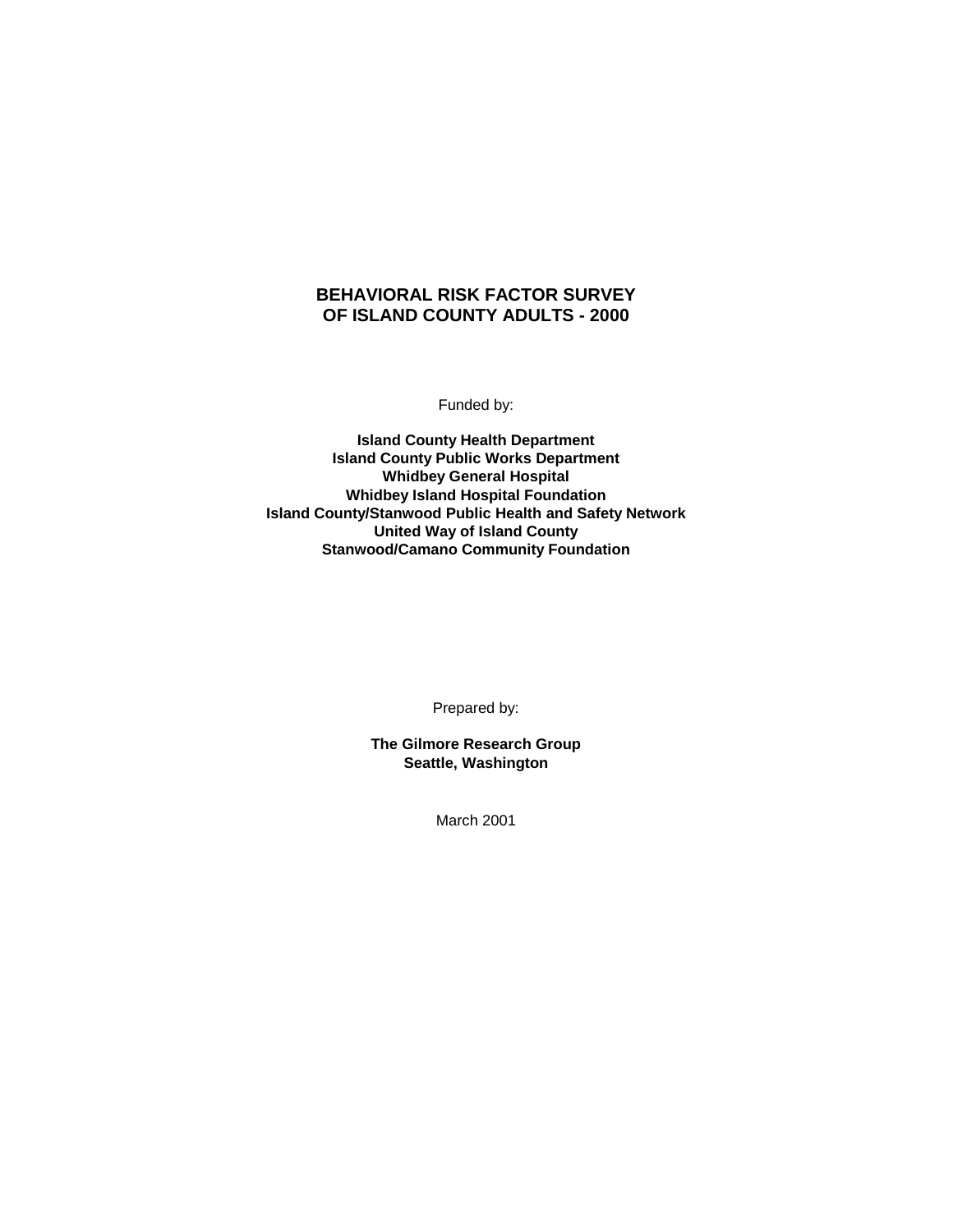# **TABLE OF CONTENTS**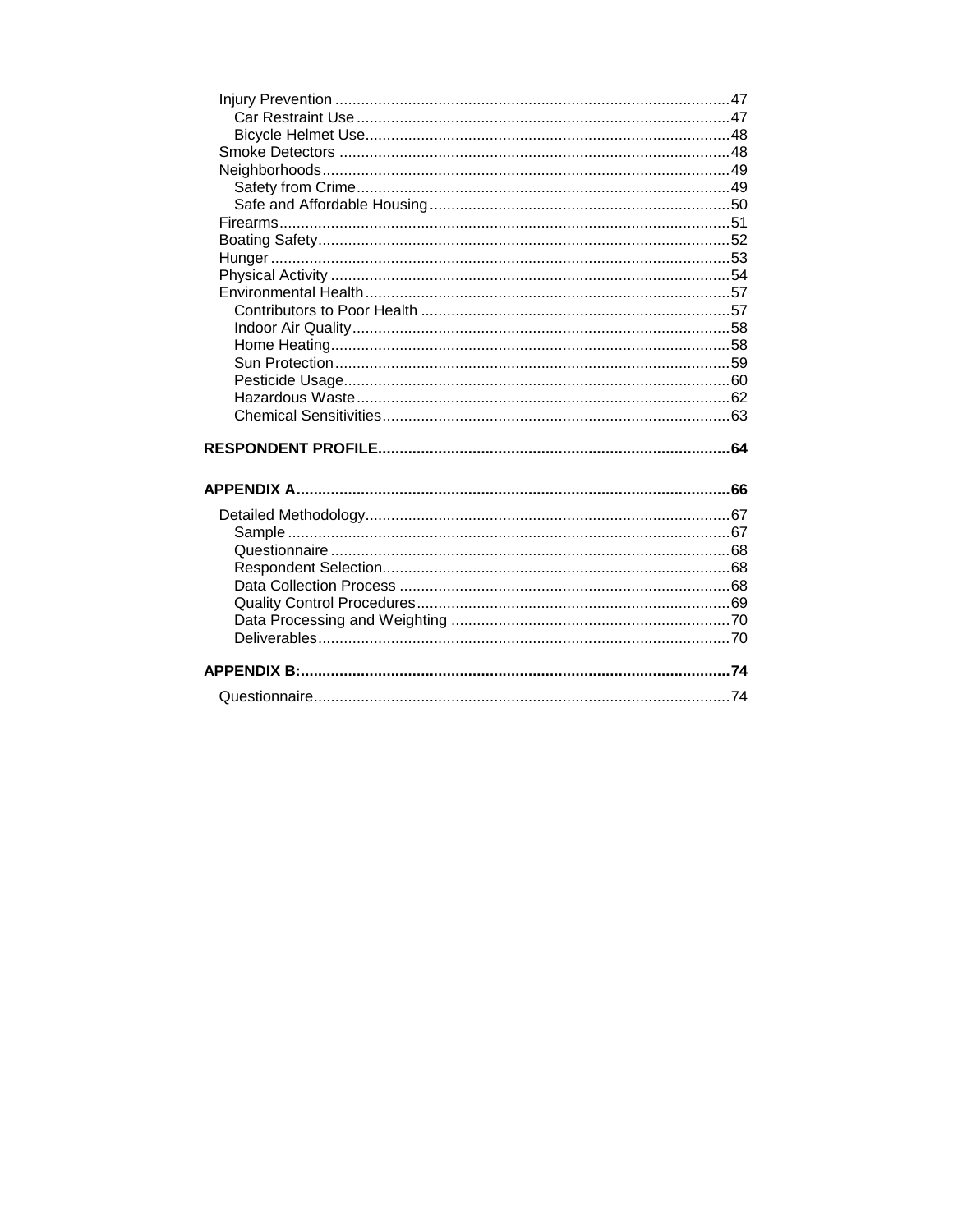# **INTRODUCTION AND PURPOSE**

This survey is similar to a baseline study conducted among Island County residents in 1996 of various behaviors and characteristics that are known to affect health. This current study was commissioned by the Island County Health Department and Whidbey General Hospital in conjunction with other community health partners, including Island County Public Works Department, Whidbey Island Hospital Foundation, Island County/Stanwood Public Health and Safety Network, United Way of Island County, and Stanwood/Camano Community Foundation.

The survey was modeled after the Behavioral Risk Factor Surveillance System (BRFSS), a survey originally designed by the Centers for Disease Control and Prevention (CDC). The BRFSS, now conducted in every state, enables the CDC, state health departments and other health agencies to measure a variety of health risk behaviors and health-related characteristics of adults. This standardized assessment tool is used to measure health risks nationally, as well as state by state and other specific geographic regions. The Island County assessment addresses health risk behaviors, as well as safety practices and environmental health risk opinions among Island County residents.

This study of Island County residents is a primary part of an assessment in a community health process model that seeks to set goals and priorities that will help achieve a healthy Island County population.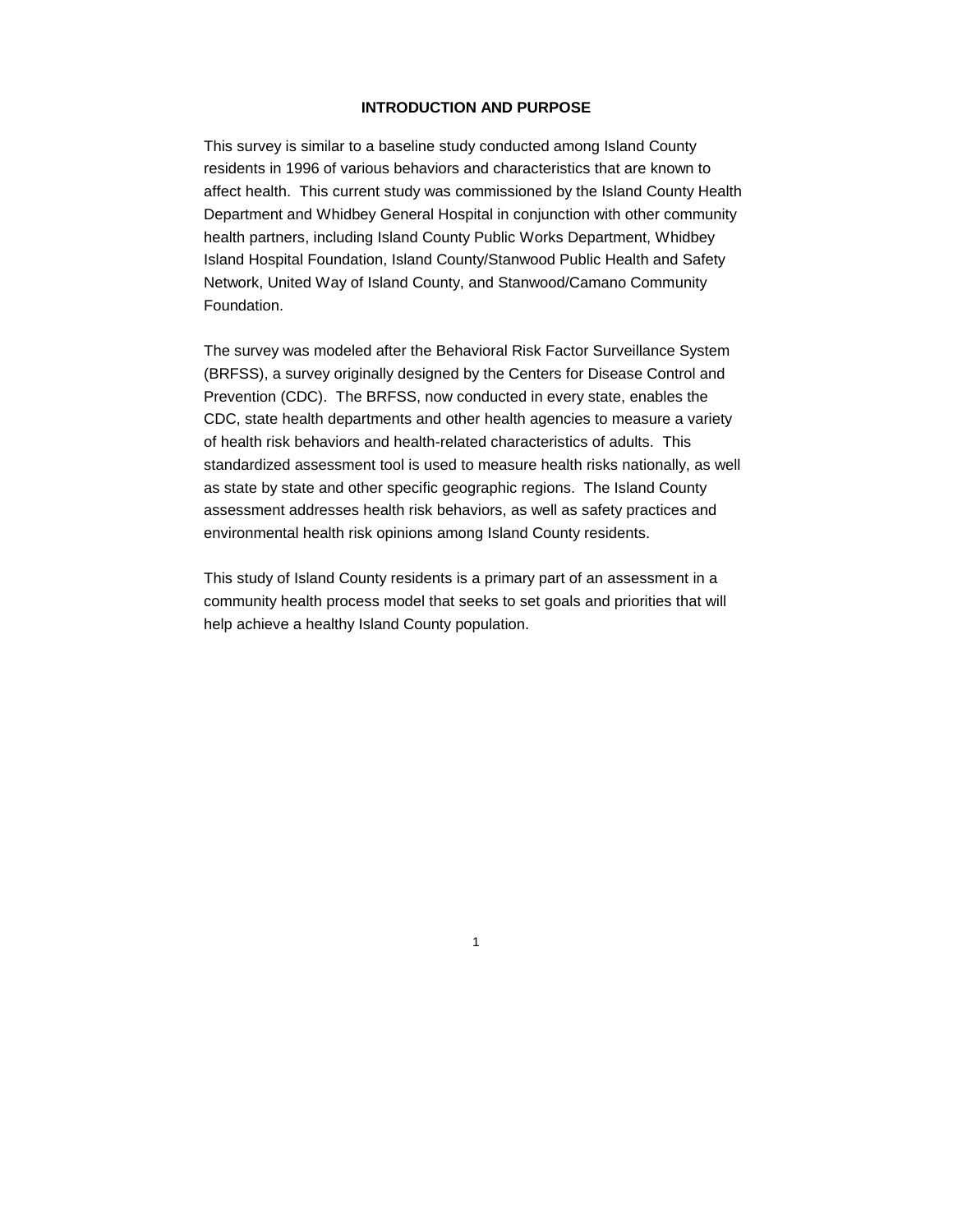## **SUMMARY OF METHOD**

The methods for the BRFSS have been standardized over the past nineteen years by CDC. The survey itself consists of a core set of questions specified by CDC, together with questions added at the state level to address specific issues of importance to each state participating in the program. The Island County survey used some of the CDC core questions and included other question areas that addressed local needs. Respondent screening and wording of existing questions were done according to CDC specifications or the specifications of the agencies who had developed the questions. Some question modules were based on those developed by other states and/or other Washington counties. Wording on a few new questions was pretested by Gilmore Research Group in random telephone interviews in Island County. A copy of the questionnaire appears in Appendix B. A more detailed description of the methodology can be found in Appendix A.

The survey was conducted by telephone from the Gilmore Research Group central telephone facility in Seattle, Washington. A total of 1,037 randomly selected Island County adult residents were interviewed: 437 Whidbey residents in summer 2000 (August 18-September 30), 400 Whidbey residents in fall 2000 (November 2-December 13) and 200 Camano residents in winter 2001 (February 1-14). Because the Camano Island adult population was oversampled, their responses have been weighted when combined with the Whidbey responses to reflect Island County as a whole. The weighted total for Island County reported in this document is 952. In addition to the Camano weighting, all response data were weighted by age and gender to provide an accurate picture of the county adult population. The confidence limits of findings based on the county-wide sample of 952 are about ±3.0 at the 95% confidence level. For estimates based on population subgroups of the total sample, the confidence limits of findings are greater than ±3.0 and vary depending upon the size of the subgroup.

References are made to demographic subgroups throughout the report. These subgroups are based on gender, age, income and geographic living area. Where appropriate, other factors such as having health coverage are examined. Any differences noted between subgroups in this report are statistically significant.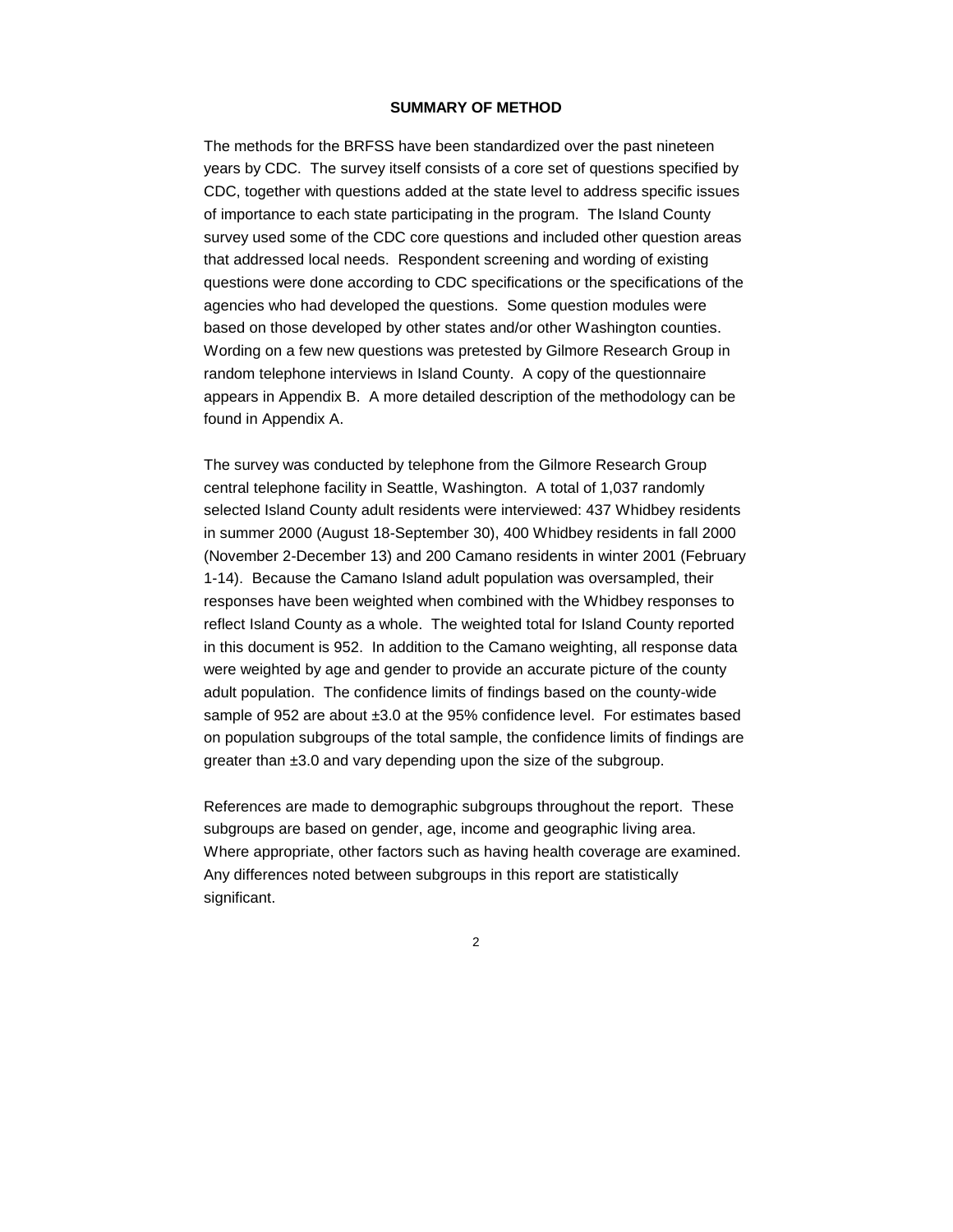### **SUMMARY OF FINDINGS**

In this summary, significant changes between 2000 survey findings and 1996 survey findings are noted whenever questions on both surveys are the same.

**General Health.** Most respondents (61%) rated their health as excellent or very good, while 10% rated it poor or fair. About one in six respondents (19%) said they were kept from normal activities for at least one day in the past month due to poor physical or mental health. The average number of days lost was 1.8 per person, across all respondents. These findings are comparable to 1996.

**Health Insurance Coverage.** The vast majority of respondents (94%) said they currently have health care coverage. This has not changed, statistically, from 1996 when the coverage level was 92%. Among those not covered, more than half (57%) said they cannot afford to pay health insurance premiums.

**Cost Barriers.** Seven percent (7%) of the respondents said that in the past twelve months they were unable to fill a prescription because of the cost. This question was not asked in 1996.

**Primary Care Provider Access.** Most respondents (85%) said they have one particular doctor's office, health facility or clinic they go to when needing health care or advice, unchanged from 1996. In a new question for the current study, more than four out five respondents (86%) rated their overall satisfaction with the health care they receive good, very good or excellent.

**Blood Pressure.** Three-fourths of the respondents (77%) said they had their blood pressure checked in the past six months; another 16% said they had it checked in the past year. More than one in four of the respondents (29%) said they had been told by a health professional that their blood pressure is high. These findings are comparable to 1996.

**Blood Cholesterol.** Among all respondents, 57% said they had their cholesterol level examined in the past year; another 11% said it was examined one to two years ago, but 18% said they had never had this done. The proportion reporting a recent (past year) cholesterol exam (57%) is a significant increase over 1996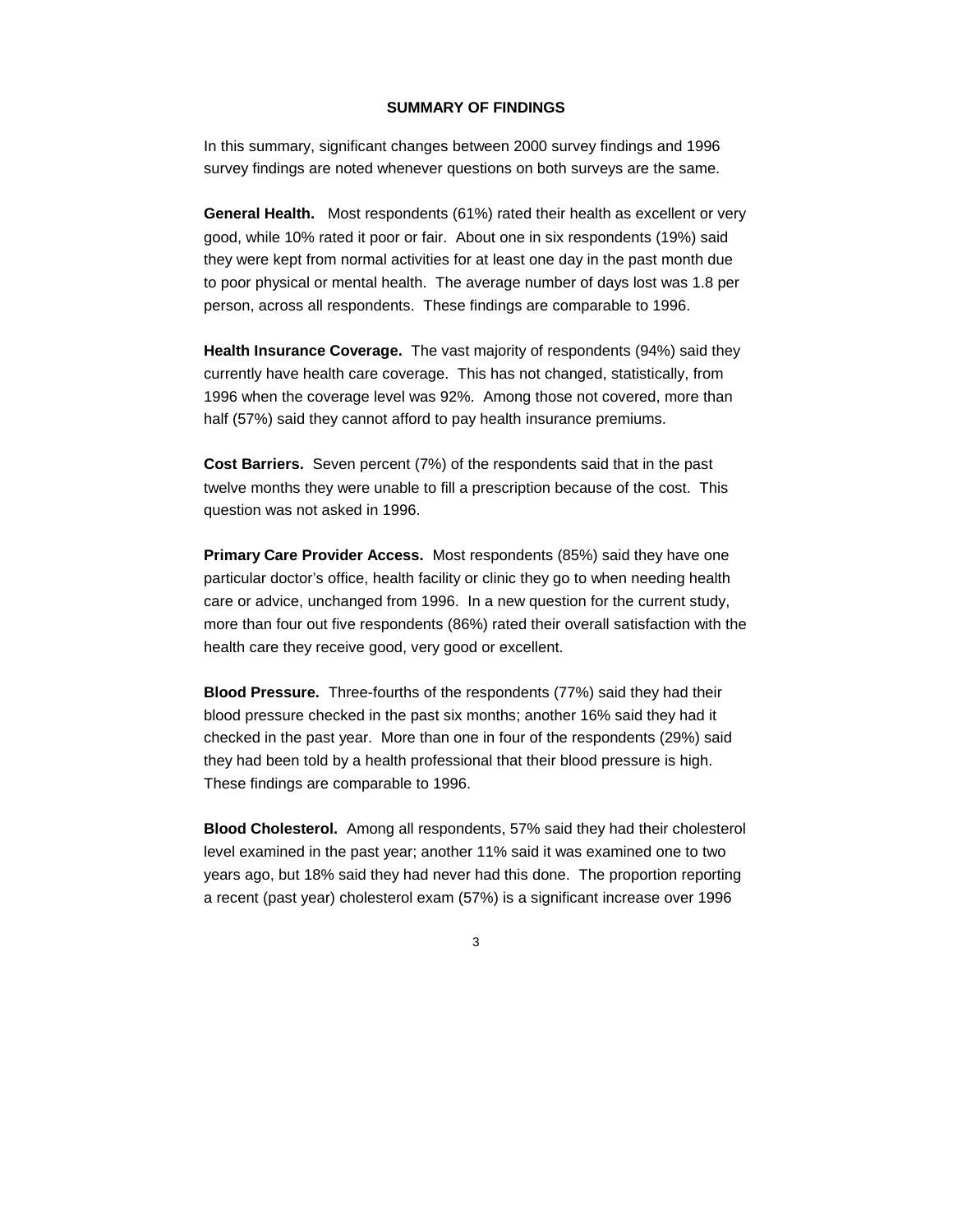(48%). Over one quarter (26%) of all respondents said they had been advised that their cholesterol levels were high, a level comparable with 1996.

**Colorectal Exams**. About one-third (31%) of respondents age 40 and older said they had used a blood stool test in the past year. Fewer (13%) said they had a sigmoidoscopy or colonoscopy in the previous 12 months. This area of questioning was not asked in 1996.

**Vaccinations**. A majority of respondents did not receive a flu shot (62%) or a pneumonia shot (69%) during the previous year. Vaccinations was not asked in 1996.

**Dental Visits.** Most of the respondents (82%) said they had visited a dentist or dental clinic in the past year; up significantly over the 73% of 1996. Another 8% said they had visited a dentist in the past two years. Two-thirds (64%) said they had insurance coverage of some kind to pay for dental care.

**Diabetes.** Five percent (5%) of the respondents said they had been told by a doctor that they have diabetes. This is comparable with 1996.

**Asthma.** Eleven percent of respondents (11%) said they had been told by a doctor at one time that they had asthma and 7% said they still have asthma. This was a new question area in this study.

**Cardiovascular Disease.** A few respondents reported having had a heart attack or myocardial infarction (6%), angina or coronary heart disease (5%) or a stroke (3%). Many respondents said that to lower their risk of heart disease or stroke, they are eating fewer high-fat or high-cholesterol foods (67%) or exercising more (66%). Almost half (47%) are doing both, while 13% said they are doing neither. All of these findings are comparable to 1996.

**Mammograms.** About three-quarters (72%) of all female respondents 50 and older said they had a mammogram in the past year, and another 16% had one in the past two years for a total of 88%. This is a significant increase in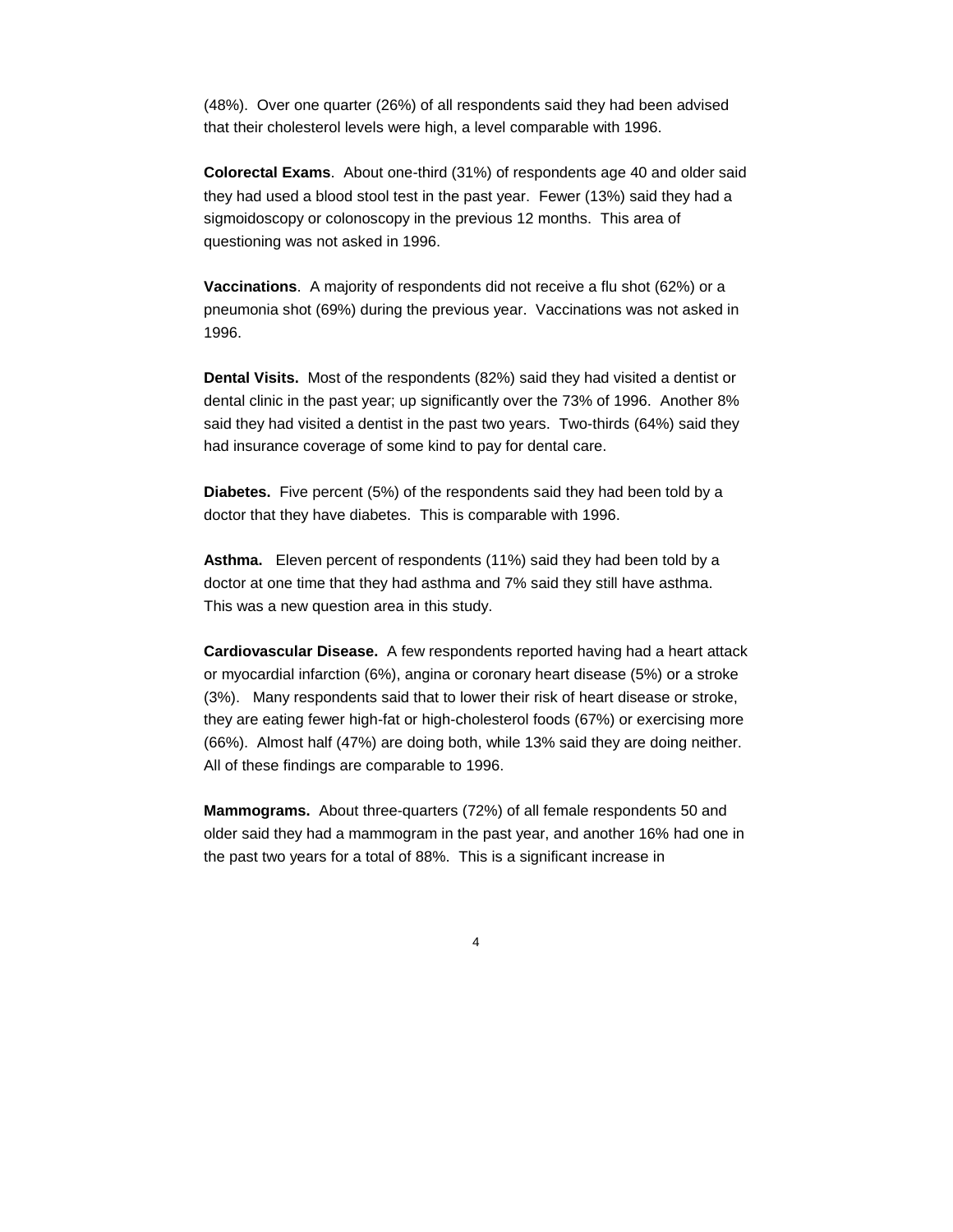mammograms for this age group of women over 1996, when 64% reported a mammogram in the past year and 76% in the past two years.

**Clinical Breast Exams**. In a new question for the study, many of the female respondents (74%) said they had a clinical breast exam within the past year.

**Self Breast Exams.** Two out of three (65%) said they examine their own breasts for lumps at least once a month. This is consistent with 1996 findings.

**Pap Smears.** Over three-quarters (78%) of the female respondents who have not had hysterectomies said they last had a pap smear in the past year, and another 15% had one in the past three years, consistent with 1996.

**Prostate Exams.** Among men 50 and older, 80% said they have been tested for prostate cancer, and 74% said they have had the PSA blood test for prostrate cancer. The prostate cancer data is comparable to 1996 and the PSA data is new in this study.

**Children's Asthma.** Fourteen percent (14%) of parents with children at home said that a doctor had informed them that one or more of their children had asthma, and 5% reported that they currently have a child or children with asthma. This was a new question area this year.

**Daycare.** More than half of parents with children under 5 (53%) said they had no children in daycare more than 10 hours per week. Most of those who said they do have children in daycare said they have just one child in daycare (32%). Of these children, 41% are cared for in a licensed home. This topic was new in this study.

**Disabilities.** Almost one in five respondents (17%) said they are limited in some activities because of impairment or health problems. Back and neck problems were the most frequent source of impairment (by 3% of all respondents), followed by arthritis or rheumatism (2%), bone or joint injuries (2%) and walking problems (1%). These data are comparable to 1996 findings.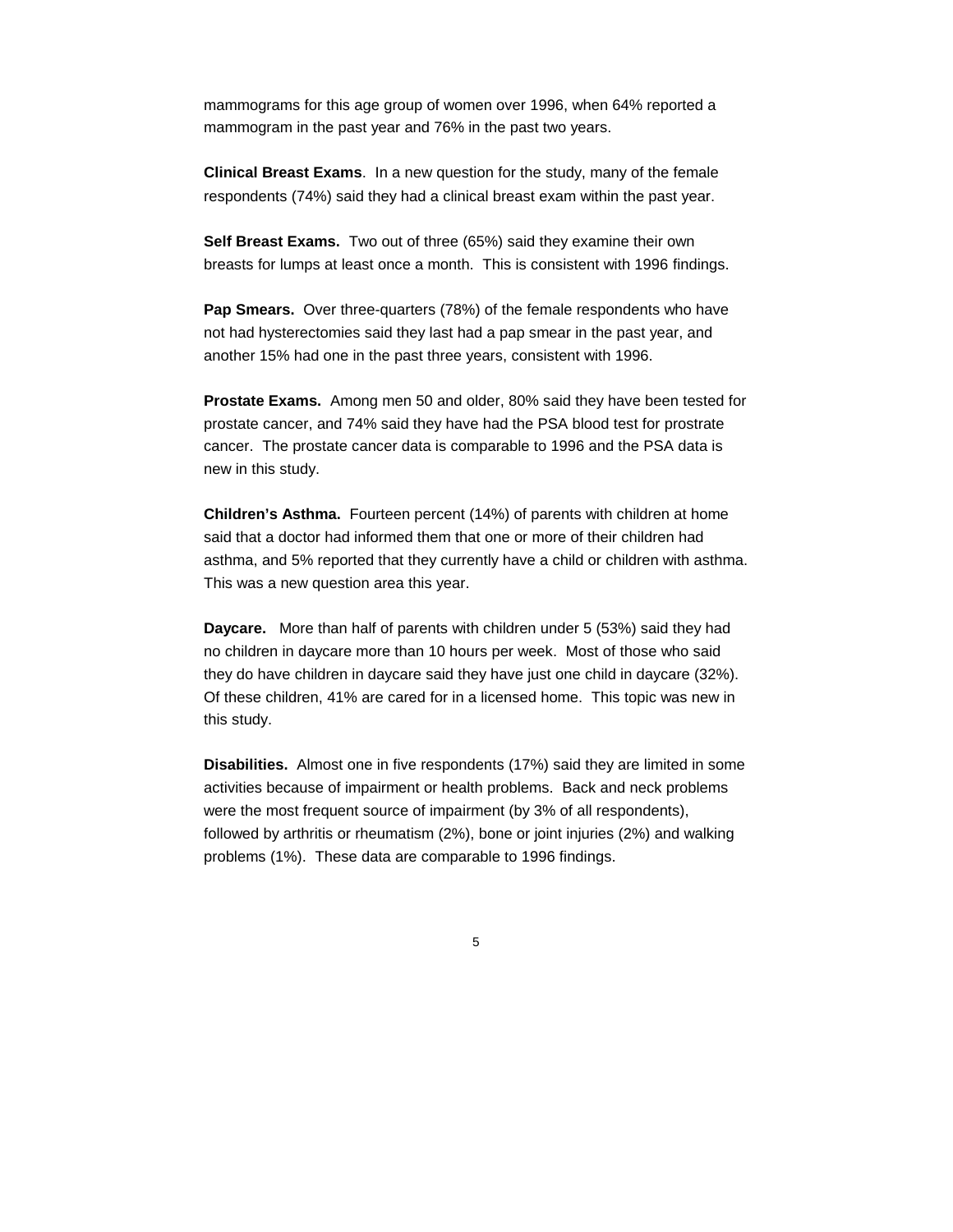**Overweight.** Using the reported weights and heights for all respondents, the proportion of adults calculated to be overweight in Island County is 34% a significant increase over 1996 (26%).

**Tobacco.** Consistent with 1996, about one in five respondents (19%) said they currently smoke cigarettes. Ten percent (10%) said they have smoked a cigar or cigarillo in the past 3 months. A few respondents (2%) said they currently use chewing tobacco or snuff. In a new question this year, almost half of all respondents (47%) believe that smoking should not be allowed at all in restaurants, and another 38% believe that it should be allowed only in rooms with separate ventilation.

**Alcohol.** Over two-thirds of the respondents (68%) said they consumed at least one drink of alcohol in the month prior to the survey. Among all respondents, 5% are calculated to be "chronic drinkers," that is, they drank more than 60 drinks in the month prior to the survey. Fifteen percent (15%) of all respondents reported "binge" drinking (having five or more drinks on an occasion) at least once in the month prior to the survey. The level of having at least one drink is up significantly from the 1996 (63%), but "chronic" and "binge" drinking has not changed.

**Car Restraints.** The vast majority of respondents (88%) said they "always" wear seat belts when in a car. Virtually all (96%) of the respondents' children under 16 "always" use seat belts or safety seats when riding in a car. These proportions have not changed since 1996.

**Bicycle Helmets.** Among the respondents' children under 16 who ride a bicycle, 60% always wear a helmet, while 7% never do. These proportions are the same as 1996.

**Smoke Detectors.** Two-thirds of respondents (66%) have had their home smoke detectors tested within the past year. This question was not asked in 1996.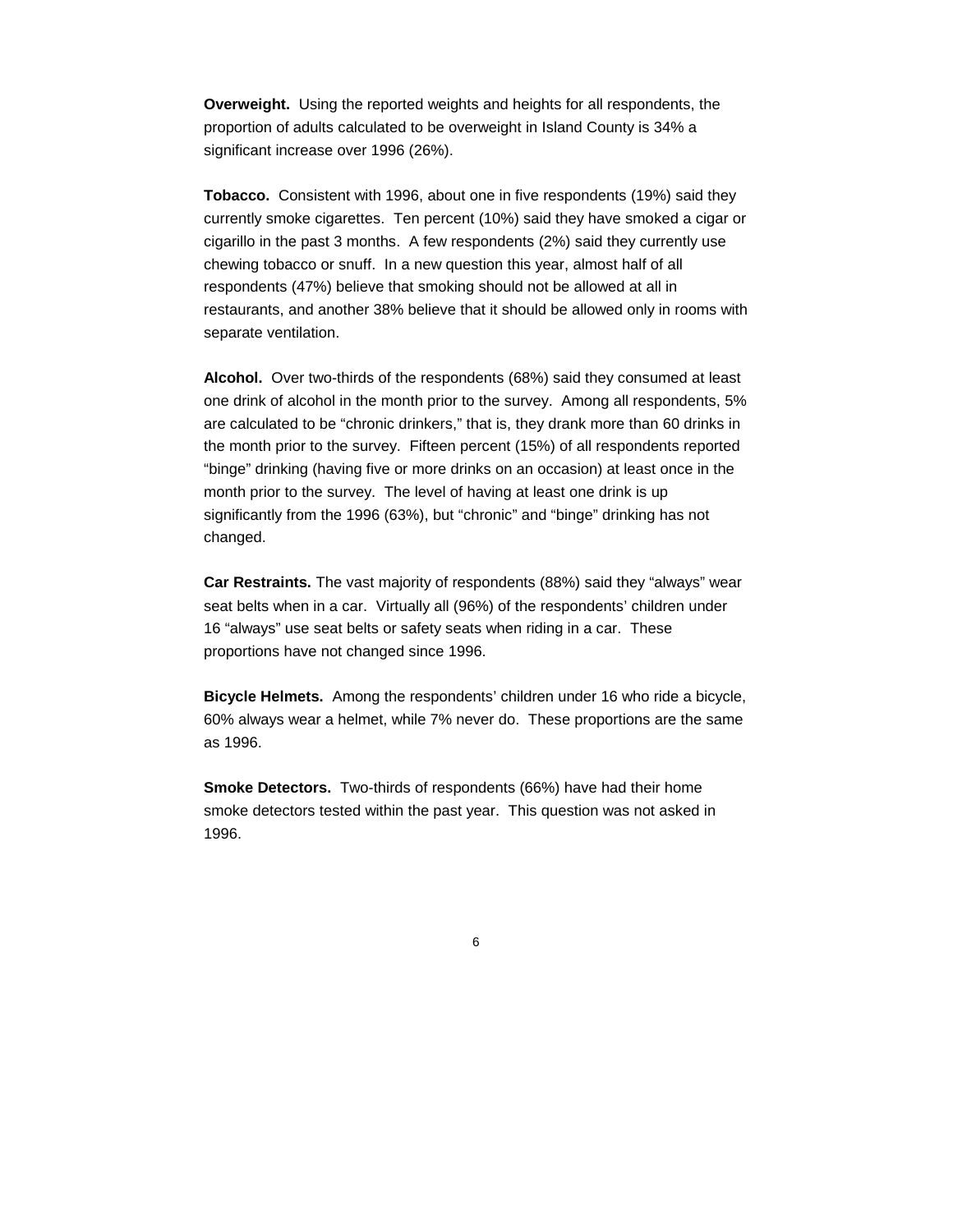**Neighborhood Safety.** Nearly everyone (92%) said they considered their neighborhoods to be "extremely safe" or "quite safe". Homeowners and renters agreed on this issue, but residents of the South and Central portions of the island are more likely to feel their neighborhoods are safer than North Whidbey residents. This was a new question area for this survey.

**Safe and Affordable Housing.** A majority of respondents (77%) said that safe and affordable housing was available in their residential areas. Homeowners and renters were in agreement on this issue as well. This question was not asked in 1996.

**Firearms.** Two of five respondents (38%) said they keep guns in or around their homes. Nine percent (9%) of gun owners said they have a loaded, unlocked firearm in or around their homes. These findings are comparable to 1996.

**Boating Safety**. In a new question this year, about one-third (37%) of all respondents said they had been in a small boat on the water in the previous 12 months; of these, half (50%) said they "always" wore a life vest.

**Hunger.** One in twenty (5%) of the respondents said they had been concerned in the past month about having enough food for themselves or their families. This is the same proportion as found in 1996.

**Physical Activity.** Nearly two-thirds (65%) of respondents who were employed, who were students or who were homemakers said they had performed moderate physical activity as part of their regular jobs during the previous week. One in five (19%) said they engaged in this level of activity 6 to 7 days a week. Just over half of all respondents (53%) said they did not engage in any activity to increase muscle strength or muscle tone during the previous seven days. This was a new question area this year.

**Environmental Contributors to Poor Health.** Out of ten environmental factors read to all respondents, only one was cited by more than 3% to 7% of residents as a problem in this area: 17% said drinking water quality is a problem. Drinking water was also cited most often as a problem in 1996.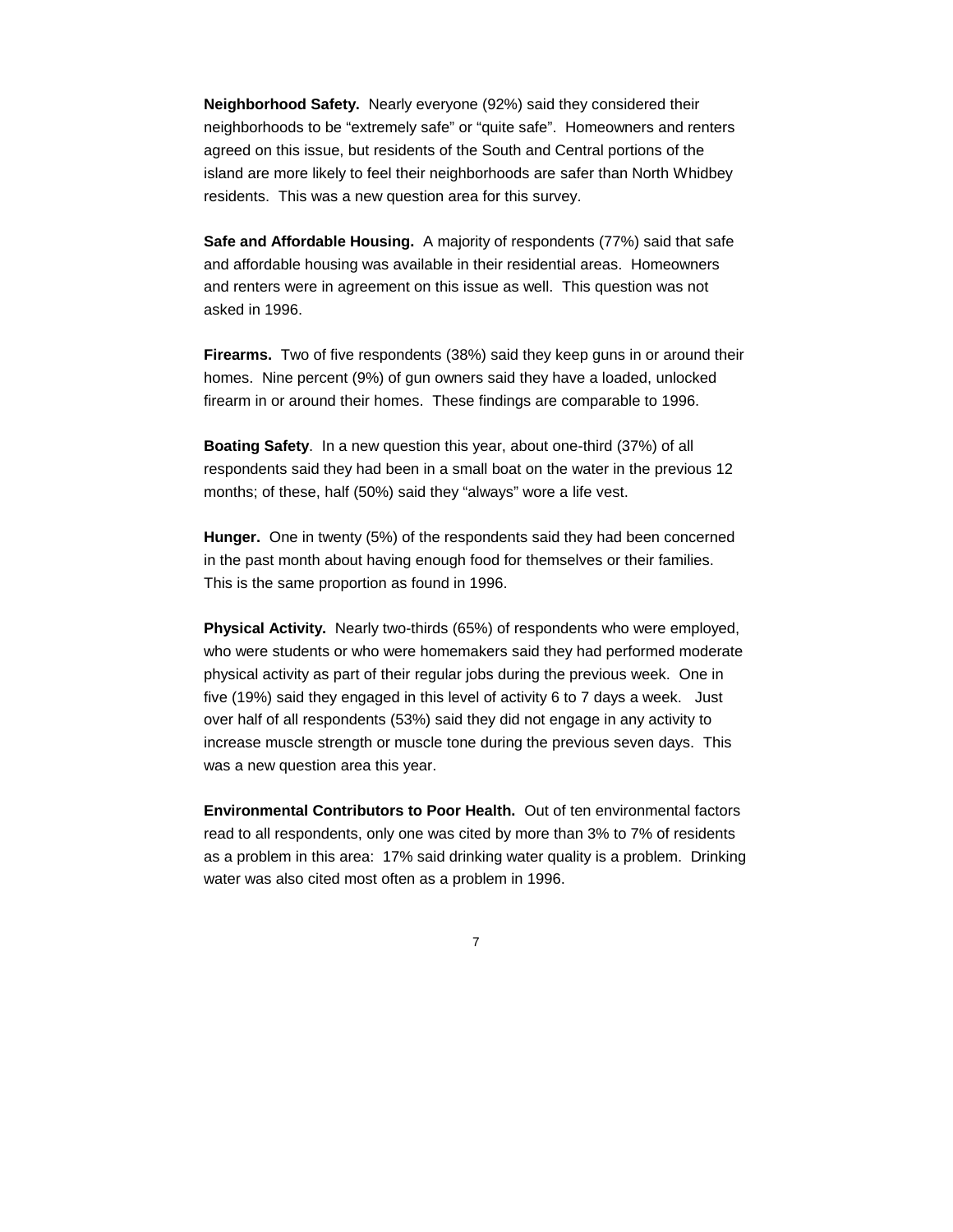**Indoor Air Quality.** Six percent (6%) of respondents reported having experienced physical discomfort from indoor air. This is comparable to 1996.

**Home Heating.** Electricity is the primary heating source for most of the respondents' homes' (46%), followed by natural gas (18%). This is a significant decrease over 1996 for electricity (52%). Wood is the most frequent secondary source (29%), although nearly half (44%) report that they have no secondary heat for their homes.

**Sun Protection.** More than one-quarter (27%) of respondents said they "always" or "nearly always" use sunscreen or sunblock on sunny days when they are out for more than one hour. One third (34%) say they never use sun protection. This question was new this year.

**Pesticide Usage.** Twenty-five percent (25%) of all respondents said that they or someone else had used chemicals to control insects inside their homes within the previous year. Half (50%) said pesticides were used on their lawns or on their home exteriors during the previous year. These questions were new this year.

**Hazardous Material Disposing.** There is some indication that disposal is more careless than in 1996. Some respondents said they improperly dispose of unused automotive products (9%) by pouring them on the ground or down the drain. Fewer than 1% of the population admitted to that in 1996. Twenty-two percent (22%) said they dispose of these products by mixing them in with other trash before they transfer them to the dump or landfill. About one in five respondents (19%) take automotive products and 36% take pesticide/herbicide/fertilizer products to the "haz-mat" facility or separate them for the landfill attendant.

**Chemical Sensitivities.** In a new question this year, the majority of respondents (94%) said they had never been told by a doctor that they have environmental illness or multiple chemical sensitivity. Most (87%) considered themselves not unusually sensitive to everyday chemicals.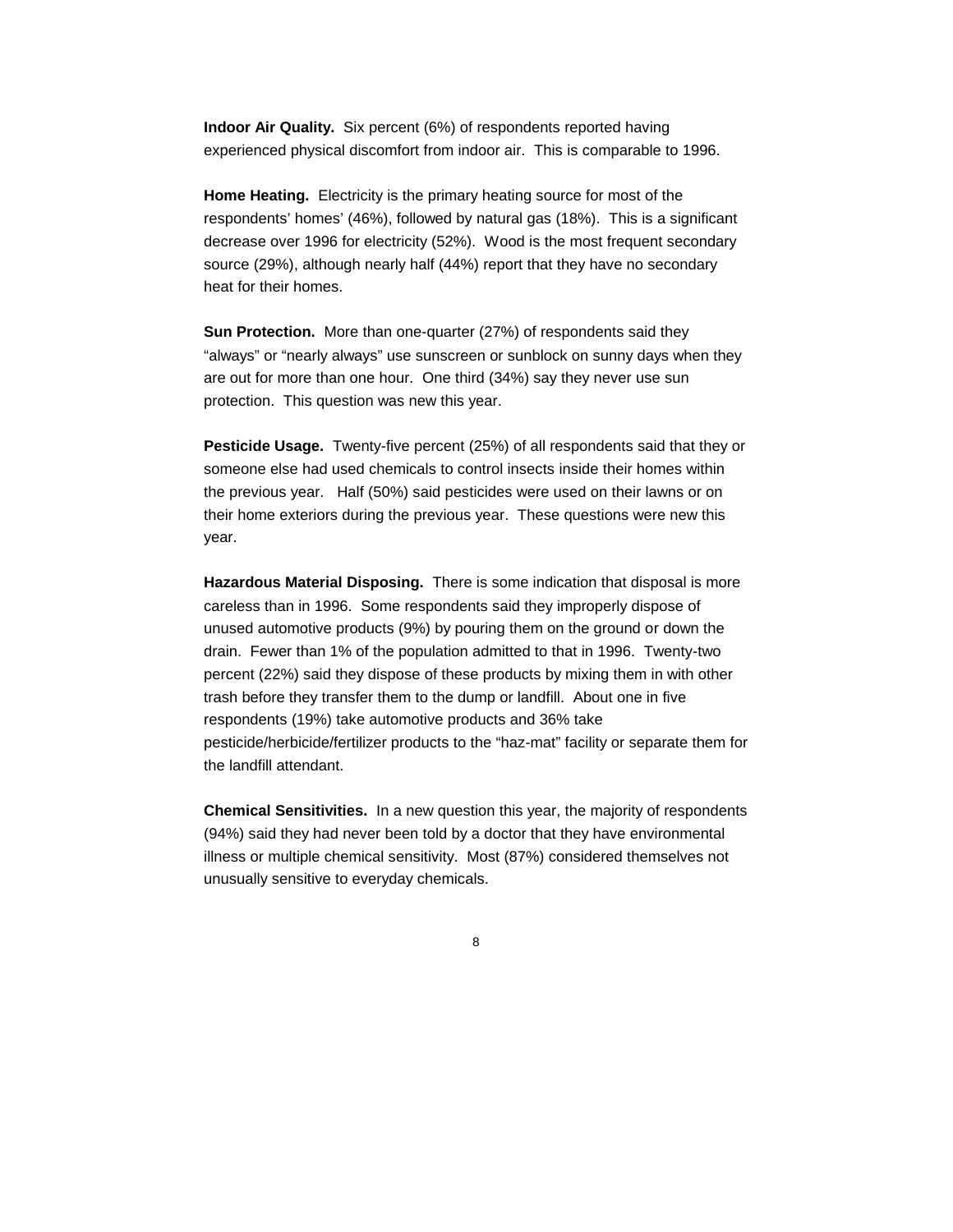## **DETAILED FINDINGS**

#### **Health Status**

As a general question to begin the interview, respondents were asked to rate their own health as excellent, very good, good, fair or poor. As shown in Figure 1, most respondents (61%) rated their health as excellent or very good, while 10% rated it poor or fair.

Subgroups more likely to rate their health as fair/poor included:

 Respondents age 75 or older (21%), compared to those age 18 to 64 (6%); and



 Respondents earning \$20,000 or less per year (25%), compared to those who earn more than \$20,000 (6%).

This question was also asked in the 1996 survey and these findings in 2000 are comparable to 1996.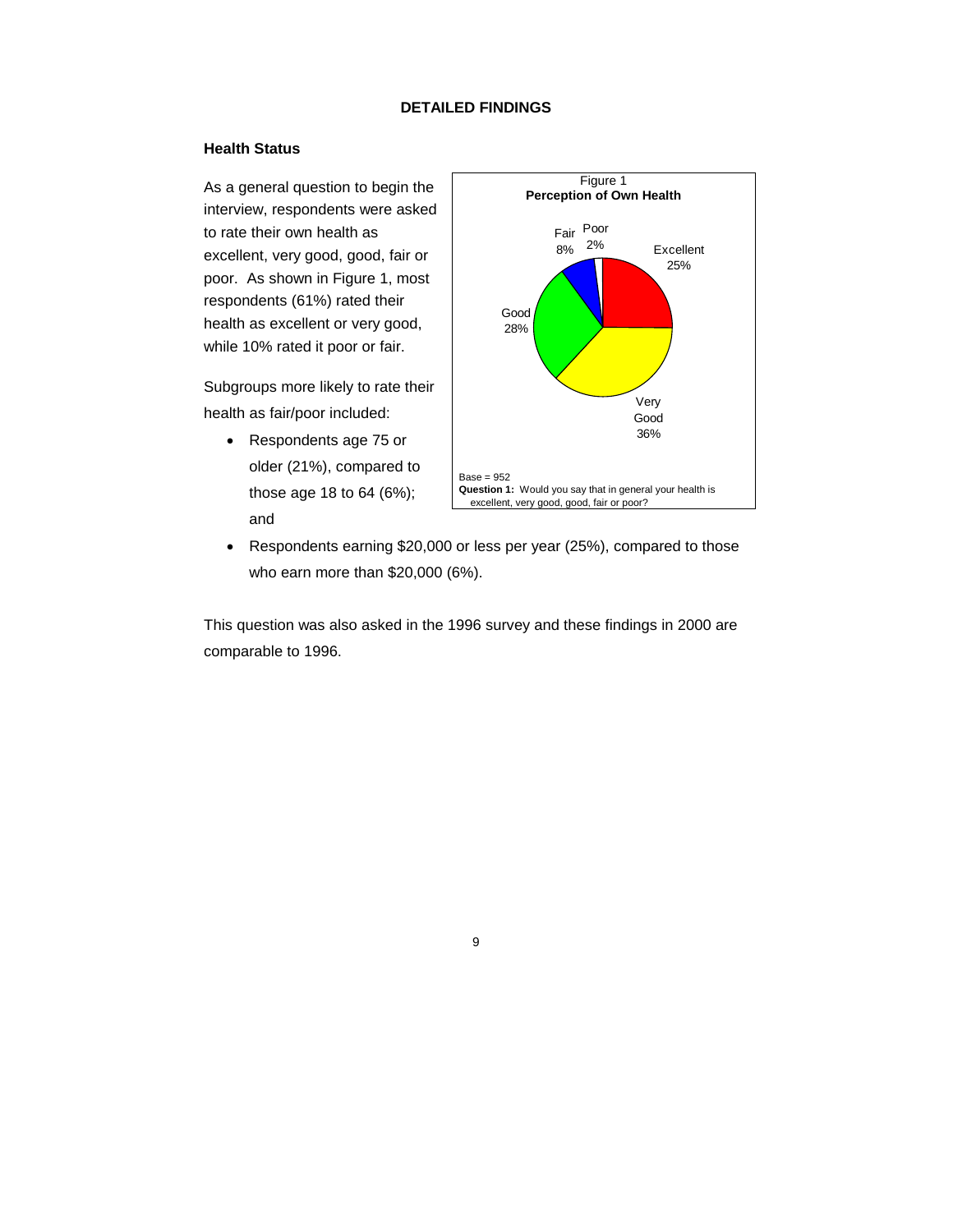Many respondents (36%) said there was at least one day in the past month when their *physical health* was not good, and 32% said there was at least one day when their *mental health* was not good. Nearly one in five respondents (19%) said they were kept from normal activities for at least one day in the past month due to poor physical or mental health. The average number of days lost was 1.8 per person, across all respondents.

|                                                                                                                                                                                            | Table 1           |                   |                   |
|--------------------------------------------------------------------------------------------------------------------------------------------------------------------------------------------|-------------------|-------------------|-------------------|
| Days of Poor Health in Past Month                                                                                                                                                          |                   |                   |                   |
|                                                                                                                                                                                            | Days When         | Days When         | Total Days        |
|                                                                                                                                                                                            | Physical          | Mental            | <b>Kept From</b>  |
|                                                                                                                                                                                            | <b>Health Was</b> | <b>Health Was</b> | <b>Normal</b>     |
|                                                                                                                                                                                            | Not Good          | <b>Not Good</b>   | <b>Activities</b> |
| No Days                                                                                                                                                                                    | 63%               | 67%               | 79%               |
| At Least One Day                                                                                                                                                                           | 36                | 32                | 19                |
| 1 Day                                                                                                                                                                                      | 6                 | 4                 | 3                 |
| 2 Days                                                                                                                                                                                     | 7                 | 7                 | 4                 |
| 3 to 5 Days                                                                                                                                                                                | 6                 | 10                | 3                 |
| 6 to 10 Days                                                                                                                                                                               | 7                 | 4                 | 4                 |
| 11 to 29 Days                                                                                                                                                                              | 5                 | 5                 | 2                 |
| 30 Days                                                                                                                                                                                    | 5                 | 2                 | 3                 |
| Mean                                                                                                                                                                                       | 3.3 Days          | 2.5 Days          | 1.8 Days          |
| Don't Know                                                                                                                                                                                 | 2%                | 2%                | $1\%$             |
| $Base = 952$                                                                                                                                                                               |                   |                   |                   |
| Questions 2-4: For how many days during the past 30 days was your physical health not good?                                                                                                |                   |                   |                   |
| For how many days during the past 30 days was your mental health not good? During the past<br>30 days, for about how many days did poor physical or mental health keep you from doing your |                   |                   |                   |
| usual activities?                                                                                                                                                                          |                   |                   |                   |

Respondents more likely to say their physical health was not good for eleven or more days per month included:

- Persons age 75 or older (16%), versus 18 to 24 year olds (1%), 35 to 54 year olds (5%) and 65 to 74 year olds (5%); and
- Those who have no children at home (7%), compared to those with children at home (3%).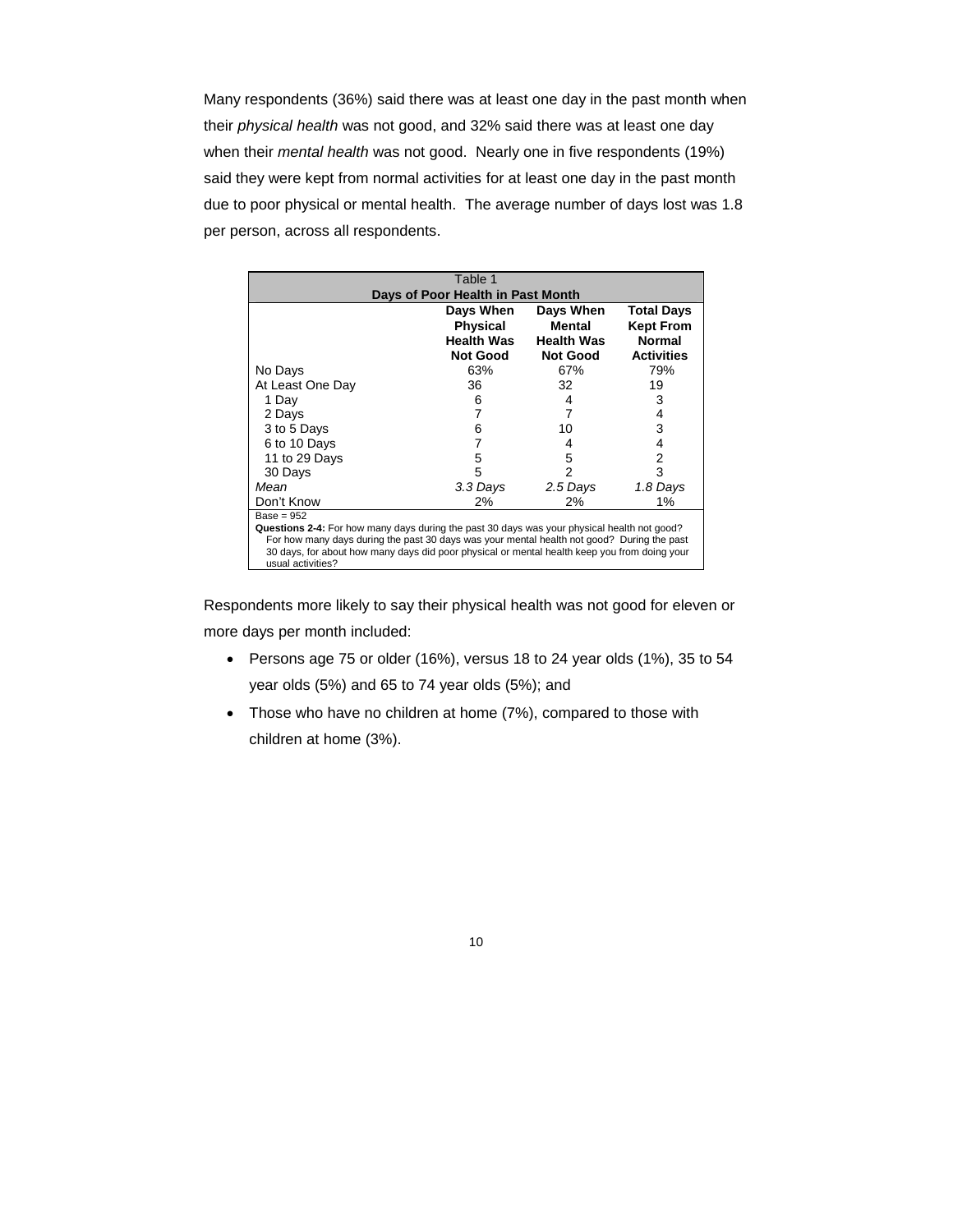Respondents more likely to say their mental health was not good for eleven or more days per month included:

- Females (7%), compared to males (3%); and
- Persons earning less than \$20,000 per year (22%), compared to those earning more (3%).

Respondents whose income was less than \$20,000 per year were more likely (12%), than those earning more than \$20,000 (1%) to be kept from normal activities for eleven or more days per month.

These results are comparable to 1996 findings.

Another series of questions asked respondents how many days in the past month they experienced pain, sadness, anxiety, and lack of sleep. As Table 2 shows for the group overall, health status is generally good.

About one respondent in ten (11%) said he/she did not get enough sleep at least one day; on average, the respondents said they did not get enough sleep on 1.6 days. Worry, tension and anxiety were felt by 11%, and averaged 1 day in the month. Sadness and depression were felt by 9%, and averaged 0.7 days in the month. Pain made it hard for 10% to do their normal activities at least one day, and averaged 1.7 days in the month.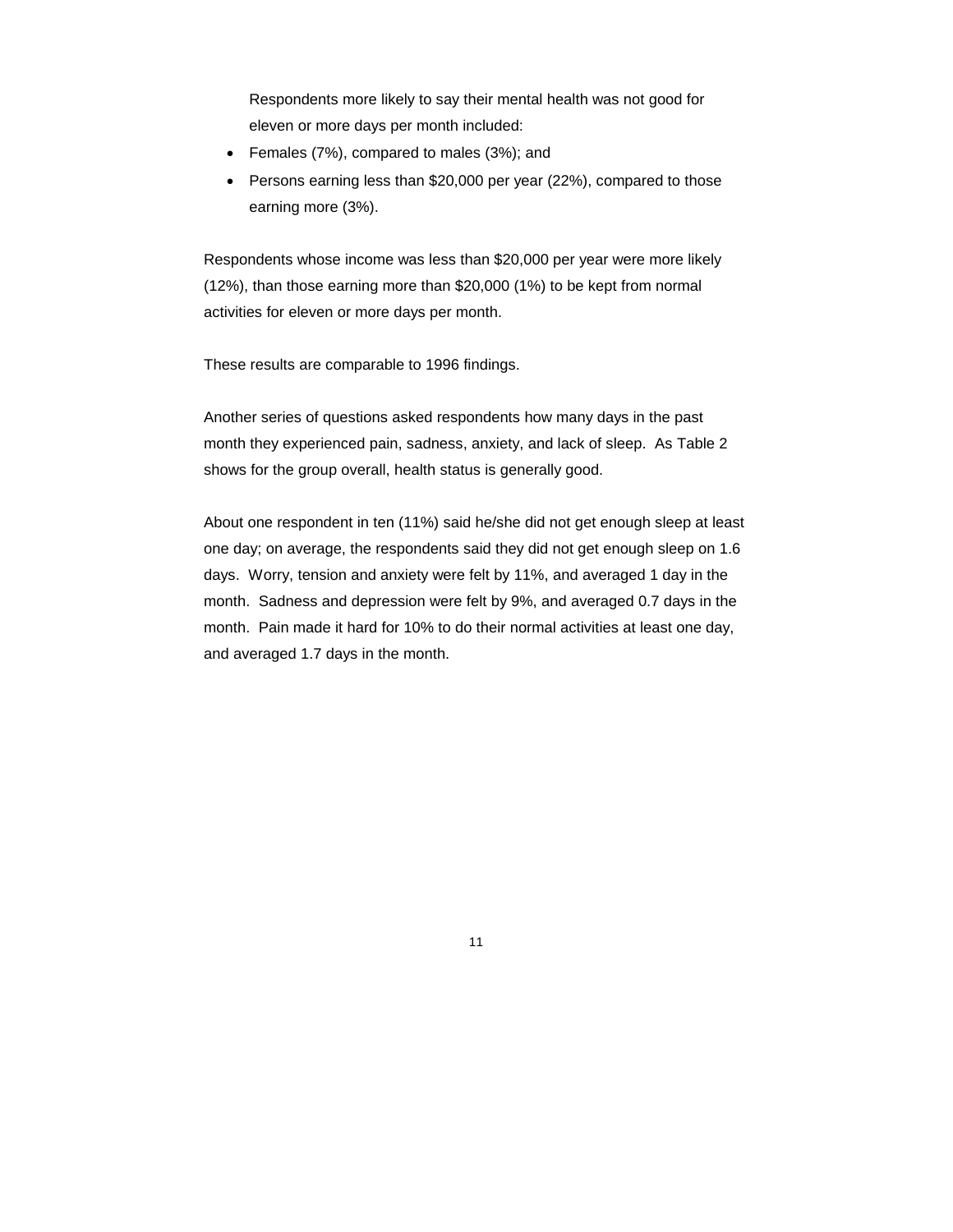Even those respondents who said they were limited in some way because of an impairment or health problem experienced, on average, 16.2 days of feeling very healthy and full of energy.

| Table 2                                                                                                                                                                                                                                                                                                                                                                                                                          |                 |                                               |                                                |                                                     |
|----------------------------------------------------------------------------------------------------------------------------------------------------------------------------------------------------------------------------------------------------------------------------------------------------------------------------------------------------------------------------------------------------------------------------------|-----------------|-----------------------------------------------|------------------------------------------------|-----------------------------------------------------|
| Days of Health Problems in Past Month                                                                                                                                                                                                                                                                                                                                                                                            |                 |                                               |                                                |                                                     |
|                                                                                                                                                                                                                                                                                                                                                                                                                                  | <b>Had Pain</b> | Felt Sad,<br><b>Blue or</b><br>De-<br>pressed | Felt<br>Worried,<br>Tense or<br><b>Anxious</b> | Did Not<br>Get<br>Enough<br><b>Rest or</b><br>Sleep |
| No Days / Not Asked *                                                                                                                                                                                                                                                                                                                                                                                                            | 90%             | 91%                                           | 89%                                            | 89%                                                 |
| At Least One Day                                                                                                                                                                                                                                                                                                                                                                                                                 | 10              | 9                                             | 11                                             | 11                                                  |
| 1 Day                                                                                                                                                                                                                                                                                                                                                                                                                            | ا>              | 2                                             |                                                |                                                     |
| 2 Days                                                                                                                                                                                                                                                                                                                                                                                                                           |                 |                                               |                                                |                                                     |
| 3 to 5 Days                                                                                                                                                                                                                                                                                                                                                                                                                      | 2               | 2                                             | 3                                              | 2                                                   |
| 6 to 10 Days                                                                                                                                                                                                                                                                                                                                                                                                                     |                 |                                               | 2                                              | 2                                                   |
| 11 to 29 Days                                                                                                                                                                                                                                                                                                                                                                                                                    | 2               |                                               | 2                                              | $\overline{2}$                                      |
| 30 Days                                                                                                                                                                                                                                                                                                                                                                                                                          |                 |                                               | $\overline{2}$                                 | 3                                                   |
| Mean                                                                                                                                                                                                                                                                                                                                                                                                                             | 1.7 Days        | 0.7 Days                                      | 1.0 Days                                       | 1.6 Days                                            |
| Don't Know                                                                                                                                                                                                                                                                                                                                                                                                                       | $< 1\%$         | $1\%$                                         | $< 1\%$                                        | $1\%$                                               |
| $Base = 952$<br><b>Questions 148-152:</b> During the past 30 days, for how many days did pain make it hard for you<br>to do your usual activities? How many days have you felt sad, blue or depressed? How<br>many days have you felt worried, tense or anxious? How many days have you felt you did not<br>get enough rest or sleep?<br>Anyone who said, in 2000, that they had no restrictions were not asked these questions. |                 |                                               |                                                |                                                     |

On a continued positive note, a large majority of respondents (87%) said they had three or more close friends or relatives who would help with emotional problems or feelings, if needed. Females were more likely than males (92% vs. 83%) to say they had three or more close friends for emotional support.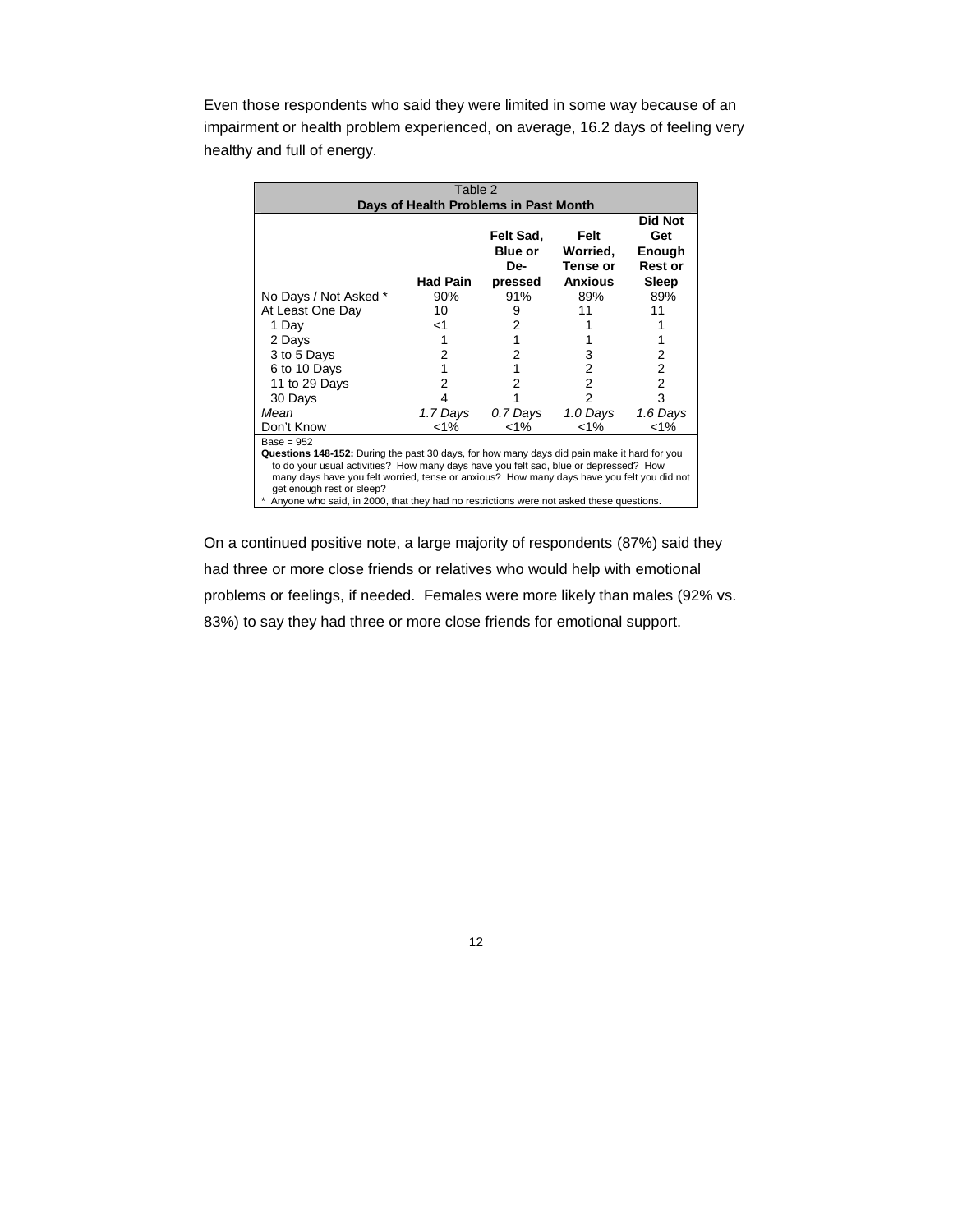# **Health Care**

# Health Insurance Coverage

To understand the extent of health care insurance coverage in Island County, respondents were asked if they are covered, and if not, why they were without coverage.



In total, 94% said they currently have health care coverage, while 6% said they did not have any coverage. These proportions have not changed since 1996.

Among those not covered, more than half (57%) said they couldn't afford to pay the premiums, and about one-quarter (25%) said they lost coverage when they lost their job or changed jobs.

Subgroups more likely to lack health insurance coverage included:

- Respondents age 35 to 54 (9%), compared to those age 55 or older (1%);
- Persons earning between \$20,000 and \$35,000 per year (12%); compared to those earning more than \$35,000 (3%);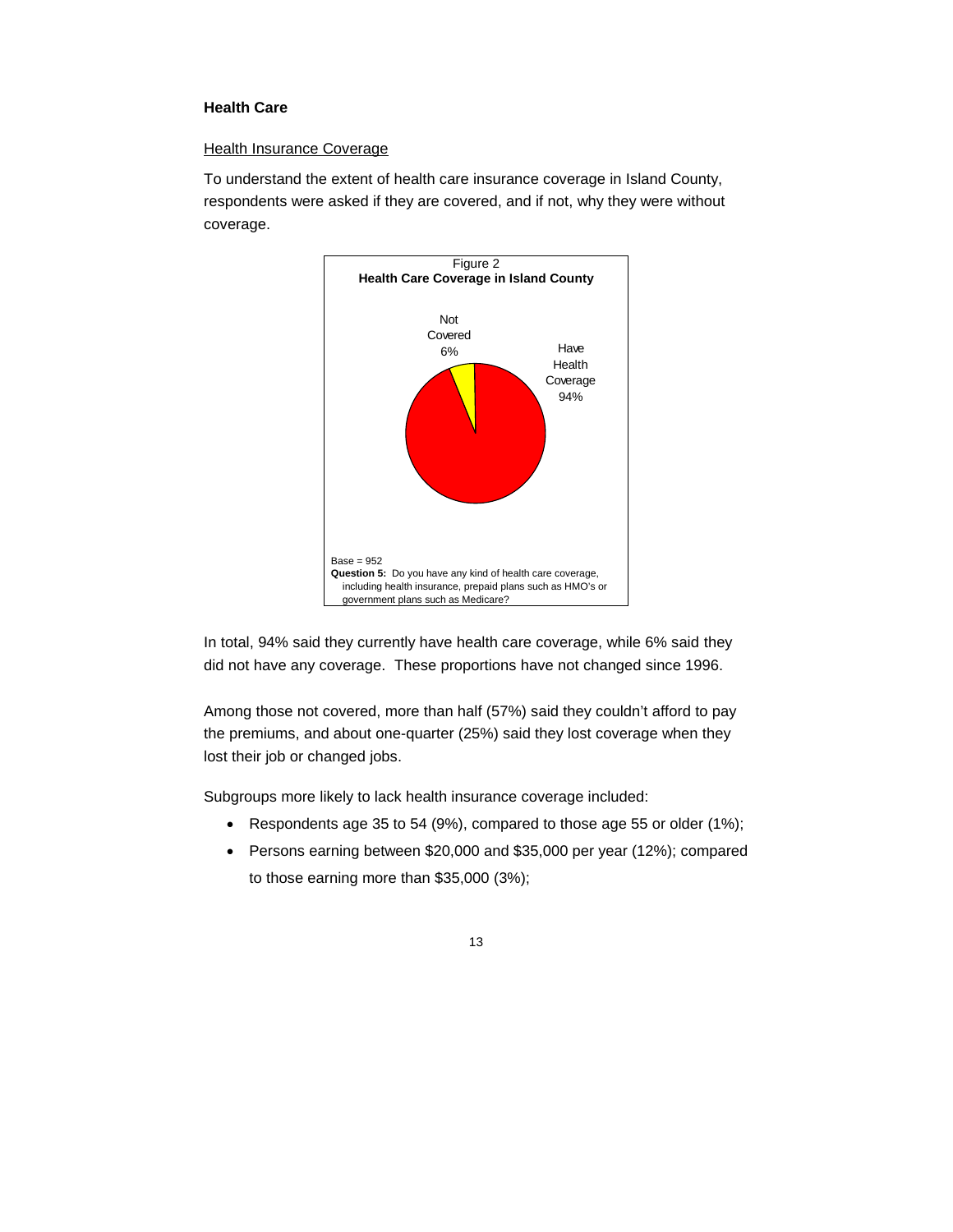- Those who have children at home (9%), compared to those without children at home (4%); and
- Camano Island residents (14%), compared to North and Central Island residents combined (4%).

| Table 3<br><b>Types of Health Care Coverage Used to Pay</b><br><b>Most of Medical Care</b> |     |  |
|--------------------------------------------------------------------------------------------|-----|--|
| Own Employer's Plan                                                                        | 29% |  |
| Military / VA / Champus                                                                    | 24  |  |
| Medicare                                                                                   | 16  |  |
| Individually Purchased Plan                                                                | 10  |  |
| Someone Else's Employer's Plan                                                             | 11  |  |
| Medicaid                                                                                   | 3   |  |
| Other                                                                                      |     |  |
| No Coverage                                                                                | 6   |  |
| Base = 952                                                                                 |     |  |
| Questions 6: What type of health coverage do you use to pay                                |     |  |
| for most of your medical care?                                                             |     |  |

Among all respondents, over one-third said they are covered either through their employer's plan (29%) or someone else's employer (11%); 24% are covered through military plans, and 16% have Medicare.

Among respondents who have coverage, 56% have had their current plan for five or more years; 12% have had their plan for less than one year. Over half (59%) said there is a list of doctors associated with their plans, and 50% said their plans require that they select a certain doctor or clinic for all routine care (a 13% increase over 1996 in plans requiring provider pre-selection for routine visits). Most (73%) of the respondents with health insurance coverage have only one type of coverage.

# Cost Barriers

Seven percent (7%) of the respondents said that in the past twelve months they were unable to fill a prescription for a medication because of the cost.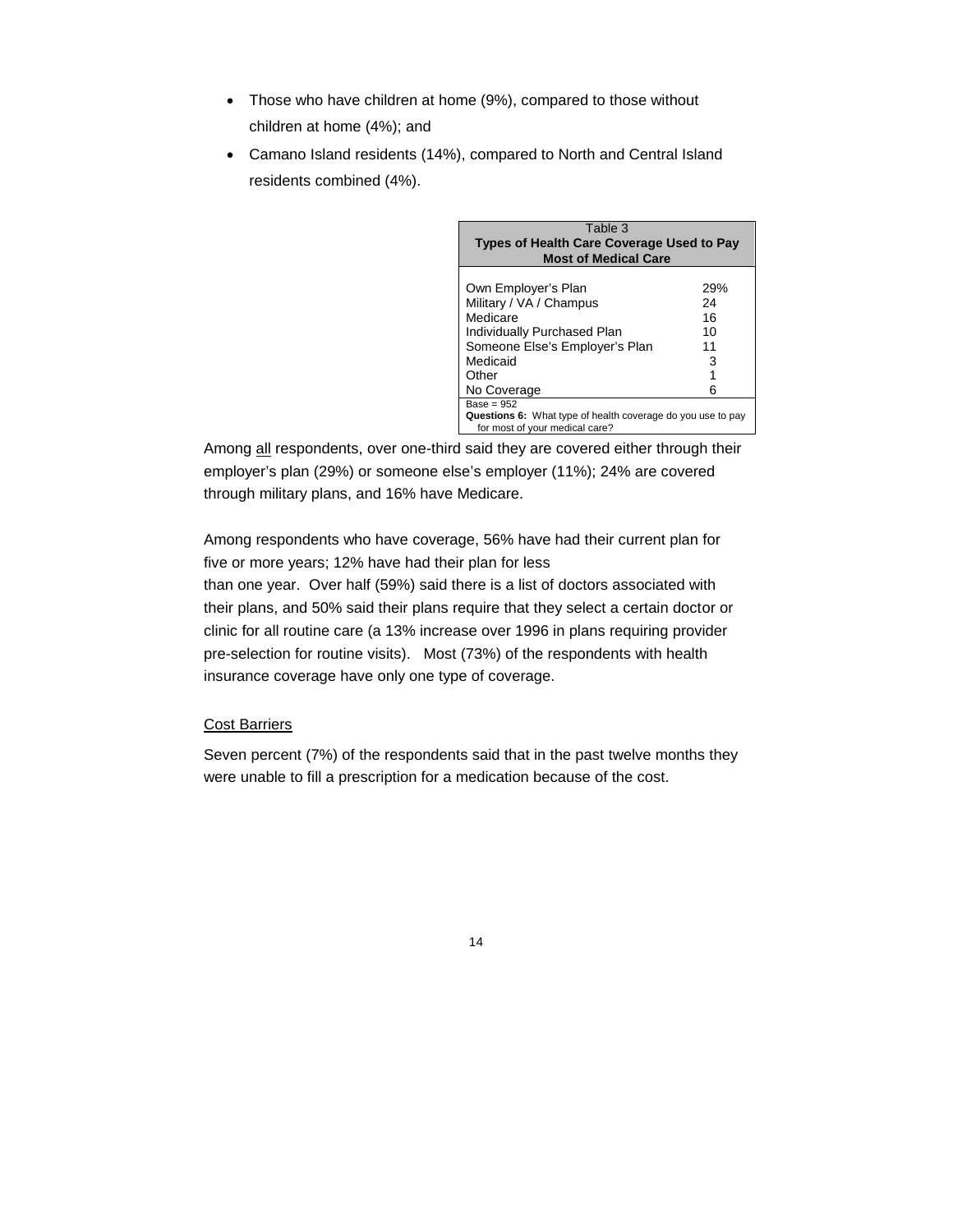#### Primary Care Provider Access

The respondents were asked whether they go to one particular doctor's office, health facility or clinic when needing health care or advice. Most respondents (85%) said they have one particular place, while 14% said they do not have a place they usually go to for health care or advice. Mainly, these respondents said they have not needed a physician. These findings compare with 1996 findings.

| Table 4                                            |     |  |
|----------------------------------------------------|-----|--|
| <b>Where Respondents Go</b>                        |     |  |
| for Health Care                                    |     |  |
| <b>One Particular Place</b>                        | 85% |  |
| <b>No Particular Place</b>                         | 14% |  |
| Have not needed a doctor                           | 4   |  |
| Have more than one place                           | 2   |  |
| Previous doctor has moved                          | 1   |  |
| Other                                              | 3   |  |
| Don't Know                                         |     |  |
| Base = 952                                         |     |  |
| Questions 12-13: Is there one particular clinic,   |     |  |
| health center, doctor's office or other place that |     |  |
| you usually go to if you are sick or need advice   |     |  |
| about your health? (If no) What is the main        |     |  |
| reason vou do not have a particular place to go?   |     |  |

Respondents age 65 or older were more likely (94%) to have one particular place that they go to for health care or health care advice than were those age 18 to 34 (80%) or 45 to 64 (83%).

New to the 2001 survey, respondents who said they usually go to one place for health care or health advice and respondents who said they go to more than one place were all asked to rate the convenience of the place in terms of distance or travel time.

The vast majority (84%) rated convenience good or better and over one-third rated it excellent (34%). Respondents age 25 to 44 were more likely to rate convenience excellent than were respondents age 55 or older (41% versus 26%).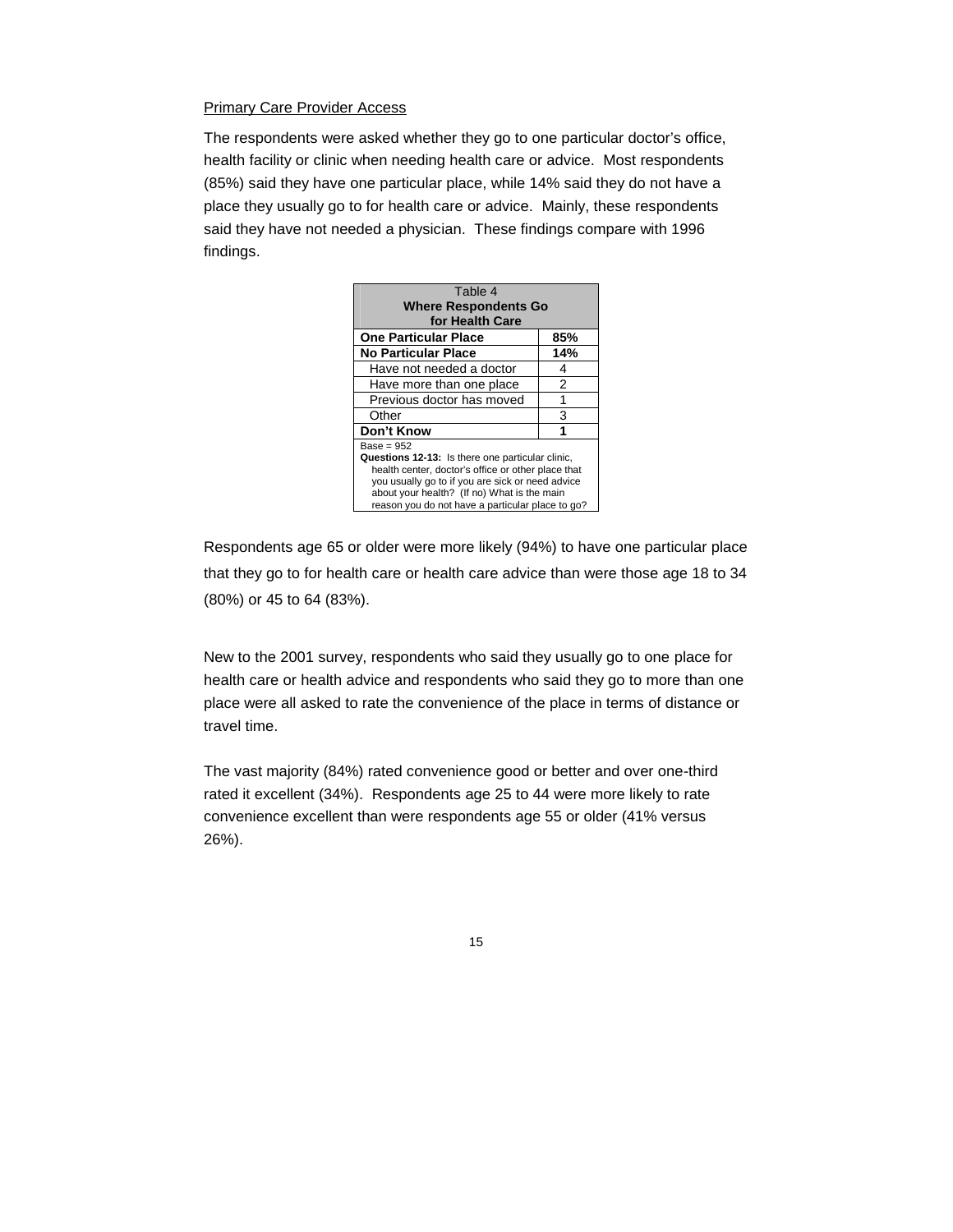Respondents who have a usual place for health care or who go to more than one place were additionally asked when they last changed doctors, and if so, why they changed. This was also a new question area in 2001.

Almost one-third (31%) said they'd changed doctors within the last year and nearly as many (29%) said they'd changed more than 5 years ago. Five percent (5%) said they had never changed doctors. Reasons for changing included a move by respondents from one residence to another (37%), provider retired or moved (26%), and also, dissatisfaction with the former provider or greater satisfaction with another (12%).

| Table 5                                                                                                                                     |     |  |
|---------------------------------------------------------------------------------------------------------------------------------------------|-----|--|
| <b>Last Time Changed Doctors</b>                                                                                                            |     |  |
| 1-12 months ago                                                                                                                             | 31% |  |
| 1-2 years ago                                                                                                                               | 11  |  |
| 2-3 years ago                                                                                                                               | 9   |  |
| 3-5 years age                                                                                                                               | 11  |  |
| More than 5 years ago                                                                                                                       | 29  |  |
| Don't know/not sure                                                                                                                         | 4   |  |
| Never                                                                                                                                       | 5   |  |
| Base = 834 (Respondents who have a usual health<br>care provider or multiple providers.)<br>Questions 15: When did you last change doctors? |     |  |

Among those more likely to change doctors during the last year were:

- Respondents age 25 to 34 (45%), compared to those 45 or older (25%);
- Those who have children at home (38%), compared to those without children at home (26%); and
- North Island residents (35%) compared to Camano Island residents (23%).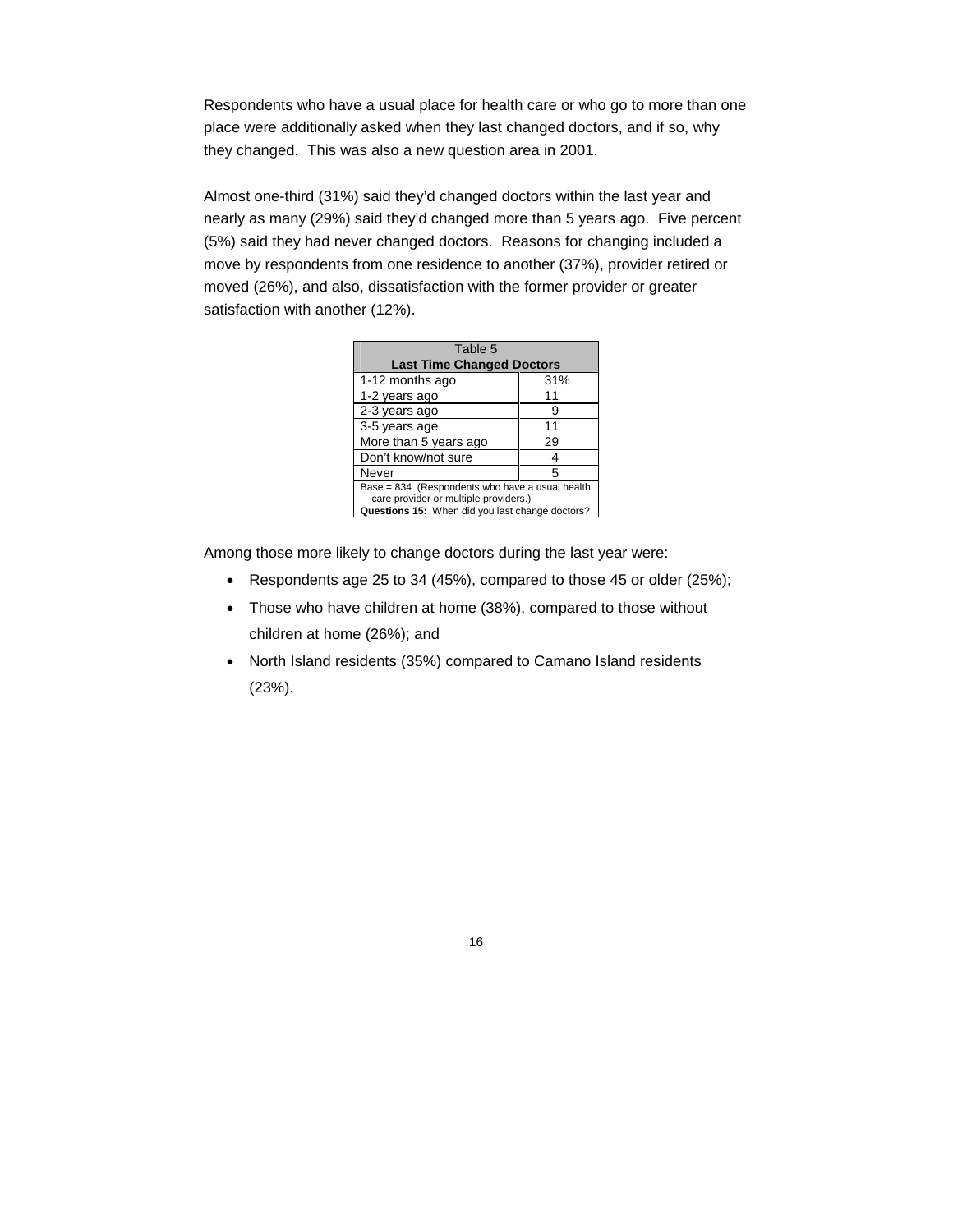# **Overall Satisfaction**

Respondents said they were generally pleased with the health care that they receive. More than four out five (86%) rated their overall satisfaction good or better.



Subgroups more likely to rate their overall satisfaction as excellent included:

- Respondents age 65 or older (37%), compared to those younger than 65 (21%); and
- Those who have no children at home (27%), compared to those who have children at home (17%).

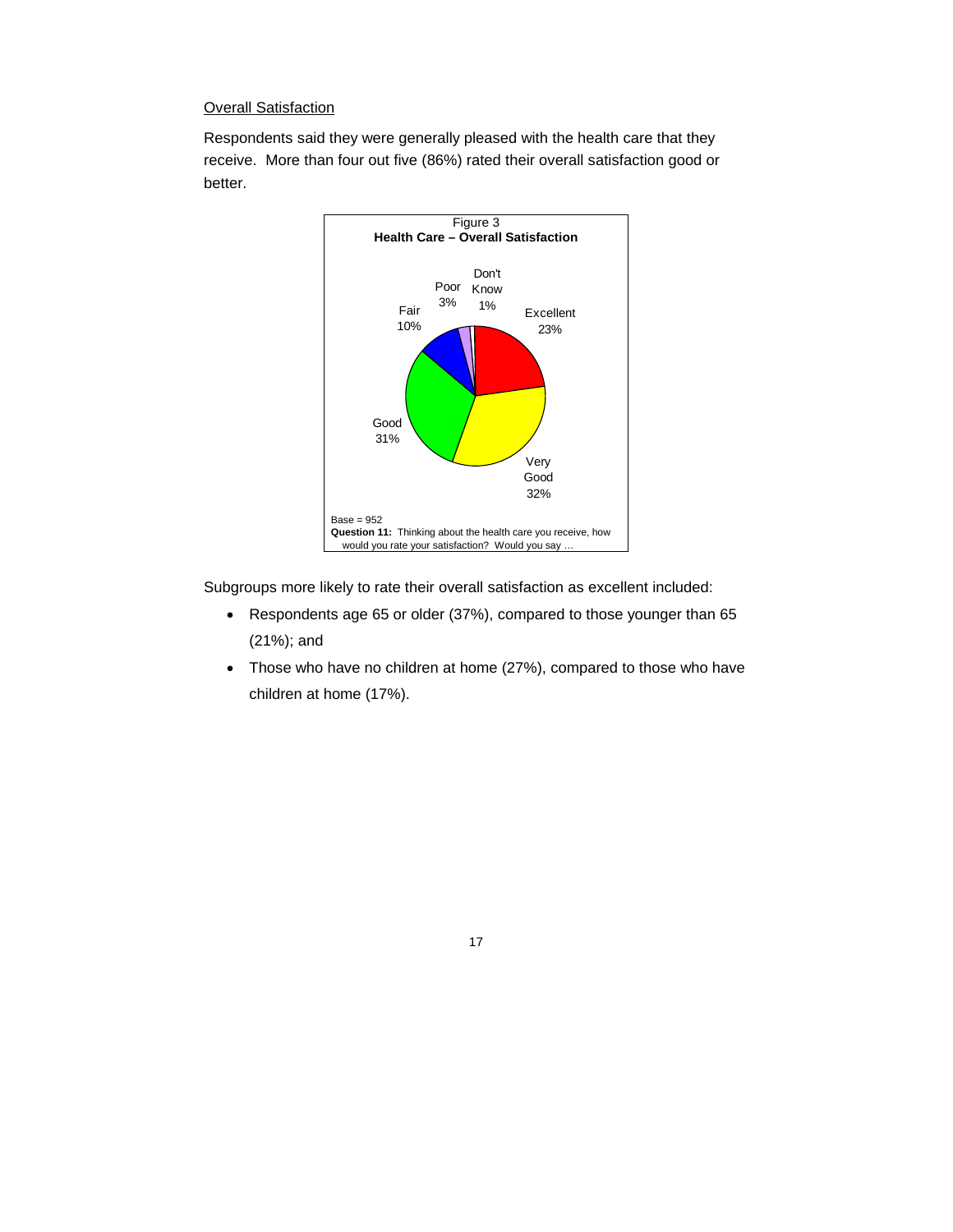#### Blood Pressure

Respondents were asked when they last had a blood pressure exam and if they had ever been advised by a health professional that they had high blood pressure.

Three-fourths of the respondents (77%) said they had their blood pressure checked in the past six months; another 16% said they had it checked in the past year. Three percent are considered by the CDC to be "at risk" by not having had their blood pressure checked in the past two years. These proportions are unchanged since 1996.

More than one in four of the respondents (29%) said they had been told by a health professional that their blood pressure is high.

Subgroups more likely to say they had been told by a health professional that their blood pressure is high, included persons age 55 or older (51%), compared to those younger than 55 (19%), and respondents who have no children at home (35%),



compared to those with children at home (21%).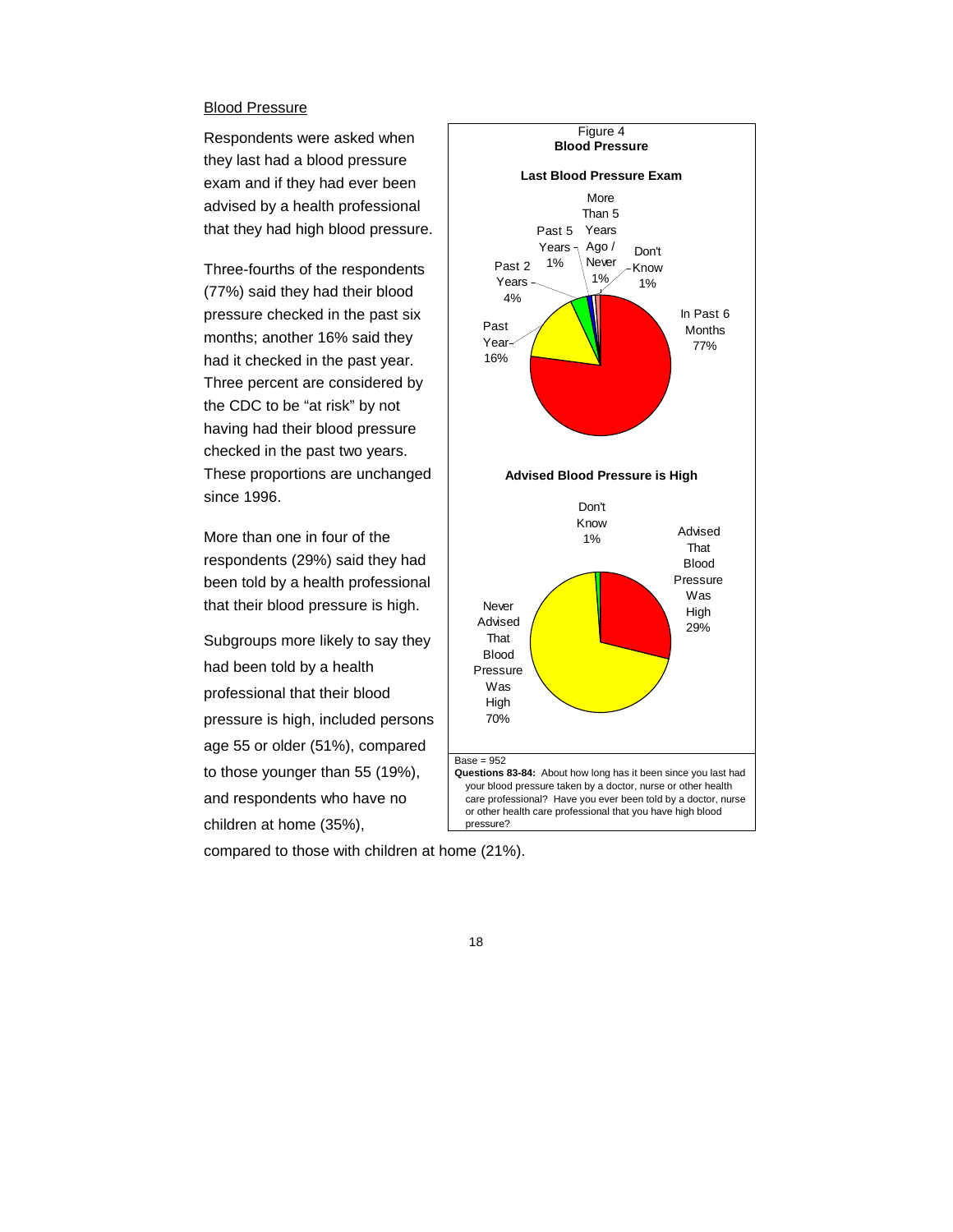#### Blood Cholesterol

Respondents were asked if they ever had their blood cholesterol levels checked and whether they had ever been advised that their cholesterol levels are high. Among all respondents, 57% said they had their cholesterol level examined in the past year; another 11% said it was examined one to two years ago. Eighteen percent (18%) said they had never had this done. The proportion of people who report having an exam in the last year is up significantly over the 1996 proportion (48%).

Among all respondents, 26% said they had been advised that their cholesterol levels were high. Respondents age 55 or older were more likely to have been advised that their cholesterol levels were high than were respondents age 18 to 44 years old (48% compared to 18%).

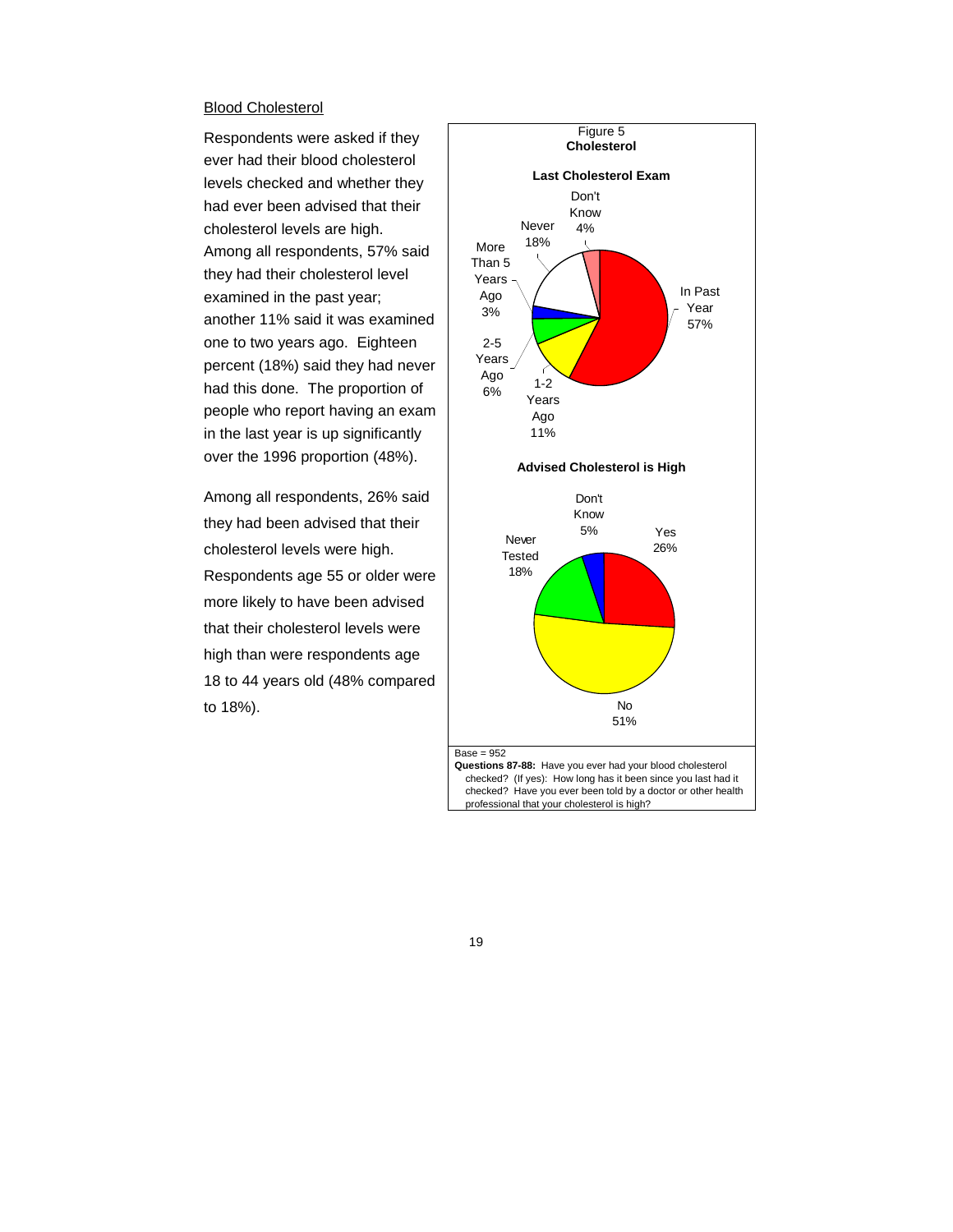#### Colorectal Exams

While about one-third (31%) of respondents age 40 or older said they had used a blood stool test kit at home in the past year, almost half (46%) said they had never used the kit. Even more respondents in this age group said that they had never had a sigmoidoscopy or colonoscopy (60%).

Among those more likely to have used a blood stool test kit (at all) were:

- South county residents (60%) compared to other area residents (50%); and
- Those who have no children at home (61%), compared to those with children at home (30%).

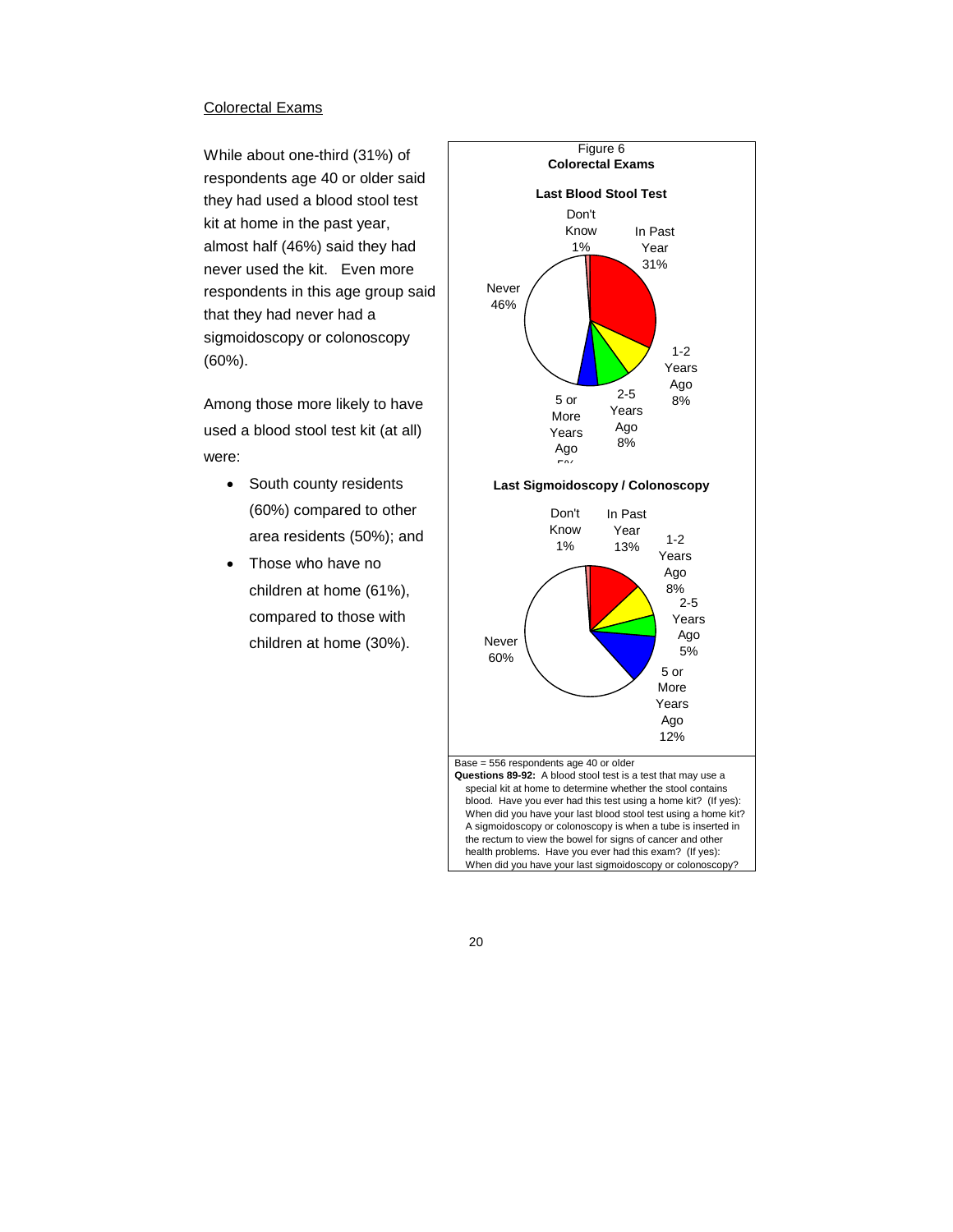## Vaccinations

A majority of respondents did not receive a flu shot during the previous year (62%).

- Respondents age 65 or older were more likely than all younger age groups to have received a flu shot (67% said they had vs. 30% of those under age 65). Most said they received their flu shots at a doctor's office (8%) or a military or naval base (7%); and
- Camano Island residents were more likely to receive their flu shots at a doctor's office (48%) than all other residents (22%).

A majority of respondents (69%) did not receive a pneumonia vaccination, either. Again, those age 65 or older were more likely than all younger respondents to have received this vaccination (71% vs. 13%).

| Table 6<br><b>Vaccinations</b>                                                                                                                                                                                                                  |                 |  |
|-------------------------------------------------------------------------------------------------------------------------------------------------------------------------------------------------------------------------------------------------|-----------------|--|
| Received flu shot:                                                                                                                                                                                                                              |                 |  |
| Yes                                                                                                                                                                                                                                             | 38%             |  |
| Nο                                                                                                                                                                                                                                              | 62              |  |
| Flu shot received at:                                                                                                                                                                                                                           |                 |  |
| Doctor's office                                                                                                                                                                                                                                 | 8               |  |
| Hospital/emergency room                                                                                                                                                                                                                         | 6               |  |
| Military/naval base                                                                                                                                                                                                                             | 7               |  |
| Workplace                                                                                                                                                                                                                                       |                 |  |
| Health department                                                                                                                                                                                                                               | $\frac{3}{2}$   |  |
| Senior/recreation/community<br>center                                                                                                                                                                                                           |                 |  |
| Other type of health clinic                                                                                                                                                                                                                     | 3               |  |
| Some other place                                                                                                                                                                                                                                | $\leq$ 1        |  |
| Received pneumonia                                                                                                                                                                                                                              |                 |  |
| vaccination:                                                                                                                                                                                                                                    |                 |  |
| Yes                                                                                                                                                                                                                                             | 23%             |  |
| N٥                                                                                                                                                                                                                                              | 69              |  |
| Don't Know                                                                                                                                                                                                                                      | 8               |  |
| Last tetanus shot received:                                                                                                                                                                                                                     |                 |  |
| Within the past 10 years                                                                                                                                                                                                                        | 76%             |  |
| $10 - 20$ years ago                                                                                                                                                                                                                             | 8               |  |
| More than 20 years ago                                                                                                                                                                                                                          | $\overline{3}$  |  |
| Don't know/not sure                                                                                                                                                                                                                             | $\overline{13}$ |  |
| $Base = 952$                                                                                                                                                                                                                                    |                 |  |
| Questions 197-200: During the past 12 months,<br>have you had a flu shot? (If yes): At what kind of<br>place did you get your last flu shot? Have you ever<br>had a pneumonia vaccination? How long ago did<br>you have your last tetanus shot? |                 |  |

Over three-quarters (76%) said they received their last tetanus shot within the past 10 years. Men were more likely to say they had received a tetanus shot within the past ten years (80%) than were women (72%).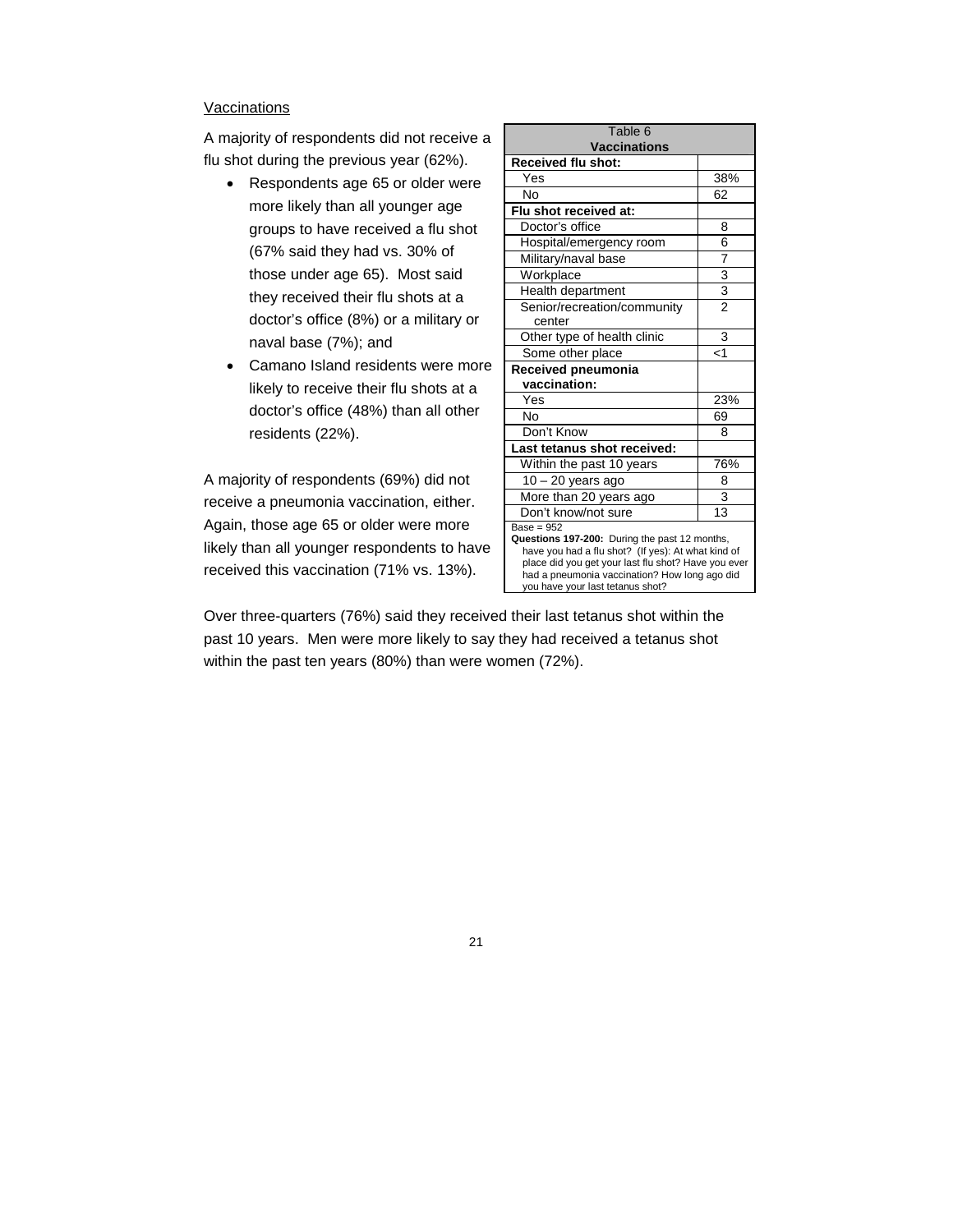# **Dental Visits**

Respondents were asked when they last visited a dentist or dental clinic. Most (82%) said they had visited a dentist or dental clinic in the past year; another 8% said they had visited one in the past two years. The proportion reporting a visit in the past year is up significantly over 1996 (72%).

• Respondents whose income was more than \$35,000 per year were more likely than those earning less than \$35,000



per year to have visited a dentist or dental clinic during the past year (87% versus 74%).

• Respondents 75 years old or older were less likely than those younger to have visited so recently (66% versus 84%).

Among respondents who did not visit a dentist in the past year, 40% said they had no reason to go; 21% mentioned cost barriers.

Respondents who had visited a dentist at all were asked where they went, whether they had insurance coverage for some or all of their dental care and when they last had their teeth cleaned by either a dentist or dental hygienist.

| Table 7<br><b>Reasons for Not Visiting Dentist</b><br><b>During the Past Year</b>                                                                                        |     |  |
|--------------------------------------------------------------------------------------------------------------------------------------------------------------------------|-----|--|
| No reason to go / No<br>problems / No teeth                                                                                                                              | 40% |  |
| Cost                                                                                                                                                                     | 21  |  |
| Did not think of it                                                                                                                                                      | 16  |  |
| Fear / Apprehension                                                                                                                                                      | 8   |  |
| Other priorities                                                                                                                                                         | 8   |  |
| Can't get to office/clinic                                                                                                                                               | 5   |  |
| Other                                                                                                                                                                    | 18  |  |
| Base = 160 (Respondents who did not visit a<br>dentist in the past year.)<br>Question 192: What is the main reason you<br>have not visited the dentist in the past year? |     |  |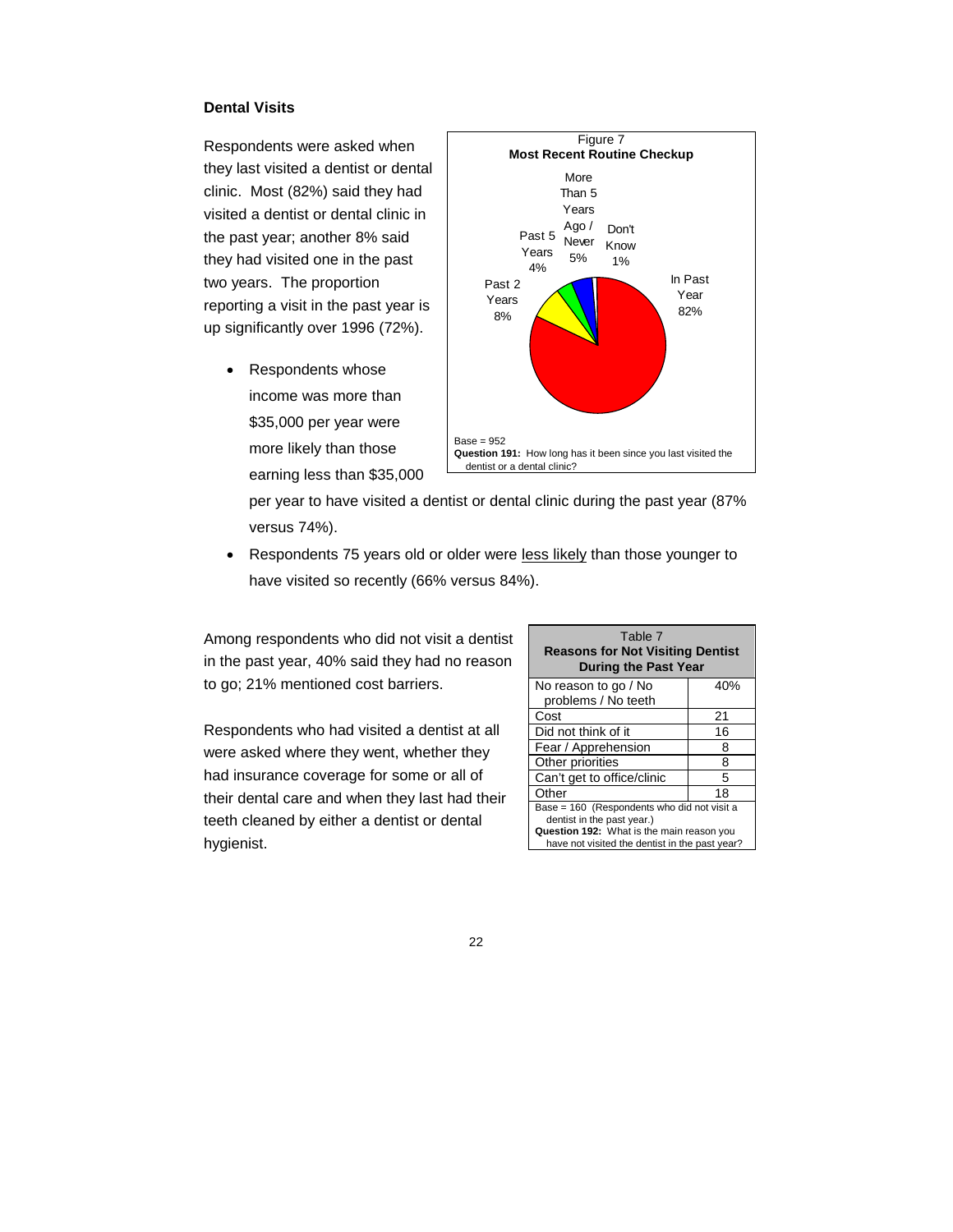| Table 8                                                                                                                                                                                                                                                                                                                                                                                                                                                                             |     |  |
|-------------------------------------------------------------------------------------------------------------------------------------------------------------------------------------------------------------------------------------------------------------------------------------------------------------------------------------------------------------------------------------------------------------------------------------------------------------------------------------|-----|--|
| <b>Dental Services and Insurance</b>                                                                                                                                                                                                                                                                                                                                                                                                                                                |     |  |
| Last received dental services at:                                                                                                                                                                                                                                                                                                                                                                                                                                                   |     |  |
| Private dentist's office                                                                                                                                                                                                                                                                                                                                                                                                                                                            | 80% |  |
| Military naval base                                                                                                                                                                                                                                                                                                                                                                                                                                                                 | 14  |  |
| Public health center/clinic                                                                                                                                                                                                                                                                                                                                                                                                                                                         | 4   |  |
| Some other place                                                                                                                                                                                                                                                                                                                                                                                                                                                                    | 2   |  |
| Have insurance coverage of some                                                                                                                                                                                                                                                                                                                                                                                                                                                     |     |  |
| kind to pay for dental care:                                                                                                                                                                                                                                                                                                                                                                                                                                                        |     |  |
| Yes                                                                                                                                                                                                                                                                                                                                                                                                                                                                                 | 64% |  |
| No                                                                                                                                                                                                                                                                                                                                                                                                                                                                                  | 35  |  |
| Don't Know                                                                                                                                                                                                                                                                                                                                                                                                                                                                          |     |  |
| Last time teeth were cleaned:                                                                                                                                                                                                                                                                                                                                                                                                                                                       |     |  |
| 1-12 months                                                                                                                                                                                                                                                                                                                                                                                                                                                                         | 78% |  |
| 1-2 years ago                                                                                                                                                                                                                                                                                                                                                                                                                                                                       | 10  |  |
| 2-5 years ago                                                                                                                                                                                                                                                                                                                                                                                                                                                                       | 5   |  |
| More than 5 years ago                                                                                                                                                                                                                                                                                                                                                                                                                                                               | 5   |  |
| Don't know/not sure                                                                                                                                                                                                                                                                                                                                                                                                                                                                 |     |  |
| Never                                                                                                                                                                                                                                                                                                                                                                                                                                                                               | 1   |  |
| Base = 938 (Respondents who have visited a dentist.)<br>Questions 193, 194 & 196: The last time you visited a health care<br>provider for dental services, where did you go? Do you have any<br>kind of insurance coverage that pays for some or all of your<br>routine dental care, including dental insurance, prepaid plans<br>such as HMO's or government plans such as Medicaid? How<br>long has it been since you had your teeth cleaned by a dentist or<br>dental hygienist? |     |  |

Four-fifths (80%) of respondents said they visited a private dentist. An additional 14% said they saw a dentist at a military or naval base. Most (78%) said their teeth had been cleaned in the last year. About two-thirds (64%) said they had some kind of insurance coverage to pay for their dental care.

23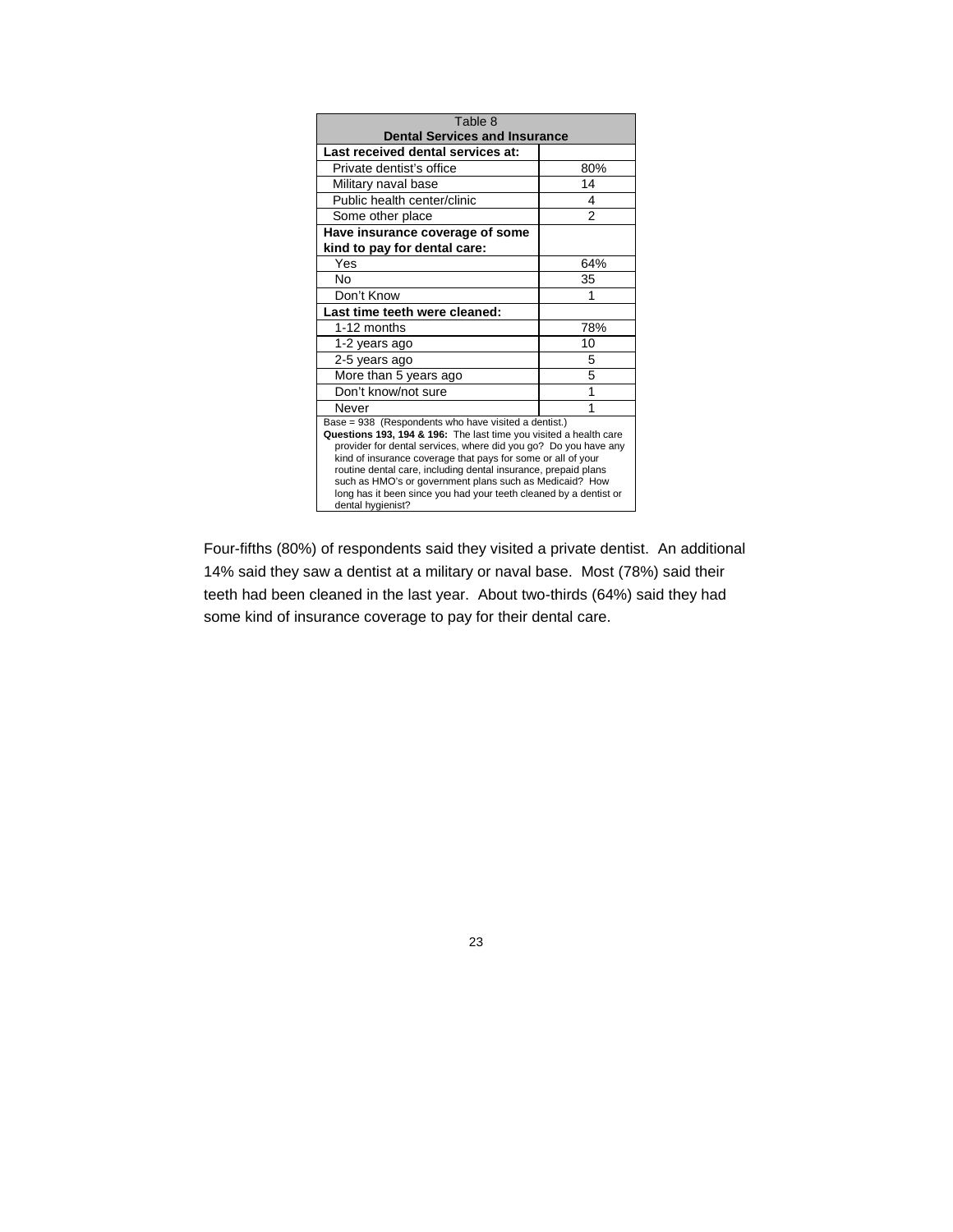## **Diabetes**

Respondents were asked if they had ever been told by a doctor that they have diabetes. Five percent (5%) said they had been told by a doctor that they have diabetes. (Another 3% said they were told only during pregnancy that they had diabetes.)



In 1996, 4% of

respondents said they had been told they have

diabetes, a proportion comparable to the current level.

Respondents age 55 to 74 were more likely to have been told by a doctor that they have diabetes than were those age 18 to 34 years old (10% compared to 1%).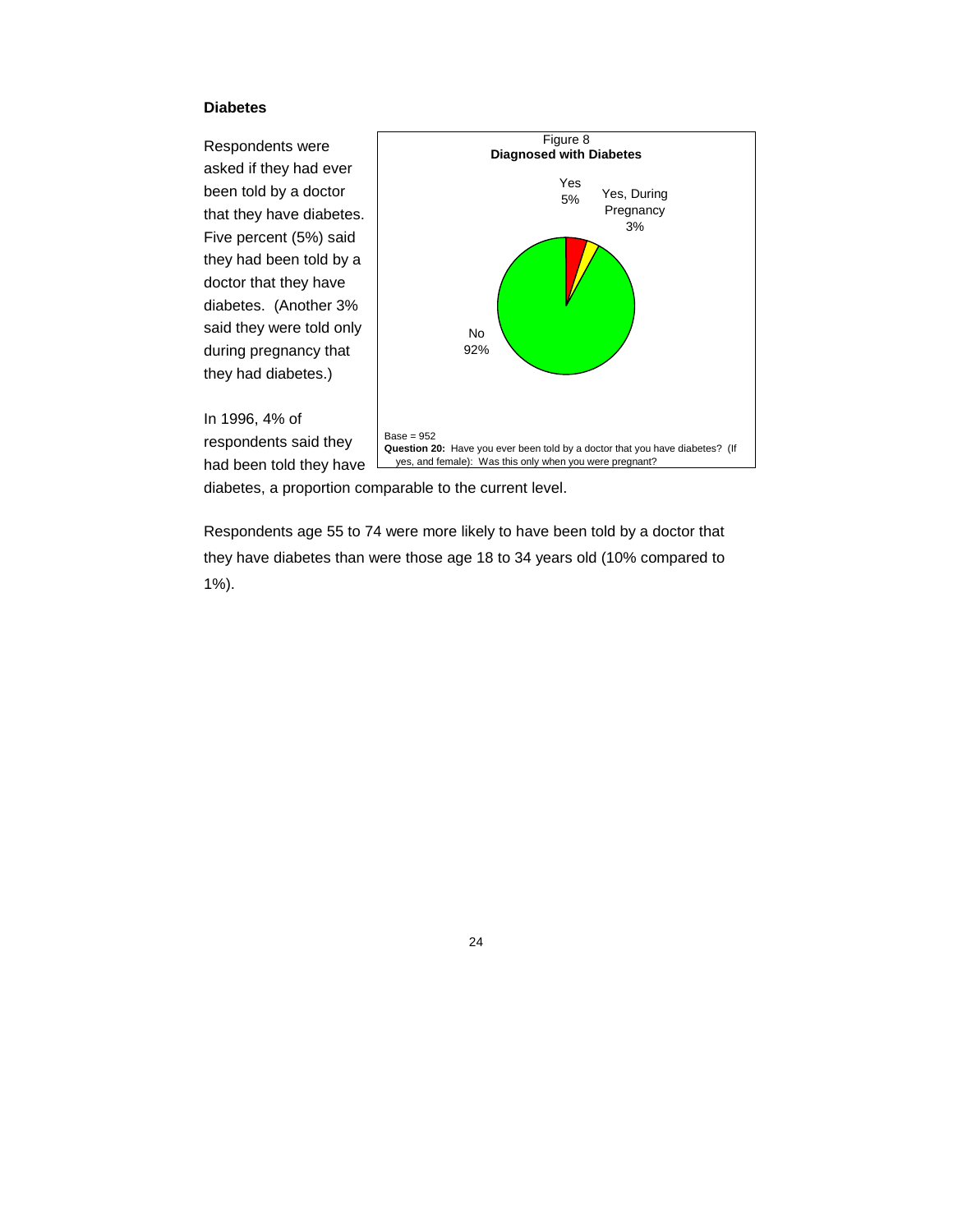# **Asthma**

Of all 952 respondents asked whether a doctor had ever told them that they had asthma, 11% responded, "yes." Seven percent (7%) of respondents reported that they still have asthma.



Subgroups more likely to say they had been told by a doctor that they had asthma included:

- Females (16%), compared to males (6%); and
- Those who have children at home (14%), compared to those without children at home (8%).

The only asthma difference noted by geography was that North Whidbey residents were more likely to *still have* asthma than were Central island residents (9% vs. 3%).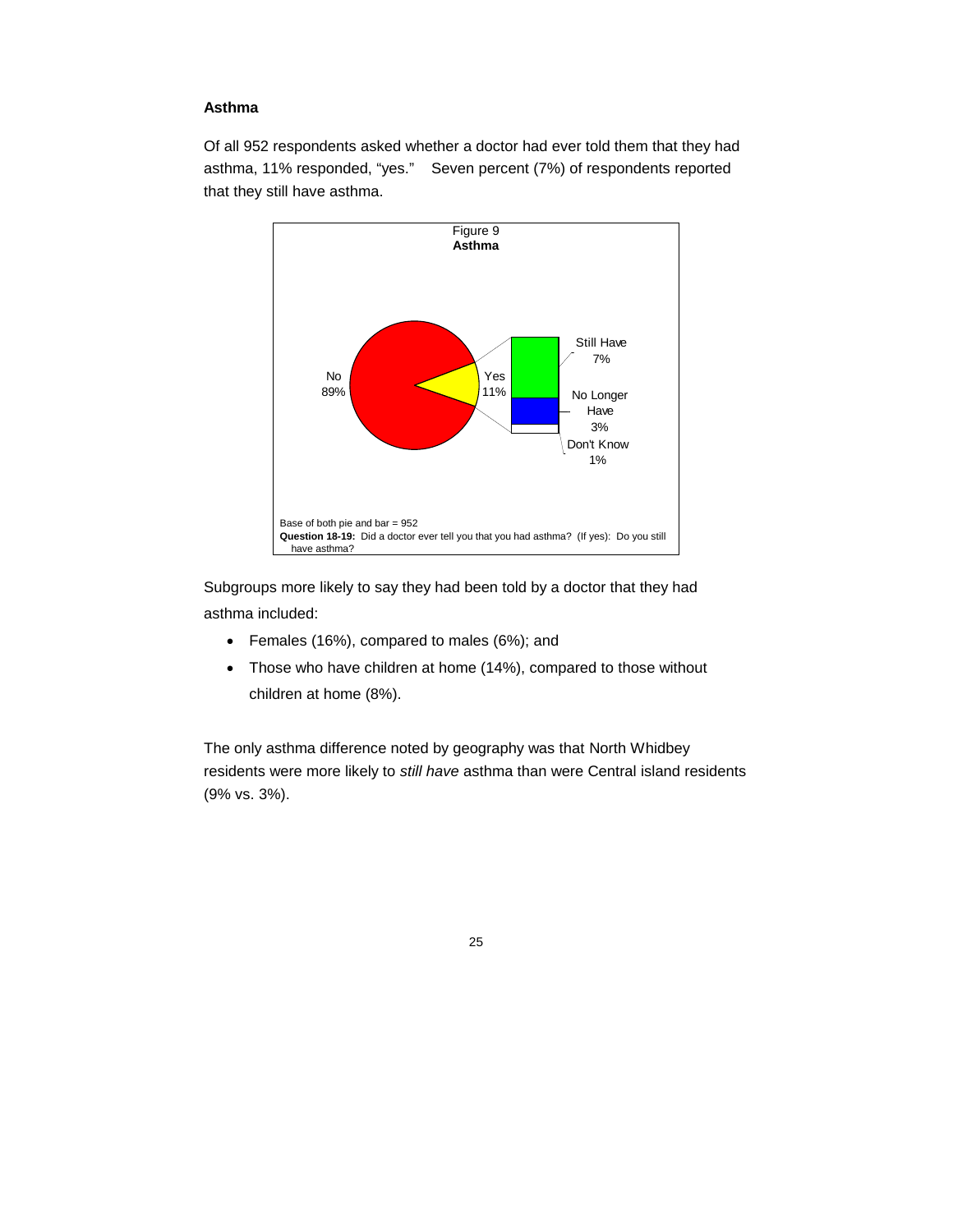## **Cardiovascular Disease**



fewer high-fat or high-cholesterol foods (67%) or exercising more (66%). Almost half (47%) are doing both, while 13% said they are doing neither.

All of these cardiovascular findings are comparable to the 1996 findings.

Subgroups of respondents more likely to be lowering their risk of heart disease or stroke through lifestyle changes included: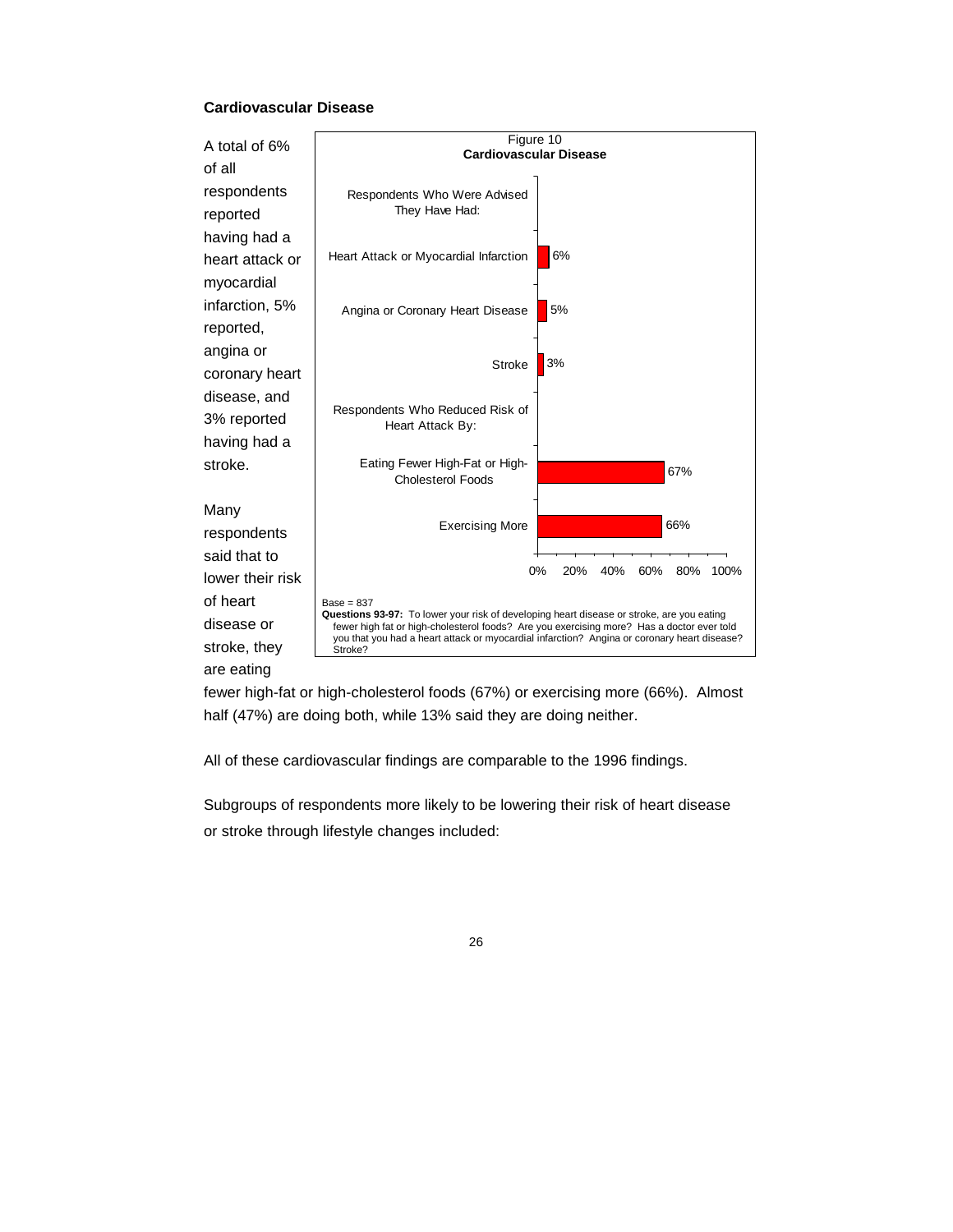- Respondents age 45 to 74: these were more likely to say they were eating fewer high fat or high cholesterol foods than were respondents age 18 to 24 (76% versus 59%); and
- Respondents age 18 to 24: these were more likely to say they were exercising more than were respondents age 75 and older (73% versus 56%).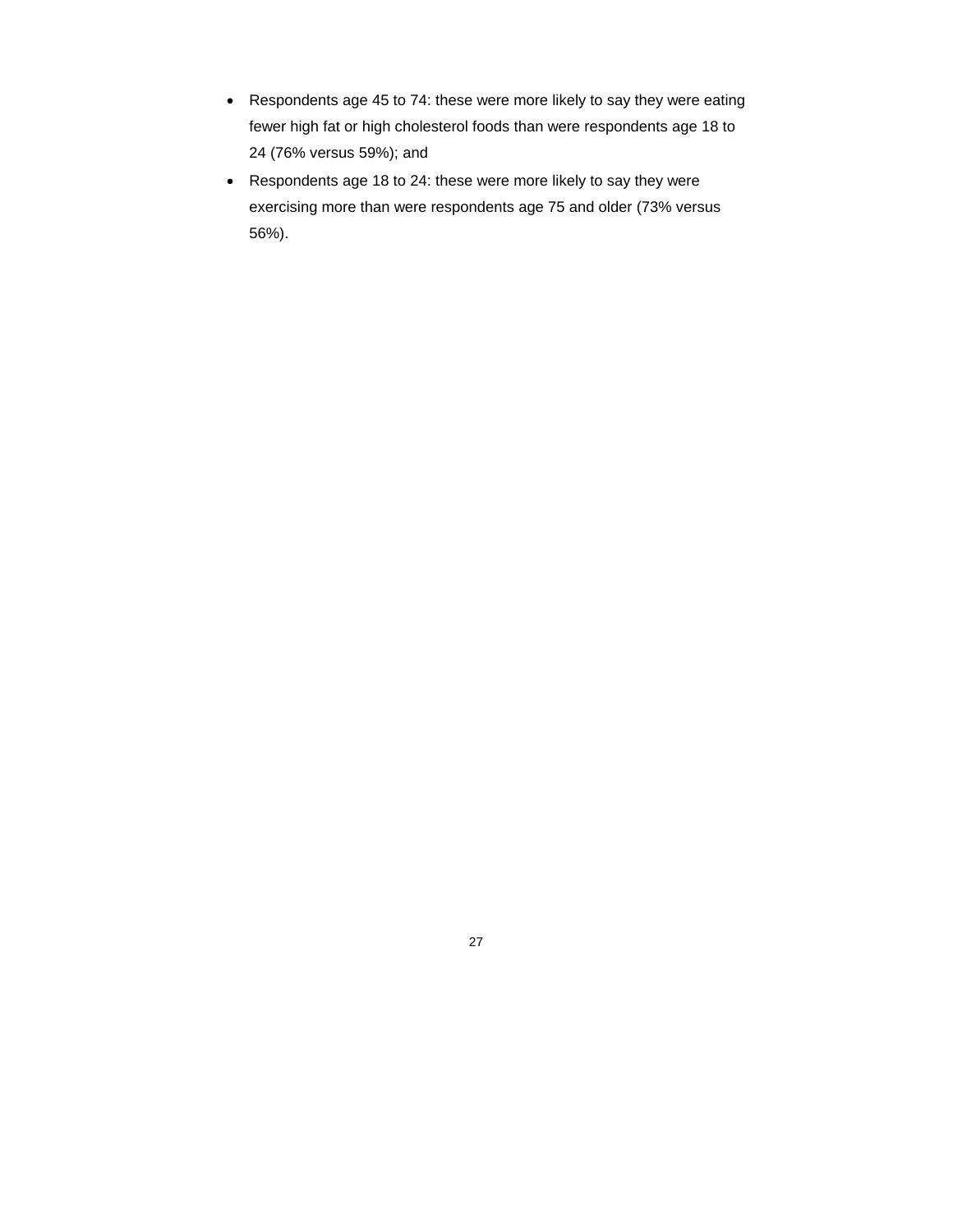# **Women's Health**

## Mammograms

Women were told that a mammogram is an x-ray of the breast to look for breast cancer. The women were then asked when was the last time they had a mammogram. About three quarters (72%) of all female respondents 50 and older said they had a mammogram in the past year, and another 16% had one in the past two years, for a total of 88% of those women reporting a mammogram within the past two years. This is a significant increase over the 76% of women ages 50 and over in



1996 who reported mammograms of the same frequency.

Most of the women 50 and older who had a mammogram said the last one was part of a routine checkup (91%); 3% said it was because of breast cancer, and 5% said it was for a problem other than breast cancer. Those who had not had a recent mammogram said it was because they felt it wasn't needed or because they just put it off. These levels are comparable to those reported in 1996.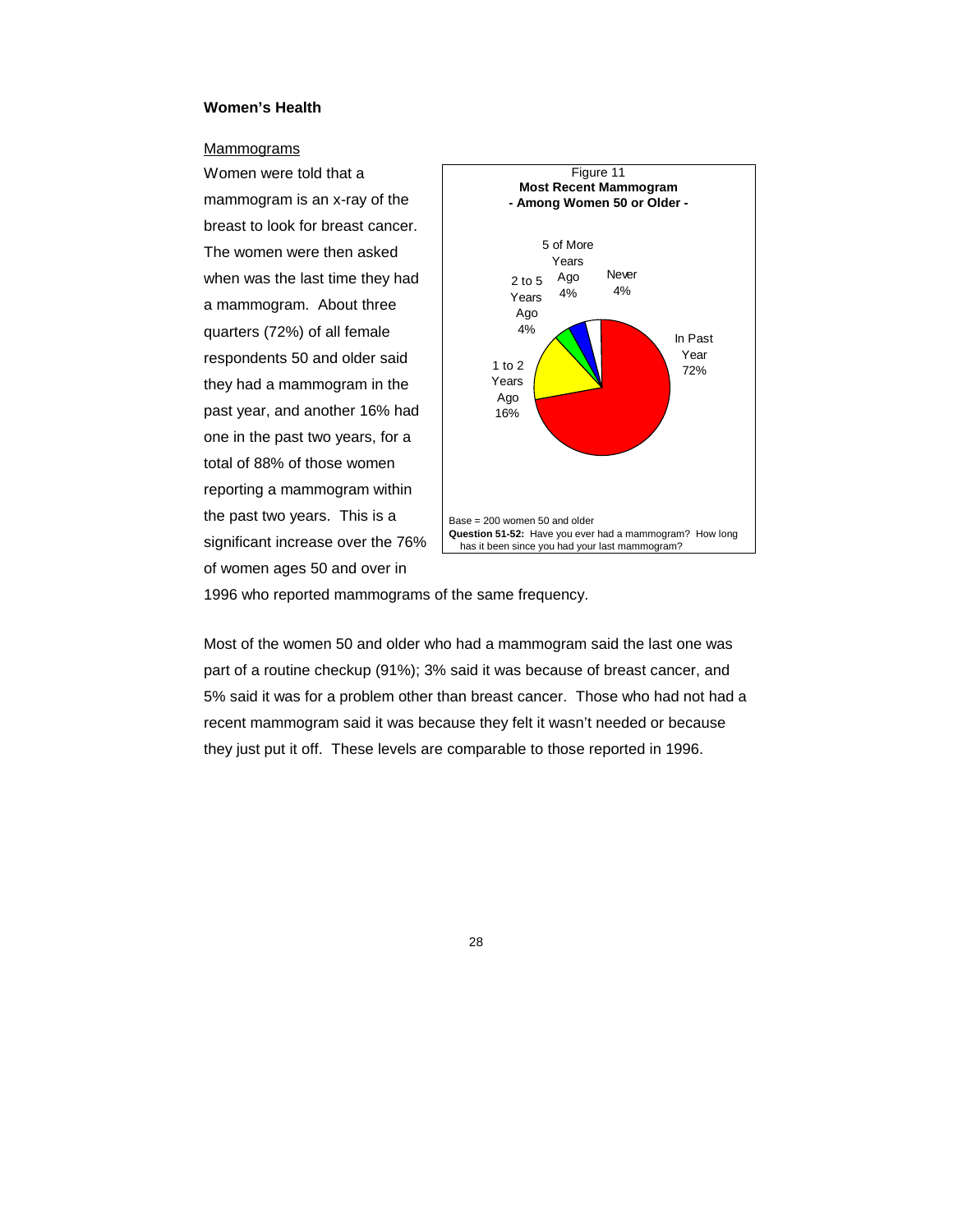| Table 9<br><b>Reasons for Not Having Mammograms</b>                                                                                                                                                                                                                               |                                 |                                        |                                   |
|-----------------------------------------------------------------------------------------------------------------------------------------------------------------------------------------------------------------------------------------------------------------------------------|---------------------------------|----------------------------------------|-----------------------------------|
|                                                                                                                                                                                                                                                                                   | Never Had a<br><b>Mammogram</b> | Not in the<br>Last 12<br><b>Months</b> | Not in the<br><b>Last 2 Years</b> |
|                                                                                                                                                                                                                                                                                   | $(n = 8)$ *                     | $(n = 31)$                             | (n = 15)                          |
| Not needed / Unnecessary                                                                                                                                                                                                                                                          | 59%                             | 20%                                    | 21%                               |
| Not recommended by Dr.                                                                                                                                                                                                                                                            | 2                               | 5                                      | 8                                 |
| Lazy, Procrastinating                                                                                                                                                                                                                                                             | 11                              | 18                                     | 30                                |
| Cost                                                                                                                                                                                                                                                                              | 6                               | 12                                     | 9                                 |
| Too Busy                                                                                                                                                                                                                                                                          | 6                               | 16                                     | 6                                 |
| Don't believe in mammograms                                                                                                                                                                                                                                                       | 2                               | 3                                      | 18                                |
| Anxious / Afraid                                                                                                                                                                                                                                                                  |                                 |                                        |                                   |
| Base = Women over 50 who have not had a mammogram in the last 12 months<br>Questions 204-206: What is the most important reason that you've never had a mammogram in the<br>past/not had a mammogram in the past year/past 2 years?<br>* Interpret with caution; small cell size. |                                 |                                        |                                   |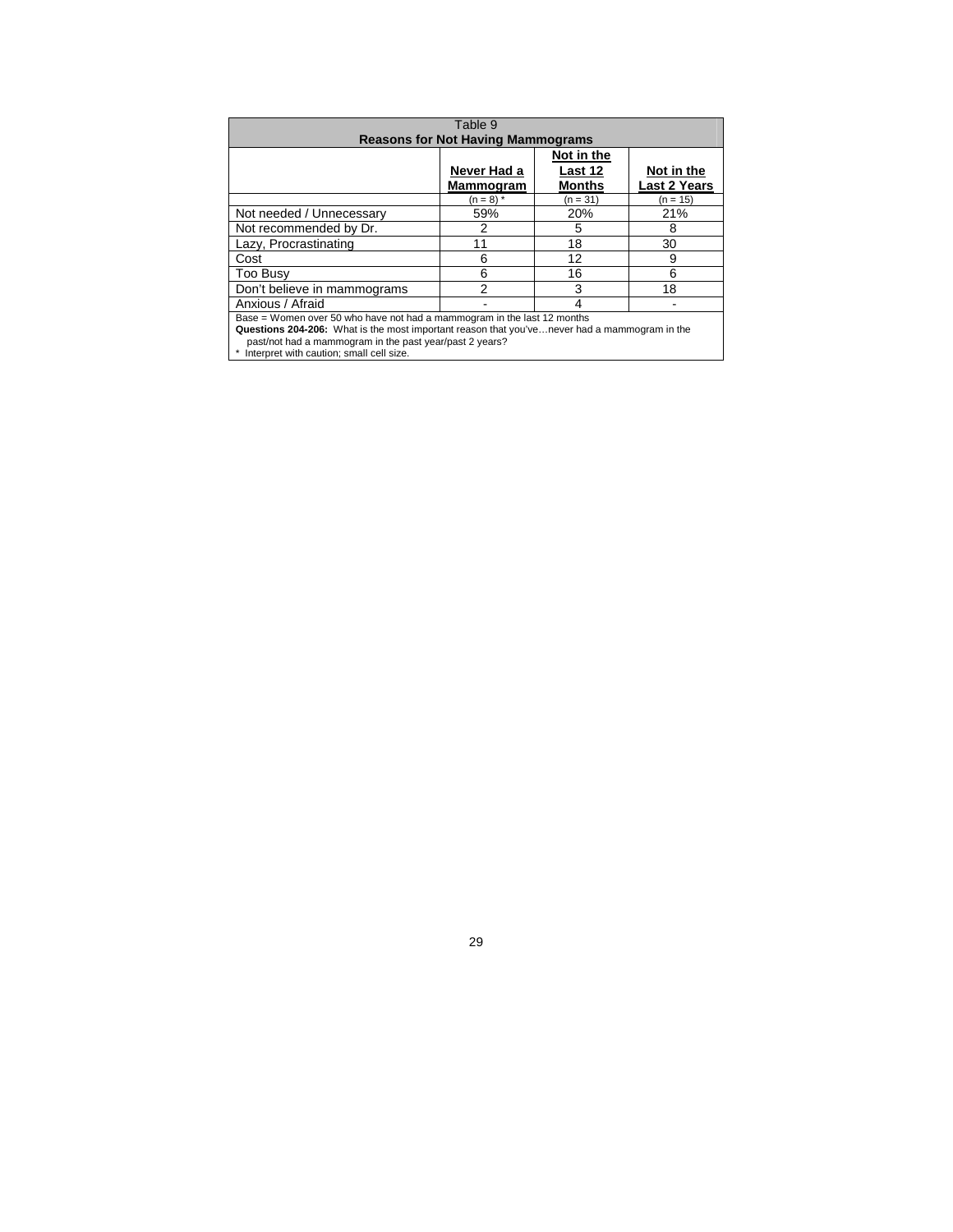#### Clinical Breast Exams

Most of the women said they had a clinical breast exam within the past year (74%). Twelve percent (12%) said their last clinical breast exam occurred 1 to 2 years ago.

Most of the women who had a clinical breast exam said the last one was part of a routine checkup (95%); 1% said it was because of breast cancer, and 4% said it was for a problem other than breast cancer.

Subgroups most likely to say they had never had a clinical



breast exam were the youngest respondents (18 to 24 year olds – 20%) and the oldest (75 or older – 19%). Just 3% of respondents age 25 to 74 said they had never had a clinical breast exam.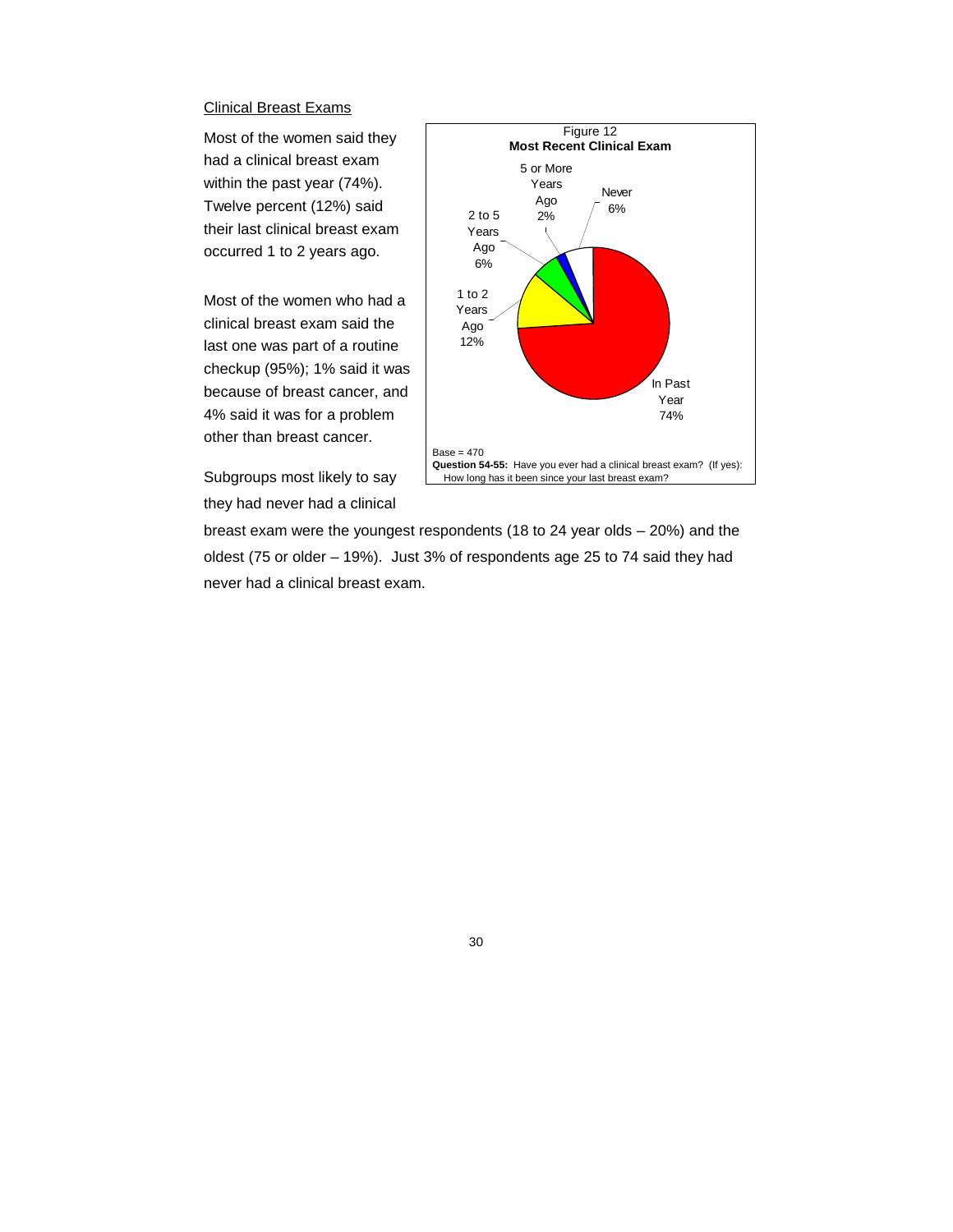# **Self Breast Exams**

Two out of three women (65%) said they examine their own breasts for lumps at least once a month. However, 8% said they never do self exams. These findings represent no change since 1996.

| Table 10                                                                |     |  |
|-------------------------------------------------------------------------|-----|--|
| <b>Frequency of Self Breast Exams</b>                                   |     |  |
| Once a week or more                                                     | 15% |  |
| One to Three Times a Month                                              | 50  |  |
| Less Than Once a Month                                                  | 23  |  |
| Never                                                                   | 8   |  |
| Don't know                                                              |     |  |
| Base = $470$ women                                                      |     |  |
| Question 202: About how often do you examine<br>your breasts for lumps? |     |  |
|                                                                         |     |  |

• 18 to 24 year olds were more likely (19%) to say they never examined their own breasts for lumps, compared to respondents age 25 to 34 (6%).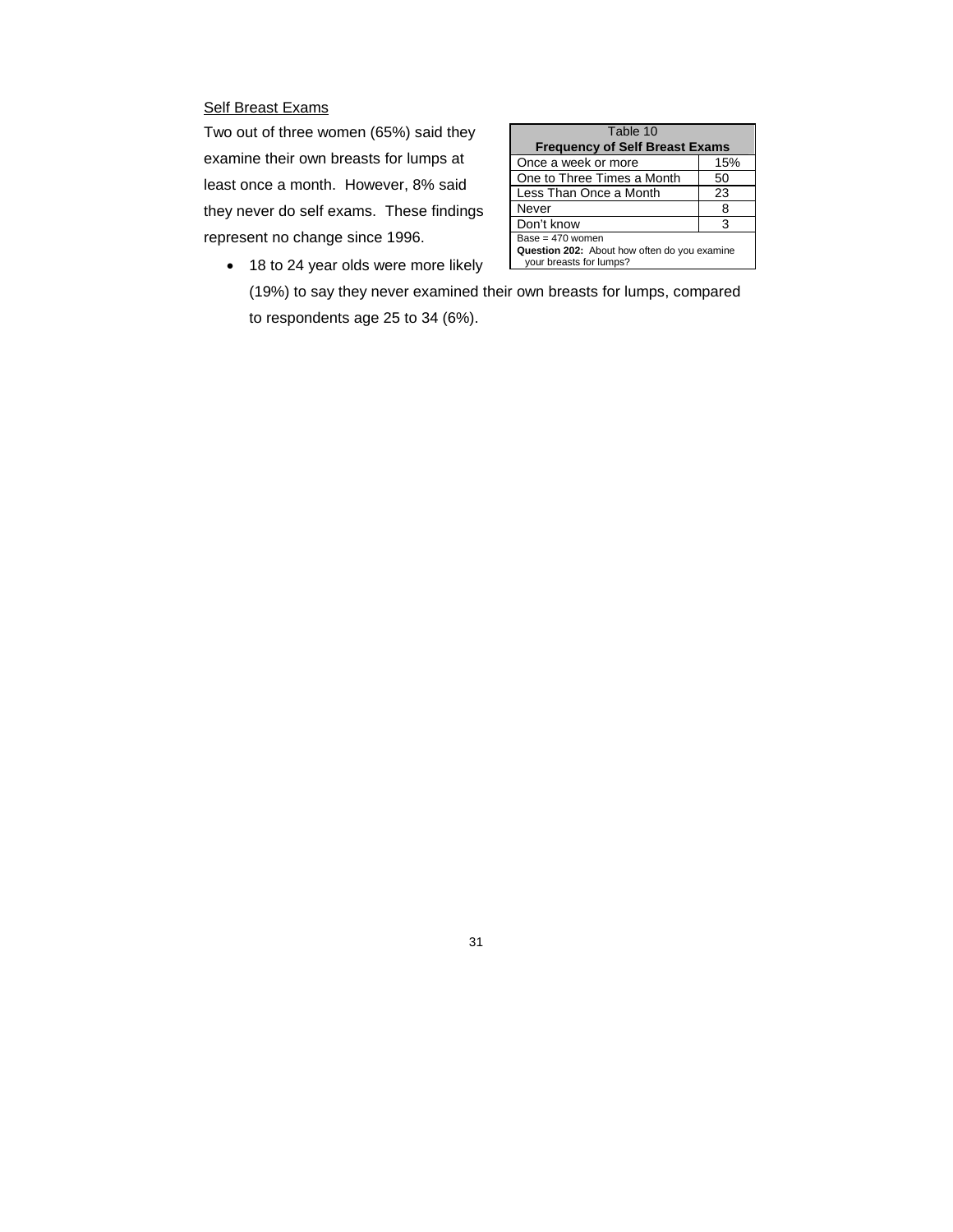# Pap Smears

Women were told that a pap smear is a test for cancer of the cervix, and were asked when they last received one. Over three-quarters (78%) of the female respondents who have not had hysterectomies $^{\rm 1}$  said they last had a pap smear in the past year, and another 15% had one in the past three years. These findings are comparable to 1996.



In virtually all of the cases (92%), the last pap smear was

part of a routine exam; 6% said the pap smear was to check current or previous problems, and 2% reported another reason.

Subgroups that were more likely to have had a pap smear during the past year included:

- Respondents age 18 to 24 (95%), compared to those age 25 or older (72%); and
- Women earning more than \$50,000 per year (89%), compared to those earning less than \$50,000 (75%).

<sup>&</sup>lt;sup>1</sup> 24% reported having had hysterectomies.

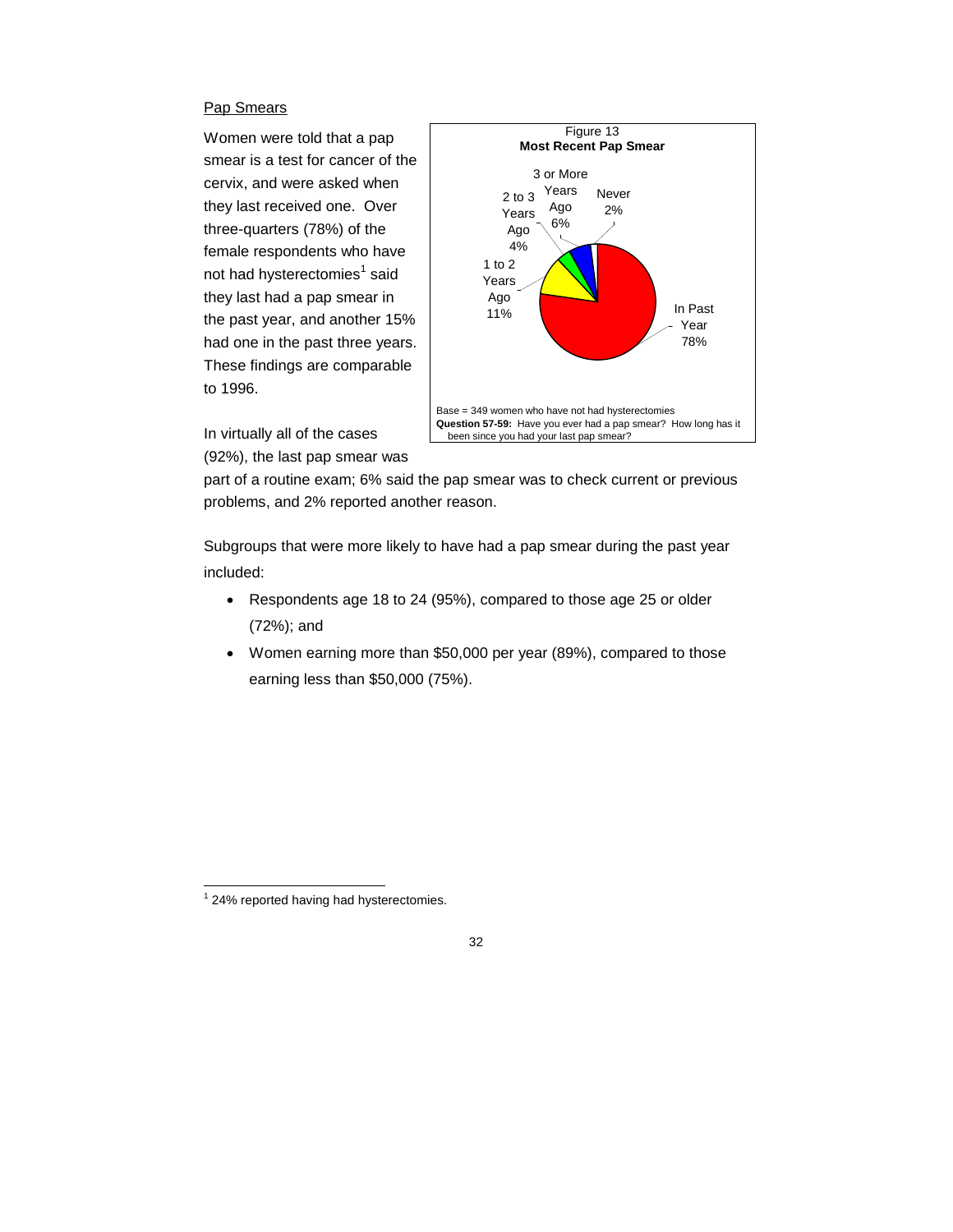# **Men's Health**

# Prostate Exams

Among men 50 and older, 80% said they have been tested for prostate cancer, a level comparable with the 1996 study findings. Men age 45 to 64 were more likely to say they had not been tested for prostrate cancer than were men age 65 to 74 (26% versus 5%). Asked whether they had heard of the PSA blood test to check for prostrate cancer 84% said they had, but somewhat fewer (73%) said they had ever had the test. (Among those aware of the PSA test, 84% said they had ever had it.) Men age 45 to 64 were more likely to say they have never had the PSA blood test than were men age 65 to 74 (33% versus 4%).



Most of the men 50 and older who had a PSA test for prostate cancer said the last one was part of a routine check up (87%); 8% said it was because of prostate cancer, and 5% said it was for a problem other than prostate cancer.

| Table 11<br><b>Last Blood Test for Prostrate Cancer</b>                                              |     |
|------------------------------------------------------------------------------------------------------|-----|
| In the past year                                                                                     | 61% |
| 1 to 2 years ago                                                                                     |     |
| 2 to 5 years ago                                                                                     | 2   |
| More than 5 years ago                                                                                | 3   |
| Never                                                                                                | 22  |
| Don't know                                                                                           | 5   |
| Base = $185$ men over $50$<br>Question 64: When did you have your last test for<br>prostrate cancer? |     |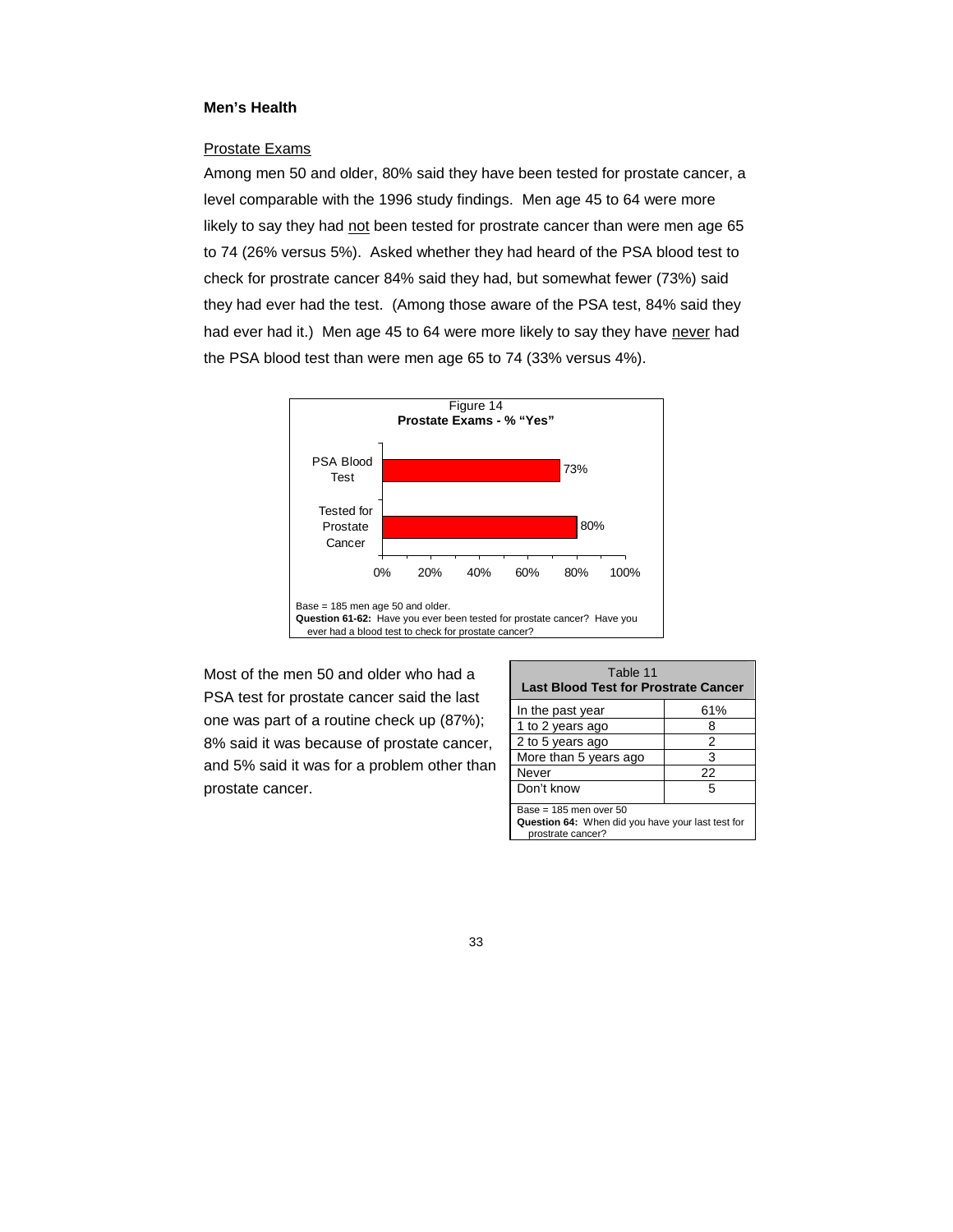## **Children's Health**

## **Asthma**

Fourteen percent (14%) of parents with children at home said that a doctor had informed them that one or more of their children had asthma, and 5% reported that they currently have a child or children with asthma.

| Table 12<br><b>Children with Asthma</b>                                                                                                                  |                 |                  |  |
|----------------------------------------------------------------------------------------------------------------------------------------------------------|-----------------|------------------|--|
|                                                                                                                                                          | <b>Ever Had</b> | <b>Still Has</b> |  |
| Yes                                                                                                                                                      | 14%             | 5%               |  |
| Under age 5                                                                                                                                              | 3               |                  |  |
| 5 to 12                                                                                                                                                  |                 | 2                |  |
| 13 to 17                                                                                                                                                 | 5               | 2                |  |
| N٥                                                                                                                                                       | 86%             | 95%              |  |
| Base = 409 respondents who reported having children<br>at home                                                                                           |                 |                  |  |
| Questions 98A-105: Has a doctor ever said that this<br>child has / these children have asthma? Does this<br>child / do these children still have asthma? |                 |                  |  |

#### **Childcare**

Parents with children under age 5 were asked whether any of their children attended daycare more than 10 hours per week, and if so, how many of their children. Among this group, more than half (53%) said they had no children in daycare more than 10 hours per week. Most of those who said they do said they have one child in daycare (32%).

Parents were mixed in their assessments of availability of childcare for their children under age 5. Sixteen percent (16%) felt



they had a wide range of choices in daycare the last time they looked. Twelve percent (12%) thought they had quite a few choices. Almost one-third (30%) said there were only a few choices and 8% said they were faced with only one choice for care.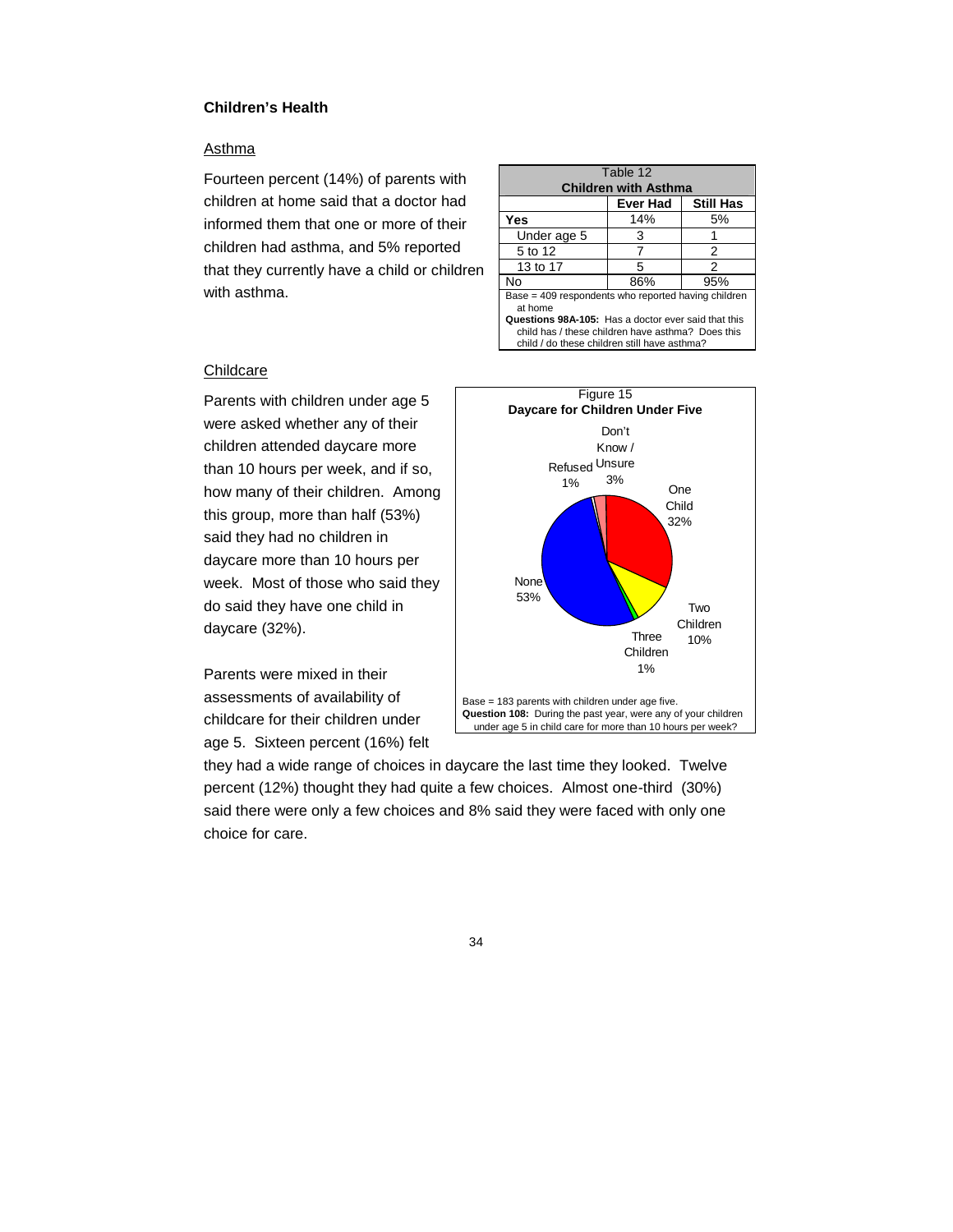Most children under age 5 who attend daycare do so in a licensed home (41%). Others receive care from a family relative, or attend preschool (15% and 13%, respectively), or they may attend a childcare center (18%) or receive care at an unlicensed home (8%).

| Safety of the environment: |     |
|----------------------------|-----|
| Very good/good             | 85% |
| Fair                       | 5   |
| Poor/very poor             |     |
|                            |     |

Table 13 Ver**Daysare for Children Under 5**84% **Type of care center:** 6 Posensed bome 140% **Cleanliness** in the solution of the age 5 **Questiges 30, 114-116:** Is this a child care center, a licensed child care home, an unlicensed child<br>Care home, a preschool or something else? How Woundty know in othe sure / the safety of the 2 Quality of care receive general cleanliness? Very good/good and a 87% Fair 3 Poor/very poor 9

Parents assessed the quality of the care their children receive highly: well over 80% rated the overall quality of the care, the safety of the environment and the general cleanliness of facility good or very good.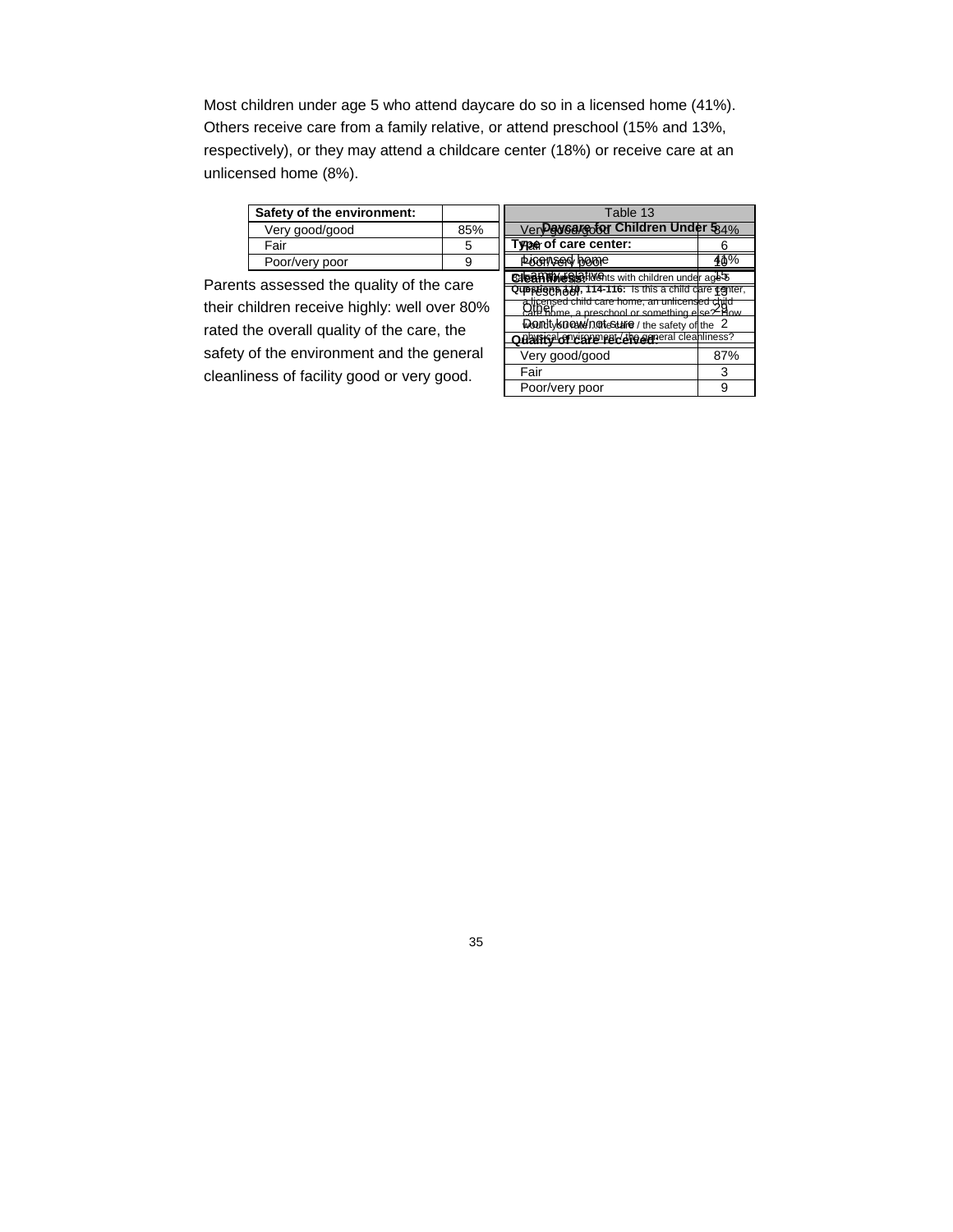## **Disabilities**

Almost one in five respondents (17%) said they are limited in some activities because of impairments or health problems. The subgroups most likely to report having a disability were respondents 55 and older (25% did), compared to respondents under 35 (10%). North Whidbey Island residents were less likely to report having a disability (13%) than were South and Central Whidbey residents (23%). These findings are all consistent with 1996.

Back and neck problems were the most frequent sources of impairment (3%), followed by arthritis or rheumatism and bone or joint injuries (2%).

Two out of five of those with a disability (39%) said they have been impaired more than five years, suggesting that about 13% of all respondents have a disability lasting one year or more.

Almost one in ten of those disabled (8%) said they require the help of another person for their personal care needs. One quarter (24%) said they need the help of other persons in handling routine needs

| Table 14                                                                                                                                                         |                |
|------------------------------------------------------------------------------------------------------------------------------------------------------------------|----------------|
| <b>Reported Disabilities</b>                                                                                                                                     |                |
| <b>Any Disability</b>                                                                                                                                            | 17%            |
| Back or neck problems                                                                                                                                            | 3              |
| Arthritis/rheumatism                                                                                                                                             | $\overline{2}$ |
| Fractures, bone/joint injury                                                                                                                                     | $\overline{2}$ |
| Walking problem                                                                                                                                                  | 1              |
| Eye/vision problem                                                                                                                                               | $<$ 1          |
| Other                                                                                                                                                            | 7              |
|                                                                                                                                                                  |                |
| Length of Impairment (among                                                                                                                                      |                |
| those with a disability)                                                                                                                                         |                |
| 0-6 months                                                                                                                                                       | 10%            |
| 6-12 months                                                                                                                                                      | 4              |
| 1-2 years                                                                                                                                                        | 16             |
| 3-5 years                                                                                                                                                        | 20             |
| 6-10 years                                                                                                                                                       | 17             |
| More than 10 years                                                                                                                                               | 22             |
| Don't know                                                                                                                                                       |                |
| Base = 952; 162 reporting a disability.<br>Questions 144-145: What is the impairment that<br>limits your activities. How long has it limited your<br>activities? |                |

such as household chores, necessary business, shopping or getting around.

Those who require the help of another for personal care needs most often rely on a spouse/partner or other relative (64%). Asked about the quality of the assistance they are given, impaired respondents nearly always replied "usually adequate" (86%).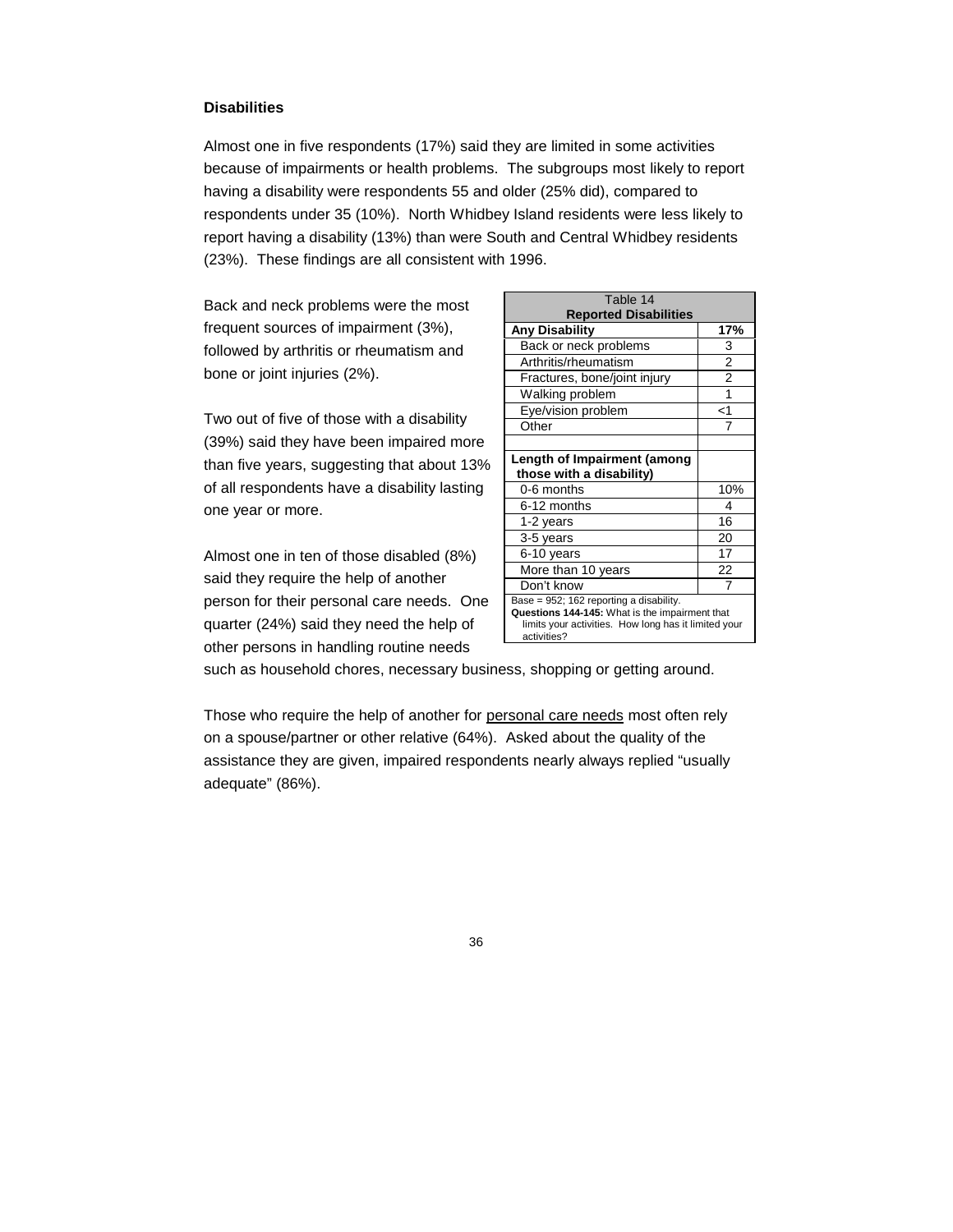Respondents who need the help of another for routine care needs such as household chores, necessary business, shopping or getting around most often rely on a spouse/partner or other relative (54%). However, 22% rely on themselves ("no one helps me.") Those who said they do receive help from some other person most often rated the quality of the assistance they are given "usually adequate" (85%).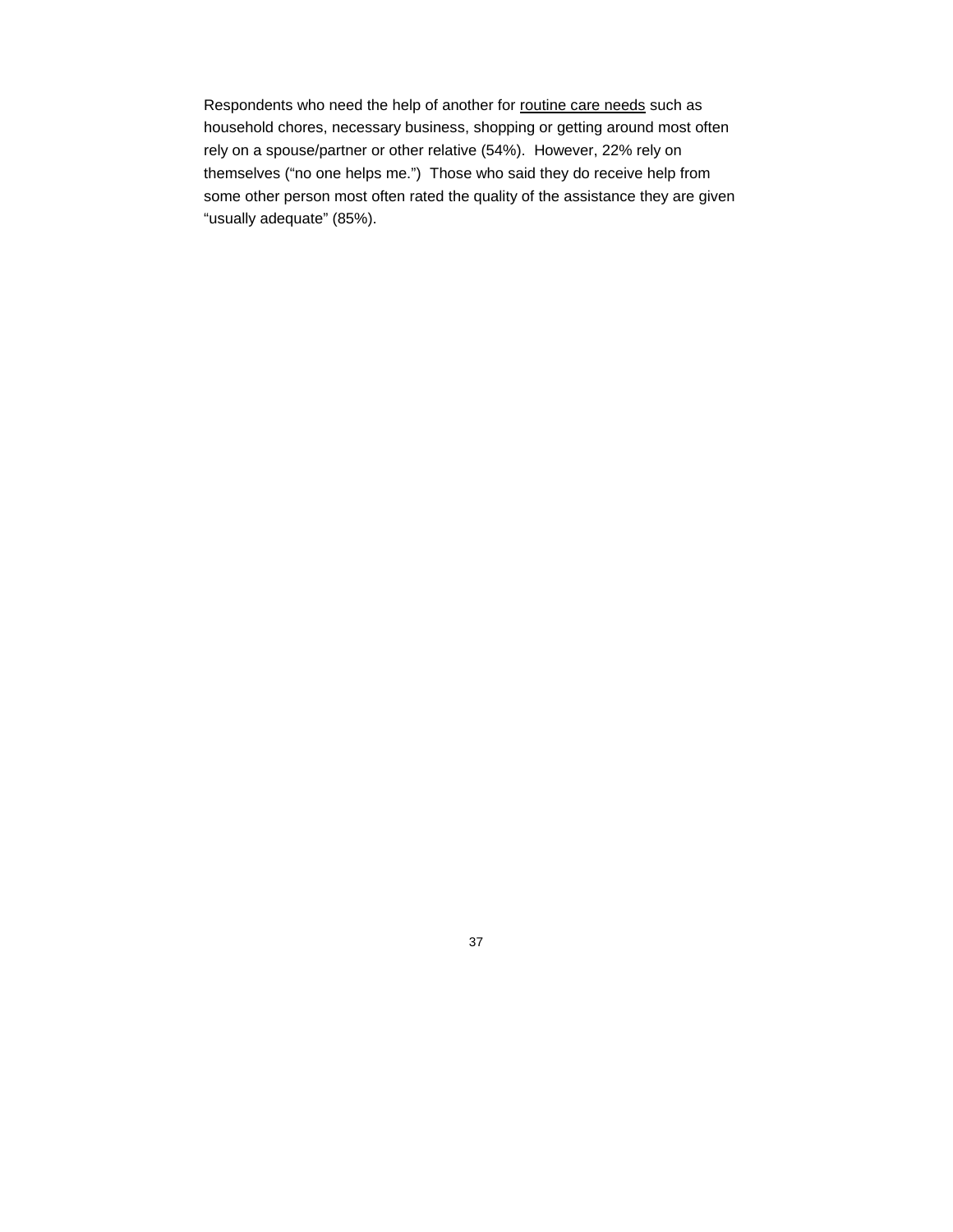## **Overweight**

Using the reported weights and heights for all respondents, the proportion of adults calculated to be overweight<sup>2</sup> in Island County is 34%. This is a significant increase over 1996 when 26% of respondents were found to be overweight.

Almost two-thirds (65%) of the overweight respondents said they



are trying to lose weight, and a majority

(73%) of the overweight respondents who are *not* trying to lose weight said they are trying to maintain their current weight. When asked if they were using physical activity or exercise to either lose weight or keep from gaining weight, a majority (78%) of those calculated to be overweight said "yes."

Eighty-five percent (85%) of all respondents who reported their weights said they had received no advice about their weight from a doctor, nurse or other professional in the previous 12 months. This is comparable with the 1996 study.

 $2$  Overweight is defined as a body mass index (BMI) equal to or greater than 27.8 for men and 27.3 for women. BMI equals weight (in kg.) divided by the square of height (in meters).

<sup>38</sup>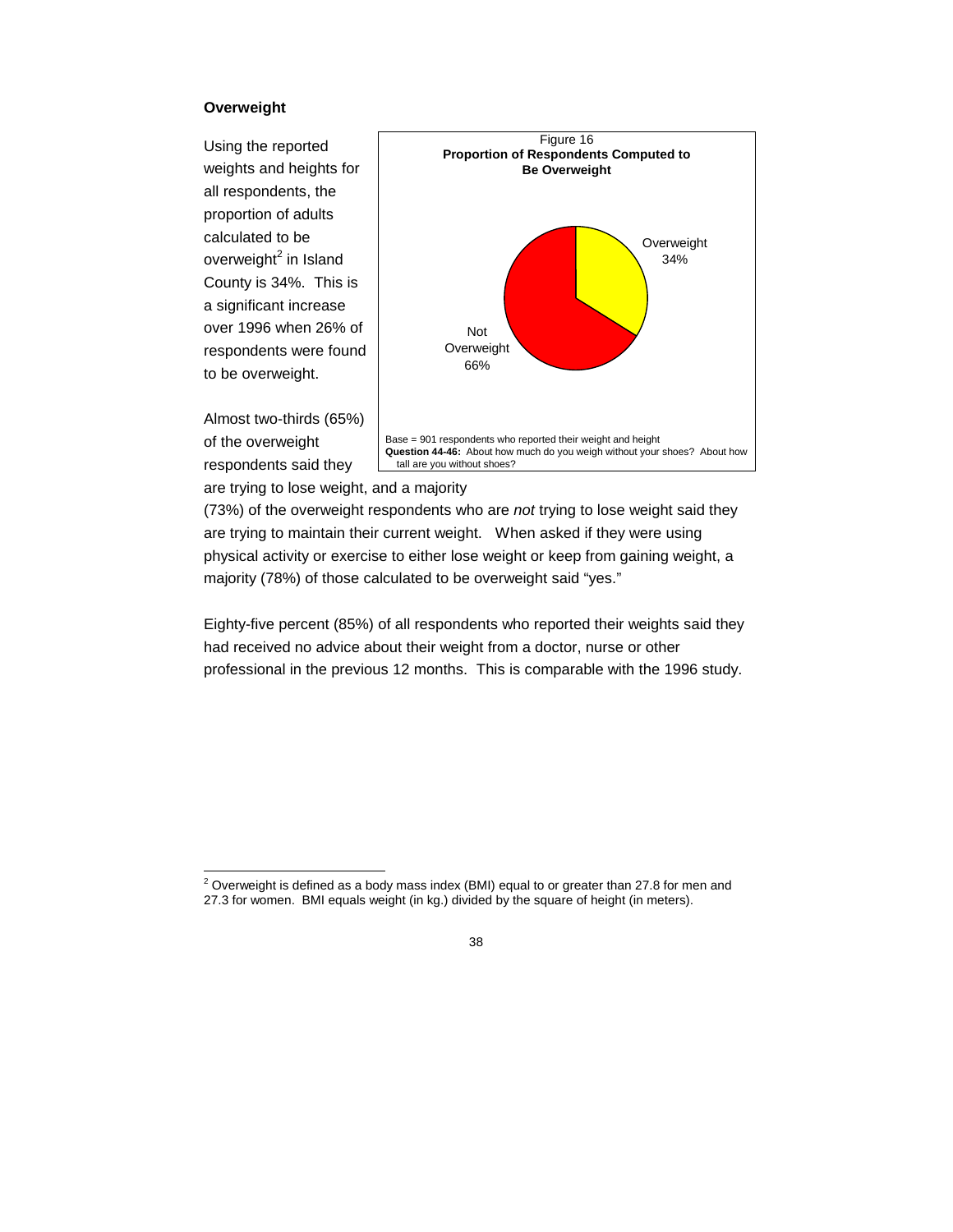## **Tobacco Use**

#### **Cigarettes**

Respondents were asked a series of questions about their use of tobacco. About one in five (19%) said they currently smoke cigarettes, not a significant change from 1996 (21%). Another 29% said they do not smoke now but did smoke at least 100 cigarettes in their lives, while 51% said they have not smoked 100 cigarettes in their lives.

> • Respondents age 45 or older were more likely to have smoked at least 100



cigarettes during their lives than were respondents age 25 to 34 years old (55% compared to 37%).

 Respondents age 18 to 34 and 45 to 54 were more likely to say they smoke everyday (52%, each group) than were respondents age 55 or older (12%).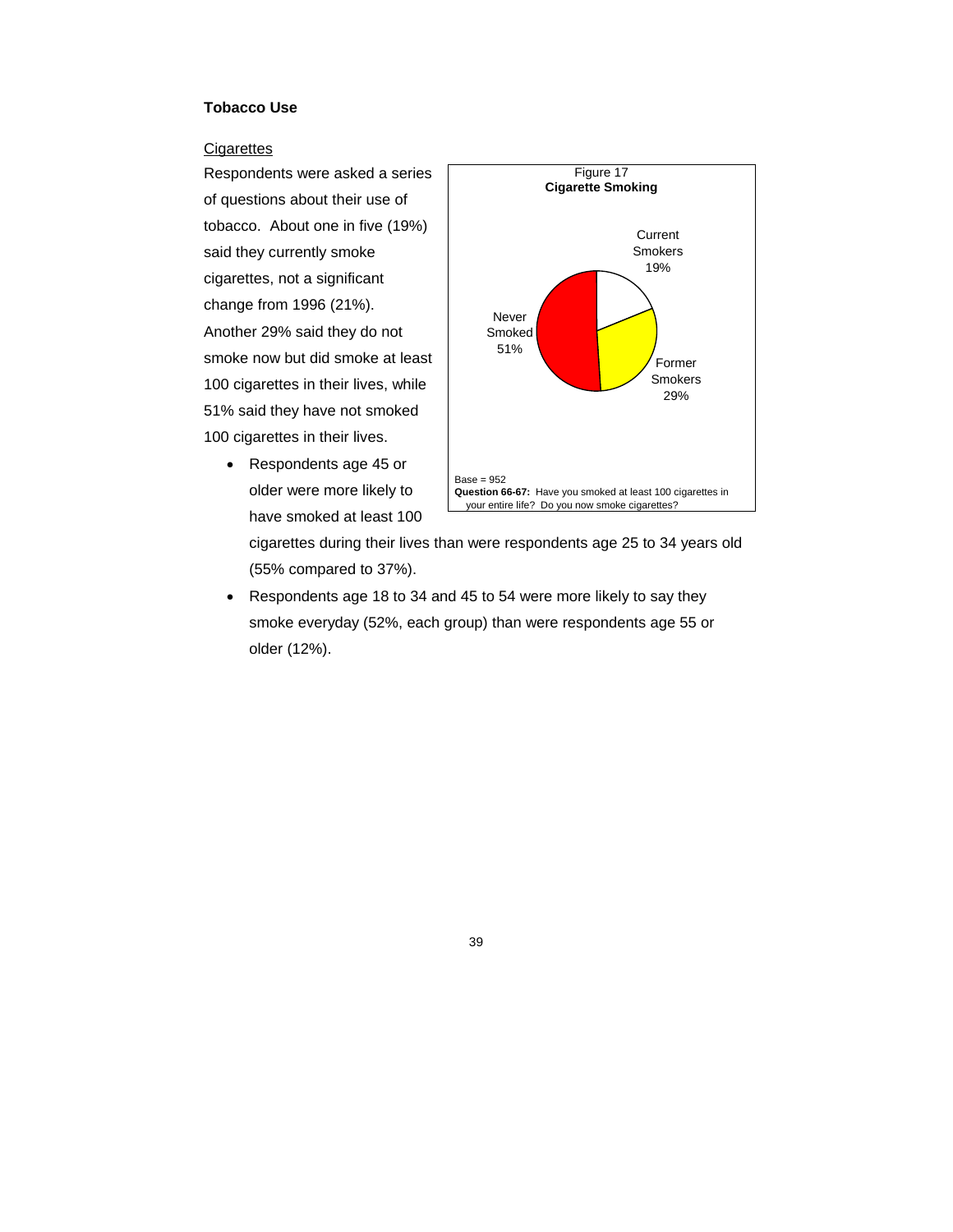| Table 15                                                                                                                       |             |  |
|--------------------------------------------------------------------------------------------------------------------------------|-------------|--|
| <b>Current Cigarette Consumption</b>                                                                                           |             |  |
| <b>Daily Smokers</b>                                                                                                           | $(n = 140)$ |  |
| Less than 10                                                                                                                   | 15%         |  |
| Between 10-19 a day                                                                                                            | 35%         |  |
| 20 a day                                                                                                                       | 36%         |  |
| More than 20                                                                                                                   | 11%         |  |
| Don't know                                                                                                                     | 2%          |  |
| Average (per day)                                                                                                              | 18.9        |  |
|                                                                                                                                |             |  |
| <b>Non-daily Smokers</b>                                                                                                       | $(n = 43)$  |  |
| Less than 10                                                                                                                   | 73%         |  |
| Between 10-19 a day                                                                                                            | 24%         |  |
| More than 20                                                                                                                   | 3%          |  |
| Average (in past 30 days)                                                                                                      | 6.8         |  |
| Questions 24-25A: On the average, about how many<br>cigarettes a day/when you smoked during the past 30 days<br>did you smoke? |             |  |

Among respondents who smoke daily, 47% said they smoke at least a pack a day. Twenty-three percent (23%) of smokers said they do not smoke every day. Among those who quit smoking, 74% said they quit smoking regularly five or more years ago. Among those who currently smoke daily, 69% said they have quit smoking for 1 day or longer during the past 12 months.

Seventy-eight percent (78%) of all current smokers said they had been advised by a doctor or other health professional to quit smoking; 52% were advised in the past 12 months. Almost half (52%) said they were planning to quit using tobacco in the next 6 months. While many of the smokers who had health insurance said their insurance covered smoking cessation programs, nicotine patches, gum or pills (30%), many others (56%) were unsure of whether they had this coverage.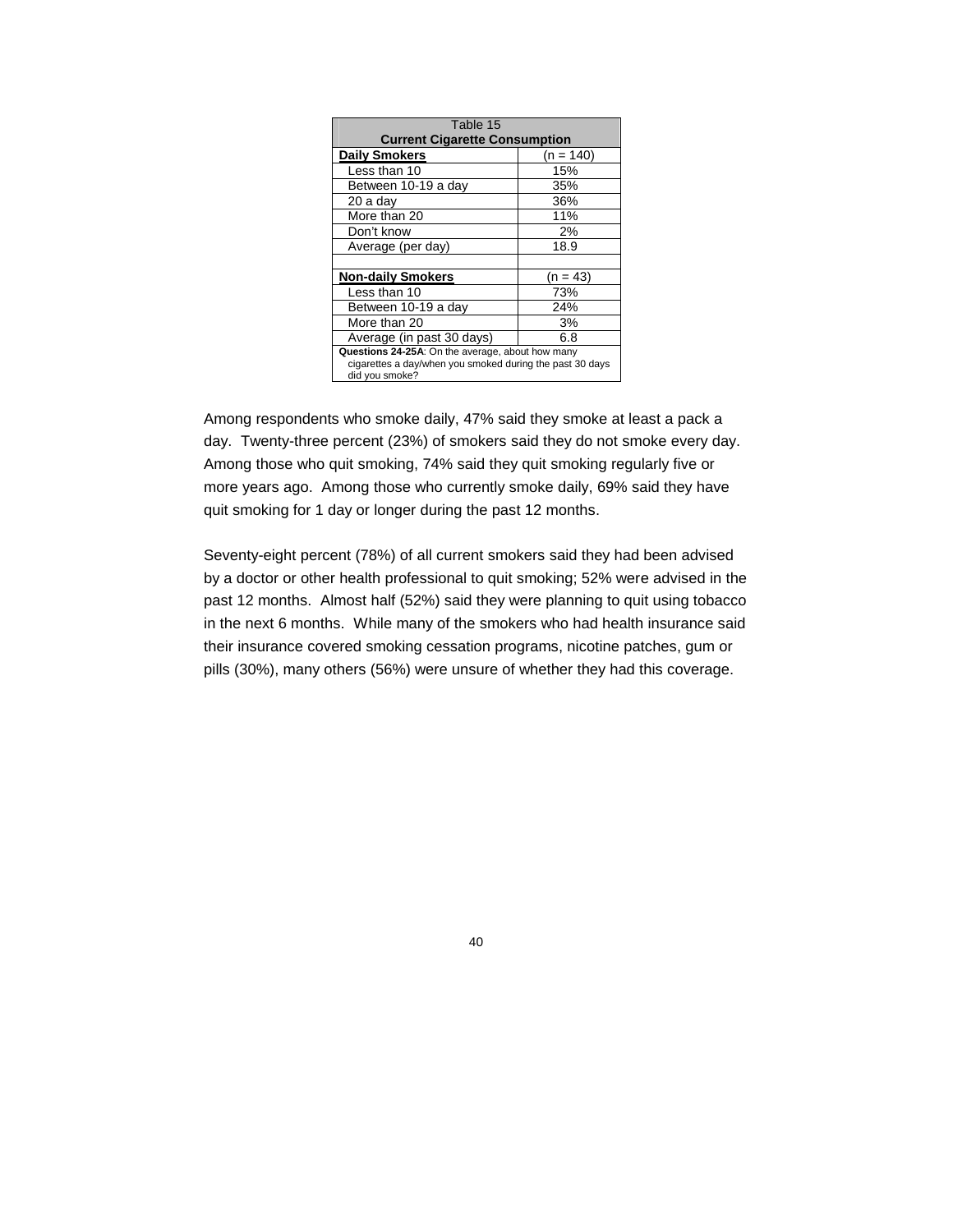## **Cigars**

More than half of respondents (57%) said they had never smoked a large or small cigar or a cigarillo. Of those who have smoked a cigar, most (18%) did so 15 or more years ago. Six percent (6%) of respondents said they had smoked a cigar in the past month. Of these, most (61%) said



that they smoked a cigar less frequently than once a week.

Subgroups that were more likely to have had smoked a cigar during the past month included:

- Males (9%), compared to females (3%);
- Those earning less than \$35,000 per year (9%), compared to those earning more than \$35,000 (4%), and
- Residents of Whidbey Island (6%) vs. Camano Island (1%).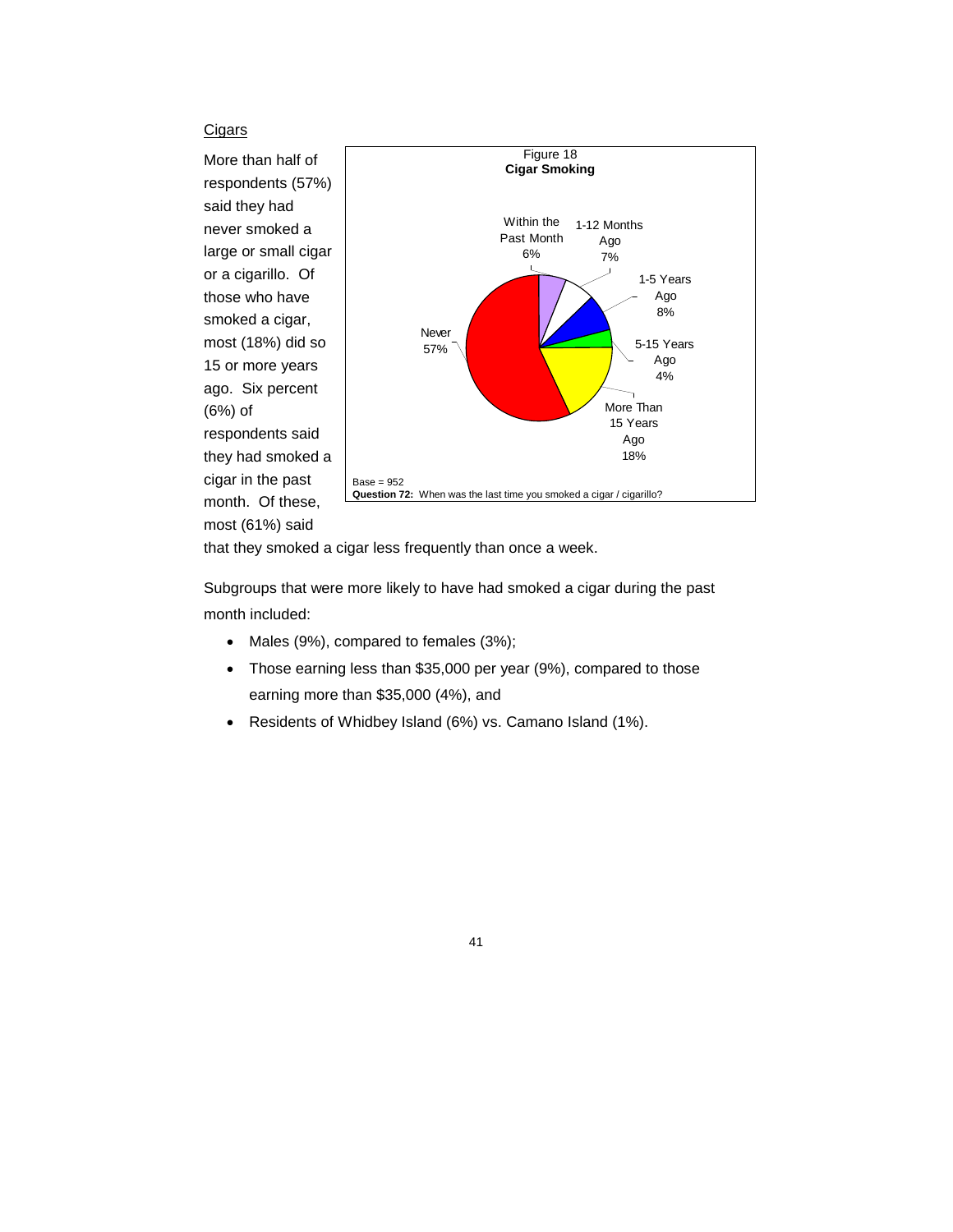# Smokeless Tobacco

Seven percent (7%) of the respondents said have tried chewing tobacco or snuff, and almost 2% said they currently use one or both products. All of the 17 respondents who currently use them are male.

| Table 16                                                |      |         |  |
|---------------------------------------------------------|------|---------|--|
| <b>Smokeless Tobacco Use</b>                            |      |         |  |
|                                                         | Ever | Now     |  |
|                                                         | Used | Use     |  |
| <b>Chewing Tobacco</b>                                  | 4%   | $< 1\%$ |  |
| Snuff                                                   | 3    | ہ ۔     |  |
| Neither                                                 | 92   | 98      |  |
| $Base = 952$                                            |      |         |  |
| Question 66-67: Have you ever used or tried             |      |         |  |
| any smokeless tobacco products such as                  |      |         |  |
| chewing tobacco or snuff? Do you currently<br>use them? |      |         |  |
|                                                         |      |         |  |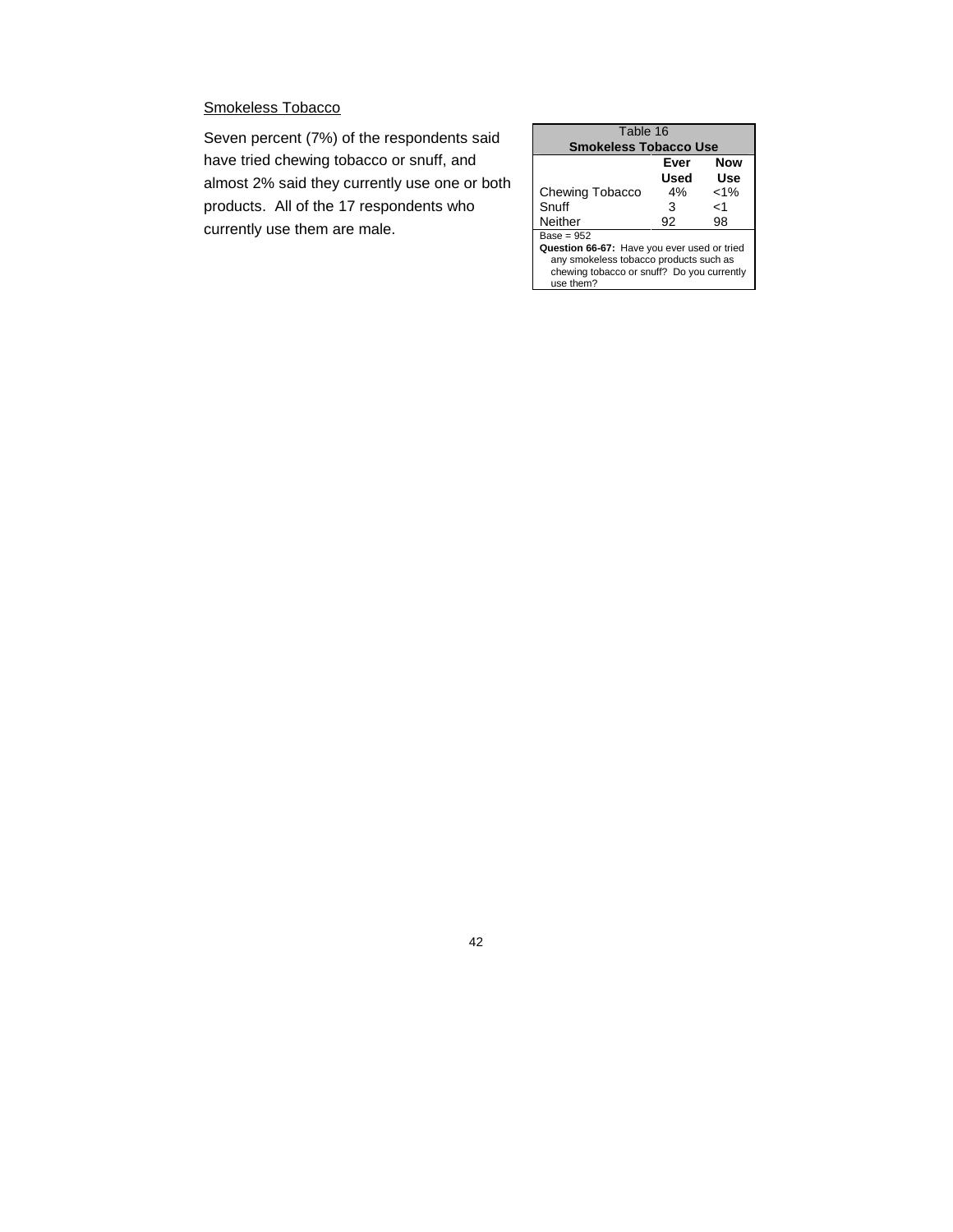#### General Tobacco Behaviors and Attitudes

Respondents were asked their opinions about smoking in restaurants. Almost half of all respondents (47%) said they believe that smoking should not be allowed at all in restaurants and 38% said that smoking should only be permitted in rooms with separate ventilation. Respondents age 18-24 were more likely than all other age groups to say smoking should be allowed in rooms with separate ventilation (57% compared to 34%).

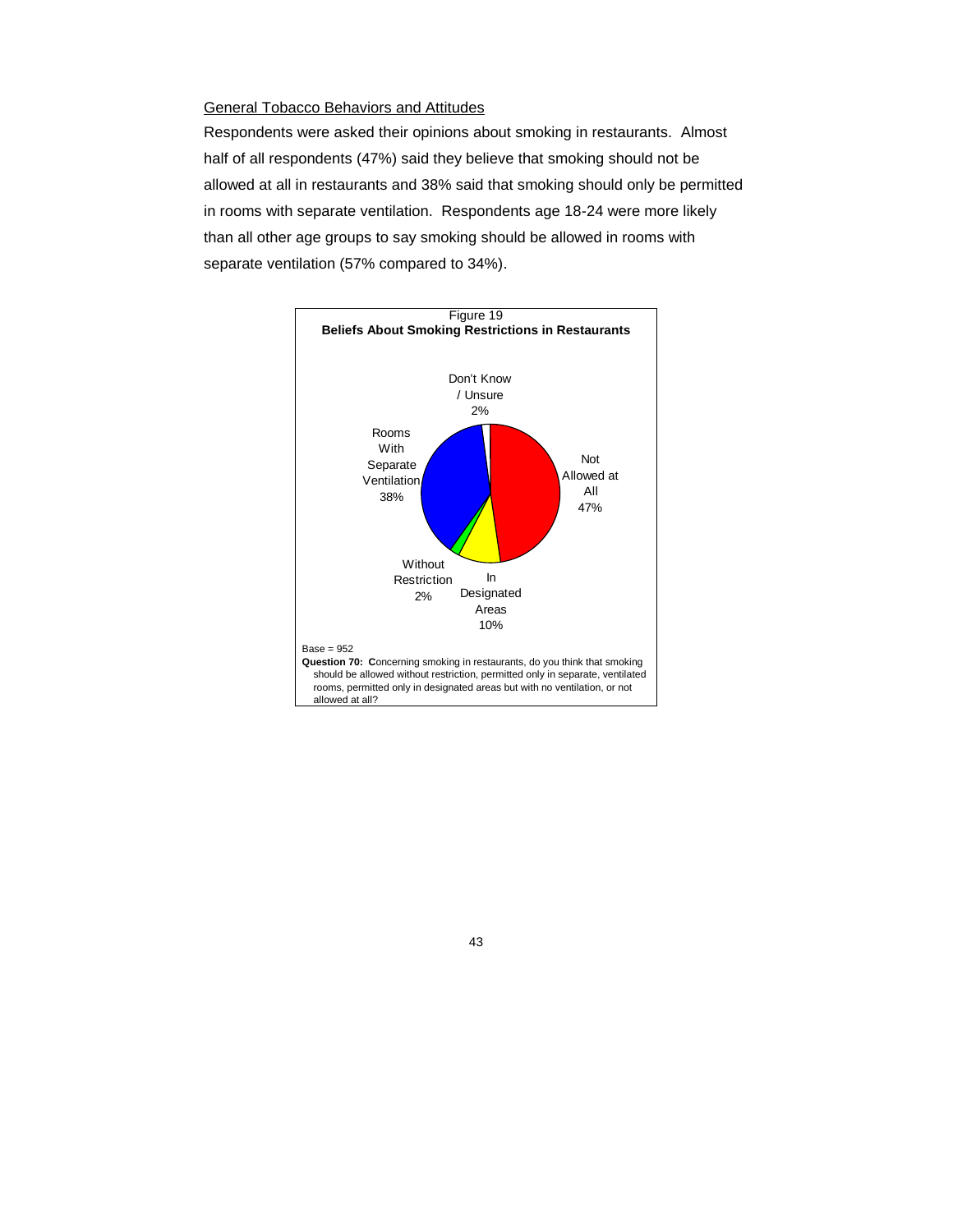Smoking in respondents' homes during the previous 30 days occurred infrequently: nearly nine out of ten respondents (87%) said smoking did not occur at all. Across all county households, smoking has been allowed an average of 2.6 days in the previous 30 days.

| Table 17                                              |     |  |
|-------------------------------------------------------|-----|--|
| <b>Frequency of Smoking in the Home</b>               |     |  |
| During the past month,                                |     |  |
| smoking occurred:                                     |     |  |
| 0 days                                                | 87% |  |
| 1 to 15 days                                          | 5   |  |
| 16 to 30 days                                         | 8   |  |
|                                                       |     |  |
| Average number of days                                | 2.6 |  |
| Base = 952                                            |     |  |
| Question 69: On how many of the past 30 days          |     |  |
| has someone, including yourself, smoked               |     |  |
| cigarettes, cigars or pipes anywhere in your<br>home? |     |  |
|                                                       |     |  |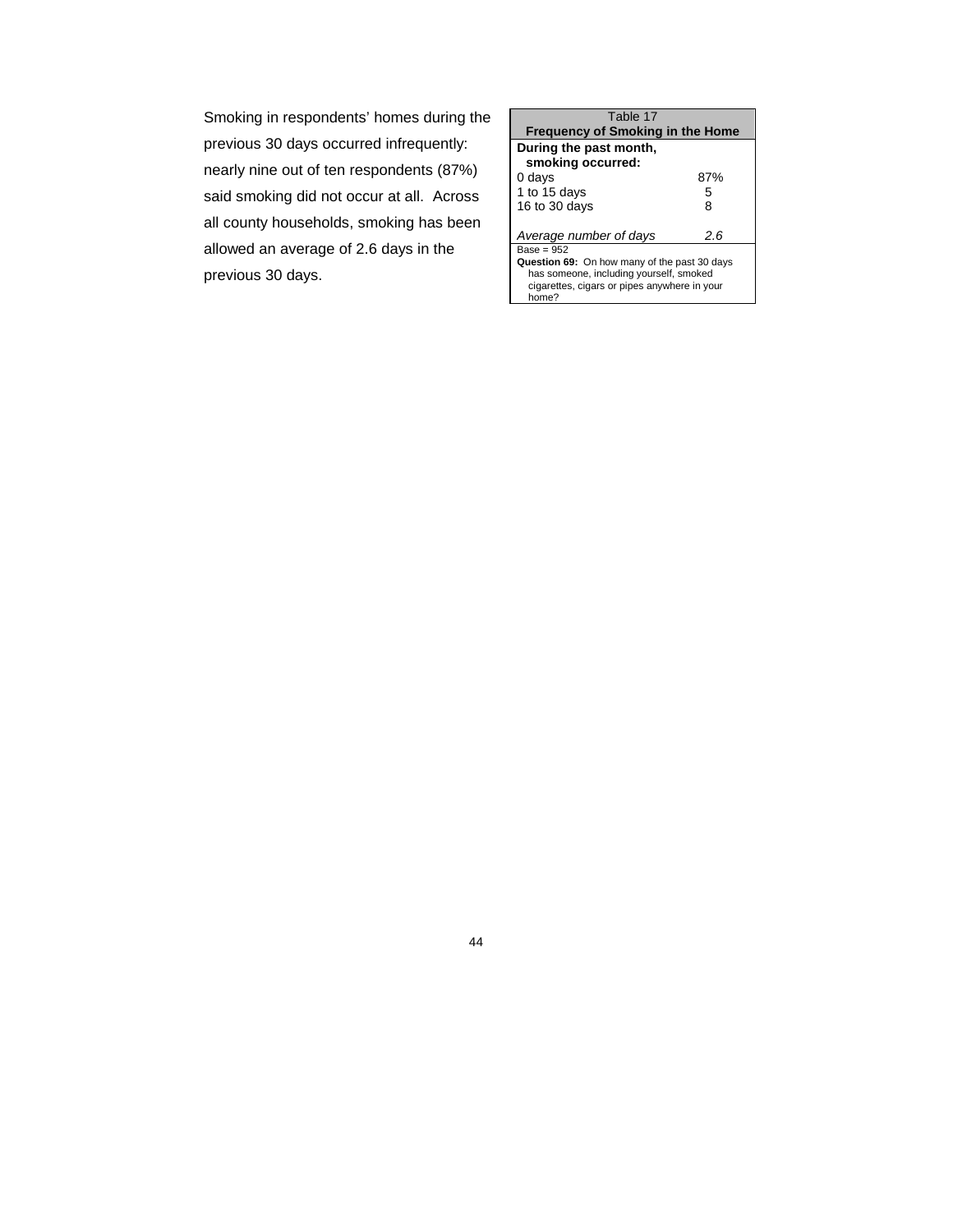#### **Alcohol Consumption**



Over two-thirds of the respondents (68%) said they consumed at least one drink of alcohol in the month prior to the survey. This is up significantly over 1996 (63%). The subgroups most likely to have consumed alcohol in the past month were:

- Respondents with household incomes of \$50,000 or more (of whom 73% had a drink in the past month), compared to those with incomes less \$35,000 (58%) and below \$20,000 (56%);
- Respondents who have no children at home (72%), compared to those who have children at home (59%).

Among all respondents, 5% are calculated to be "chronic drinkers," that is, they drank more than 60 drinks in the month prior to the survey. The level is the same as 1996.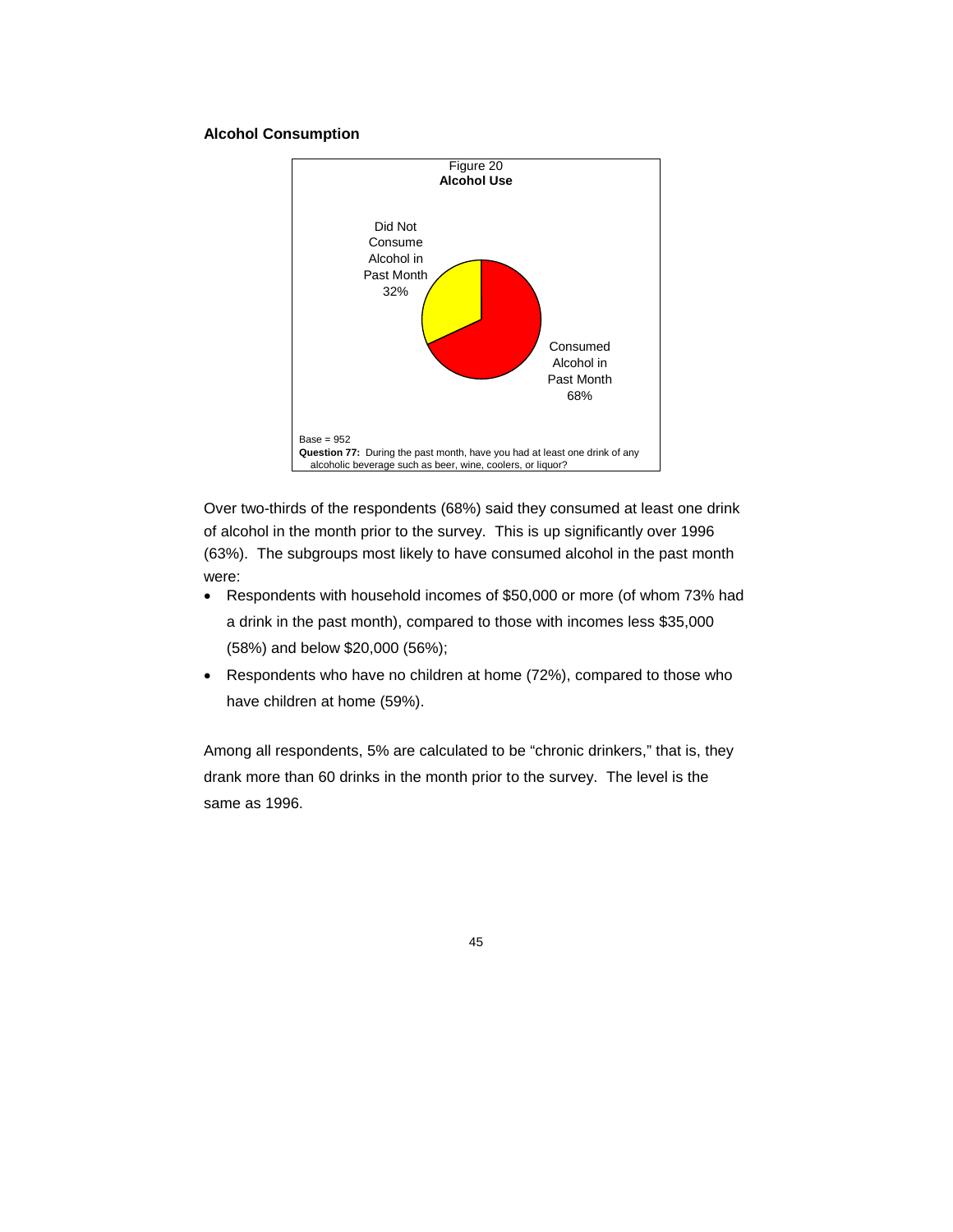Fifteen percent (15%) of all respondents reported "binge" drinking at least once in the month prior to the survey. "Binge" drinking is having five or more drinks on an occasion, and has not changed since 1996.

Subgroups more likely to have engaged in binge drinking on one occasion during the previous month included:

- Respondents age 18 to 34 (20%), compared to those 35 or older (3%);
- North Whidbey residents (13%), compared to Central and South Whidbey residents (4%); and
- Those who have children at home (14%), compared to those without children at home (6%).

Less than 1% (seven respondents) said there was a time in the past month when they drove after perhaps having had too much to drink.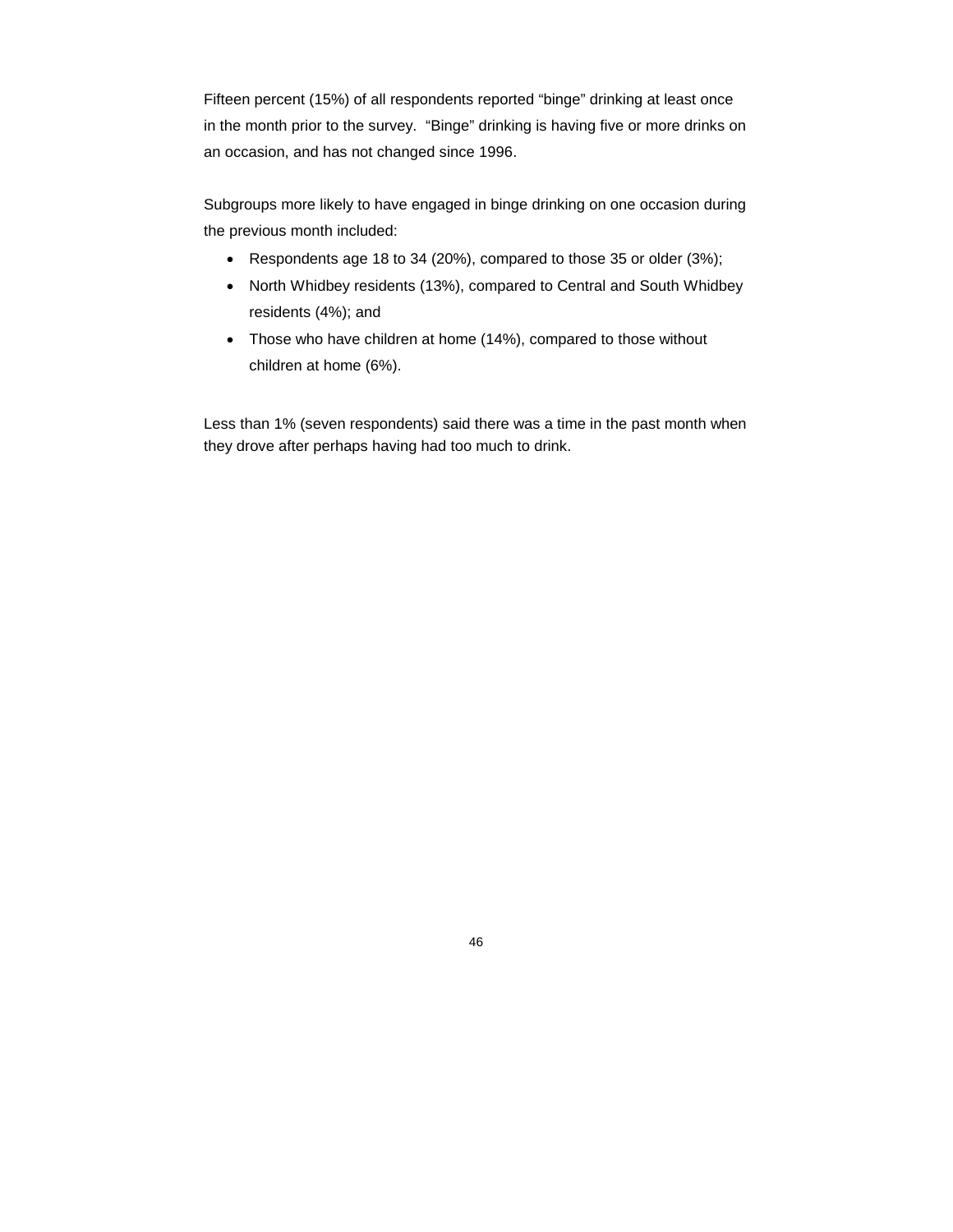## **Injury Prevention**

#### **Car Restraint Use**



household were more likely to say they "never" use seat belts than were



respondents without children at home (3% vs. <1%).

A total of 96% of the respondents' children under 16 use seat belts or safety seats when riding in a car.<sup>3</sup>

These proportions are comparable to 1996 findings.

 $3$  The question asked about the oldest child in the household under 16.

<sup>47</sup>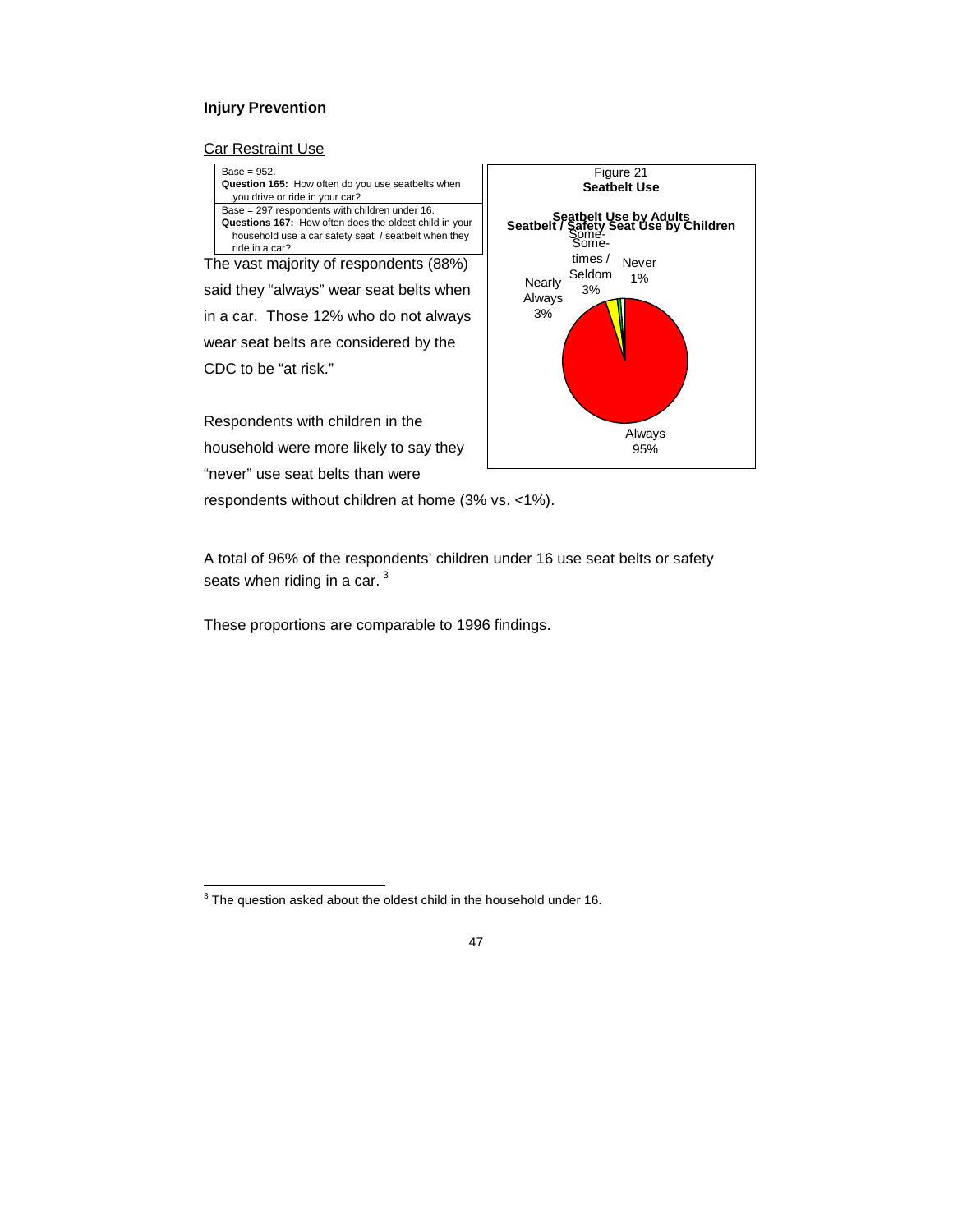Bicycle Helmet Use Respondents with children between 5 and 16 were asked how often their youngest child in this age group wears a helmet while bicycling. Among the children who ride a bicycle, 60% "always" wear a helmet, while 7% "never" do, consistent with 1996 findings.



#### Subgroups that were

more likely to say their child "always" wears a bike helmet included:

- Respondents age 25 to 34 (67%) compared to respondents age 35 to 44 (45%), and
- Persons earning \$50,000 or more per year (67%) vs. those earning \$20,000-\$50,000 per year (47%).

#### **Smoke Detectors**

Two-thirds of respondents (66%) said their home smoke detectors had been tested within the past six months; 30% said they had been tested within the previous month.

| Table 18                                                                                                                 |     |  |
|--------------------------------------------------------------------------------------------------------------------------|-----|--|
| <b>Smoke Detectors</b>                                                                                                   |     |  |
| Within the Past Month                                                                                                    | 30% |  |
| 1-6 Months Ago                                                                                                           | 36  |  |
| 6-12 Months Ago                                                                                                          | 14  |  |
| 1 or More Years Ago                                                                                                      |     |  |
| Never                                                                                                                    |     |  |
| No Smoke Detectors in Home                                                                                               |     |  |
| Don't Know/Unsure                                                                                                        | 5   |  |
| Base: 952                                                                                                                |     |  |
| Question 169: When was the last time you or someone else<br>deliberately tested all of the smoke detectors in your home? |     |  |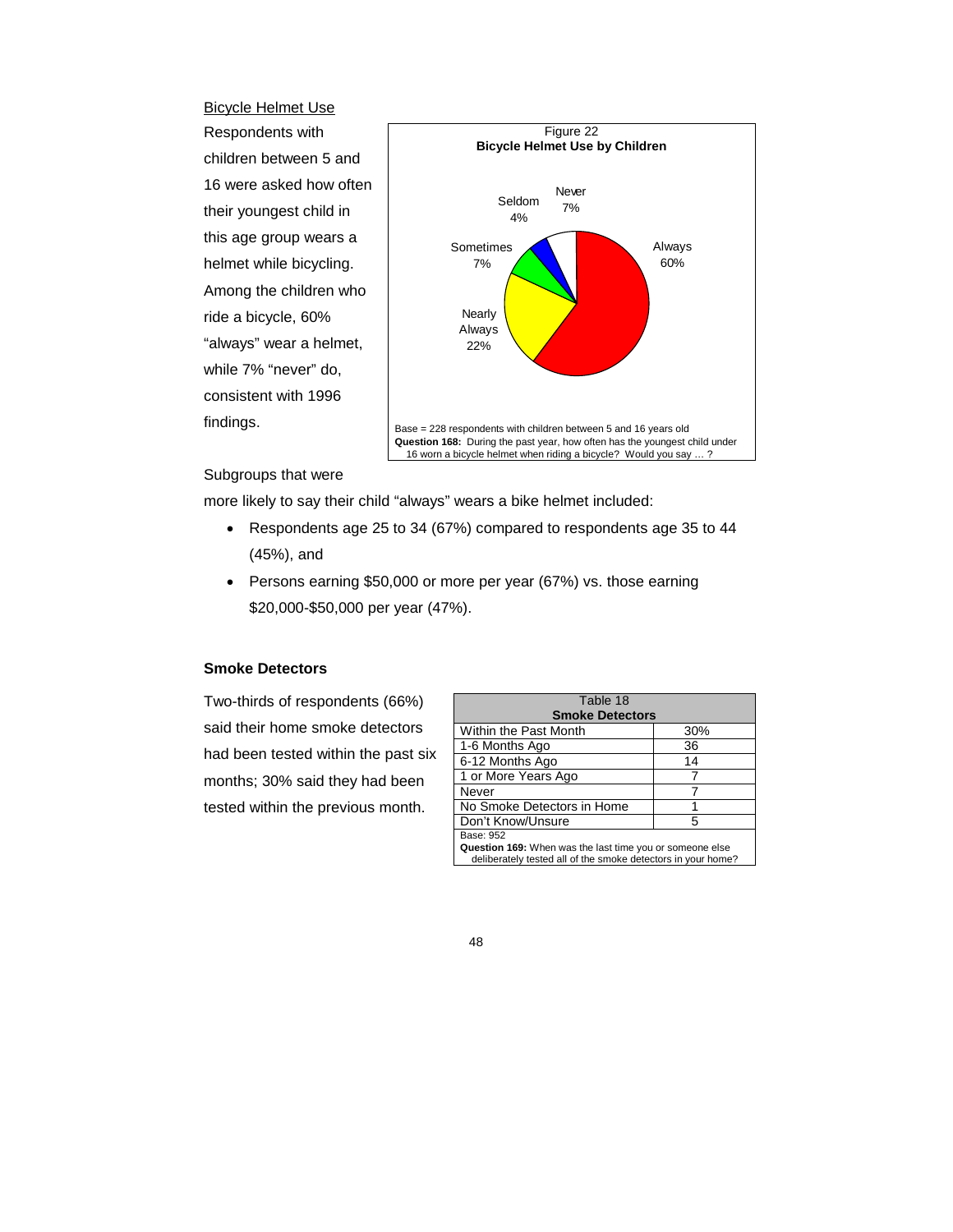## **Neighborhoods**

## **Safety from Crime**

Two thirds of respondents (68%) said they owned their homes and 30% said they rented. The majority of homeowners (85%) said they had lived in their neighborhoods for at least two years. Many fewer renters (33%) reported living at their present addresses for so long.

Asked to consider how safe from crime their neighborhoods might be, owners and renters agreed that neighborhood safety was good: 95% of homeowners and 87% of renters rated their neighborhoods "quite safe," or "extremely safe."

| Table 19<br><b>Neighborhood Safety</b>                                                                                             |                    |                              |                        |
|------------------------------------------------------------------------------------------------------------------------------------|--------------------|------------------------------|------------------------|
|                                                                                                                                    |                    | Home                         |                        |
|                                                                                                                                    | Total<br>(n = 952) | <b>Owners</b><br>$(n = 647)$ | Renters<br>$(n = 286)$ |
| <b>Extremely safe</b>                                                                                                              | 34%                | 36%                          | 32%                    |
| Quite safe                                                                                                                         | 58                 | 59                           | 55                     |
| Slightly safe                                                                                                                      |                    | 5                            | 10                     |
| Not at all safe                                                                                                                    | ا>                 |                              |                        |
| Don't know/not sure                                                                                                                |                    |                              |                        |
| Questions 207-208: How safe from crime do you consider your<br>neighborhood to be? Would you say? Do you own or rent your<br>home? |                    |                              |                        |

Central and South Whidbey residents were significantly more likely to say their neighborhoods are "extremely safe" (41%) than were residents of North Whidbey Island (30%).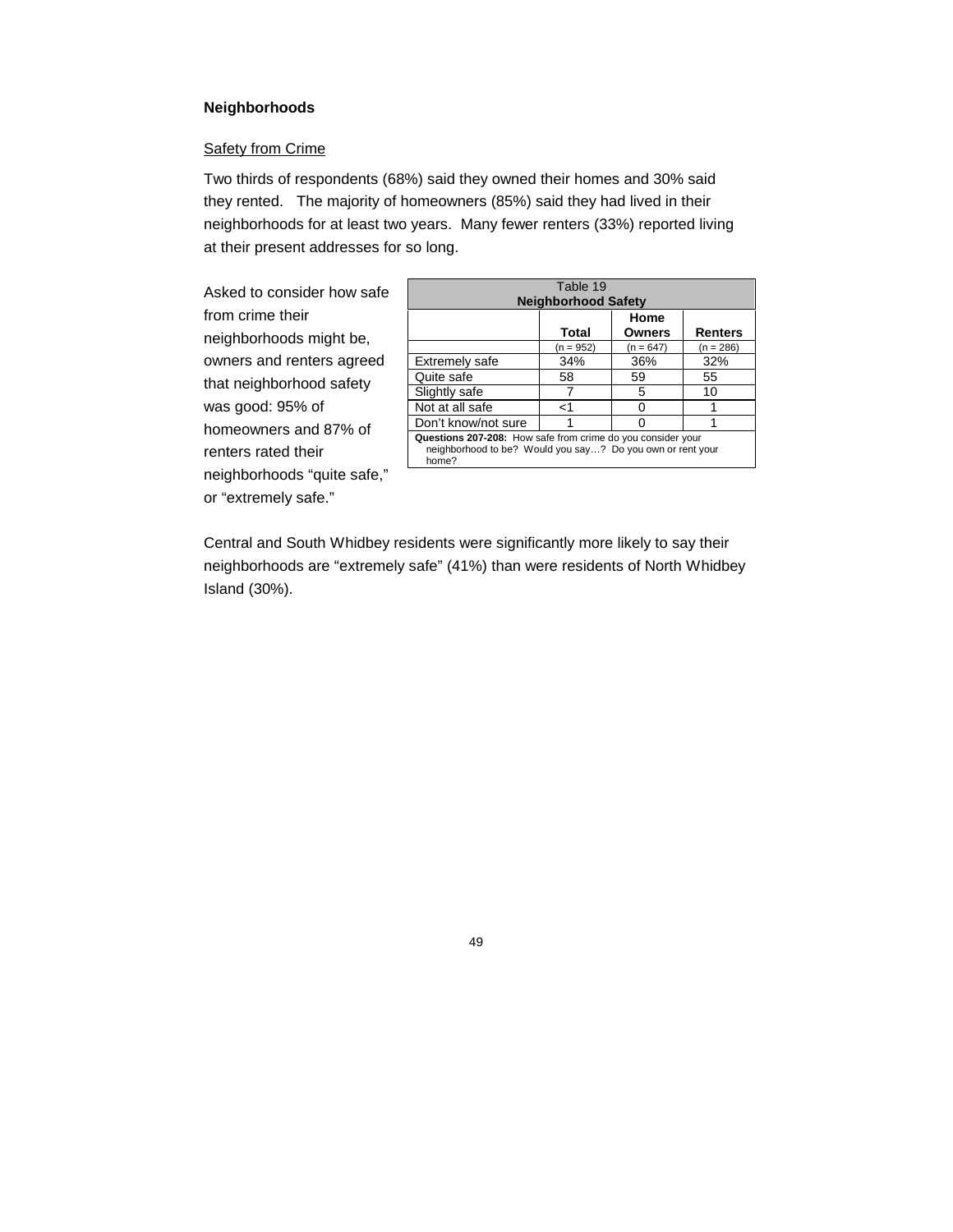## Safe and Affordable Housing

While a majority of homeowners and renters (79% and 73%, respectively) said that safe and affordable housing was available in their residential areas, renters were more likely than homeowners (24% versus 11%) to say safe and affordable housing was insufficient. Renters were also more likely than homeowners (13% versus 6%) to say that they had been unable to get safe and affordable housing.

| Table 20                                                                                                                                               |             |             |             |
|--------------------------------------------------------------------------------------------------------------------------------------------------------|-------------|-------------|-------------|
| <b>Housing Availability</b>                                                                                                                            |             |             |             |
|                                                                                                                                                        |             | Home        |             |
|                                                                                                                                                        | Total       | Owners      | Renters     |
|                                                                                                                                                        | $(n = 952)$ | $(n = 647)$ | $(n = 286)$ |
| Sufficient safe &                                                                                                                                      |             |             |             |
| affordable                                                                                                                                             |             |             |             |
| housing:                                                                                                                                               |             |             |             |
| Yes                                                                                                                                                    | 77%         | 79%         | 73%         |
| Nο                                                                                                                                                     | 15          | 11          | 24          |
| Don't know                                                                                                                                             | 8           | 10          | 3           |
| Has been unable to                                                                                                                                     |             |             |             |
| get safe &                                                                                                                                             |             |             |             |
| affordable housing                                                                                                                                     |             |             |             |
| in area:                                                                                                                                               |             |             |             |
| Yes                                                                                                                                                    | 9%          | 6%          | 13%         |
| N٥                                                                                                                                                     | 87          | 88          | 83          |
| Don't know                                                                                                                                             | 4           | 5           | 3           |
| Questions 209a, 209b: In your opinion is there enough safe and                                                                                         |             |             |             |
| affordable housing available in your area? By safe we mean structurally                                                                                |             |             |             |
|                                                                                                                                                        |             |             |             |
|                                                                                                                                                        |             |             |             |
| sound such as stable foundation, adequate plumbing, adequate heat<br>and ventilation. Have you ever been unable to get safe and affordable<br>housing? |             |             |             |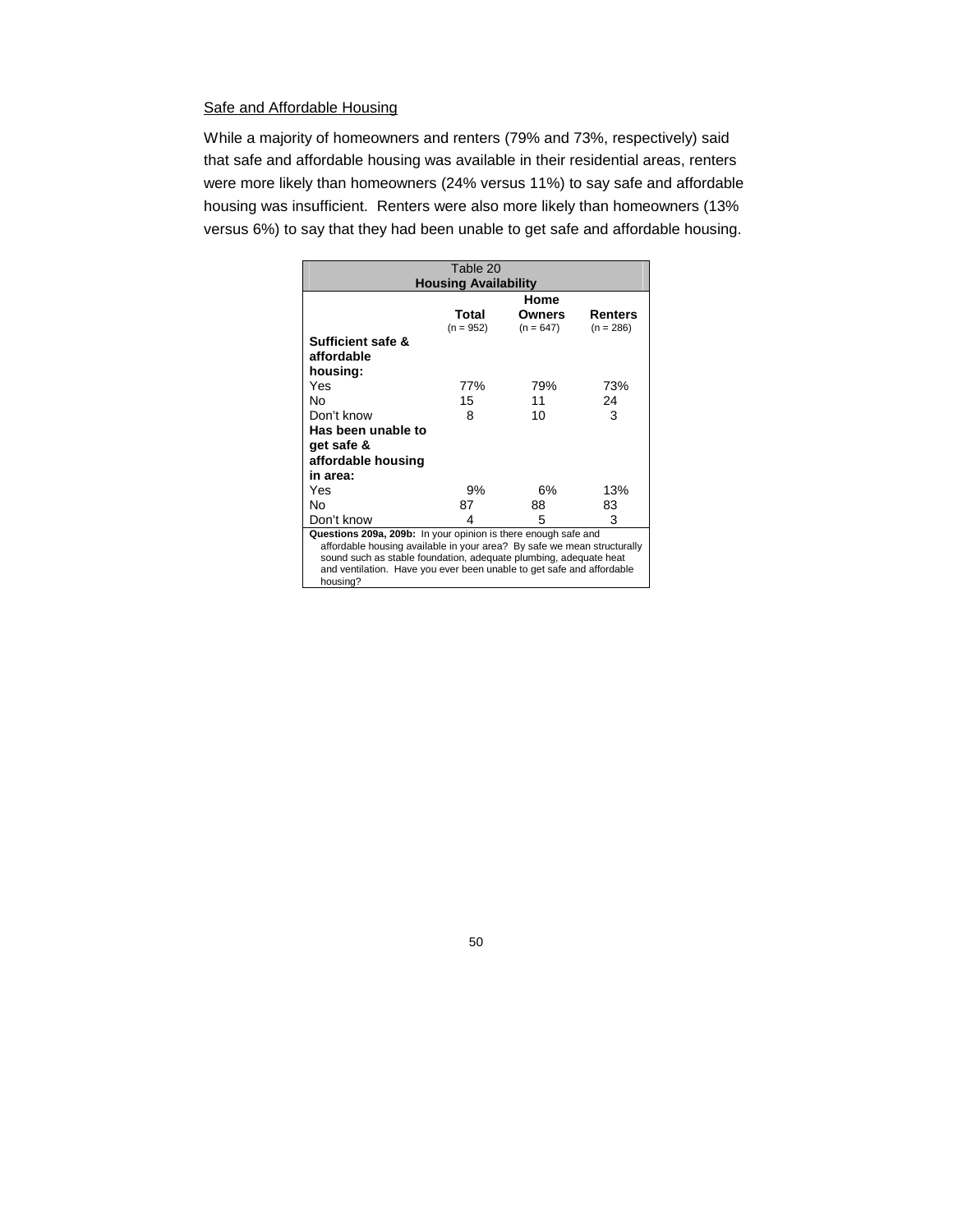## **Firearms**

Two out of five respondents (38%) said they keep guns in or around their homes, no different than in 1996. Among gun owners, more than one fifth (22%) have a loaded gun in the house and almost half (47%) have an unlocked gun. Overall, 9% of the gun owners reported

| Table 21                                                               |     |  |
|------------------------------------------------------------------------|-----|--|
| <b>Firearms in the Home</b>                                            |     |  |
| Have Firearms in or Around Home:                                       |     |  |
| Yes                                                                    | 38% |  |
| No Firearms in Home                                                    | 56  |  |
| Don't Know                                                             |     |  |
| Refused                                                                | 5   |  |
| Firearm Storage (among all gun                                         |     |  |
| owners):                                                               |     |  |
| Loaded                                                                 | 22% |  |
| Unlocked                                                               | 47  |  |
| Both unlocked and loaded                                               | я   |  |
| Base = $952$ ; 366 gun owners.                                         |     |  |
| Questions 183, 186-187: Are any firearms now kept in or around your    |     |  |
| home? Is there a firearm in or around your home that is now loaded? Is |     |  |
| there a firearm in or around you home that is now unlocked? Is there a |     |  |
| firearm in or around your home that is now both loaded and unlocked?   |     |  |

having a firearm that is both loaded und unlocked.

Subgroups that were more likely to keep firearms in or around their homes included:

- Persons age 55 to 64 (49%), versus 18 to 54 year olds (33%) and 65 to 74 year olds (31%);
- Those who have no children at home (41%), compared to those with children at home (35%);
- Persons earning more than \$50,000 per year (48%), compared to those earning less than \$20,000 to \$50,000 (33%).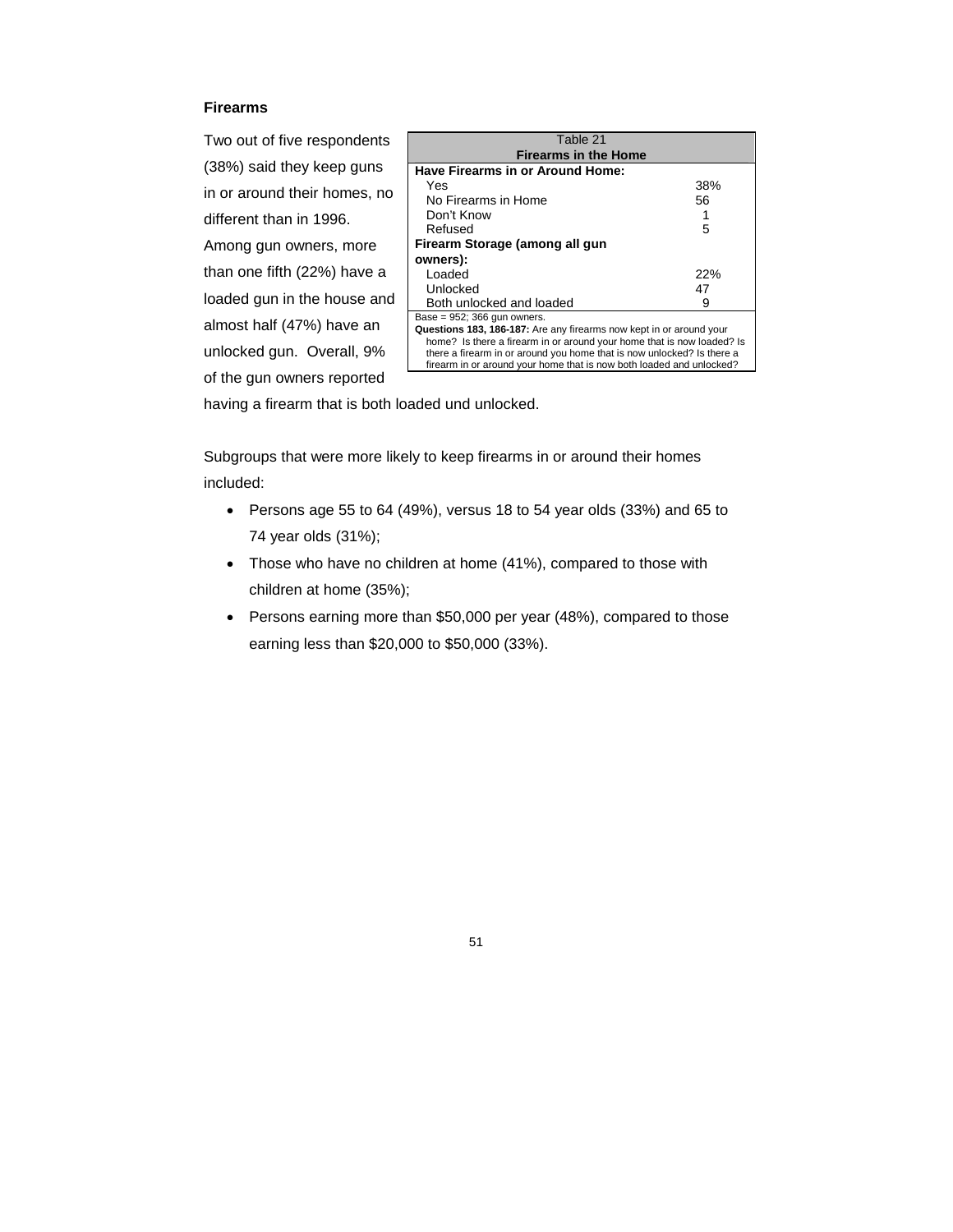## **Boating Safety**

More than one third of the respondents (37%) said they were on water in a small boat (under 20 feet in length) in the previous 12 months. Asked how frequently they wore a life vest when they were in a watercraft of this size, half said "always." Twentytwo percent (22%) said "never."

| Table 22<br><b>Boating Safety</b>                                                                                                                                                                                                                                                                           |     |
|-------------------------------------------------------------------------------------------------------------------------------------------------------------------------------------------------------------------------------------------------------------------------------------------------------------|-----|
| Boating in the Past 12 Months:                                                                                                                                                                                                                                                                              |     |
| Yes                                                                                                                                                                                                                                                                                                         | 37% |
| N٥                                                                                                                                                                                                                                                                                                          | 63  |
| Life Vest Usage (Among Boaters):                                                                                                                                                                                                                                                                            |     |
| Always                                                                                                                                                                                                                                                                                                      | 50% |
| More than half the time                                                                                                                                                                                                                                                                                     | 6   |
| About half the time                                                                                                                                                                                                                                                                                         | 7   |
| Less than half the time                                                                                                                                                                                                                                                                                     | 14  |
| Never                                                                                                                                                                                                                                                                                                       | 22  |
| Base = $952$ ; 353 boaters<br>Questions 161-162: Thinking back over the past 12 months,<br>have you been on any water in a small boat under 20 feet<br>in length, such as a raft, canoe, kayak, or small motor<br>boat? When you're in a boat less than 20 feet long, how<br>often do you wear a life vest? |     |

Among those more likely to say they never wore their life vest were respondents earning \$50,000 or more per year (26%), compared to respondents earning between \$20,000 and \$35,000 per year (11%), and those age 25 to 34 (28%) compared to those age 18 to 24 (9%).

Two percent (2%) of the boaters said that they had boarded a small watercraft in the previous year when they'd had too much to drink.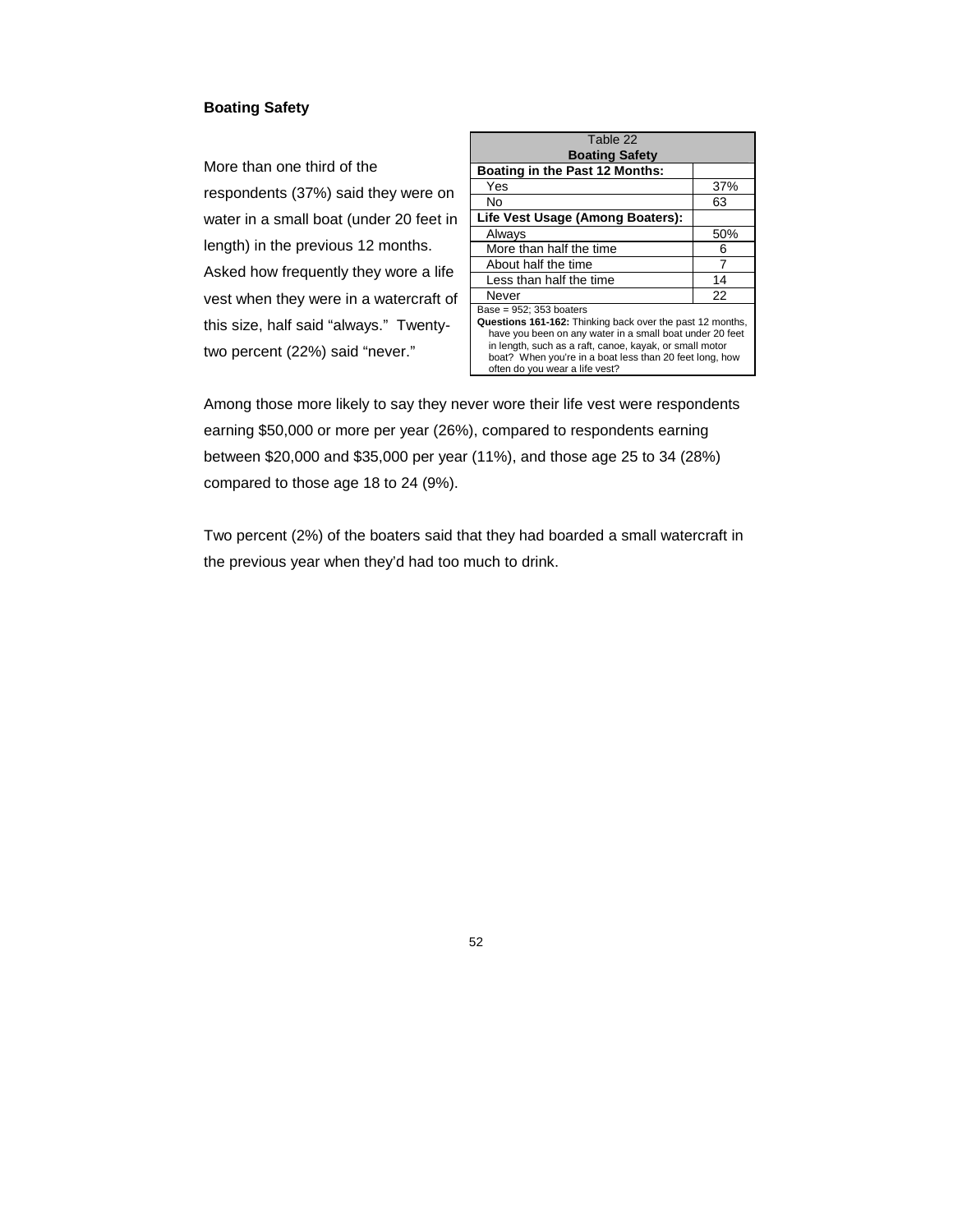## **Hunger**

One in twenty (5%) of the respondents said they had been concerned in the past month about having enough food for themselves or their families, the same level as found in 1996. The subgroups most likely to report this were:

- Respondents with household incomes below \$35,000 (12%) compared to respondents with incomes of \$35,000 or more (2%);
- Respondents with children at home (8%), compared to those without children at home (2%);
- Respondents age 25 to 44 (8%) compared to respondents age 55 and older (1%); and
- North and South Whidbey residents and Camano Island residents (7%), compared to Central Island residents (1%).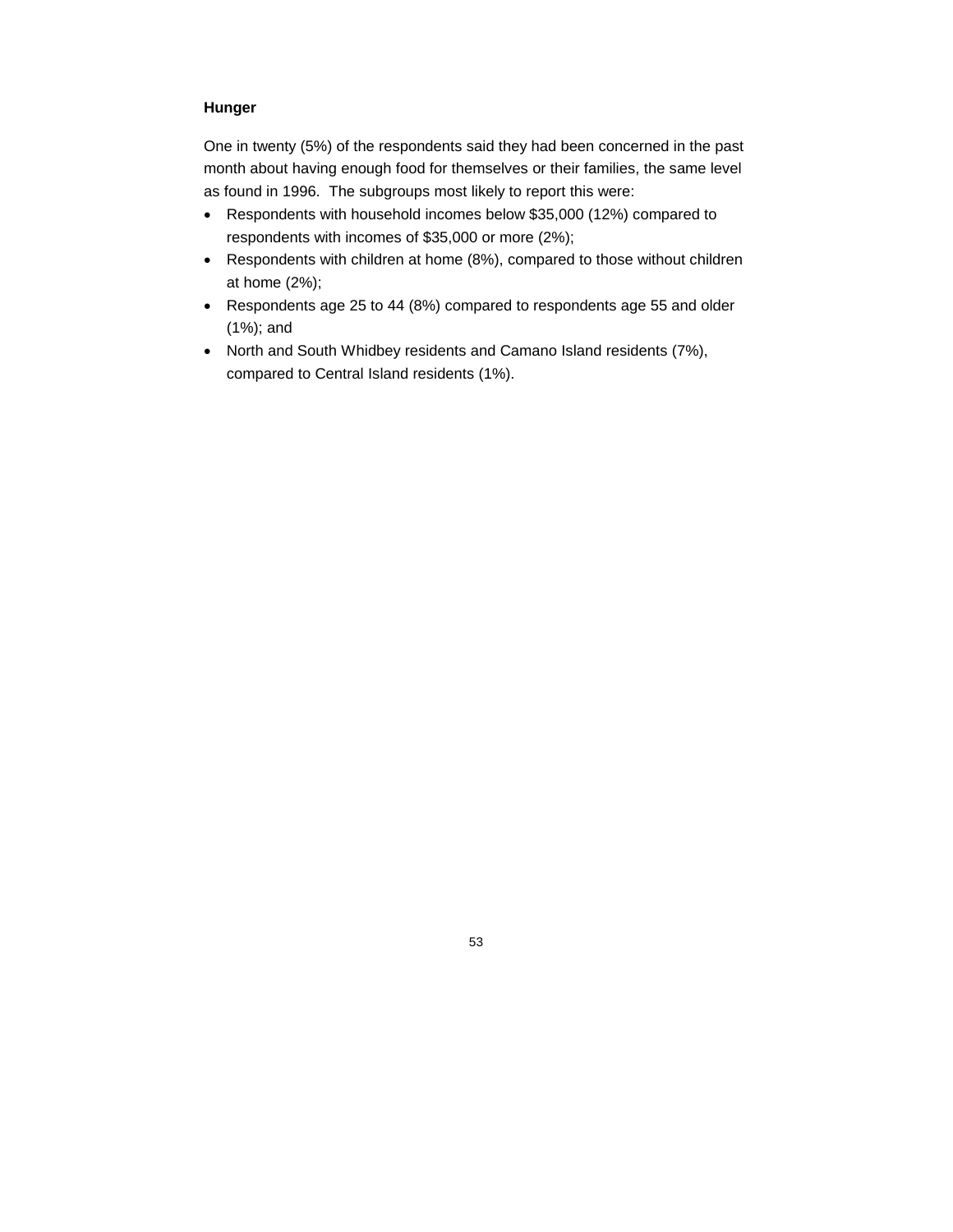## **Physical Activity**

Respondents who were employed, or who were students or homemakers were asked whether they performed any moderate physical activity as part of their regular jobs during the previous seven days. As Figure 23 indicates, about two-thirds (65%) said they had. Males were more likely than females (70% versus 60%) to say they had performed moderate physical activity during the previous week.

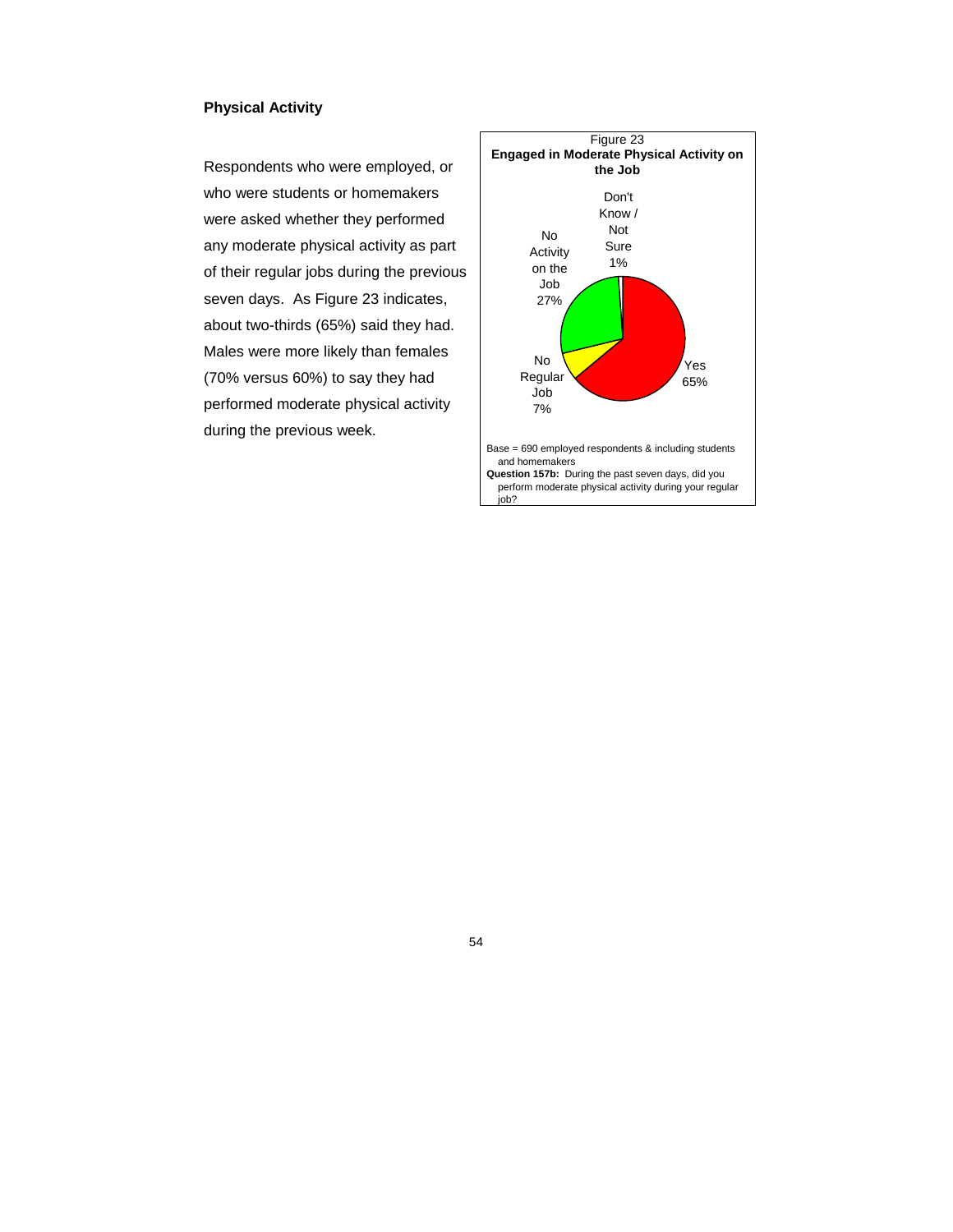Most of those who said they were active on the job said they were active on a number of days: 31% said they engaged in moderate physical on-the-job activity for several days a week, and one fifth (19%) said they did so 6 to 7 days a week.

| Three out of five           |   |
|-----------------------------|---|
| respondents (61%) said      |   |
| they engaged in             | D |
| moderate physical           |   |
| activity at work for 2 to 8 |   |
| hours on an average         | т |
| day. The duration of on-    | а |
| the-job activity averaged   |   |
| 3.9 hours.                  |   |

| Table 23                                                                     |     |  |
|------------------------------------------------------------------------------|-----|--|
|                                                                              |     |  |
| <b>Frequency and Duration of Moderate Physical</b>                           |     |  |
| <b>Activity on the Job</b>                                                   |     |  |
| Days during past week active on the job:                                     |     |  |
| $1 - 2$ days                                                                 | 17% |  |
| $3 - 4$ days                                                                 | 31  |  |
| 5 days                                                                       | 29  |  |
| $6 - 7$ days                                                                 | 19  |  |
| Don't know /unsure                                                           | 2   |  |
| Time spent doing moderate physical                                           |     |  |
| activity on the job:                                                         |     |  |
| 1 hour or less                                                               | 29% |  |
| $2 - 4$ hours                                                                | 32  |  |
| $5 - 8$ hours                                                                | 29  |  |
| More than 8 hours                                                            | 7   |  |
| Don't know / Unsure                                                          | 3   |  |
| Base = 450 respondents who performed moderate physical activity on job in    |     |  |
| previous 7 days                                                              |     |  |
| Questions 158-159a: How many days did you take part in moderate physical     |     |  |
| activity during your job? During the past seven days, on an average day that |     |  |
| you were active on your job, how much total time did you spend doing         |     |  |
| moderate physical activities?                                                |     |  |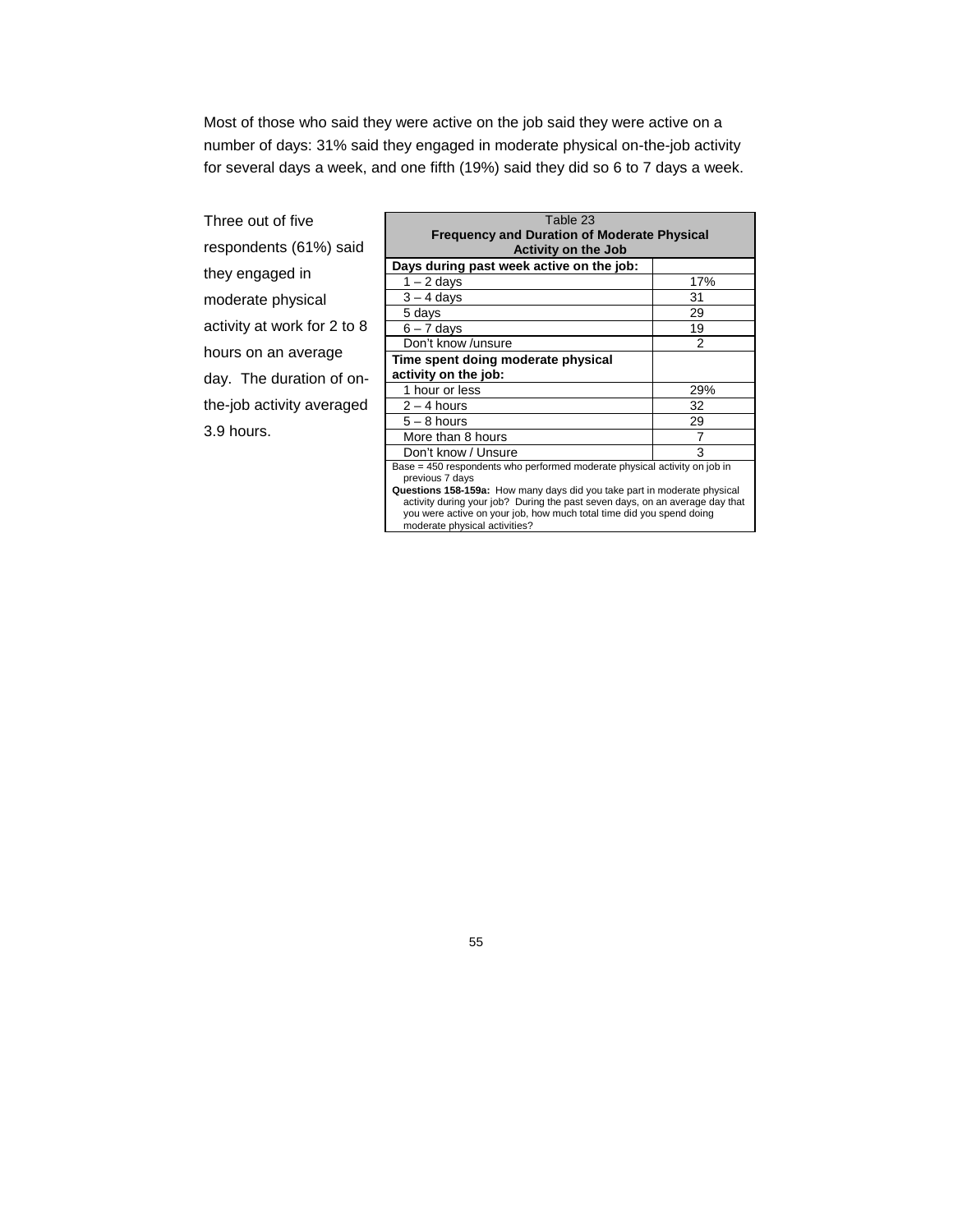Over half of all respondents (53%) said they did not engage in any activities to increase muscle strength or muscle tone during the previous seven days.

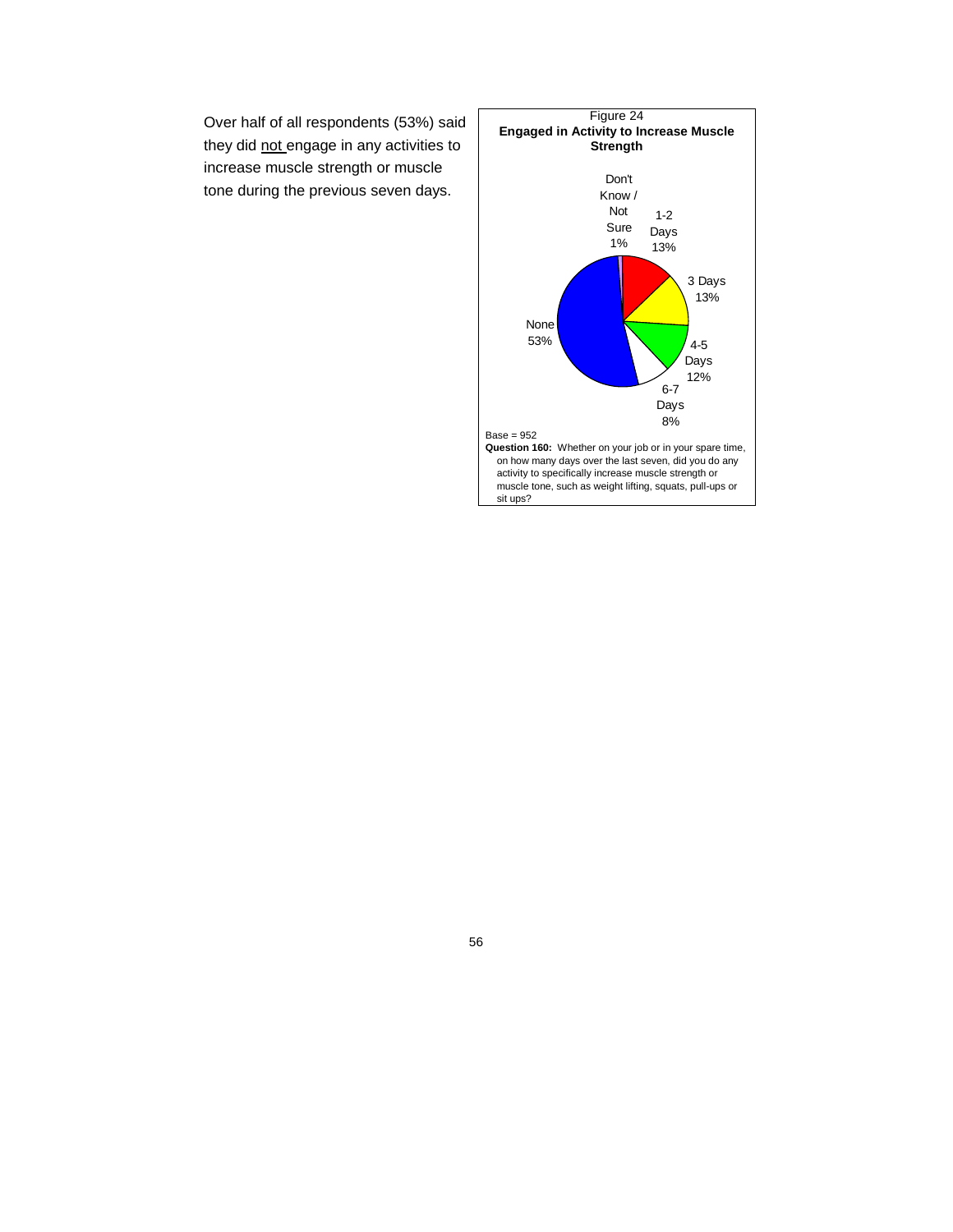## **Environmental Health**

#### Contributors to Poor Health

Respondents were read a list of environmental factors and were asked if any of these may be affecting their health. Drinking water quality was the most cited (by 17%) as it was in 1996 when 20% said drinking water was a problem. Table 24 lists the proportions that perceive other environmental factors as affecting their health.

| Table 24<br><b>Environmental Factors in the Area That</b><br><b>Respondents Perceive to Affect Their</b><br><b>Health</b> |     |  |  |
|---------------------------------------------------------------------------------------------------------------------------|-----|--|--|
| Drinking water quality                                                                                                    | 17% |  |  |
| Recreational water quality                                                                                                | 6   |  |  |
| Pest control                                                                                                              | 6   |  |  |
| Outdoor air quality                                                                                                       | 5   |  |  |
| Sewage disposal                                                                                                           | 5   |  |  |
| Solid waste disposal                                                                                                      | 4   |  |  |
| Food safety                                                                                                               | 3   |  |  |
| Hazardous material handling                                                                                               | 3   |  |  |
| Roadside spraying                                                                                                         | 7   |  |  |
| Worker safety and health                                                                                                  | 3   |  |  |
| $Base=952$                                                                                                                |     |  |  |
| Questions 122, 124-129, 131-133: In your opinion are any<br>of these factors a problem where you live?                    |     |  |  |

## As in 1996, Central Whidbey

residents were more likely to have concerns with drinking water quality (31% vs. 15% of North, 17% of Camano Island and 16% of South residents). In 1996 these percentages were 30% of the Central island residents vs. 18% of both the North and South residents. Respondents with children at home were more likely to have concerns about drinking water quality than those without children (23% vs. 13%).

Roadside spraying, a new issue this year, was more of a concern in the South (13%) and Central areas (9%) than in the North (3%).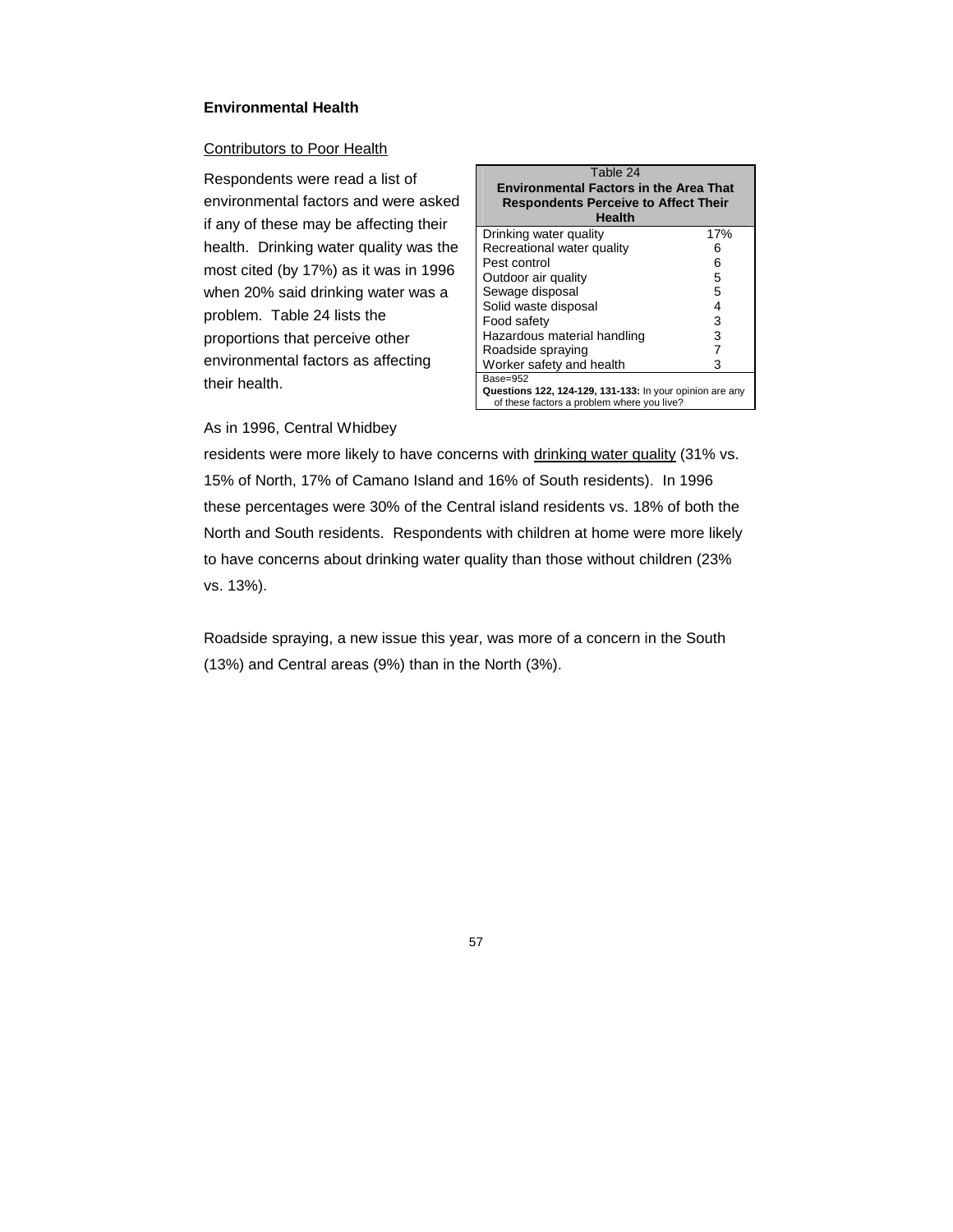#### **Indoor Air Quality**

Six percent (6%) of respondents reported having experienced physical discomfort from indoor air, comparable with 1996. These symptoms most often occurred in the home (48% of those experiencing discomfort). Respondents also said symptoms occurred at work (19%), and 17% said they experienced discomfort in public places.

## **Home Heating**

Electricity is the primary source of heating in 46% of the respondents' homes, followed by natural gas (18%) and propane (15%). Fifteen percent (15%) say they used wood as a primary heating source and more than one-quarter (29%) said they use this as a secondary source.

This is a significant decrease in use of

|                                                  | Table 25 |           |  |
|--------------------------------------------------|----------|-----------|--|
| <b>Source of Home Heating</b>                    |          |           |  |
|                                                  | Primary  | Secondary |  |
| Electricity                                      | 46%      | 18%       |  |
| Natural gas                                      | 18       | 2         |  |
| Propane                                          | 15       | 5         |  |
| Wood                                             | 15       | 29        |  |
| Oil                                              | 5        |           |  |
| Other                                            |          | 2         |  |
| None                                             |          | 44        |  |
| $Base = 952$                                     |          |           |  |
| Questions 136-137: What is the primary source of |          |           |  |
| heat for your home? What other sources of heat   |          |           |  |
| do you use in your home?                         |          |           |  |

electricity as a primary energy source over 1996 (52%).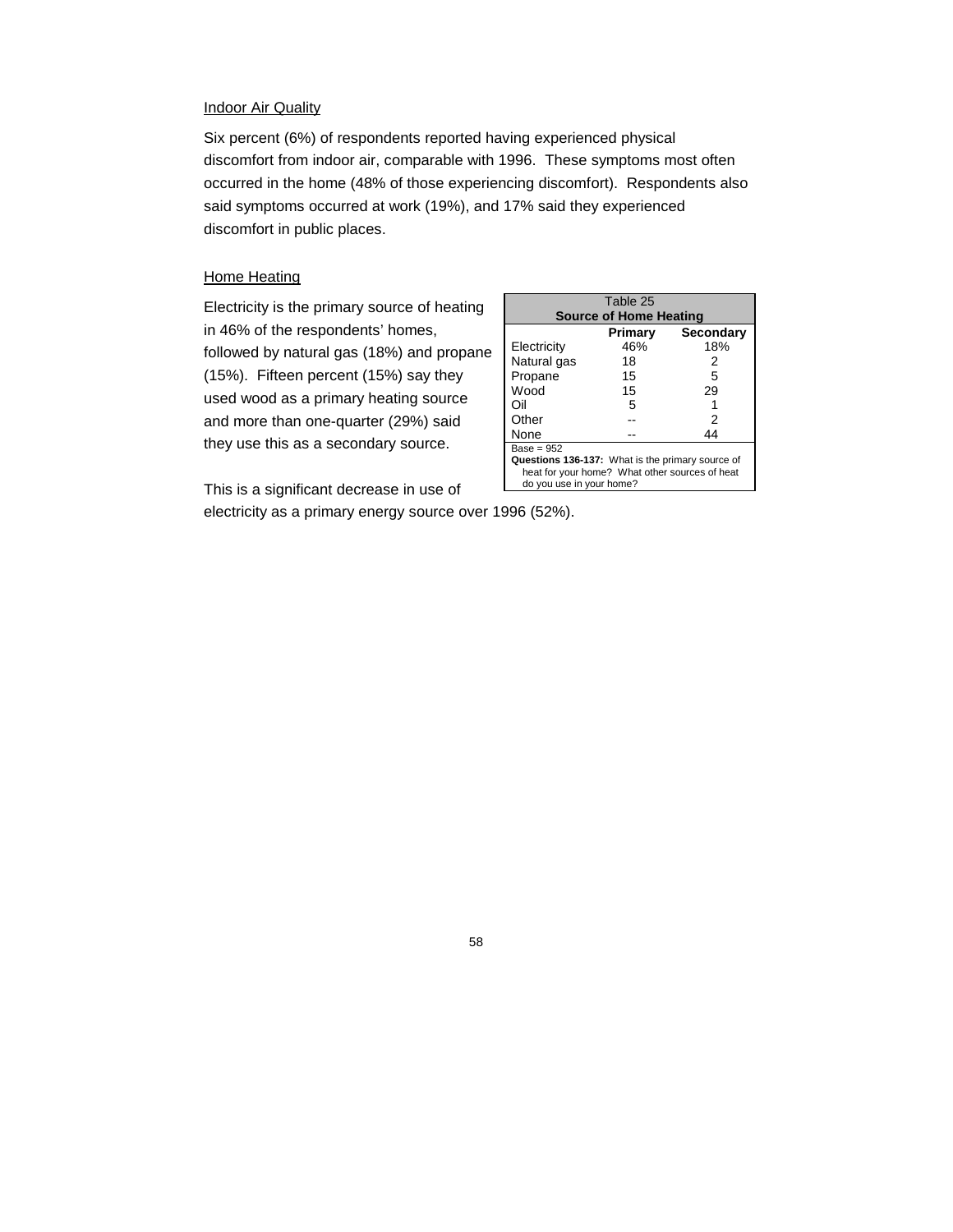## **Sun Protection**

Respondents were divided in the frequency with which they use sunscreen or sunblock: about one-quarter (27%) said they always or nearly always use it. Forty percent (40%) said they sometimes or seldom use it. One-third (33%) said they never use sunscreen or sunblock.

| Table 26                                |     |  |  |
|-----------------------------------------|-----|--|--|
| <b>Frequency of Using</b>               |     |  |  |
| <b>Sunscreen or Sunblock</b>            |     |  |  |
| Always                                  | 14% |  |  |
| Nearly always                           | 13  |  |  |
| Sometimes                               | 21  |  |  |
| Seldom                                  | 19  |  |  |
| Never                                   | 33  |  |  |
| Don't stay out more than                |     |  |  |
| one hour                                |     |  |  |
| $Base = 952$                            |     |  |  |
| Question 82: When you go outside on a   |     |  |  |
| sunny day for more than one hour, how   |     |  |  |
| often do you use sunscreen or sunblock? |     |  |  |

Subgroups that were more likely to say they

always wore sunscreen or sunblock included:

- Respondents age 75 or older (29%) compared to those younger than 75 (12%);
- Respondents with no children at home (16%) vs. those with children (11%), and
- Women (20%) compared to men (8%).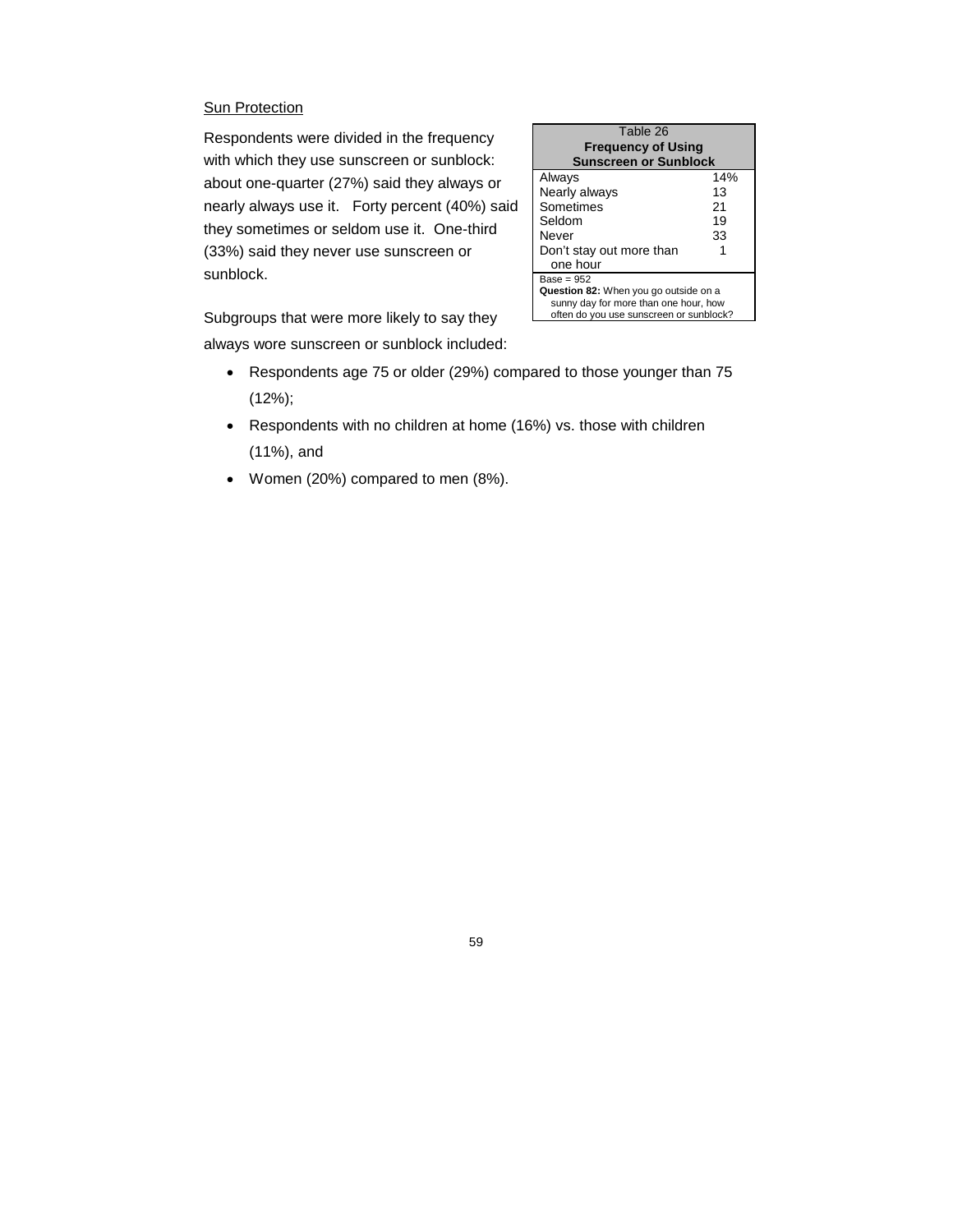## Pesticide Usage

Twenty-five percent (25%) of all respondents said that they or someone else had used chemicals to control insects inside their homes within the previous year. Residents of mobile homes or trailers were somewhat more likely (29%) than apartment dwellers (15%) or residents of single-family homes (25%) to use pesticides indoors.

| Table 27                                                          |             |             |               |  |
|-------------------------------------------------------------------|-------------|-------------|---------------|--|
| <b>Indoor Pesticide Usage During the Previous Year</b>            |             |             |               |  |
|                                                                   | Single      |             |               |  |
|                                                                   | Family      |             | <b>Mobile</b> |  |
|                                                                   | Home        | Apt.        | Home          |  |
|                                                                   | $(n = 744)$ | $(n = 120)$ | $(n = 81)$    |  |
| Yes                                                               | 25%         | 15%         | 29%           |  |
| No.                                                               | 72          | 83          | 69            |  |
| Don't know / unsure                                               |             | 2           | 2             |  |
| Times used per year:                                              |             |             |               |  |
| Once                                                              | 36%         | 56%         | 30%           |  |
| Twice                                                             | 27          | 11          | 45            |  |
| Three or four times                                               | 18          | 17          | 10            |  |
| More frequently than                                              | 19          | 16          | 5             |  |
| three or four times                                               |             |             |               |  |
| Questions 117-119: Please tell me which of the following best     |             |             |               |  |
| describes your home. In the past year, has anyone used any        |             |             |               |  |
| chemicals to control fleas, roaches, ants or other insects inside |             |             |               |  |
| your house? This does not include insect traps, moth balls, or    |             |             |               |  |
| treatments used directly on your pets. (If so): How many times    |             |             |               |  |
| were these chemicals used?                                        |             |             |               |  |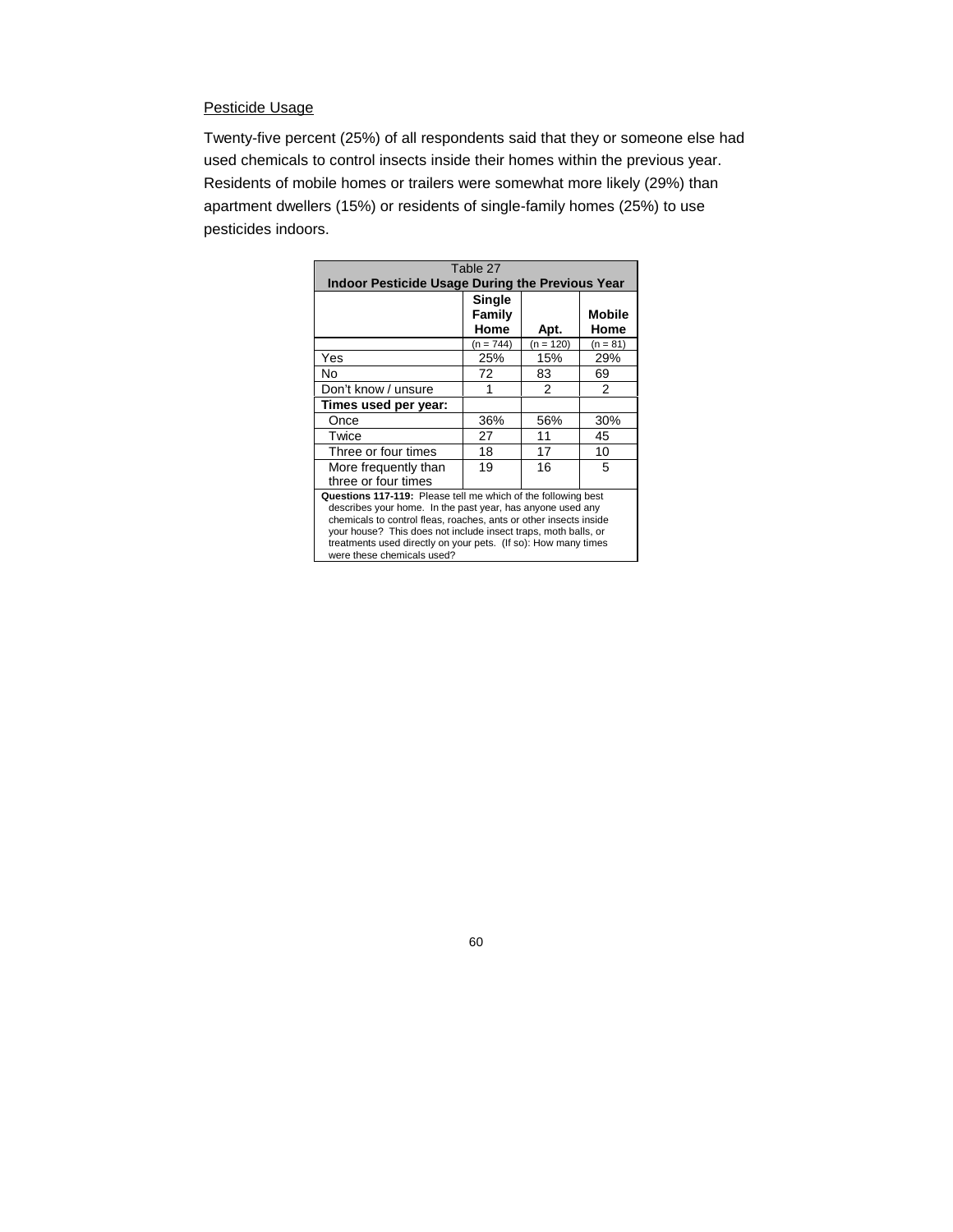Respondents were about evenly divided between those who used chemicals outdoors to control insects or weeds on their lawns or exteriors of their homes (50%), and those who didn't (45%). Those who used pesticides outdoors most often said that they used them once or twice a year (58%).

| Table 28                                    |             |  |  |
|---------------------------------------------|-------------|--|--|
| <b>Pesticides Used on Lawns and</b>         |             |  |  |
| <b>Building Exteriors</b>                   |             |  |  |
|                                             | (n = 952)   |  |  |
| Yes                                         | 50%         |  |  |
| N٥                                          | 45          |  |  |
| Don't know / Unsure                         | 5           |  |  |
| Times used per year:                        | $(n = 472)$ |  |  |
| $1 - 2$ times                               | 58%         |  |  |
| $3 - 4$ times                               | 23          |  |  |
| More than 4 times                           | 15          |  |  |
| Don't know / Unsure                         | Δ           |  |  |
| Questions 120-121: In the past year, has    |             |  |  |
| anyone used any chemicals to control        |             |  |  |
| insects or weeds on the lawn or yard, or on |             |  |  |
| the exterior of your home? (If so): How     |             |  |  |
| many times were these chemicals used?       |             |  |  |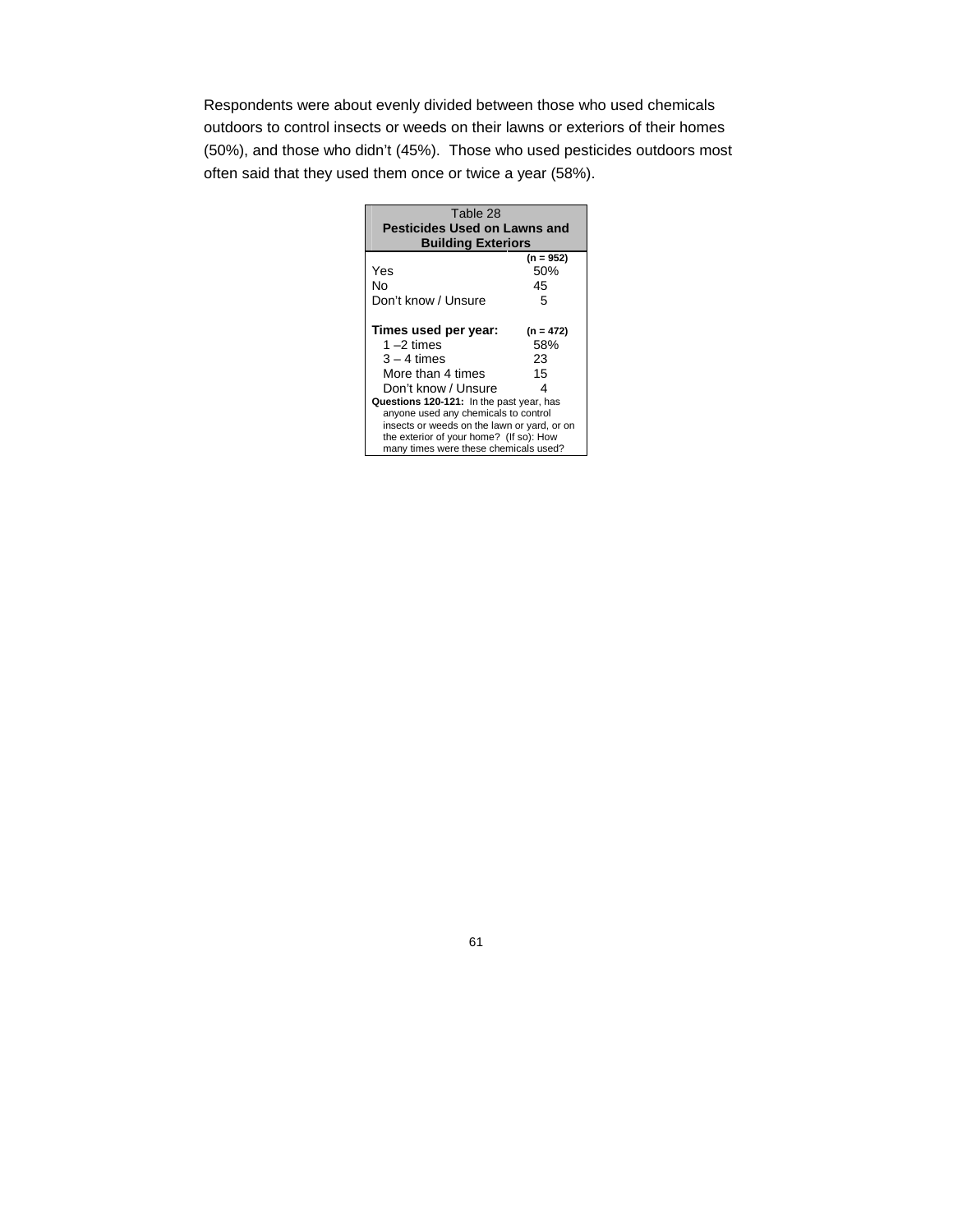#### Hazardous Waste

Two questions addressed how respondents dispose of unused pesticides, herbicides, fertilizers and automotive products. While many respondents who have such wastes take them to hazardous waste sites, recycling facilities or take them separately to a dump or landfill, there is a higher reporting of improper disposal this year than in 1996.

For example, 22% said they got rid of automotive products by taking them to the dump, mixed with other trash. Nine percent (9%) commented that they pour these products on the ground. In 1996, these comments were 2% and less than 1%, respectively.

| Table 29                                                                                                       |                   |             |  |  |
|----------------------------------------------------------------------------------------------------------------|-------------------|-------------|--|--|
| <b>How Hazardous Materials Are Disposed</b>                                                                    |                   |             |  |  |
|                                                                                                                | <b>Pesticides</b> | Oil         |  |  |
|                                                                                                                | Herbicides        | Gasoline    |  |  |
|                                                                                                                | Fertilizers       | Antifreeze  |  |  |
|                                                                                                                | $(n = 952)$       | $(n = 952)$ |  |  |
| Take to hazardous                                                                                              | 19%               | 13%         |  |  |
| waste facility                                                                                                 |                   |             |  |  |
| Take it to dump or                                                                                             | 17                | 6           |  |  |
| landfill, separated and                                                                                        |                   |             |  |  |
| given to attendant<br>Put it in trash                                                                          | 6                 | 1           |  |  |
| Take it to dump or                                                                                             | 3                 | 22          |  |  |
| landfill mixed with                                                                                            |                   |             |  |  |
| other trash                                                                                                    |                   |             |  |  |
| Recycle                                                                                                        | ا>                | 8           |  |  |
| Pour down drain, on                                                                                            | $\leq 1$          | 9           |  |  |
| ground                                                                                                         |                   |             |  |  |
| Take to auto store, Gas                                                                                        |                   | 9           |  |  |
| station                                                                                                        |                   |             |  |  |
| Garage/mechanic                                                                                                |                   | 16          |  |  |
| disposes of it                                                                                                 |                   |             |  |  |
| Don't use it / Use it all                                                                                      | 41                | 11          |  |  |
| up                                                                                                             |                   |             |  |  |
| Other                                                                                                          | 3                 | 5           |  |  |
| Don't know                                                                                                     | 10                | 7           |  |  |
| Questions 138-139: How do you generally dispose of unused                                                      |                   |             |  |  |
| portions of pesticides, herbicides or fertilizers? Automotive<br>products such as oil, gasoline or antifreeze? |                   |             |  |  |
|                                                                                                                |                   |             |  |  |

Six percent (6%) said they discarded pesticides, herbicides or fertilizers by putting them in the trash, no different than in 1996. More respondents today, however, are separating these materials for the landfill (17% vs. 10% in 1996), while the proportion taking them to the "haz-mat" has stayed the same.

Most respondents (73%) said there is a location for the disposal of hazardous or toxic waste in their area.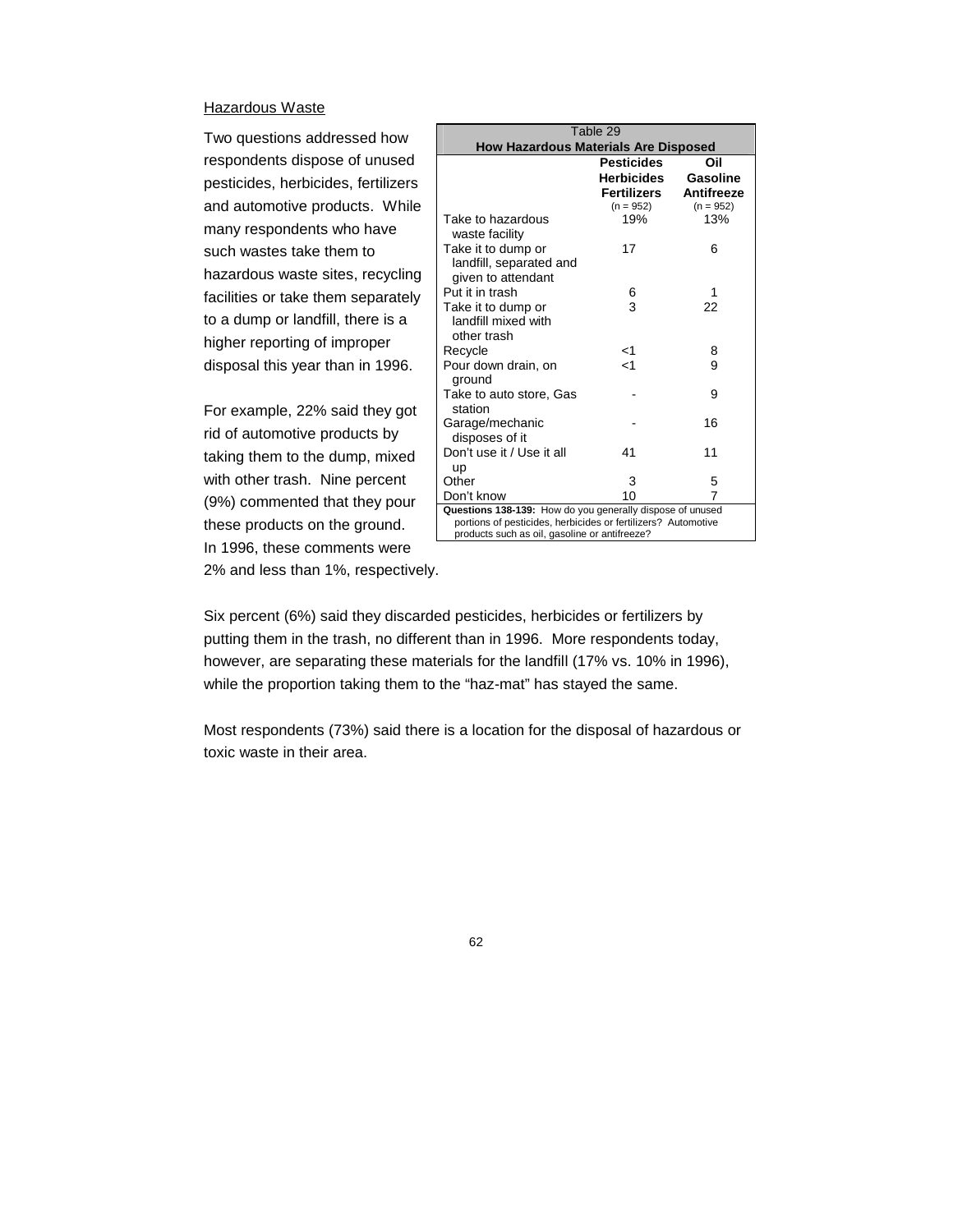# Chemical Sensitivities

The majority of respondents (94%) said they had never been told by a doctor that they have environmental illness or multiple chemical sensitivity. Most (87%) considered themselves not unusually sensitive to everyday chemicals.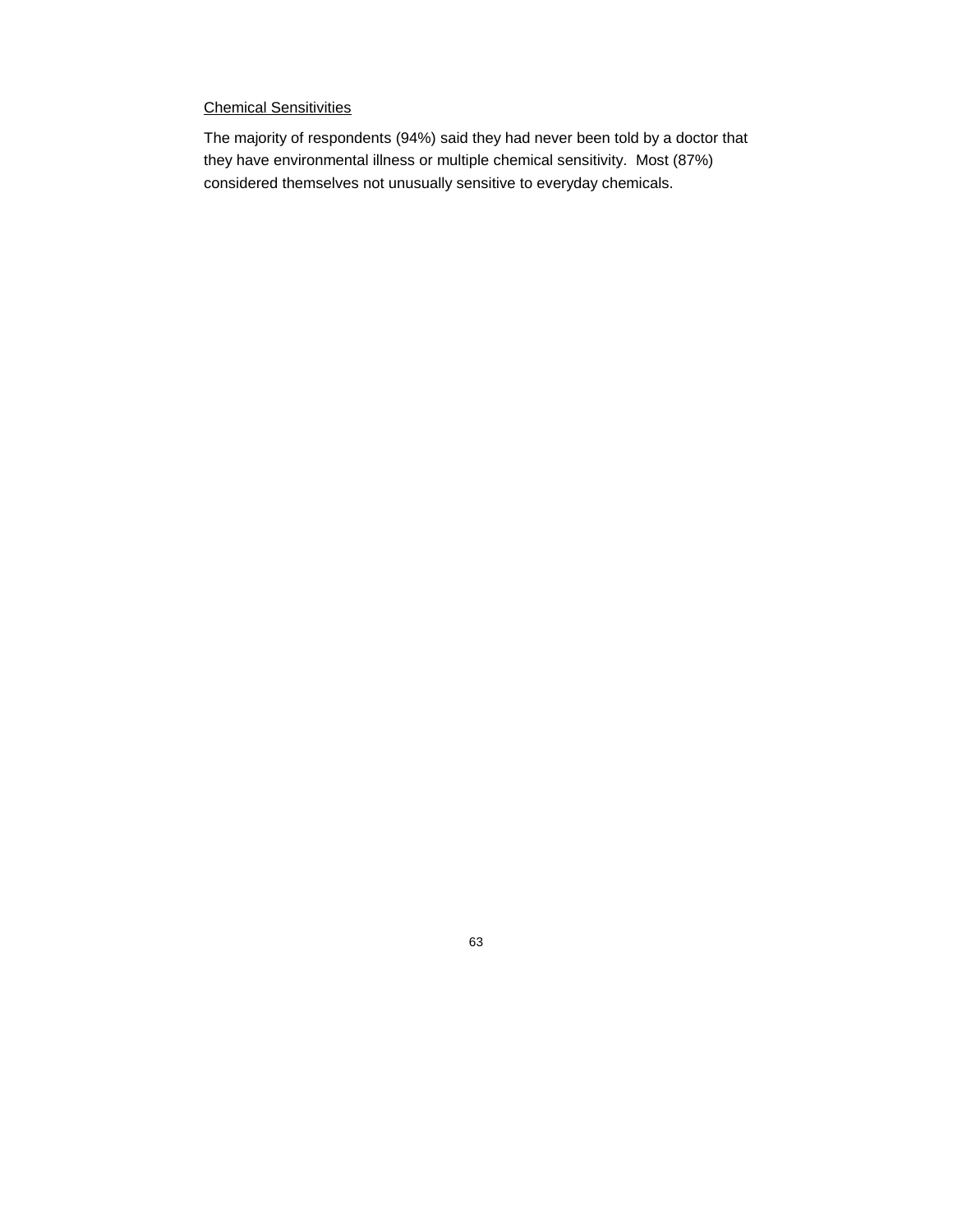## **RESPONDENT PROFILE**

All respondents were asked questions that aid in the analysis of various behaviors, attitudes and access to and use of services. These questions covered the standard demographic categories or individual respondents, such as age, ethnicity, marital status, education and employment, as well as several important household characteristics, such as number of children and income. All these data are presented in Table 26. (Some totals may not equal 100% because of rounding and because a small percentage of respondents said they did not know or refused to provide the information.)

| Table 30                          |                    |                |                 |                |
|-----------------------------------|--------------------|----------------|-----------------|----------------|
| <b>Respondent Profile</b>         |                    |                |                 |                |
|                                   | <b>Wtd. Total</b>  | Whidbey -      | Whidbey -       | Camano         |
|                                   | <b>County-Wide</b> | <b>August</b>  | <b>November</b> | Oversample     |
|                                   |                    |                |                 | February       |
|                                   | $(n = 952)$        | $(n = 438)$    | $(n = 400)$     | $(n = 200)$    |
| Gender:                           |                    |                |                 |                |
| Female                            | 51%                | 50%            | 51%             | 51%            |
| Male                              | 49                 | 50             | 49              | 49             |
| Age:                              |                    |                |                 |                |
| $18 - 24$                         | 12%                | 12%            | 12%             | 12%            |
| 25-34                             | 20                 | 20             | 20              | 20             |
| 35 44                             | 20                 | 20             | 19              | 20             |
| 45-54                             | 16                 | 16             | 16              | 16             |
| 55-64                             | 13                 | 13             | 13              | 13             |
| 65 and older                      | 20                 | 20             | 20              | 19             |
| <b>Ethnicity:</b>                 |                    |                |                 |                |
| White                             | 92%                | 92%            | 92%             | 92%            |
| Asian, Pacific Islander           | 3                  | 2              | $\overline{4}$  | $\overline{2}$ |
| <b>Black</b>                      | $\overline{2}$     | $\overline{2}$ | $\overline{2}$  | $\Omega$       |
| Am. Indian, Alaskan Native        | $<$ 1              | 1              | $<$ 1           | 3              |
| Hispanic/Latino (included above)  | 5                  | 6              | 4               | $\overline{2}$ |
| <b>Marital Status:</b>            |                    |                |                 |                |
| Married                           | 69%                | 70%            | 70%             | 66%            |
| <b>Never Married</b>              | 12                 | 12             | 11              | 17             |
| Divorced                          | 9                  | $\overline{7}$ | 10              | $\overline{7}$ |
| Widowed                           | 6                  | 6              | 6               | 5              |
| <b>Member of Unmarried Couple</b> | $\overline{2}$     | $\overline{3}$ | 1               | $\overline{5}$ |
| Separated                         | $\overline{2}$     | $\overline{2}$ | $\overline{2}$  | 1              |
| <b>Education:</b>                 |                    |                |                 |                |
| Some High School or Less          | 4%                 | 5%             | 3%              | 6%             |
| High School Grad or GED           | 31                 | 30             | 32              | 31             |
| Some College or Tech. School      | 33                 | 31             | 36              | 34             |
| College Grad                      | 32                 | 34             | 29              | 29             |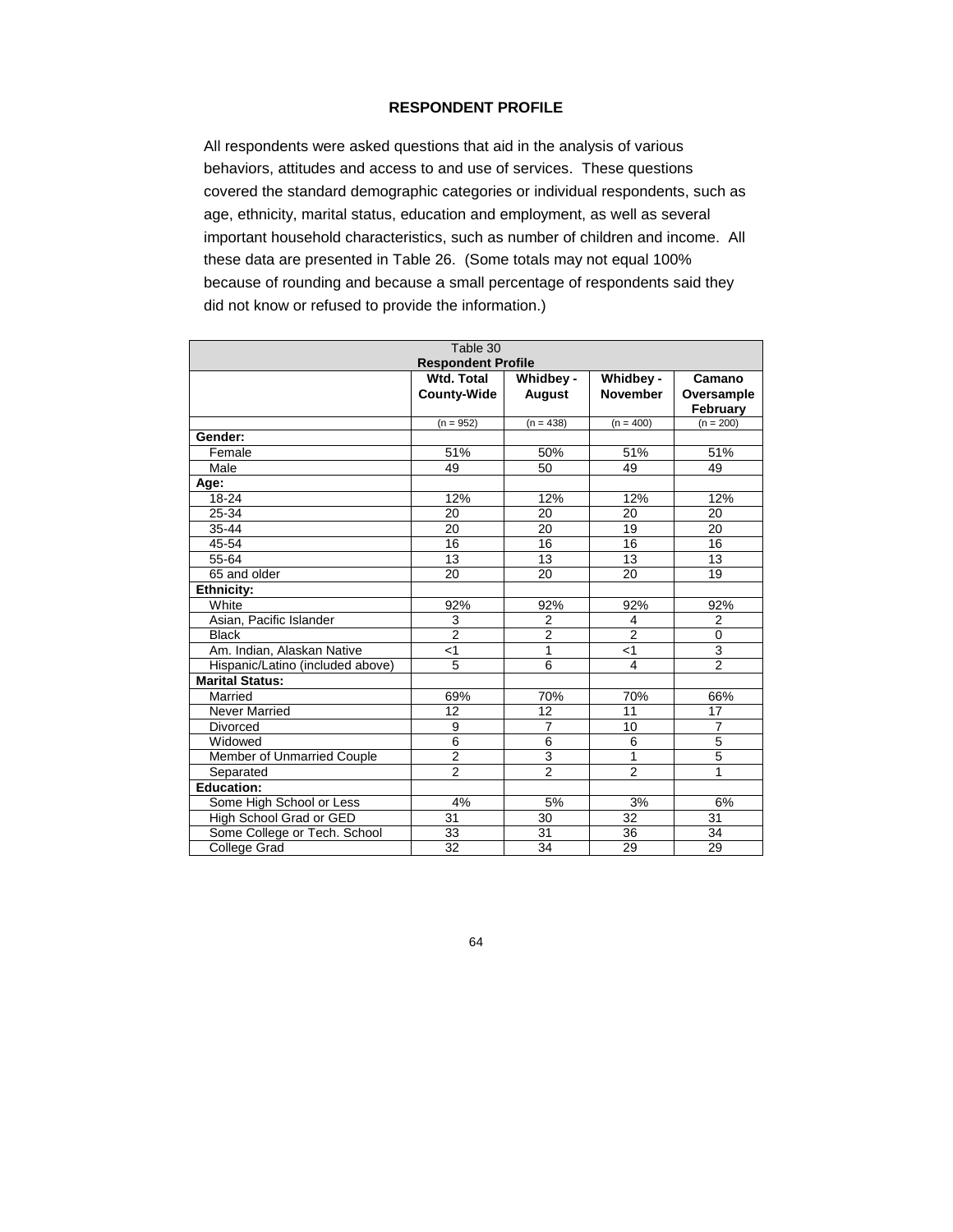| Table 30 (Cont'd.)           |                   |                         |                 |                |
|------------------------------|-------------------|-------------------------|-----------------|----------------|
| <b>Respondent Profile</b>    |                   |                         |                 |                |
|                              | <b>Wtd. Total</b> | Whidbey -               | Whidbey -       | Camano         |
|                              | County-           | <b>August</b>           | <b>November</b> | Oversample     |
|                              | Wide              |                         |                 | February       |
|                              | $(n = 952)$       | $(n = 438)$             | $(n = 400)$     | $(n = 200)$    |
| <b>Employment Status:</b>    |                   |                         |                 |                |
| <b>Employed for Wages</b>    | 51%               | 52%                     | 50%             | 51%            |
| Retired                      | 22                | 23                      | 21              | 22             |
| Homemaker                    | 10                | 11                      | 8               | 16             |
| Self Employed                | 10                | $\overline{7}$          | 13              | 6              |
| Unemployed <1 Year           | 3                 | $\overline{\mathbf{4}}$ | $\overline{2}$  | $\overline{3}$ |
| Student                      | $\overline{2}$    | $\mathbf{1}$            | $\overline{3}$  | 1              |
| <b>Disabled</b>              | $\overline{2}$    | $\overline{2}$          | $\overline{c}$  | 1              |
| Unemployed >1 Year           | $\mathbf{1}$      | < 1                     | $\mathbf{1}$    | 1              |
| <b>Household Income:</b>     |                   |                         |                 |                |
| Less than \$10,000           | 1%                | 1%                      | 2%              | 2%             |
| \$10,000-\$14,999            | $\overline{2}$    | $\overline{2}$          | 2               | 1              |
| \$15,000-\$19,999            | $\overline{4}$    | 5                       | $\overline{4}$  | $\overline{3}$ |
| \$20,000-\$24,999            | $\overline{11}$   | 10                      | $\overline{12}$ | $\overline{9}$ |
| \$25,000-\$34,999            | 17                | 15                      | 18              | 20             |
| \$35,000-\$49,999            | $\overline{25}$   | 28                      | 22              | 17             |
| \$50,000-\$74,999            | 15                | 17                      | 12              | 22             |
| \$75,000 or more             | $\overline{12}$   | 11                      | 14              | 14             |
| Don't Know                   | 5                 | 5                       | 5               | $\mathbf{1}$   |
| Refused                      | 9                 | $\overline{7}$          | 10              | 11             |
| Children:                    |                   |                         |                 |                |
| Yes                          | 42%               | 42%                     | 39%             | 48%            |
| <b>No</b>                    | 57                | 57                      | 60              | 51             |
| Refused                      | 1                 | < 1                     | 1               | $\mathbf{1}$   |
| <b>Year Round Resident:</b>  |                   |                         |                 |                |
| Yes                          | 96%               | 95%                     | 96%             | 97%            |
| <b>Active Duty Military:</b> |                   |                         |                 |                |
| Yes                          | 17%               | 17%                     | 18%             | 0%             |
| Residence:                   |                   |                         |                 |                |
| Oak Harbor                   | 52%               | 58%                     | 61%             | 0%             |
| Coupeville                   | 10                | 11                      | 12              | $\mathbf 0$    |
| Greenbank                    | $\overline{2}$    | $\overline{2}$          | $\overline{2}$  | $\mathbf 0$    |
| Freeland                     | $\overline{6}$    | $\overline{7}$          | 6               | $\mathbf 0$    |
| Langley                      | 9                 | 9                       | 10              | 0              |
| Clinton                      | $\overline{9}$    | 13                      | 8               | $\mathbf 0$    |
| Camano Island                | $\overline{12}$   | $\mathbf 0$             | $\mathbf 0$     | 100            |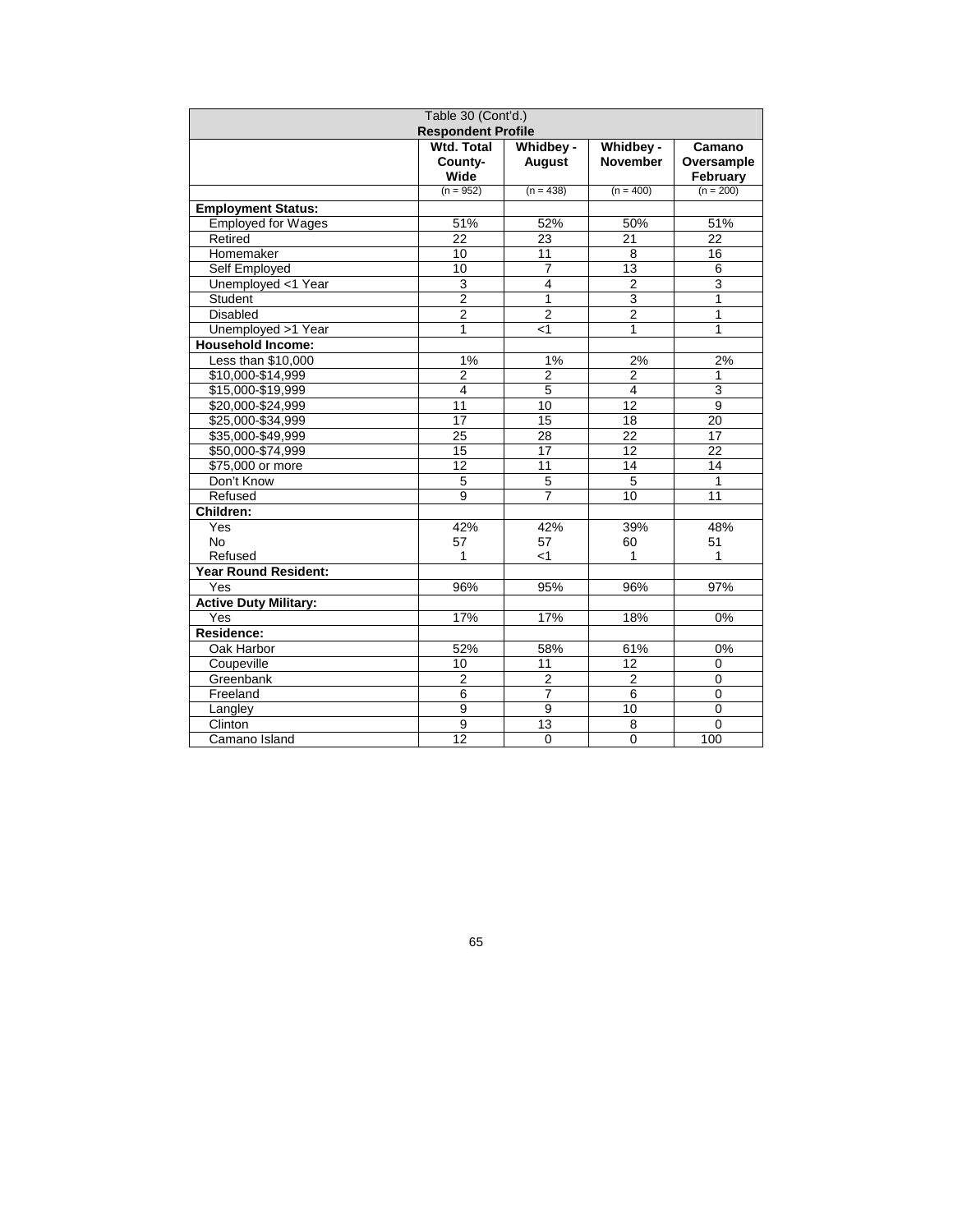**APPENDIX A**

# **DETAILED METHODOLOGY**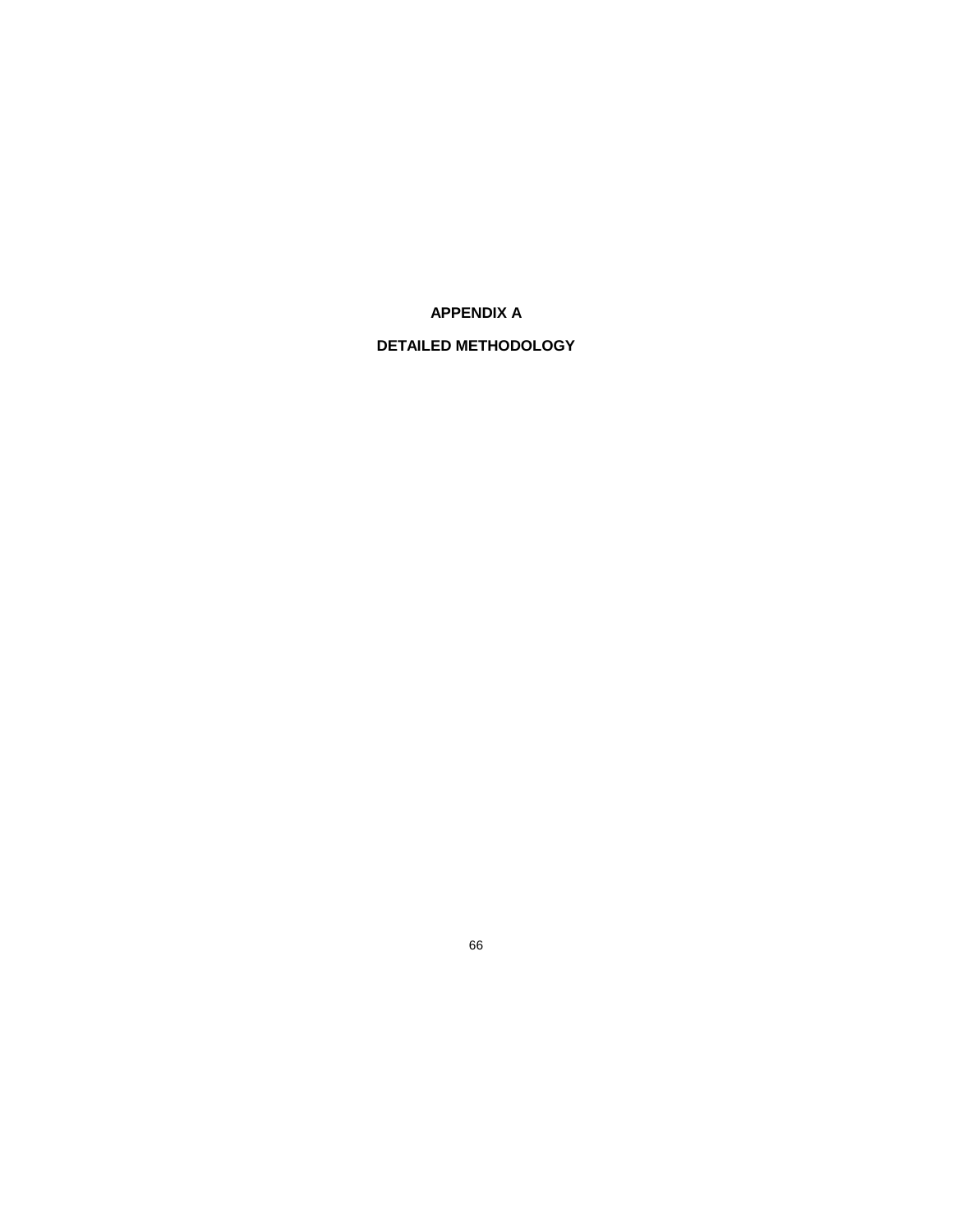#### **Detailed Methodology**

This study was conducted as a random sample of telephone households in Island County during the summer and fall of 2000, a repeat of a baseline study done in 1996.

Interviewing was done in two waves on Whidbey Island in order to capture fullyear residents—437 in August-September and 400 in November, 2000. An additional wave of 200 interviews was completed on Camano Island in February of 2001. Whidbey Island was sampled proportionate to population so that the 837 interviews there reflect the North, Central (Coupeville) and South portions of the island. The Camano sample was established to allow stand-alone analysis and was downweighted when added into the total county findings. Thus, this report shows a weighted total of 952 respondents to reflect Island County as a whole, even though 1,037 interviews were completed. The weighted totals by county areas reported herein are: 496 in North Whidbey, 111 in Central Whidbey, 224 in South Whidbey and 113 in Camano. (Eight respondents refused information about their living area.)

Within each household one adult, age 18 or over, was randomly selected for the interview.

All procedures followed the specifications set by the Centers for Disease Control and Prevention (CDC) for the statewide Behavioral Risk Factor Surveillance System surveys (BRFSS) which are done each month in all states of the union. In the State of Washington, the BRFSS survey is under the direction of the Center for Health Statistics, Department of Health, Olympia.

#### Sample

A sample of random digit telephone numbers for Island County was purchased from Genesys Sampling Systems of Fort Washington, PA. This is a wellestablished sampling house which maintains a database of telephone area codes, exchanges (prefixes) and banks (a set of 100 contiguous numbers identified by the first two digits of the telephone number suffix) from across the U.S. Numbers were drawn from both Zero Bank (no listed household telephone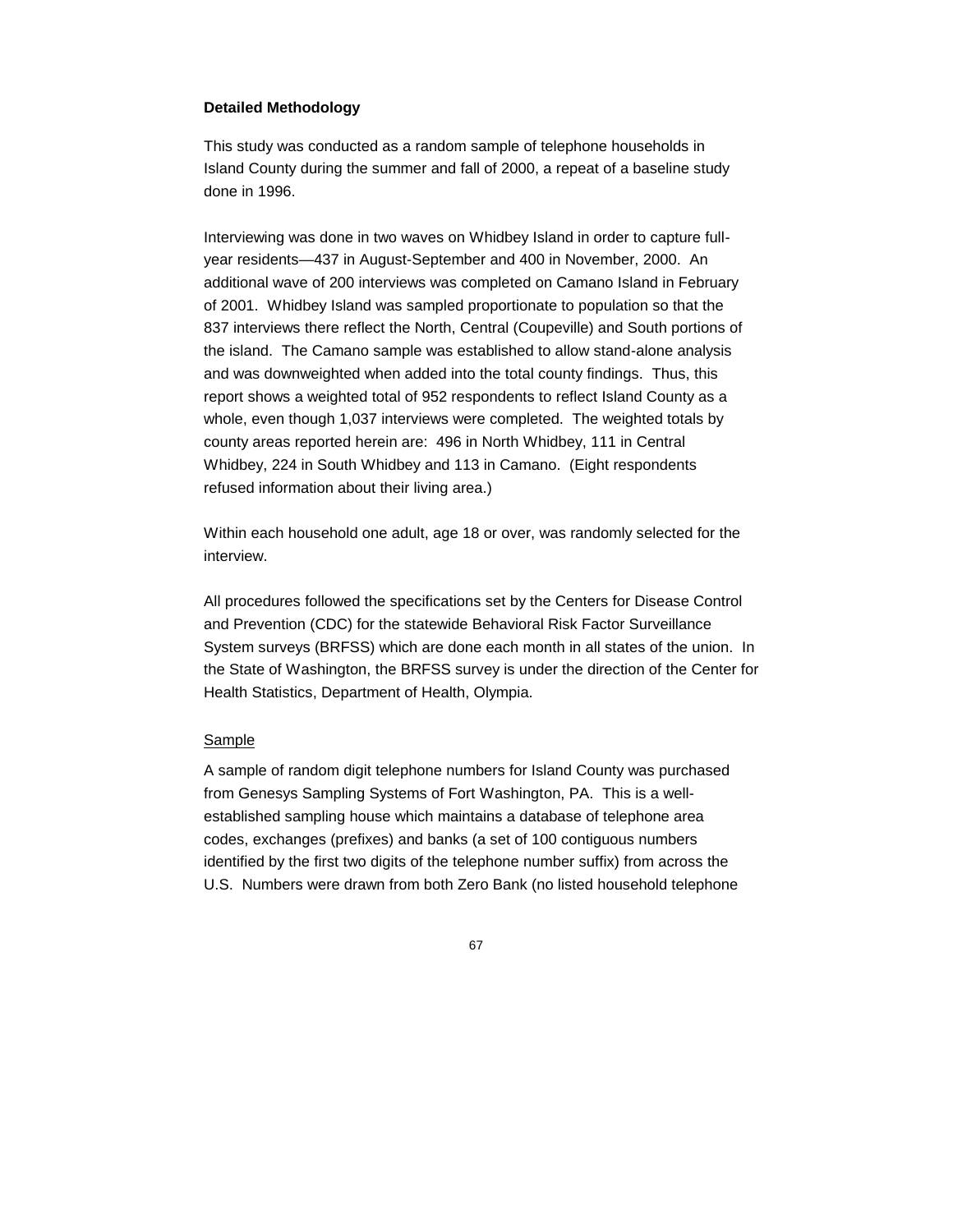numbers in a series of 100 numbers) and One-Plus Banks (at least one listed household telephone number in a 100-series). This is called a stratified, disproportionate random-digit-dial sample of all possible residential telephone numbers in the county. It is the sample draw method used for the 1996 study.

A total of 6,316 telephone numbers were used to complete the 837 interviews. A disposition of those sample pieces is shown in Appendix Table 1.

#### **Questionnaire**

The 1996 Island County BRFSS questionnaire was used as a base for this questionnaire, with modifications added by the Island County Health Department to represent the state BRFSS and topics asked by other state and local areas.

Average administration length of the questionnaire was 23.7 minutes.

#### Respondent Selection

Respondents within the household were selected based on a random choice among all people in the household age 18 and over. The selection process is shown in the questionnaire, Appendix B.

Every attempt was made to successfully interview the selected respondent. If that person was unable, unavailable or unwilling to go through the interview, there were no substitutions made from that household. The rigorous random selection process does often result in certain over- and under-sampling. (See the Data Processing and Weighting section to follow.)

#### Data Collection Process

The questionnaire was programmed to a computer assisted telephone interviewing system. This provided automatic skipping and branching of questions, allowing the interviewers to concentrate on question delivery and accurate recording of responses.

Interviewing dates were from August 14 to September 20, November 2 to December 13, 2000 and February 1 to 14, 2001. Calling was done from 4:00 to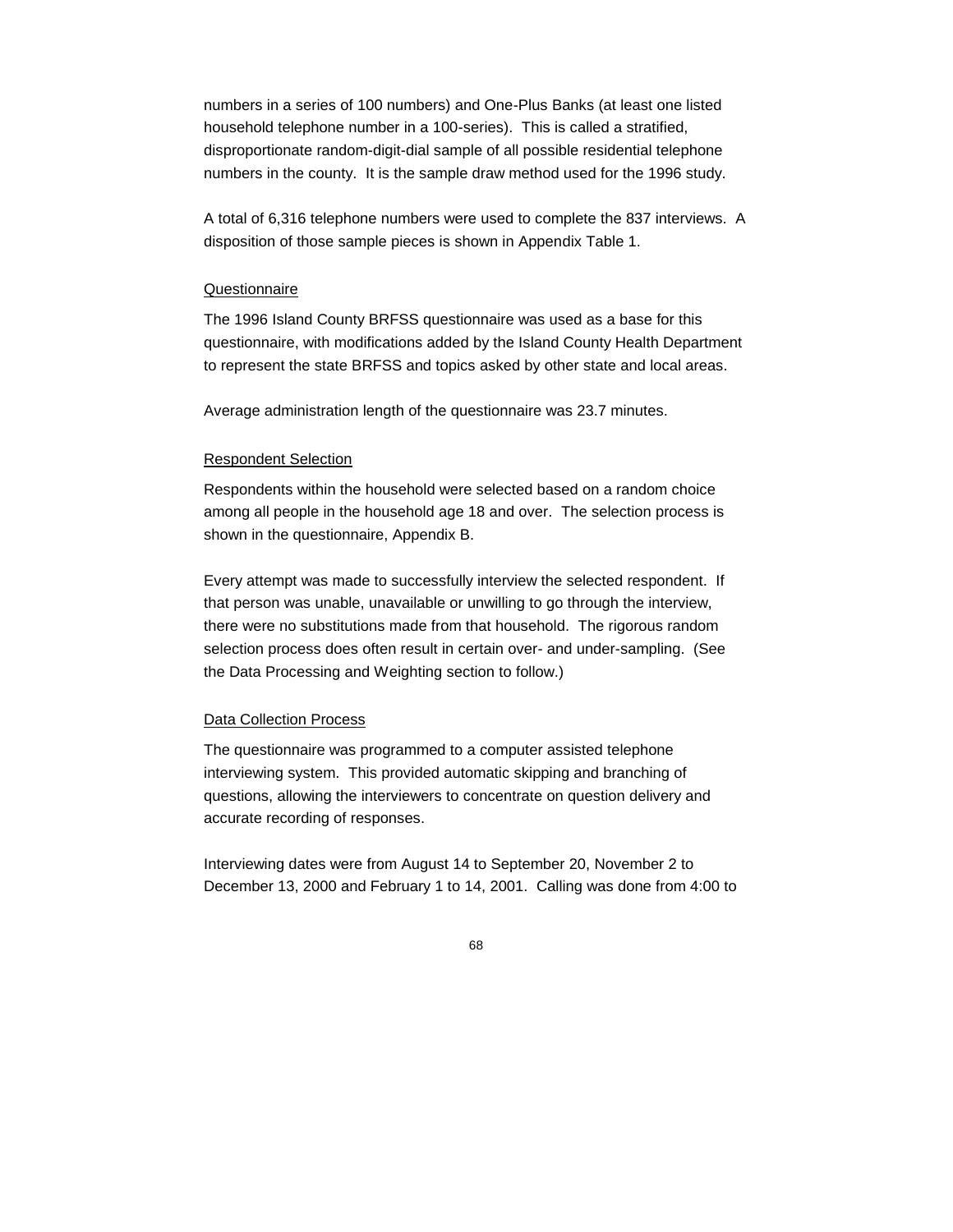8:00 PM on weekdays, 10:00 AM to 6:00 PM on Saturdays, and 4:00 PM to 8:00 PM on Sundays. All specific requests for call-back appointments were kept regardless of the time of day or day of week.

Each shift of interviewing was supervised by the Site Supervisor and assistants who conducted random monitoring of the interviews. Our policy is to monitor each interviewer for one full interview at least once each shift. The monitoring system allows a silent entry to the line so that neither interviewer nor respondent hears any disturbance. In this way, the interviewer does not know when he or she is being monitored. A monitoring form is filled out to provide feedback to the interviewer and supervisor on the quality of the work.

In addition to the supervisor and assistants, the Project Director and Project Manager also did periodic monitoring.

#### Quality Control Procedures

In addition to the monitoring described above, the following quality control procedures were done:

- All "ring-no-answers" (NA) were recalled multiple times on different days and at different times of day over the interviewing period. All NAs had at least ten such attempts.
- "Soft" refusals were recalled by a different interviewer on a different day and at a different time. These refusals are ones where a respondent hangs up immediately before the introduction is complete, or where a respondent indicates he or she is "too busy." Firm, outright refusals to do the interview were not recalled.
- Visual checks of data dumps were done after the first day of interviewing to confirm that the questionnaire had been correctly programmed. "Other" responses being typed in were dumped and checked for accuracy and sense. If any data was determined to be missing, follow-up calls were made to collect that data.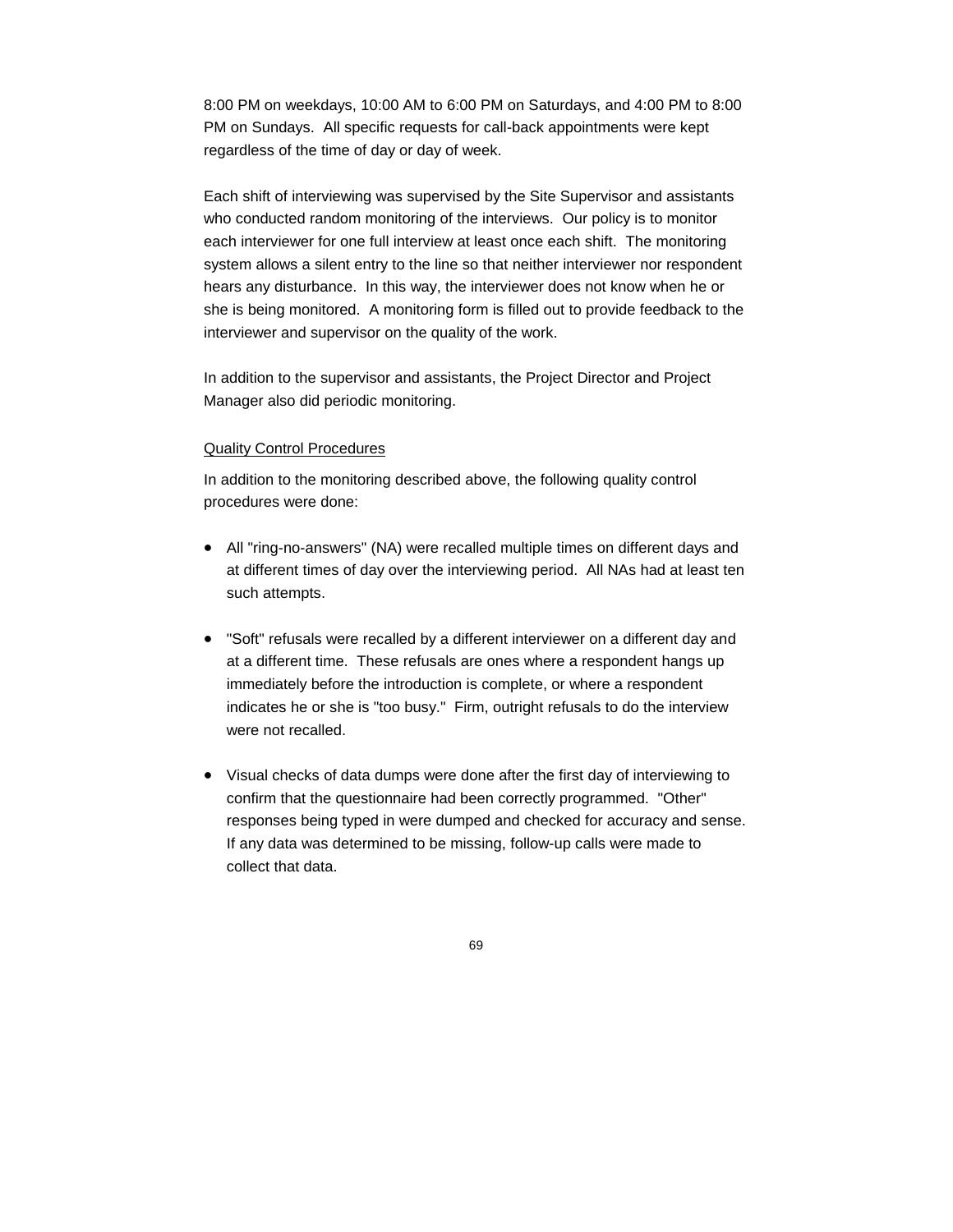Quality control indicators, as established by CDC and set by Washington State, were calculated for this study. Results are shown in Appendix Table 2.

### Data Processing and Weighting

At the end of the interviewing process, all the data was checked. As is often the case with random sampling, some population segments were slightly over or undersampled.

The final data were weighted to reflect the actual distribution of gender and age among adults across the survey area, using updates from the 1990 Census. (Source: Washington State Office of Financial Management.) Weighting was also done to account for varying numbers of adults and telephone numbers within households. These processes resulted in a specific weight that was calculated for each respondent based on age, gender, number of adults and telephone numbers in the household. These weights were included in the data file provided to the Health Department.

It should be noted that the telephone sample did not include persons living in groups housing at the Oak Harbor Naval Air Base, while the census figures do. Using information supplied by the Health Department, the number of persons (presumed to be predominantly males) in barracks were deleted from the updated Census numbers before weights were calculated.

Weighted data was processed through Gilmore's cross-tabulation program to produce a full set of numbers and frequencies for each question, by all respondents in aggregate, and by selected demographic subgroups. This printout appears under separate cover.

### **Deliverables**

In addition to the cross-tabulation of weighted data that is projectable (within an error rate of  $\pm 3.5\%$ ) to the total adult population of Island County, the Health Department received a data file of the unweighted data, along with the weights, for the purpose of further analysis.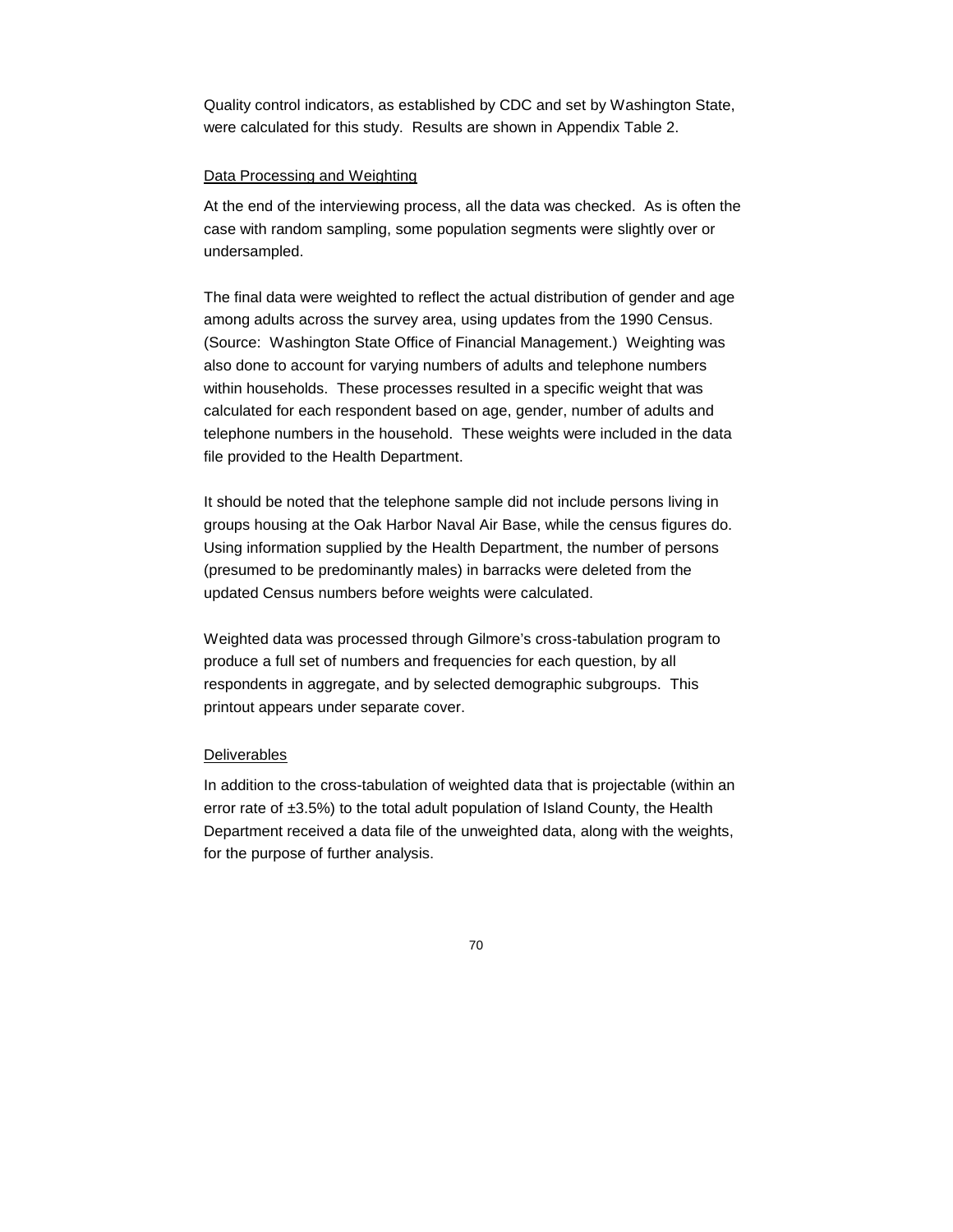This report presents the major findings within each topic and covers nearly all the questions asked in the survey. Statistical testing was done on the data to determine significance among responses. If no mention is made of subgroup response, it can be assumed that it is not significantly different from the total response or from the same question asked in 1996.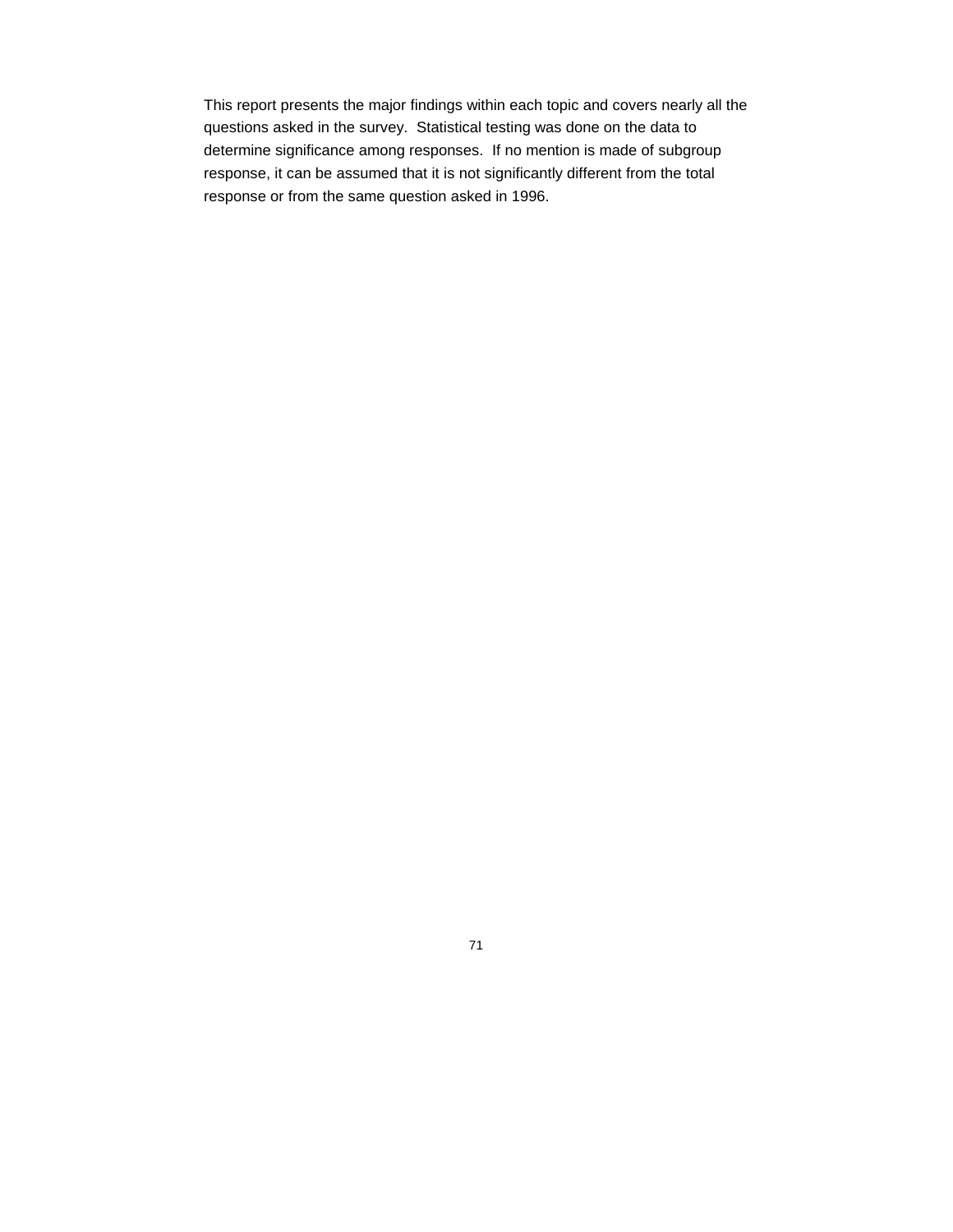## Appendix Table 1 **Sample Disposition**

|                                                                                                             | <b>Number</b> | <b>Percent of</b><br>AII<br><b>Numbers</b> | <b>Percent of</b><br><b>Qualified or</b><br>Unknown* |  |
|-------------------------------------------------------------------------------------------------------------|---------------|--------------------------------------------|------------------------------------------------------|--|
|                                                                                                             |               | (6316)                                     | (3293)                                               |  |
| <b>Result of Final Attempt</b>                                                                              |               |                                            |                                                      |  |
| Completed interview                                                                                         | 1037          | 16%                                        | 32%                                                  |  |
| <b>Refused interview</b>                                                                                    | 756           | 12%                                        | 23%                                                  |  |
| Disconnected/Non-working **                                                                                 | 2328          | 37%                                        |                                                      |  |
| No answer/multiple tries **                                                                                 | 1147          | 18%                                        | 35%                                                  |  |
| <b>Business number</b>                                                                                      | 393           | 6%                                         |                                                      |  |
| No eligible respondent at this<br>number (outside county, teen<br>phone or temporary or vacation<br>renter) | 76            | 1%                                         |                                                      |  |
| Selected respondent not reached in<br>time period                                                           | 274           | 4%                                         | 8%                                                   |  |
| Language barrier                                                                                            | 9             | $< 1\%$                                    |                                                      |  |
| Interview terminated/not able to<br>complete                                                                | 79            | 1%                                         | 2%                                                   |  |
| Line busy/multiple tries **                                                                                 | 171           | 3%                                         |                                                      |  |
| Selected respondent unable to<br>respond physical/mental<br>impairment                                      | 46            | 1%                                         |                                                      |  |
| Total sample used                                                                                           | 6,316         | 100%                                       | 100%                                                 |  |

\* Base includes only those numbers where it could be determined that they were residences within Island County, that respondent could be communicated with, or where no answer could be obtained (and therefore, disposition unknown).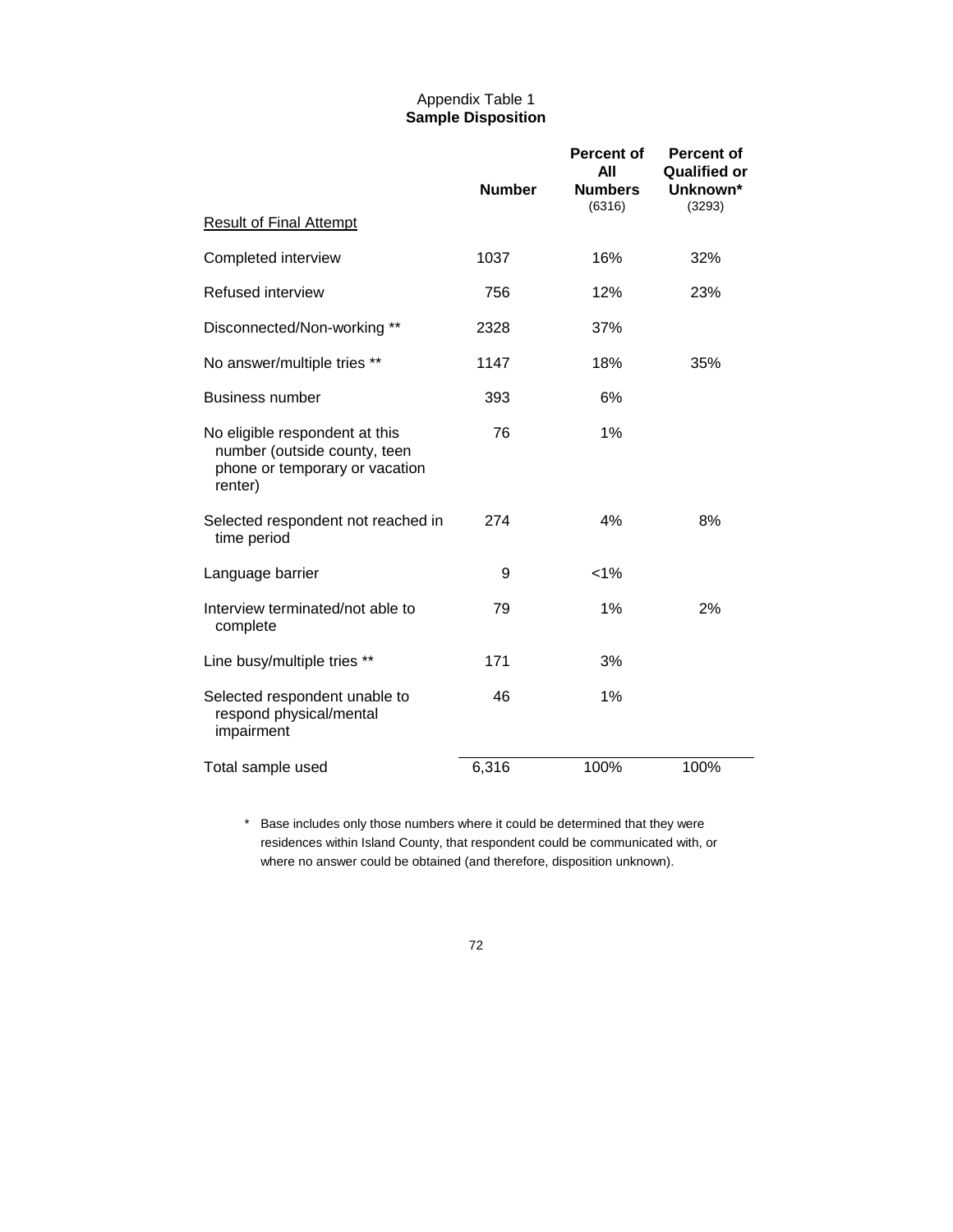\*\* In rural counties, many of these numbers are ones which are "opened" by the telephone company, but have never been assigned to a household or business.

|                                          | WA<br><b>Objective</b> | 1999 WA<br><b>BRFSS</b> | <b>Survey Actual</b><br>1996 | <b>Island County</b><br>2000 |
|------------------------------------------|------------------------|-------------------------|------------------------------|------------------------------|
| <b>CASRO Response</b><br>Rate **         | 61%                    | 50%                     | 49%                          | 39%                          |
| Upper Bound **                           | 71%                    | 61%                     | 59%                          | 55%                          |
| Refusals ***                             | 15%                    | 12%                     | 9%                           | 11%                          |
| Ring-no-Answer ***                       | 7%                     | 8%                      | 16%                          | 16%                          |
| Selected Respondent<br>Not Available *** | 5%                     | 3%                      | 4%                           | 4%                           |
| Line Busy ***                            | $1\%$                  | 1%                      | $< 1\%$                      | 3%                           |

## Appendix Table 2 **Quality Control Indicators \***

\* Quality control indicators, as set by Washington State for the statewide BRFSS

- \*\* Objective is to be equal to or greater than
- \*\*\* Objective is to be equal to or less than

"CASRO Response Rate" refers to a conservative calculation of response based on a formula developed by the Council of American Survey Research Organizations (CASRO). It apportions dispositions with unknown status (such as "no answer") to dispositions representing eligible respondents in the same proportion as exists among calls of known status. The resulting estimate reflects both the sampling efficiency and the degree of cooperation among the eligible households, and is a very stringent measurement.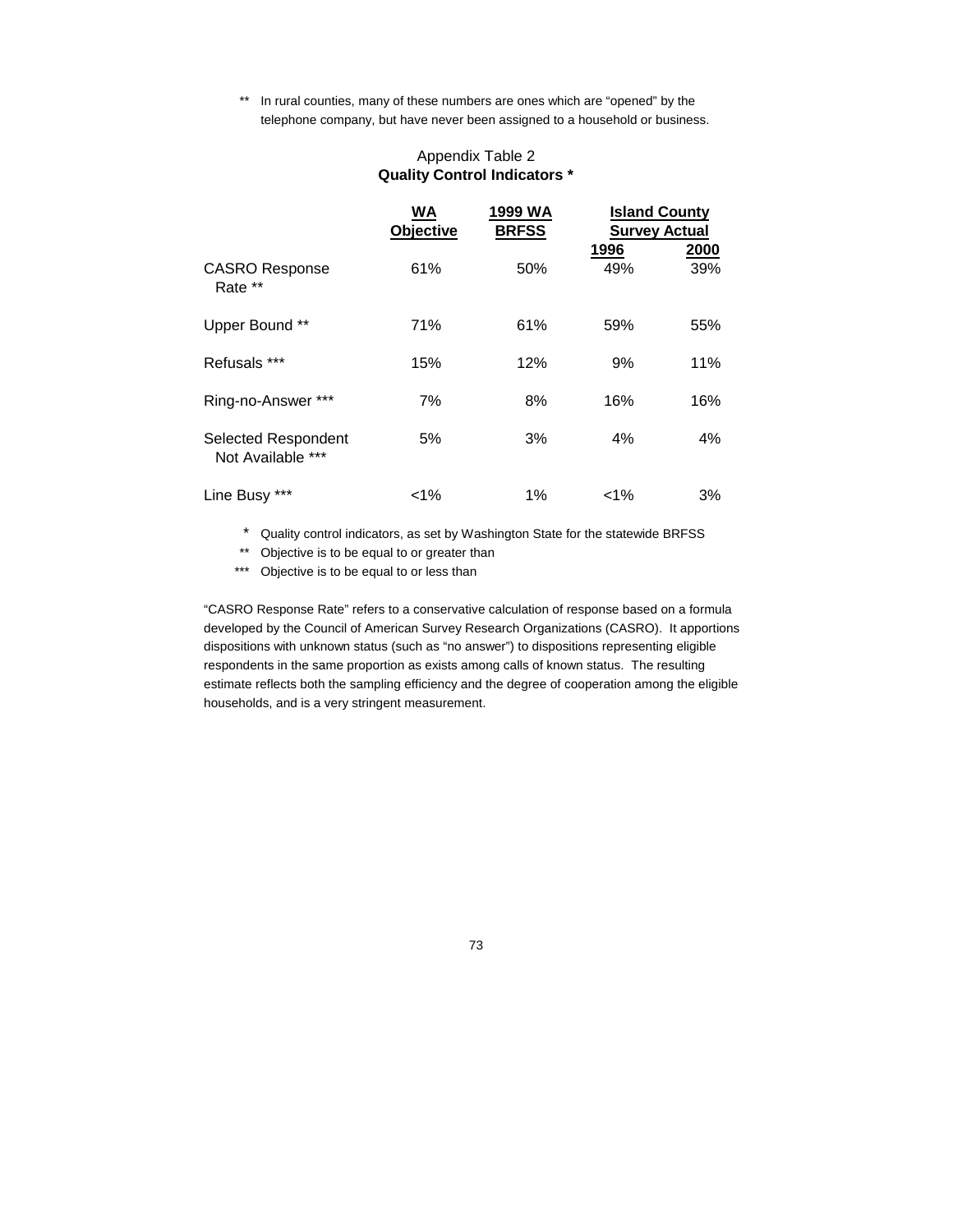**APPENDIX B:** 

## QUESTIONNAIRE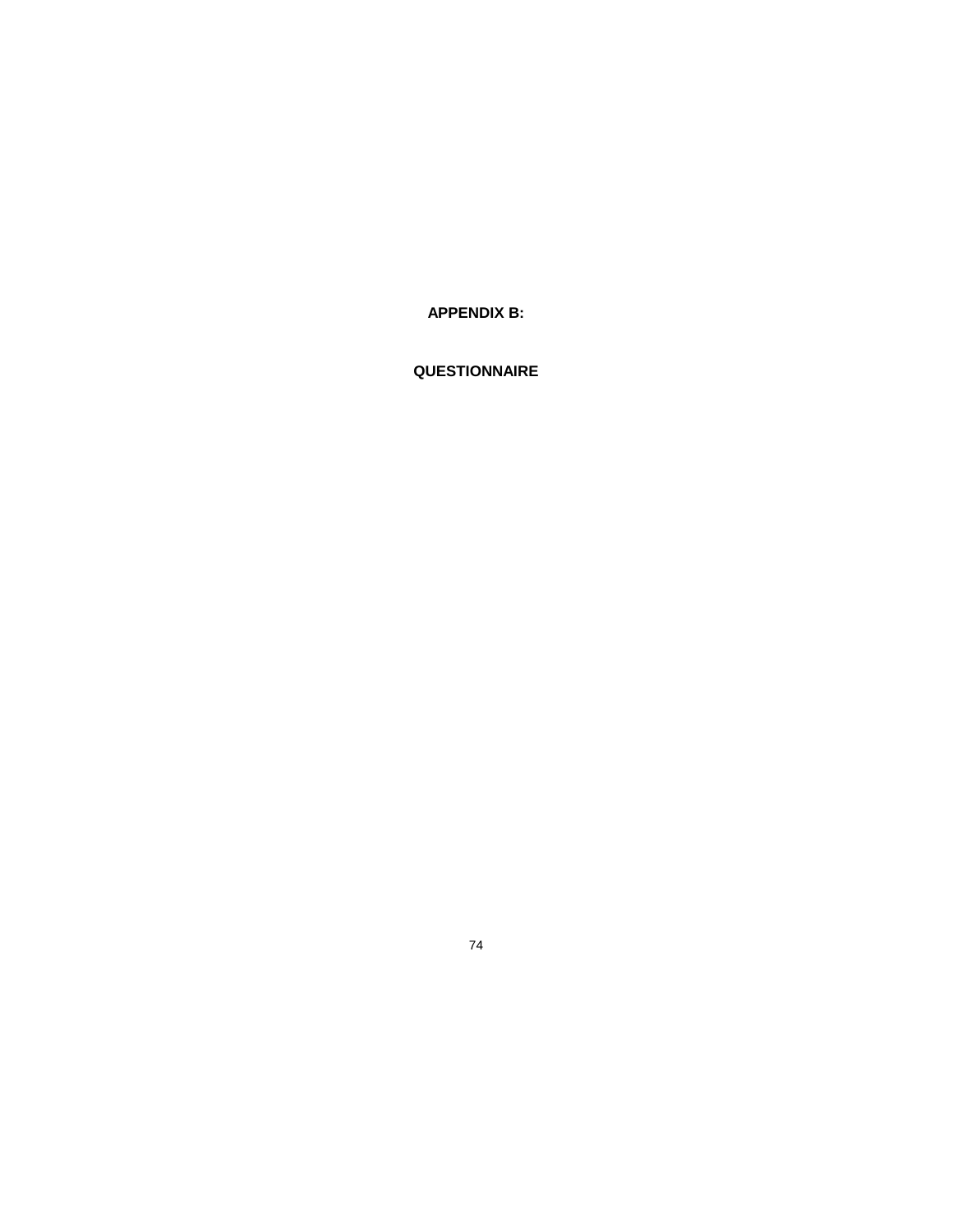| $\mathbf{1}$ :                                                                      | <b>WAVE</b>  |
|-------------------------------------------------------------------------------------|--------------|
| Sample                                                                              | (1/45)       |
|                                                                                     |              |
|                                                                                     |              |
|                                                                                     |              |
|                                                                                     |              |
|                                                                                     |              |
|                                                                                     |              |
|                                                                                     |              |
| 2:                                                                                  | <b>SAMPL</b> |
| Type of sample                                                                      |              |
|                                                                                     | (1/47)       |
|                                                                                     |              |
|                                                                                     |              |
|                                                                                     |              |
| 3:                                                                                  | <b>INT02</b> |
|                                                                                     |              |
|                                                                                     |              |
| IF NOT AVAILABLE, ARRANGE CALL-BACK                                                 |              |
| Hello, I'm _______ calling for the Island County Health Department. We're           |              |
| gathering information on the health practices of county residents to develop health |              |
| programs.<br>$<$ xc1 >                                                              |              |
|                                                                                     |              |
|                                                                                     |              |
|                                                                                     |              |
|                                                                                     |              |
|                                                                                     |              |
|                                                                                     | (1/48)       |
|                                                                                     |              |
|                                                                                     |              |
| 12 INITIAL REFUSAL-HARD MULTIPLE TRIES - STILL CALLABLE12                           |              |
|                                                                                     |              |
|                                                                                     |              |
|                                                                                     |              |
|                                                                                     |              |
|                                                                                     |              |
| 24 HEARING PROBLEM/OTHER PROBLEM WITH RESPONDENT 24                                 |              |
|                                                                                     |              |
|                                                                                     |              |
|                                                                                     |              |
|                                                                                     |              |
|                                                                                     |              |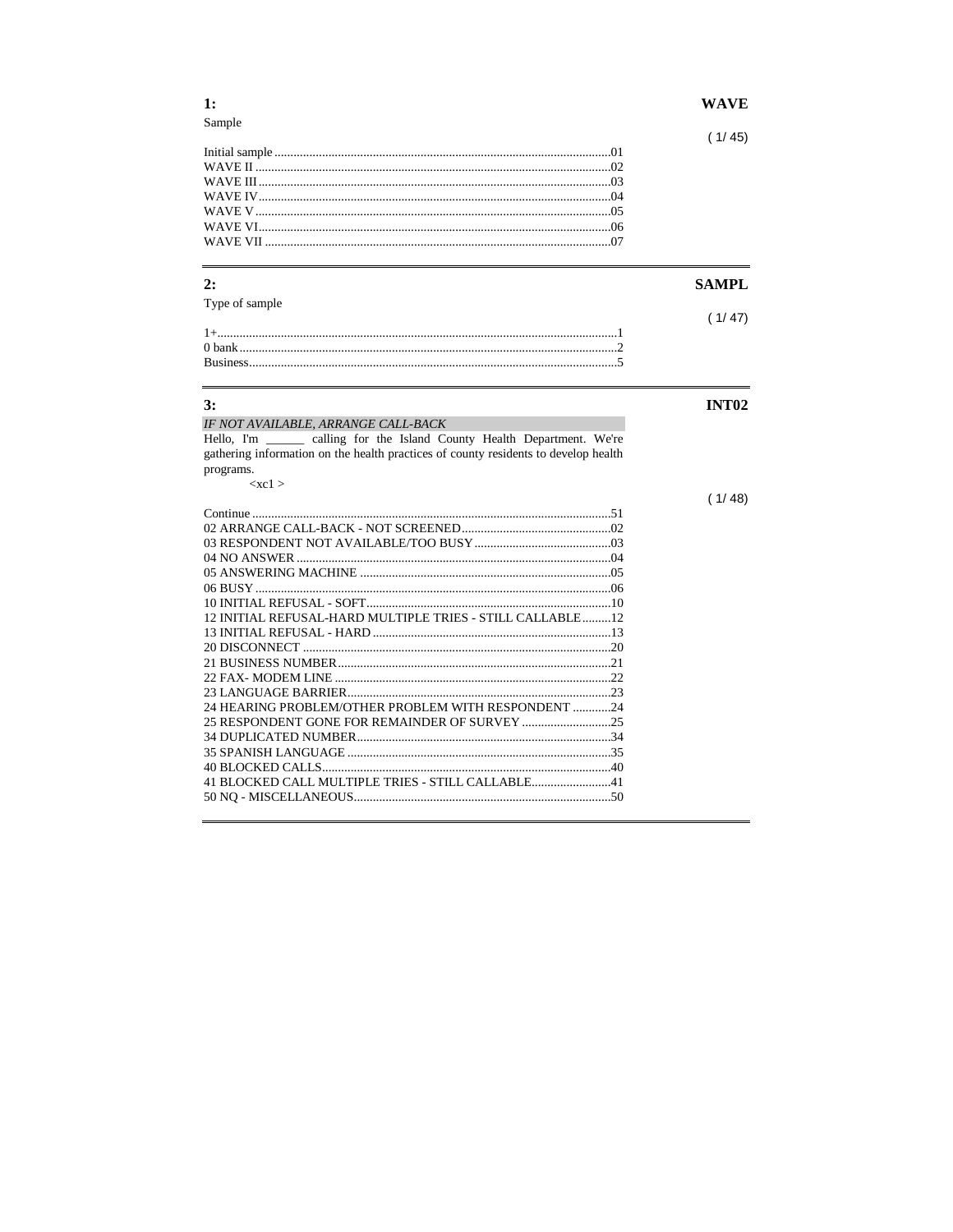|  | C00125 |
|--|--------|
|  |        |
|  |        |

Your phone number has been chosen scientifically, and we'd like to ask some questions about day-to-day living habits that may affect health. Is this. . .(READ PHONE NUMBER FROM BOTTOM OF SCREEN)? IF NO, SAY: Thank you very much, but I seem to have dialed the wrong number. It is possible that your number may be called at a later time. Is this a private residence in Island County? IF YES, CONTINUE IF NO, SAY: Thank you very much, but we are only interviewing private residences. 51 Continue PRESS CODE @INT04 21 Business Number PRESS F7 TO SEE ALL IF NEEDED STATE **4: INT04** screen ( 1/ 50) Continue .................................................................................................................51 Business number.....................................................................................................21 Our survey requires that we scientifically select one adult who lives in your household to be interviewed. In order to make this selection can you please tell me how many members of your household, including yourself, are 18 years of age or older? IF NEEDED, SAY: For this survey, households are first selected in the county, and then one adult is selected in each household to be interviewed. It is important to the accuracy of the survey that those selected for the survey participate, because this is what ensures that the results will represent the county as a whole. IF 1, SAY: Are you the adult? IF YES: Then you are the person I need to speak with. IF NO, SAY: May I speak with him or her? IF NOT AVAILABLE, ARRANGE CALL-BACK. (98 = CALL-BACK, 99 = REFUSED) IF REFUSED, THANK & TERMINATE Number of household members: PRESS CODE @qb **5: QB** screen ( 1/ 52) Call-Back................................................................................................................98 Refused...................................................................................................................99 **6: INT05** THANK & TERMINATE <qb > ( 1/ 54) ARRANGE CALL-BACK .....................................................................................02 REFUSED NUMBER OF HOUSEHOLD MEMBERS........................................38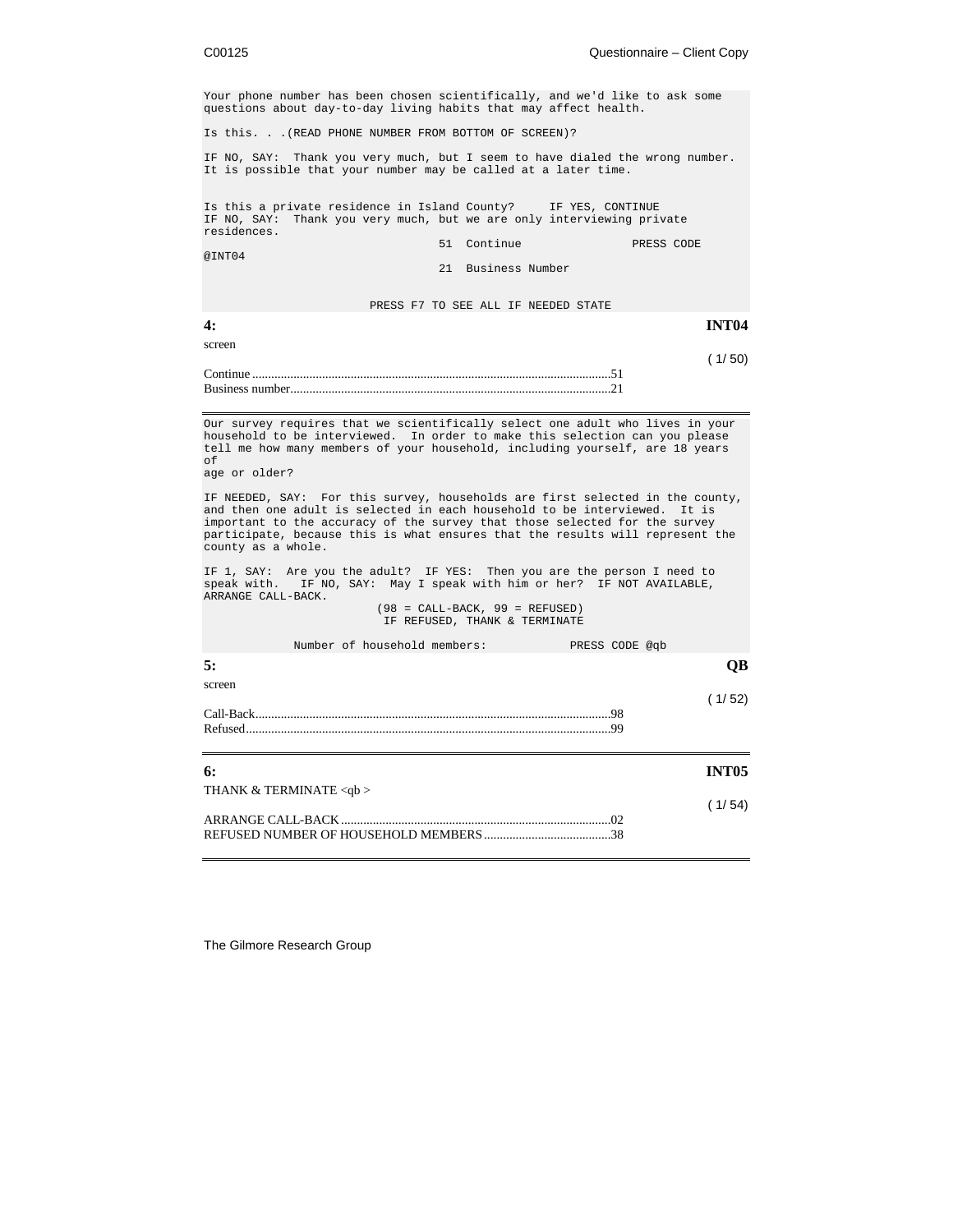|                 |                                                                                                                                             | How many of these adults are men and how many are women? (9 = REFUSED) |                  |
|-----------------|---------------------------------------------------------------------------------------------------------------------------------------------|------------------------------------------------------------------------|------------------|
|                 | Men                                                                                                                                         | PRESS CODE @qc                                                         |                  |
|                 | Women                                                                                                                                       | PRESS CODE @qd                                                         |                  |
|                 | MUST EQUAL <qb></qb>                                                                                                                        |                                                                        |                  |
| 7:              |                                                                                                                                             |                                                                        | QC<br>(1/56)     |
|                 |                                                                                                                                             |                                                                        |                  |
| 8:              |                                                                                                                                             |                                                                        | QD               |
| screen          |                                                                                                                                             |                                                                        | (1/57)           |
|                 |                                                                                                                                             |                                                                        |                  |
| 9:              |                                                                                                                                             |                                                                        | ADD1             |
| addition only   |                                                                                                                                             |                                                                        | (1/58)           |
| 10:             |                                                                                                                                             |                                                                        | QD1              |
|                 | TOTAL NUMBER OF HOUSEHOLD MEMBERS <qb> DOES NOT AGREE<br/>WITH TOTAL <add1> OF MEN <qc> WOMEN <qd> PRESS 1 TO GO BACK</qd></qc></add1></qb> |                                                                        |                  |
|                 | TO HOUSEHOLD MEMBER SCREEN AND RECONFIRM NUMBERS.                                                                                           |                                                                        |                  |
|                 |                                                                                                                                             |                                                                        | (1/60)           |
| <b>11:</b>      |                                                                                                                                             |                                                                        | SET <sub>1</sub> |
| set only        |                                                                                                                                             |                                                                        | (1/61)           |
| 12:             |                                                                                                                                             |                                                                        | SET <sub>2</sub> |
| set only        |                                                                                                                                             |                                                                        | (1/62)           |
| 13:             |                                                                                                                                             |                                                                        | SET3             |
|                 |                                                                                                                                             |                                                                        | (1/63)           |
| 14:             |                                                                                                                                             |                                                                        | <b>SEL</b>       |
| THEN OTHER CODE | The person I need to speak with is. $\ldots$ < > RECORD PERSON PICKED FIRST,                                                                |                                                                        |                  |
|                 |                                                                                                                                             |                                                                        | (1/64)           |
|                 |                                                                                                                                             |                                                                        |                  |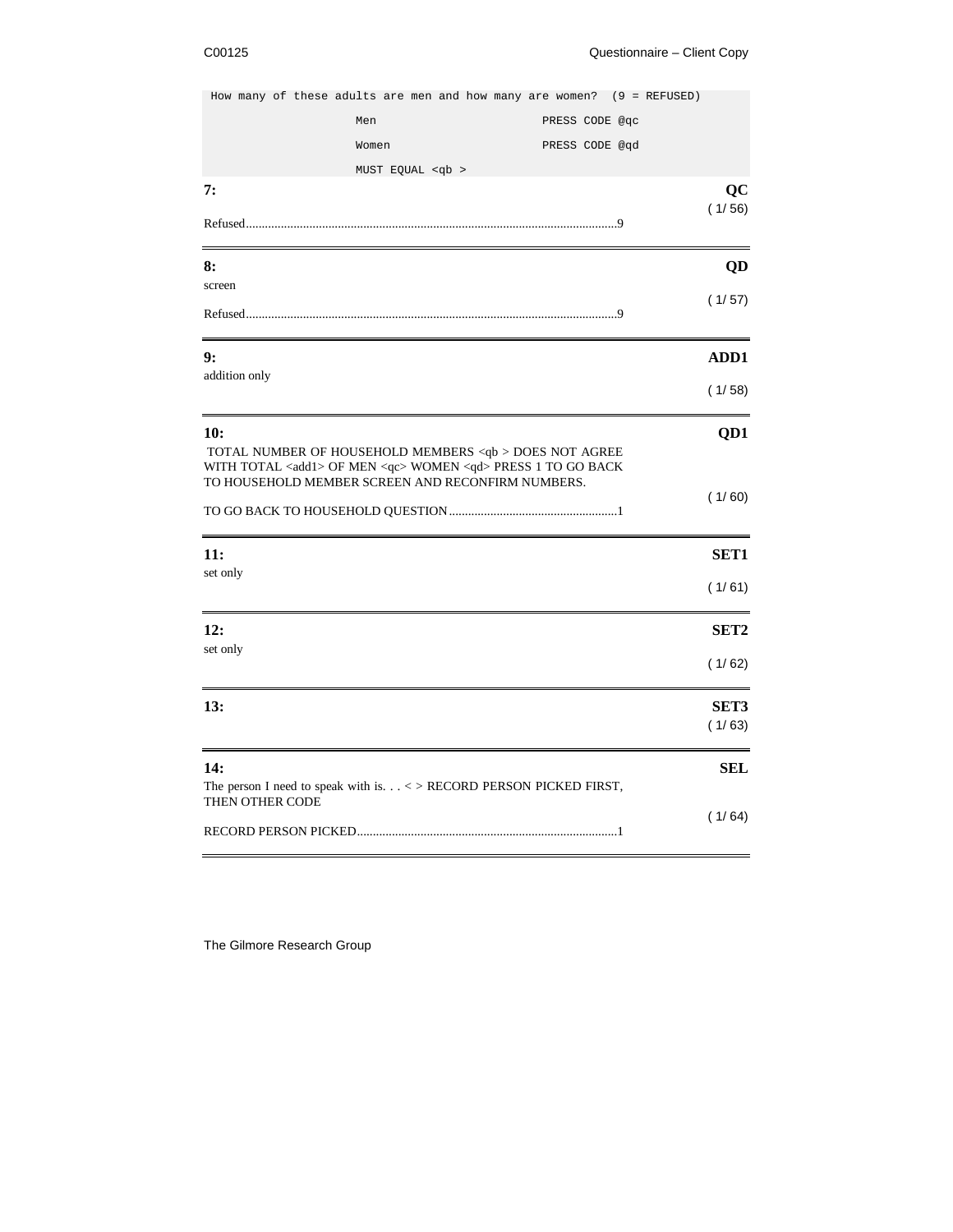```
PERSON PICKED <sel
>
WHEN ON LINE, SAY: Hello I'm ______ calling for the Island County Health
Department. We're gathering information on the health practices of Island
County residents to guide health policies. You have been chosen
scientifically
to be interviewed, and we'd like to ask some quesitons about day-to-day living
habits that may affect health.
                          PRESS F7 FOR IF NEEDED STATEMENTS
                                      51 Continue PRESS CODE @int08
02 Arrange call-back
                                      10 Soft Refusal
13 Hard Refusal
                                      23 Language barrier
                                      24 Hearing barrier
                                      25 Gone for remainder of survey
                                      26 Qualified Refusal/Terminate by respondent
                                      35 Spanish Language
15: INT08
SCREEN
                                                                                                          ( 1/ 65)
Continue .................................................................................................................51
Arrange call-back ...................................................................................................02
soft refusal..............................................................................................................10
Hard Refusal...........................................................................................................13
Language barrier.....................................................................................................23
Hearing barrier .......................................................................................................24
Gone for remainder of survey.................................................................................25
Spanish language....................................................................................................35
The interview may be monitored for quality assurance purposes, but all
information obtained in this study will be confidential. Participating is
voluntary but we hope you will take part.
The interview usually takes about 20 minutes. You don't have to answer any
question you don't want to, and you are free to end the interview at any time.
If you don't want to answer a specific question, just let me know and we can
skip over it.
IF NEEDED: We do not ask for your name, address, or other personal
information that identifies you. The phone number is erased once we finish
all
the interviews at the end of the year.
                             1 Continue PRESS CODE @qh
16: QH
$B
screen
                                                                                                          (1/67)Continue ...................................................................................................................1
```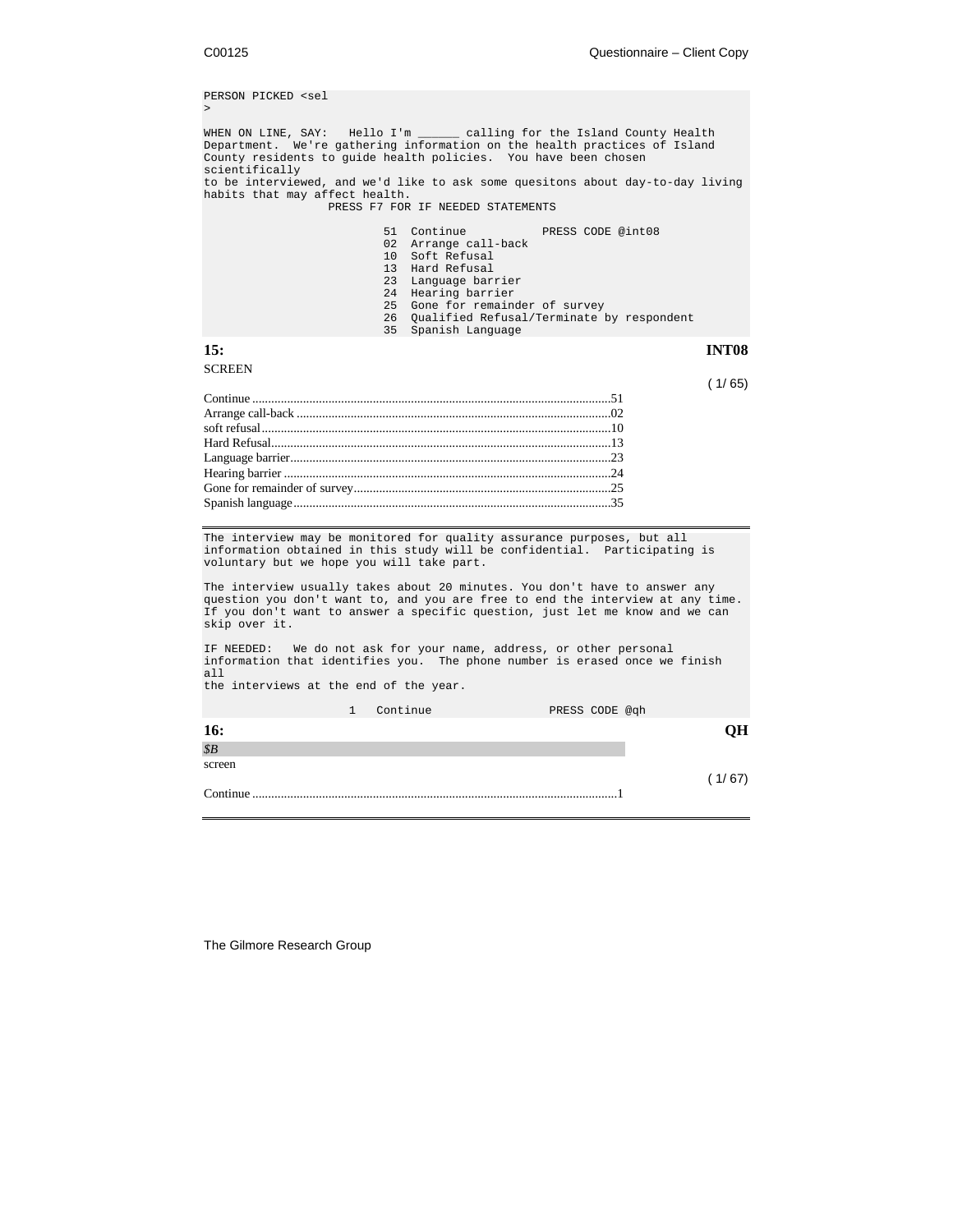L

| 17:                                                                               | Q1             |
|-----------------------------------------------------------------------------------|----------------|
| READ 1-5                                                                          |                |
| Would you say that in general your health is.                                     |                |
|                                                                                   | (1/68)         |
|                                                                                   |                |
|                                                                                   |                |
|                                                                                   |                |
|                                                                                   |                |
|                                                                                   |                |
|                                                                                   |                |
|                                                                                   |                |
|                                                                                   |                |
| 18:                                                                               | Q <sub>2</sub> |
|                                                                                   |                |
| Now thinking about your physical health, which includes physical illness and      |                |
| injury, for how many days during the past 30 days was your physical health not    |                |
| good?                                                                             | (1/69)         |
|                                                                                   |                |
|                                                                                   |                |
|                                                                                   |                |
|                                                                                   |                |
|                                                                                   |                |
| 19:                                                                               | Q <sub>3</sub> |
| Now thinking about your mental health, which includes stress, depression, and     |                |
| problems with emotions, for how many days during the past 30 days was your        |                |
| mental health not good?                                                           |                |
|                                                                                   | (1/71)         |
|                                                                                   |                |
|                                                                                   |                |
|                                                                                   |                |
|                                                                                   |                |
| 20:                                                                               | Q <sub>4</sub> |
| During the past 30 days, for about how many days did poor physical or mental      |                |
| health keep you from doing your usual activities, such as self-care, work or      |                |
| recreation?                                                                       |                |
|                                                                                   | (1/73)         |
|                                                                                   |                |
|                                                                                   |                |
|                                                                                   |                |
|                                                                                   |                |
| 21:                                                                               | Q <sub>5</sub> |
| Do you have any kind of health care coverage, including health insurance, prepaid |                |
| plans such as HMOs, or government plans such as Medicare?                         |                |
|                                                                                   | (1/75)         |
|                                                                                   |                |
|                                                                                   |                |
|                                                                                   |                |
|                                                                                   |                |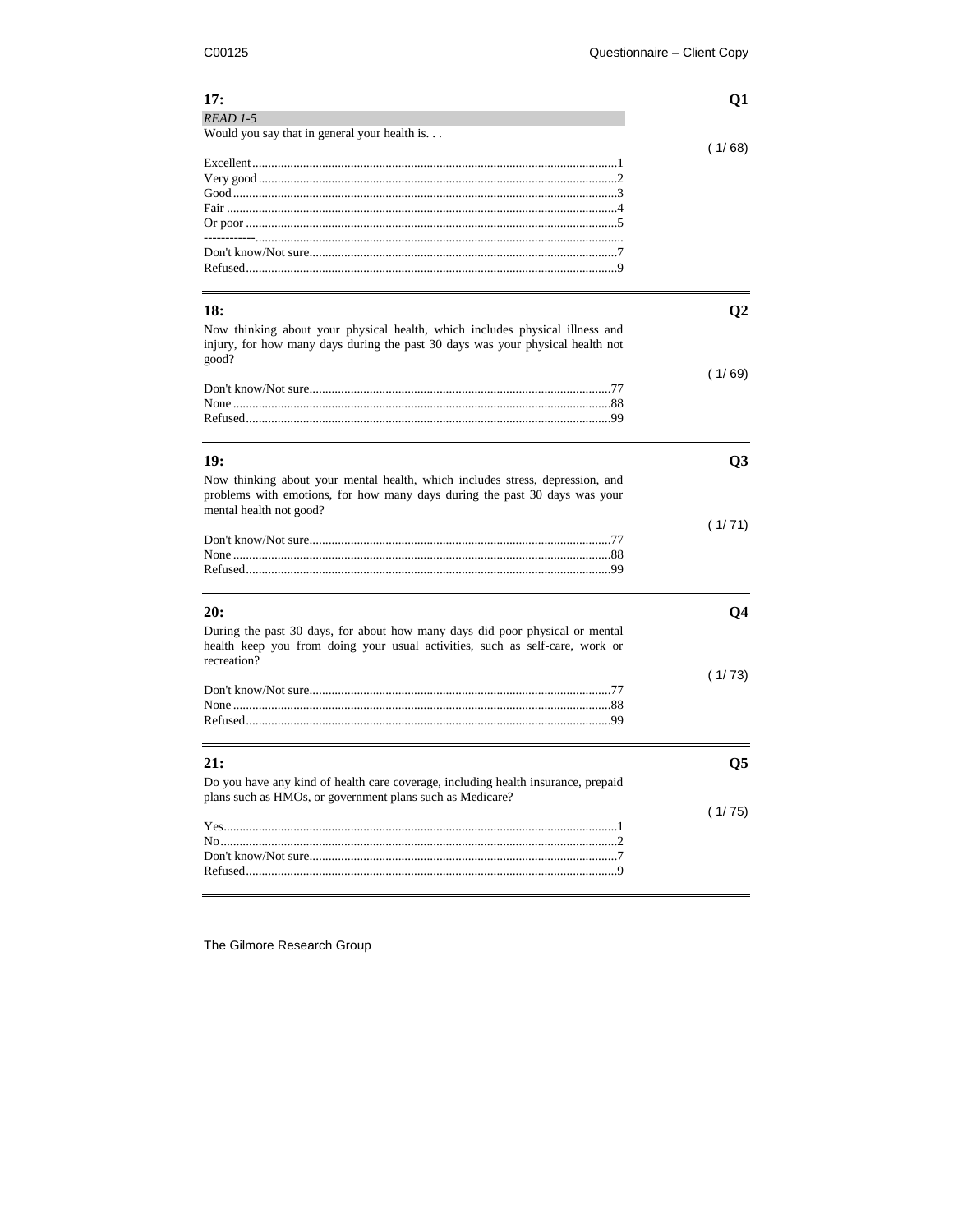| READ 1-87 ONLY IF NECESSARY                                          |
|----------------------------------------------------------------------|
| What is the main reason you are without health care coverage? *NOTE: |
| INCLUDES ANY PERSON WHO HAD BEEN PROVIDING INSURANCE                 |
| PRIOR TO JOB LOSS OR CHANGE                                          |
|                                                                      |

### **23: Q6**

# *READ 1-8. DO NOT READ PROGRAMS IN PARENTHESES* What type of health care coverage do you use to pay for MOST of your medical care? Is it coverage through. . . Your employer........................................................................................................01

The Gilmore Research Group

### **22: Q5A**

( 1/ 76)

( 1/ 78)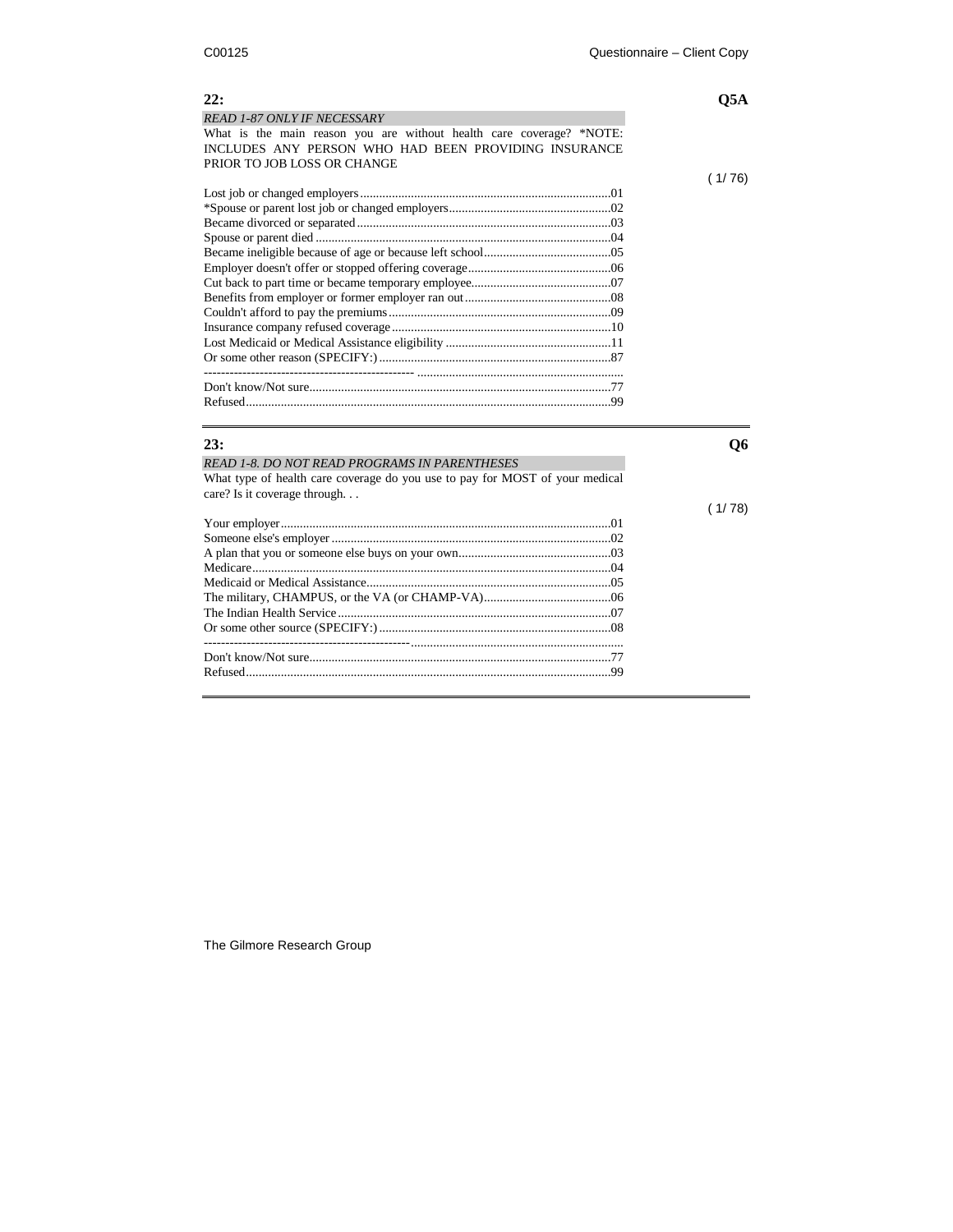| <b>READ 1-5 ONLY IF NECESSARY</b><br>About how long have you had this particular health care coverage?<br>(1/80)<br>25:<br>Q8<br>Is there a book or list of doctors associated with your healthcare plan? IF<br>NEEDED: The coverage you use currently to pay for most of your medical care.<br>(1/81)<br>26: |
|---------------------------------------------------------------------------------------------------------------------------------------------------------------------------------------------------------------------------------------------------------------------------------------------------------------|
|                                                                                                                                                                                                                                                                                                               |
|                                                                                                                                                                                                                                                                                                               |
|                                                                                                                                                                                                                                                                                                               |
|                                                                                                                                                                                                                                                                                                               |
|                                                                                                                                                                                                                                                                                                               |
|                                                                                                                                                                                                                                                                                                               |
|                                                                                                                                                                                                                                                                                                               |
|                                                                                                                                                                                                                                                                                                               |
|                                                                                                                                                                                                                                                                                                               |
|                                                                                                                                                                                                                                                                                                               |
|                                                                                                                                                                                                                                                                                                               |
|                                                                                                                                                                                                                                                                                                               |
|                                                                                                                                                                                                                                                                                                               |
|                                                                                                                                                                                                                                                                                                               |
|                                                                                                                                                                                                                                                                                                               |
|                                                                                                                                                                                                                                                                                                               |
|                                                                                                                                                                                                                                                                                                               |
|                                                                                                                                                                                                                                                                                                               |
|                                                                                                                                                                                                                                                                                                               |
|                                                                                                                                                                                                                                                                                                               |
|                                                                                                                                                                                                                                                                                                               |
|                                                                                                                                                                                                                                                                                                               |
|                                                                                                                                                                                                                                                                                                               |
| Q9                                                                                                                                                                                                                                                                                                            |
| Does your healthcare plan require you to select certain doctor or clinic for all of                                                                                                                                                                                                                           |
| your routine care? IF NEEDED: The coverage you use currently to pay for most of                                                                                                                                                                                                                               |
| your medical care.                                                                                                                                                                                                                                                                                            |
| (1/82)                                                                                                                                                                                                                                                                                                        |
|                                                                                                                                                                                                                                                                                                               |
|                                                                                                                                                                                                                                                                                                               |
|                                                                                                                                                                                                                                                                                                               |
|                                                                                                                                                                                                                                                                                                               |
|                                                                                                                                                                                                                                                                                                               |
| 27:<br>Q10                                                                                                                                                                                                                                                                                                    |
| Other than the coverage we've just been discussing, do you have any other type of                                                                                                                                                                                                                             |
| health care coverage?                                                                                                                                                                                                                                                                                         |
| (1/83)                                                                                                                                                                                                                                                                                                        |
|                                                                                                                                                                                                                                                                                                               |
|                                                                                                                                                                                                                                                                                                               |
|                                                                                                                                                                                                                                                                                                               |
|                                                                                                                                                                                                                                                                                                               |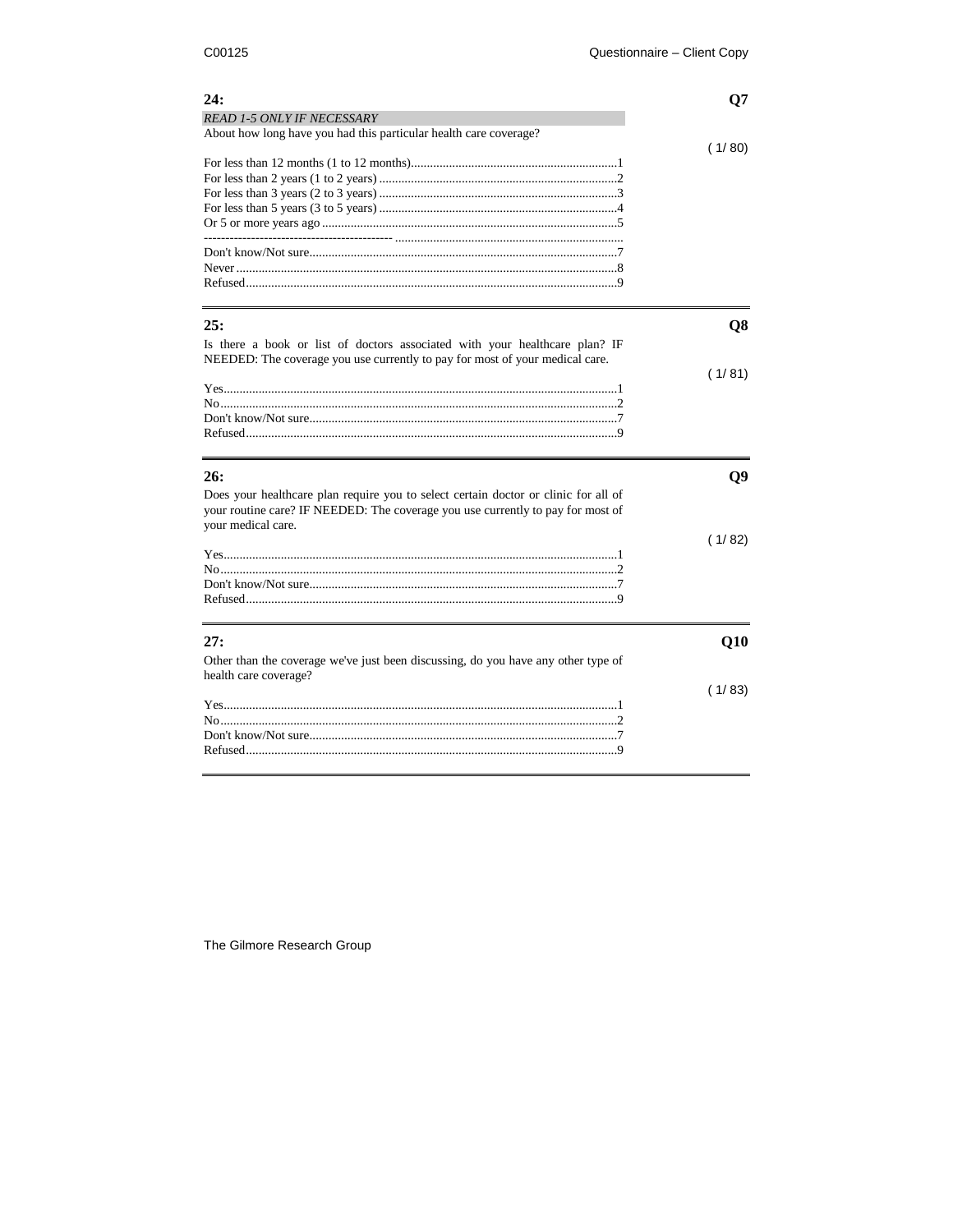$\overline{a}$ 

| 28:                                                                                     | 011    |
|-----------------------------------------------------------------------------------------|--------|
| $READ$ 1-5                                                                              |        |
| Thinking about the health care you receive, how would you rate your satisfaction        |        |
| with your overall health care? Would you say. NOTE: THIS IS OVERALL                     |        |
| HEALTH CARE, WHETHER RESPONDENT HAS COVERAGE, OR A PLAN,                                |        |
| OR NOT.                                                                                 |        |
|                                                                                         | (1/84) |
|                                                                                         |        |
|                                                                                         |        |
|                                                                                         |        |
|                                                                                         |        |
|                                                                                         |        |
|                                                                                         |        |
|                                                                                         |        |
|                                                                                         |        |
|                                                                                         |        |
| 29:                                                                                     | Q12    |
| Is there one particular clinic, health center, doctor's office, or other place that you |        |
| usually go to if you are sick or need advice about your health?                         |        |
|                                                                                         | (1/85) |
|                                                                                         |        |
|                                                                                         |        |
|                                                                                         |        |
|                                                                                         |        |
|                                                                                         |        |
| 30:                                                                                     | Q13    |
| DO NOT READ PROBE TO FIT                                                                |        |
| What is the main reason you do not have a usual source of medical care?                 |        |
|                                                                                         | (1/86) |
|                                                                                         |        |
|                                                                                         |        |
|                                                                                         |        |
|                                                                                         |        |
|                                                                                         |        |
|                                                                                         |        |
|                                                                                         |        |
|                                                                                         |        |
|                                                                                         |        |
|                                                                                         |        |
|                                                                                         |        |
|                                                                                         |        |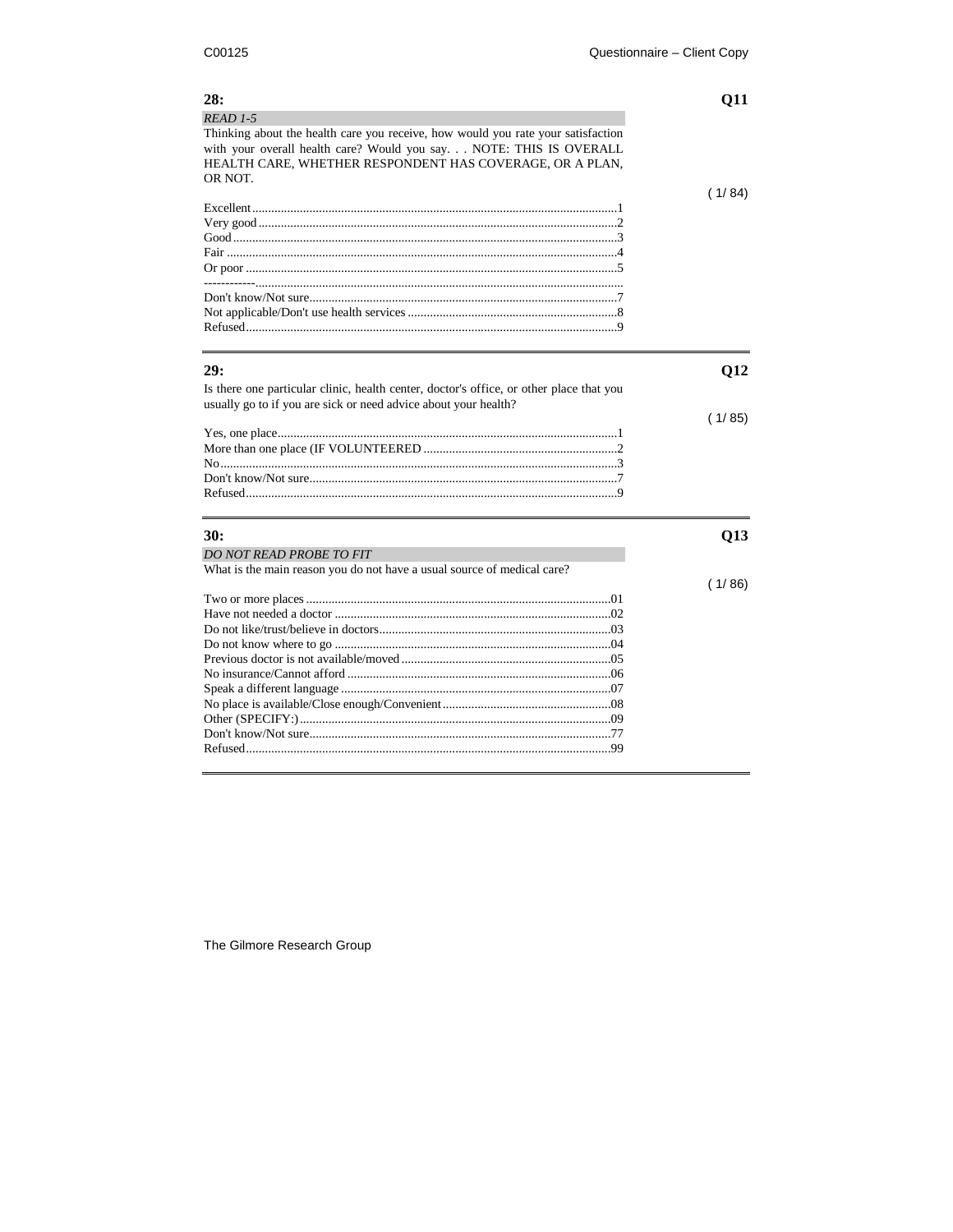| <b>31:</b><br>$READ$ 1-5<br>Thinking of the distance or time you travel to get to the place you usually go to, | Q14                                            |
|----------------------------------------------------------------------------------------------------------------|------------------------------------------------|
| how would you rate the convenience of that place? would you say                                                |                                                |
|                                                                                                                | (1/88)                                         |
|                                                                                                                |                                                |
| 32:                                                                                                            | Q15                                            |
| <b>READ 1-5 ONLY IF NECESSARY</b>                                                                              |                                                |
| When did you last change doctors?                                                                              |                                                |
|                                                                                                                | (1/89)                                         |
|                                                                                                                |                                                |
| 33:                                                                                                            | Q16                                            |
| DO NOT READ PROBE TO FIT UP TO 8 RESPONSES PRESS ENTER TO<br><b>CONTINUE</b>                                   |                                                |
| Why did you change doctors that last time?                                                                     |                                                |
|                                                                                                                | $(1/90 - 92 - 94 - 96 - 98 - 100 - 102 - 104)$ |
|                                                                                                                |                                                |
|                                                                                                                |                                                |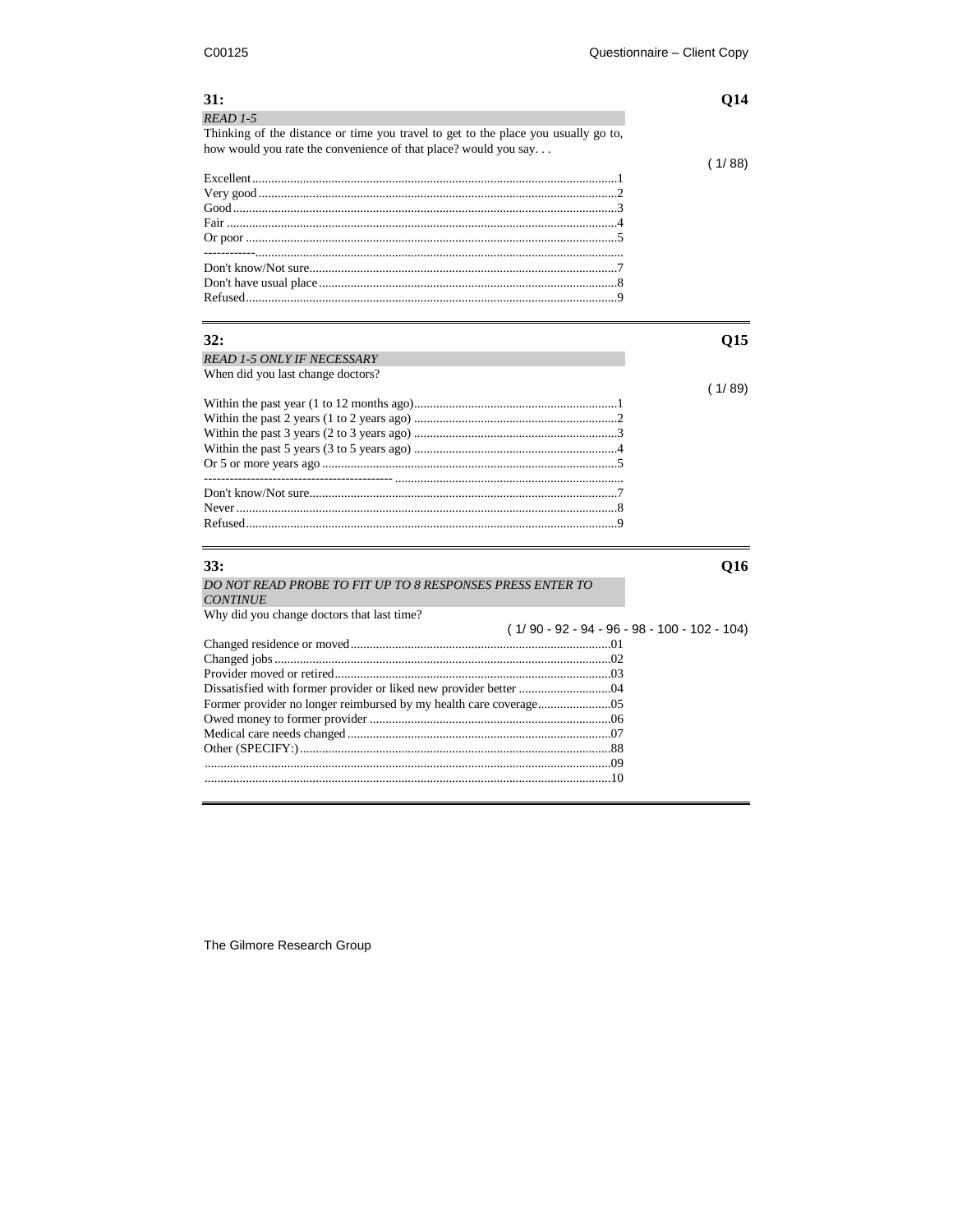$\overline{\phantom{0}}$ 

| 34:                                                                                                                                                                                   | Q17     |
|---------------------------------------------------------------------------------------------------------------------------------------------------------------------------------------|---------|
| Was there a time during the past 12 months when your health care provider<br>prescribed a medication, but you did not fill the prescription because of the cost of<br>the medication? |         |
|                                                                                                                                                                                       | (1/106) |
|                                                                                                                                                                                       |         |
|                                                                                                                                                                                       |         |
|                                                                                                                                                                                       |         |
| 35:                                                                                                                                                                                   | Q18     |
| Did a doctor ever tell you that you had asthma?                                                                                                                                       |         |
|                                                                                                                                                                                       | (1/107) |
|                                                                                                                                                                                       |         |
|                                                                                                                                                                                       |         |
| 36:                                                                                                                                                                                   | Q19     |
| Do you still have asthma?                                                                                                                                                             |         |
|                                                                                                                                                                                       | (1/108) |
|                                                                                                                                                                                       |         |
|                                                                                                                                                                                       |         |
|                                                                                                                                                                                       |         |
| 37:                                                                                                                                                                                   | Q20     |
| Have you ever been told by a doctor that you have diabetes? IF YES, AND                                                                                                               |         |
| FEMALE, ASK: Was this only when you were pregnant?                                                                                                                                    |         |
|                                                                                                                                                                                       | (1/109) |
|                                                                                                                                                                                       |         |
|                                                                                                                                                                                       |         |
|                                                                                                                                                                                       |         |
|                                                                                                                                                                                       |         |
| 38:                                                                                                                                                                                   | O22     |
| Have you smoked at least 100 cigarettes in your entire life? NOTE: 5 PACKS =                                                                                                          |         |
| <b>100 CIGARETTES</b>                                                                                                                                                                 |         |
|                                                                                                                                                                                       |         |
|                                                                                                                                                                                       |         |
|                                                                                                                                                                                       |         |
|                                                                                                                                                                                       | (1/110) |

The Gilmore Research Group

 $\equiv$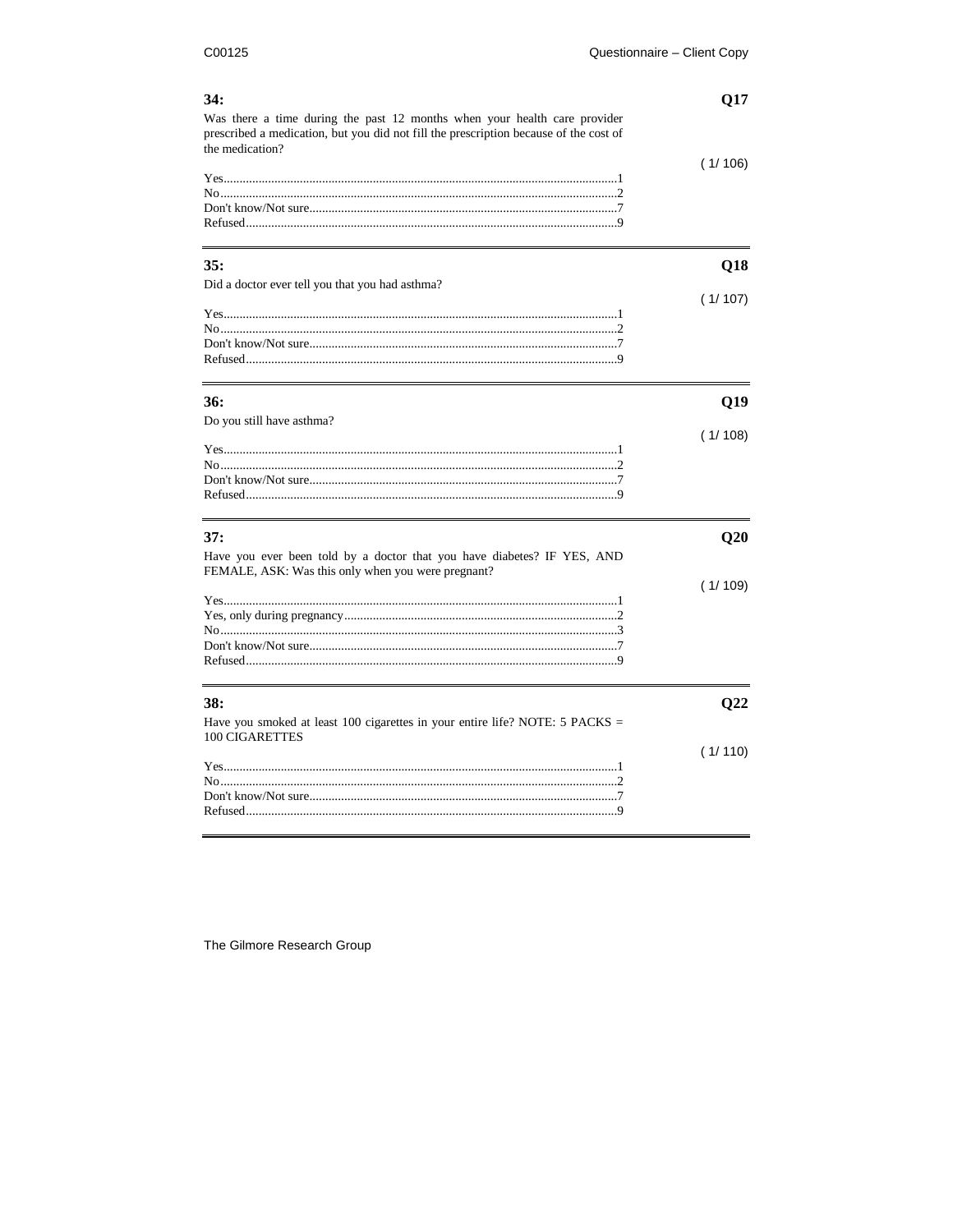| 39:<br>Do you now smoke cigarettes everyday, some days, or not at all?                                                                                                            | Q23        |  |
|-----------------------------------------------------------------------------------------------------------------------------------------------------------------------------------|------------|--|
|                                                                                                                                                                                   |            |  |
|                                                                                                                                                                                   | (1/111)    |  |
| 40:                                                                                                                                                                               | <b>O24</b> |  |
| $NOTE: 1$ $PACK = 20$ $CIGARETTES$                                                                                                                                                |            |  |
| On the average, about how many cigarettes a day do you now smoke?                                                                                                                 |            |  |
|                                                                                                                                                                                   | (1/112)    |  |
| 41:                                                                                                                                                                               | <b>O25</b> |  |
|                                                                                                                                                                                   |            |  |
| $NOTE: 1$ $PACK = 20$ $CIGARETTES$<br>On the average, when you smoked during the past 30 days, about how many<br>cigarettes did you smoke a day? NOTE: $1$ PACK = $20$ CIGARETTES |            |  |
|                                                                                                                                                                                   | (1/114)    |  |
| 42:                                                                                                                                                                               | Q26        |  |
| During the past 12 months, have you quit smoking for 1 day or longer?                                                                                                             |            |  |
|                                                                                                                                                                                   | (1/116)    |  |
|                                                                                                                                                                                   |            |  |
|                                                                                                                                                                                   |            |  |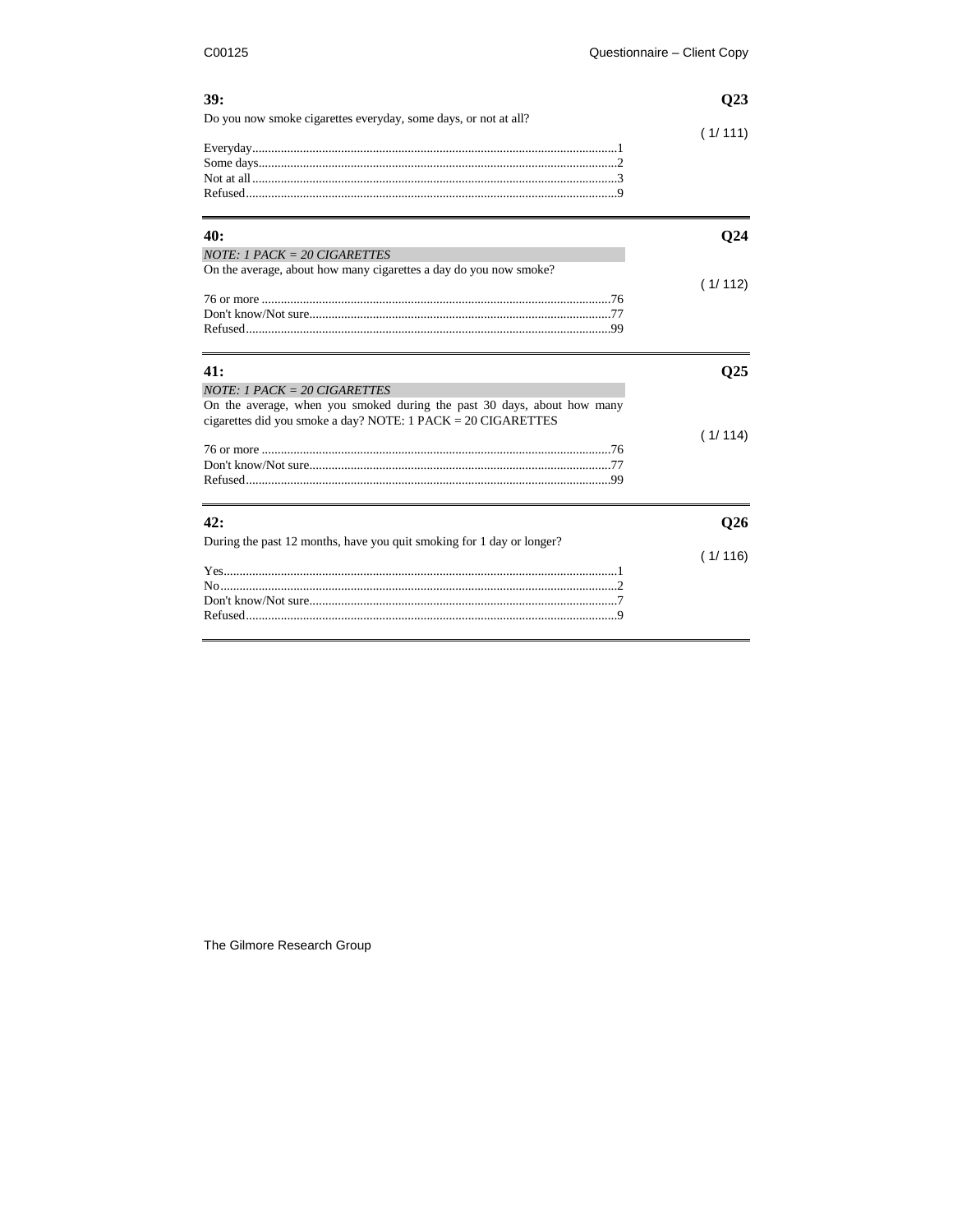| 43:<br><b>READ 1-7 ONLY IF NECESSARY</b><br>About how long has it been since you last smoked cigarettes regularly, that is,<br>daily?                                    | O27     |
|--------------------------------------------------------------------------------------------------------------------------------------------------------------------------|---------|
|                                                                                                                                                                          | (1/117) |
|                                                                                                                                                                          |         |
| 44:                                                                                                                                                                      | Q66     |
| *PROBE FOR CHEWING TOBACCO, SNUFF, OR BOTH<br>Have you ever used or tried any smokeless tobacco products such as chewing<br>tobacco or snuff?                            |         |
|                                                                                                                                                                          | (1/119) |
| 45:                                                                                                                                                                      | Q67     |
| *PROBE FOR CHEWING TOBACCO, SNUFF, OR BOTH<br>Do you currently use any smokeless tobacco products such as chewing tobacco or<br>snuff? NOTE: YES INCLUDES OCCASIONAL USE |         |
|                                                                                                                                                                          | (1/120) |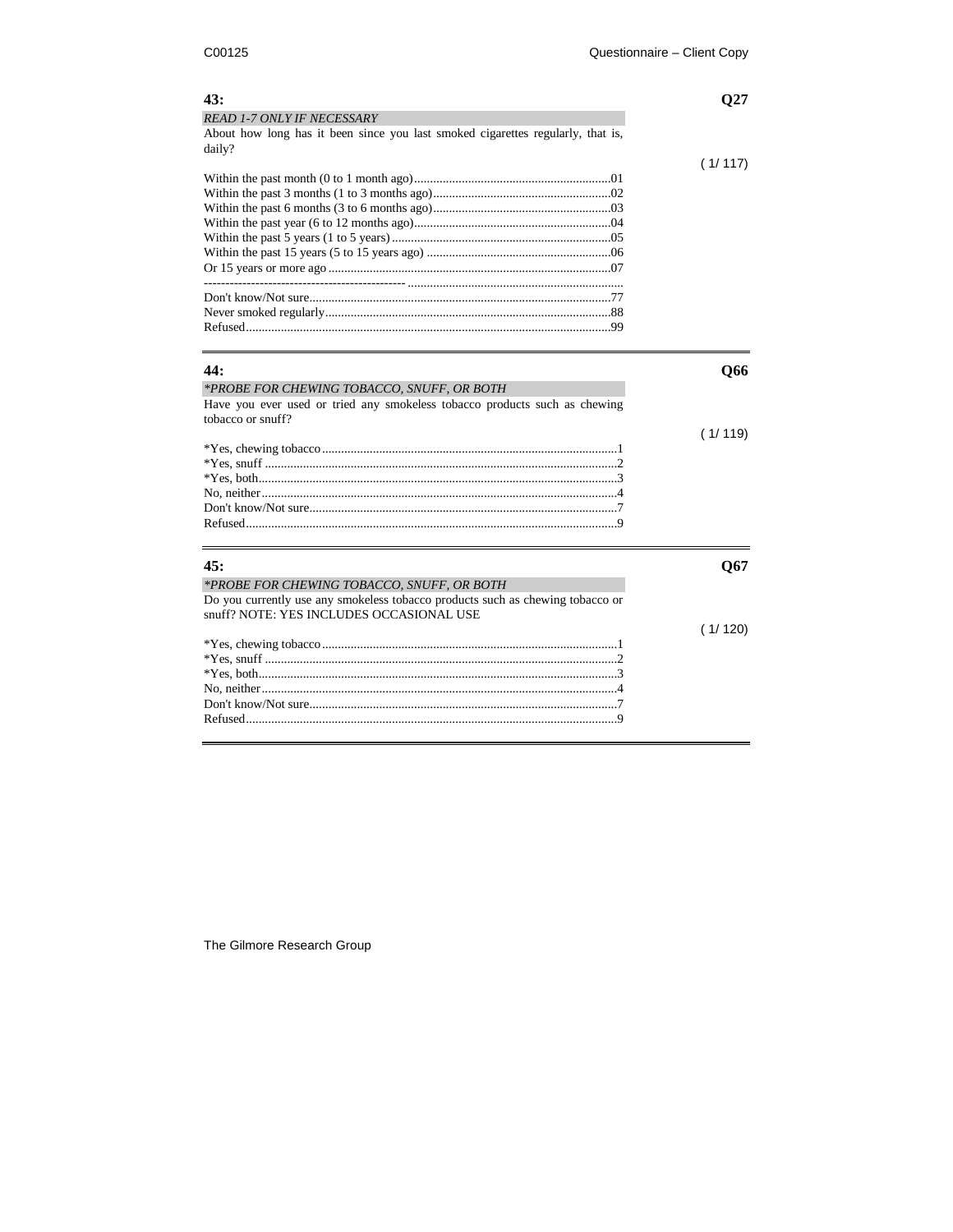| 46:                                                                                            | Q68     |
|------------------------------------------------------------------------------------------------|---------|
| <b>READ 1-7 IF NECESSARY</b>                                                                   |         |
| About how long has it been since you last used smokeless tobacco regularly, that<br>is, daily? |         |
|                                                                                                | (1/121) |
|                                                                                                |         |
|                                                                                                |         |
|                                                                                                |         |
|                                                                                                |         |
|                                                                                                |         |
|                                                                                                |         |
|                                                                                                |         |
|                                                                                                |         |
|                                                                                                |         |
| 47:                                                                                            | Q28     |
| Now on a different topic, are you now trying to lose weight?                                   |         |
|                                                                                                | (1/123) |
|                                                                                                |         |
|                                                                                                |         |
|                                                                                                |         |
|                                                                                                |         |
| 48:                                                                                            |         |
|                                                                                                | Q29     |
| Are you now trying to maintain your current weight, that is to keep from gaining<br>weight?    |         |
|                                                                                                | (1/124) |
|                                                                                                |         |
|                                                                                                |         |
|                                                                                                |         |
|                                                                                                |         |
| 49:                                                                                            | WORD    |
| wording only                                                                                   |         |
|                                                                                                | (1/125) |
|                                                                                                |         |
|                                                                                                |         |
| 50:                                                                                            | Q31     |
| Are you using physical activity or exercise to <word></word>                                   |         |
|                                                                                                | (1/126) |
|                                                                                                |         |
|                                                                                                |         |
|                                                                                                |         |
|                                                                                                |         |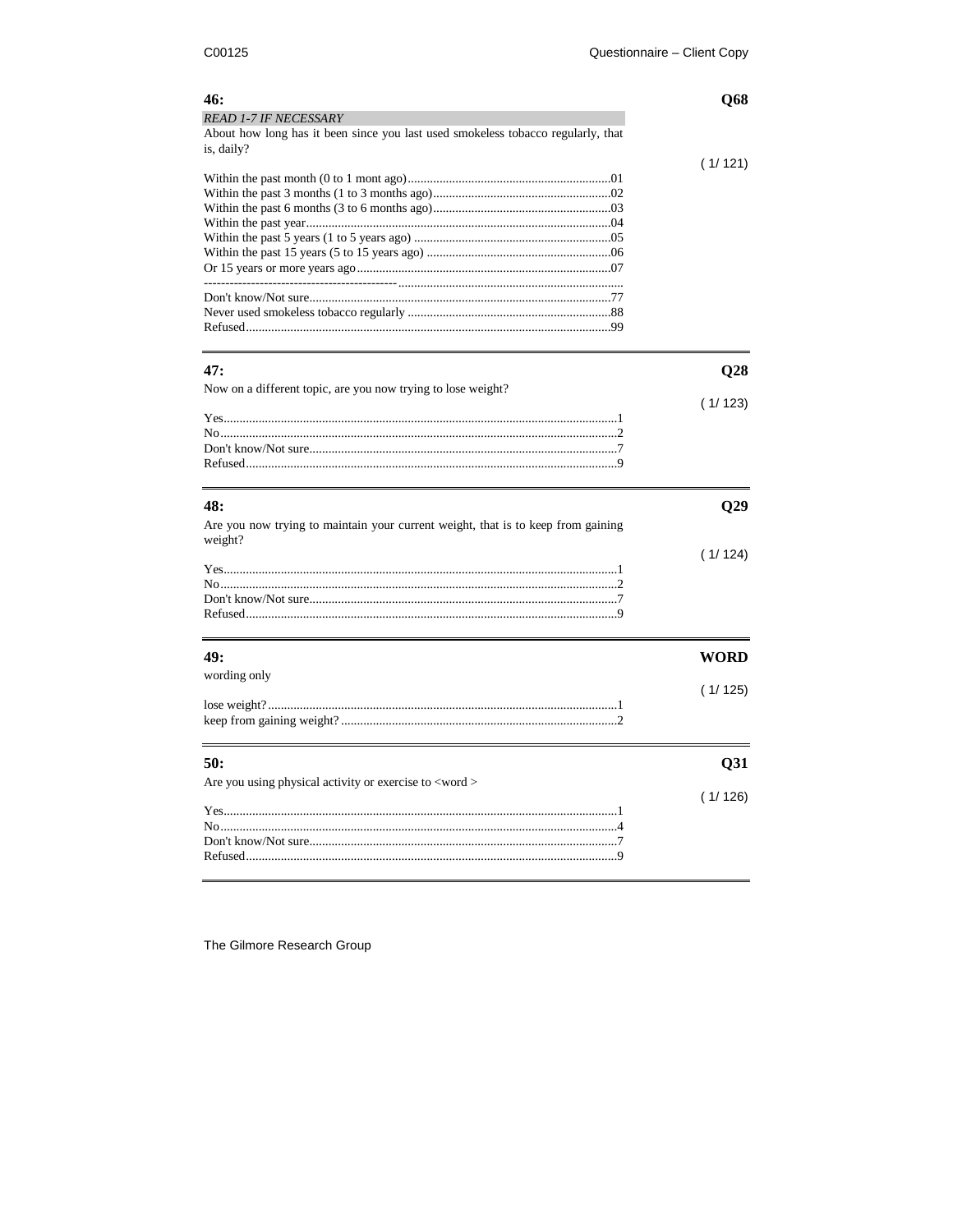| 51:<br>In the past 12 months, has a doctor, nurse, or other health professional given you<br>advice about your weight? IF NEEDED: Was that to lose weight, gain weight, or                                            | Q <sub>32</sub> |
|-----------------------------------------------------------------------------------------------------------------------------------------------------------------------------------------------------------------------|-----------------|
| maintain your present weight?                                                                                                                                                                                         | (1/127)         |
| 52:                                                                                                                                                                                                                   | Q33             |
| What is your age?                                                                                                                                                                                                     |                 |
|                                                                                                                                                                                                                       | (1/128)         |
| 53:                                                                                                                                                                                                                   | Q33A            |
| READ 1-8                                                                                                                                                                                                              |                 |
| In which of these age categories do you belong?                                                                                                                                                                       |                 |
|                                                                                                                                                                                                                       | (1/130)         |
|                                                                                                                                                                                                                       |                 |
|                                                                                                                                                                                                                       |                 |
|                                                                                                                                                                                                                       |                 |
|                                                                                                                                                                                                                       |                 |
|                                                                                                                                                                                                                       |                 |
|                                                                                                                                                                                                                       |                 |
|                                                                                                                                                                                                                       |                 |
|                                                                                                                                                                                                                       |                 |
| 54:                                                                                                                                                                                                                   | Q <sub>35</sub> |
| READ 1-5                                                                                                                                                                                                              |                 |
| What is your race? Would you say. IF "HISPANIC" PROBE: "Are you White-<br>Hispanic, Black-Hispanic, Asian Hispanic, Pacific Islander and Hispanic,<br>American Indian and Hispanic, or some other race and Hispanic?" |                 |
|                                                                                                                                                                                                                       | (1/131)         |
|                                                                                                                                                                                                                       |                 |
|                                                                                                                                                                                                                       |                 |
|                                                                                                                                                                                                                       |                 |
|                                                                                                                                                                                                                       |                 |
|                                                                                                                                                                                                                       |                 |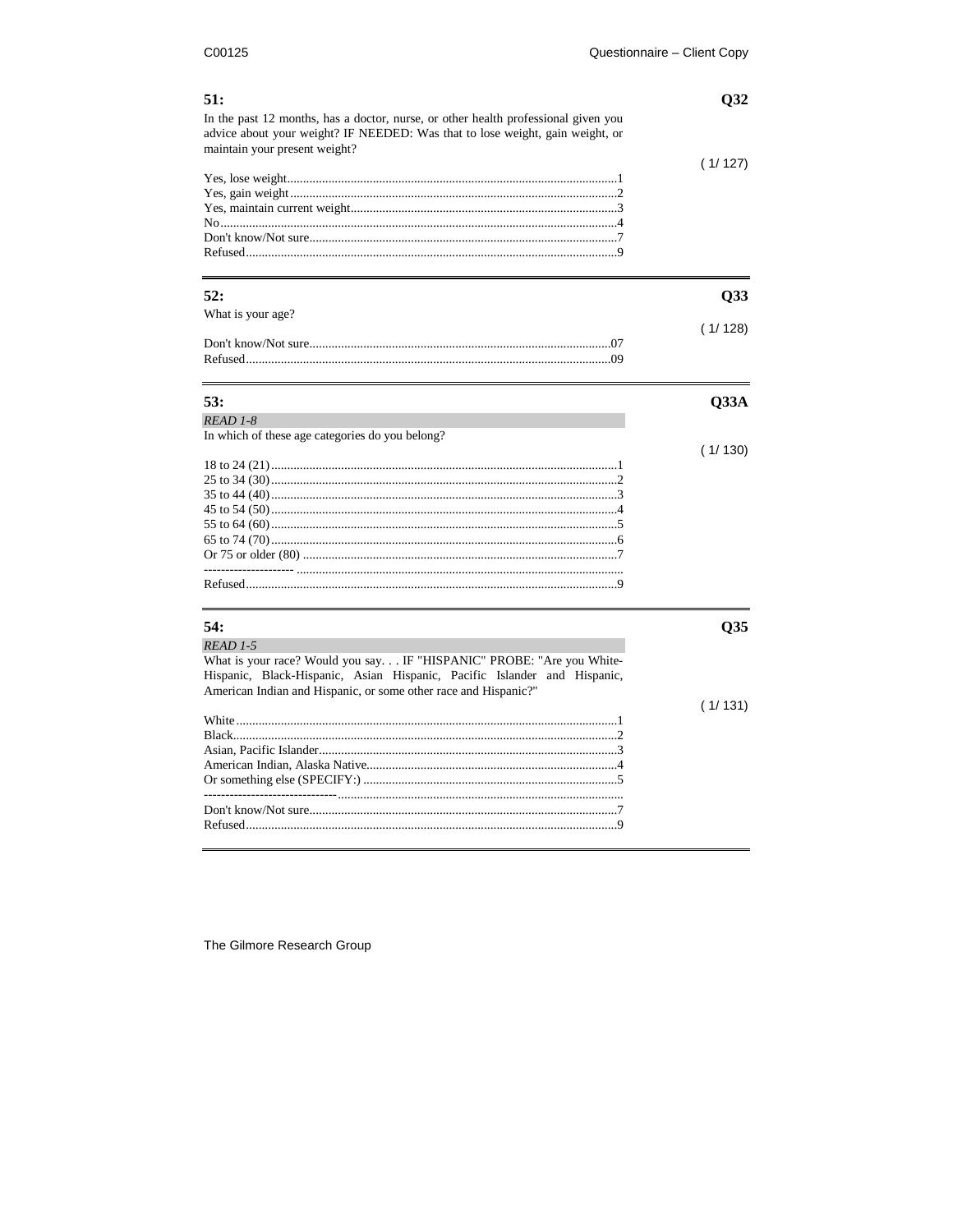| 55:                                                                                                  | Q36     |
|------------------------------------------------------------------------------------------------------|---------|
| IF "HISPANIC" TO LAST QUESTION, CODE "YES" WITHOUT ASKING.<br>Are you of Spanish or Hispanic origin? |         |
|                                                                                                      |         |
|                                                                                                      | (1/132) |
|                                                                                                      |         |
|                                                                                                      |         |
|                                                                                                      |         |
|                                                                                                      |         |
|                                                                                                      |         |
|                                                                                                      |         |
| 56:                                                                                                  | Q37     |
| READ 1-6                                                                                             |         |
| Are you. $\ldots$                                                                                    |         |
|                                                                                                      | (1/133) |
|                                                                                                      |         |
|                                                                                                      |         |
|                                                                                                      |         |
|                                                                                                      |         |
|                                                                                                      |         |
|                                                                                                      |         |
|                                                                                                      |         |
|                                                                                                      |         |
|                                                                                                      |         |
|                                                                                                      |         |
| 57:                                                                                                  | Q37A    |
| How many children live in your household who are less than 5 years old?                              |         |
|                                                                                                      | (1/134) |
|                                                                                                      |         |
|                                                                                                      |         |
|                                                                                                      |         |
|                                                                                                      |         |
|                                                                                                      |         |
|                                                                                                      |         |
|                                                                                                      |         |
|                                                                                                      |         |
|                                                                                                      |         |
|                                                                                                      |         |
| 58:                                                                                                  |         |
|                                                                                                      | Q37B    |
| How many children live in your household who are 5 through 12 years old?                             |         |
|                                                                                                      | (1/135) |
|                                                                                                      |         |
|                                                                                                      |         |
|                                                                                                      |         |
|                                                                                                      |         |
|                                                                                                      |         |
|                                                                                                      |         |
|                                                                                                      |         |
|                                                                                                      |         |
|                                                                                                      |         |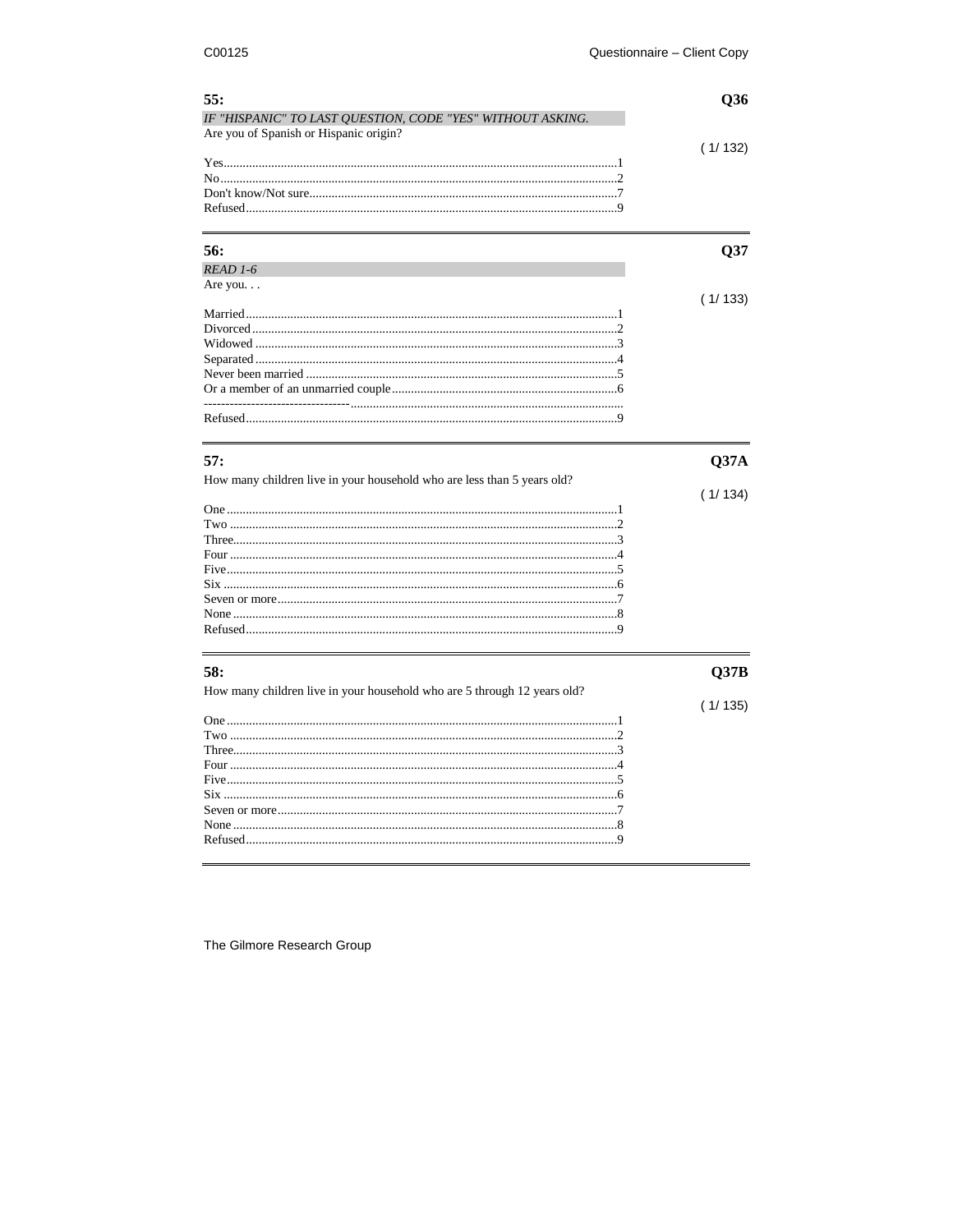| 59:                                                                       | Q37C                                  |
|---------------------------------------------------------------------------|---------------------------------------|
| How many children live in your household who are 13 through 17 years old? | (1/136)                               |
|                                                                           |                                       |
|                                                                           |                                       |
|                                                                           |                                       |
|                                                                           |                                       |
|                                                                           |                                       |
|                                                                           |                                       |
|                                                                           |                                       |
|                                                                           |                                       |
|                                                                           |                                       |
| 60:                                                                       | Q39                                   |
| <b>READ 1-6 ONLY IF NECESSARY</b>                                         |                                       |
| What is the highest grade or year of school you completed?                |                                       |
|                                                                           |                                       |
|                                                                           | (1/137)                               |
|                                                                           |                                       |
|                                                                           |                                       |
|                                                                           |                                       |
|                                                                           |                                       |
|                                                                           |                                       |
|                                                                           |                                       |
|                                                                           |                                       |
|                                                                           |                                       |
| 61:                                                                       | Q40                                   |
| READ 1-8                                                                  |                                       |
| Are you currently                                                         |                                       |
|                                                                           |                                       |
|                                                                           |                                       |
|                                                                           |                                       |
|                                                                           |                                       |
|                                                                           |                                       |
|                                                                           |                                       |
|                                                                           |                                       |
|                                                                           |                                       |
|                                                                           |                                       |
|                                                                           |                                       |
| 62:                                                                       |                                       |
|                                                                           |                                       |
| What kind of business or industry do you work in?                         |                                       |
|                                                                           | (1/138)<br>Q <sub>41</sub><br>(1/139) |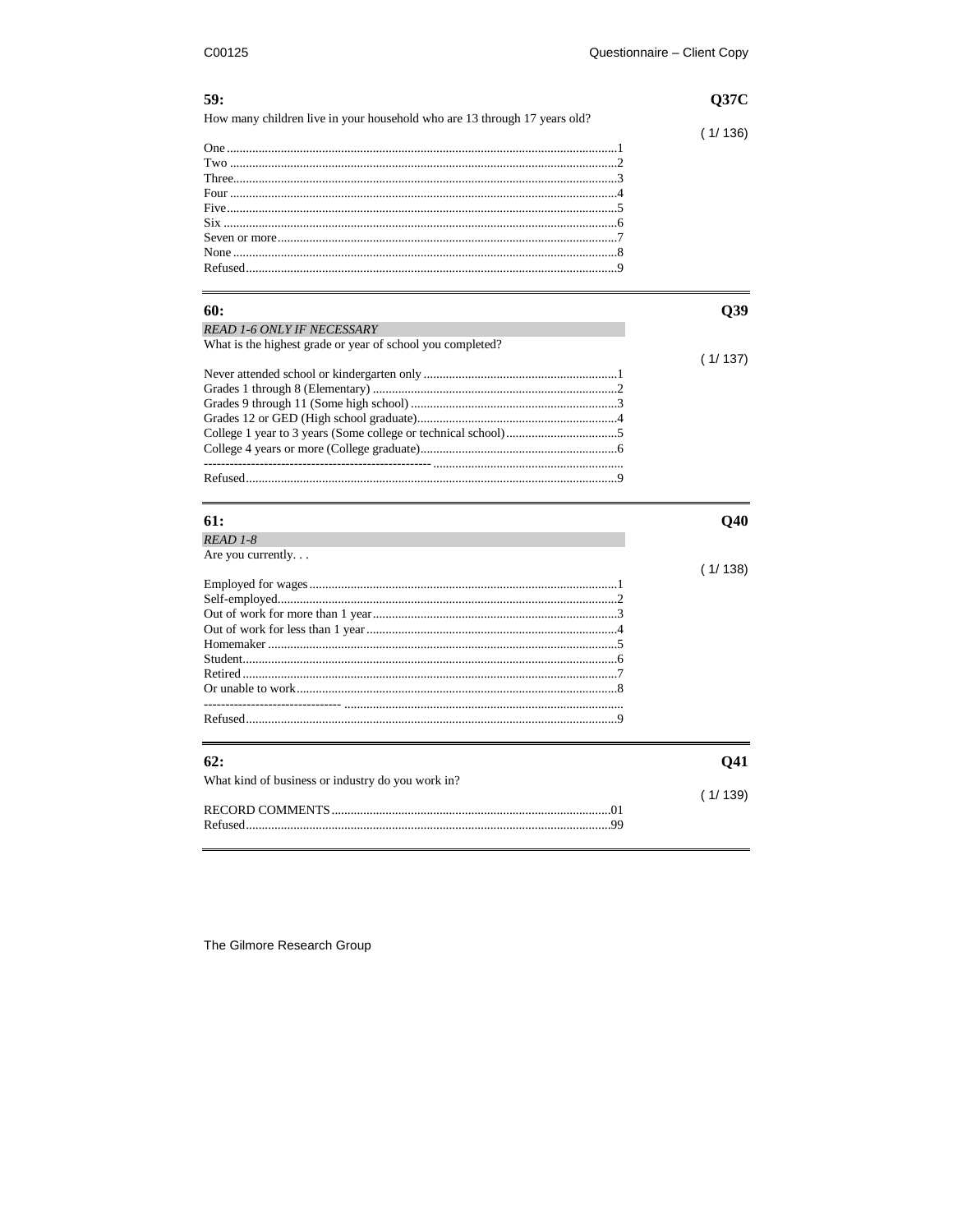| 63:                                                                                                                      | Q42     |
|--------------------------------------------------------------------------------------------------------------------------|---------|
| What is your job title? IF NO JOB TITLE, SAY: What type of work do you do?                                               |         |
|                                                                                                                          | (1/141) |
|                                                                                                                          |         |
|                                                                                                                          |         |
|                                                                                                                          |         |
| 64:                                                                                                                      | Q43     |
| IF YES, READ 4-1, IF NO, READ 5-8                                                                                        |         |
| Is your annual household income from all sources less than \$25,000? IF NEEDED:<br>Annual household income before taxes. |         |
|                                                                                                                          | (1/143) |
|                                                                                                                          |         |
|                                                                                                                          |         |
|                                                                                                                          |         |
|                                                                                                                          |         |
|                                                                                                                          |         |
|                                                                                                                          |         |
|                                                                                                                          |         |
|                                                                                                                          |         |
|                                                                                                                          |         |
|                                                                                                                          |         |
| 65:                                                                                                                      | Q44     |
| <b>ROUND FRACTIONS UP</b>                                                                                                |         |
| About how much do you weigh without shoes?                                                                               |         |
|                                                                                                                          | (1/145) |
|                                                                                                                          |         |
|                                                                                                                          |         |
| 66:                                                                                                                      |         |
|                                                                                                                          | Q46     |
| <b>ROUND FRACTIONS DOWN</b>                                                                                              |         |
| About how tall are you without shoes? EXAMPLE: $5'2" = 502$ , $6'11" = 611$                                              |         |
|                                                                                                                          | (1/148) |
|                                                                                                                          |         |
|                                                                                                                          |         |
| 67:                                                                                                                      | Q47     |
| set in FPS code                                                                                                          |         |
|                                                                                                                          | (1/151) |
|                                                                                                                          |         |
|                                                                                                                          |         |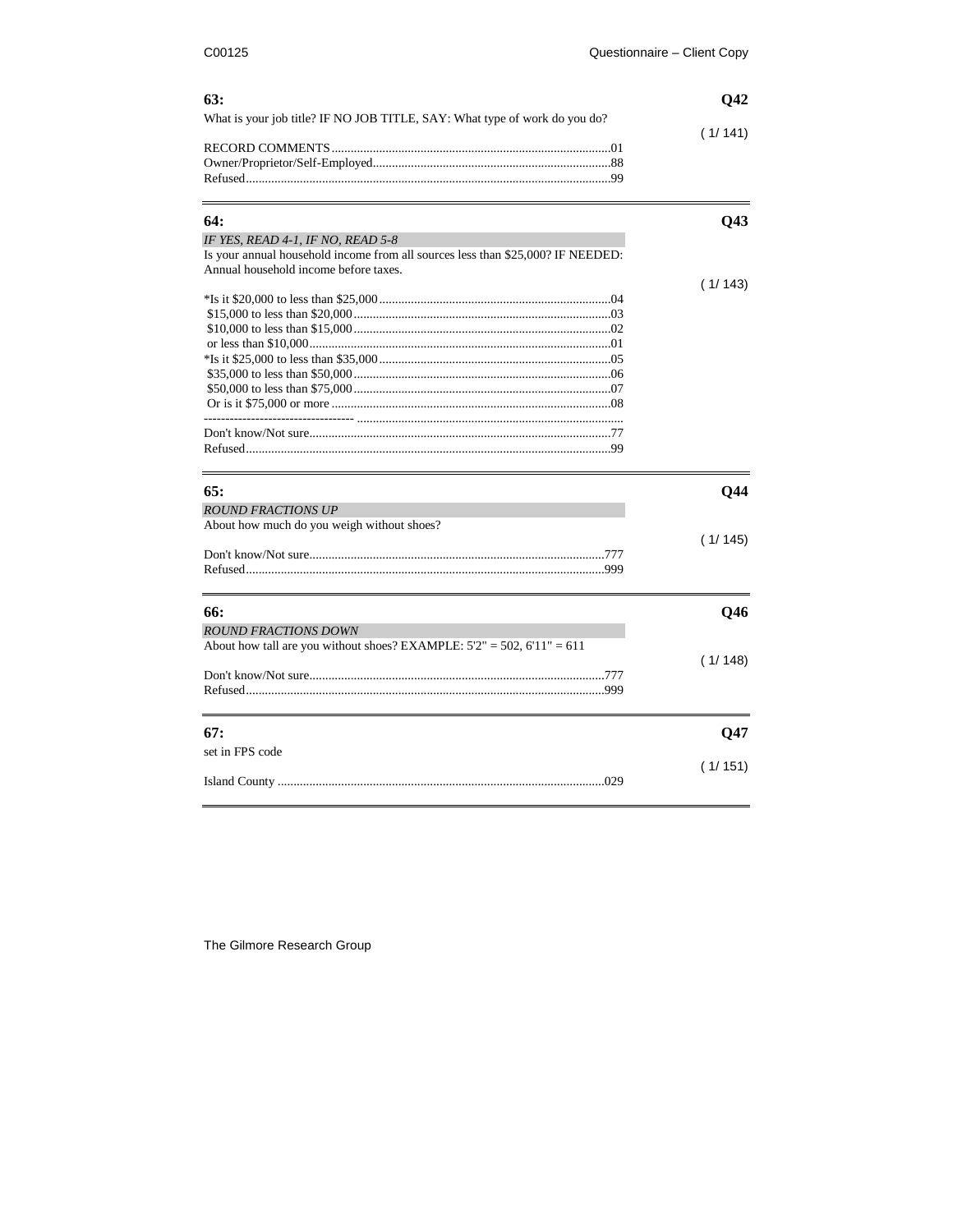| What is your zip code? IF NEEDED SAY: I mean the zip code of your residence,<br>that is where you live.<br>(1/154)<br>Q49<br>(1/159)<br>70:<br>Q49A<br>How many residential telephone numbers do you have excluding dedicated fax and<br>computer lines?<br>(1/160)<br>71:<br>Q49B<br>Are you currently on active duty military service?<br>(1/161)<br>72:<br>Q49C<br>Do you live on the island year-round?<br>(1/162) | 68:                                                           | Q48 |
|------------------------------------------------------------------------------------------------------------------------------------------------------------------------------------------------------------------------------------------------------------------------------------------------------------------------------------------------------------------------------------------------------------------------|---------------------------------------------------------------|-----|
|                                                                                                                                                                                                                                                                                                                                                                                                                        |                                                               |     |
|                                                                                                                                                                                                                                                                                                                                                                                                                        |                                                               |     |
|                                                                                                                                                                                                                                                                                                                                                                                                                        |                                                               |     |
|                                                                                                                                                                                                                                                                                                                                                                                                                        | 69:                                                           |     |
|                                                                                                                                                                                                                                                                                                                                                                                                                        | Do you have more than one telephone number in your household? |     |
|                                                                                                                                                                                                                                                                                                                                                                                                                        |                                                               |     |
|                                                                                                                                                                                                                                                                                                                                                                                                                        |                                                               |     |
|                                                                                                                                                                                                                                                                                                                                                                                                                        |                                                               |     |
|                                                                                                                                                                                                                                                                                                                                                                                                                        |                                                               |     |
|                                                                                                                                                                                                                                                                                                                                                                                                                        |                                                               |     |
|                                                                                                                                                                                                                                                                                                                                                                                                                        |                                                               |     |
|                                                                                                                                                                                                                                                                                                                                                                                                                        |                                                               |     |
|                                                                                                                                                                                                                                                                                                                                                                                                                        |                                                               |     |
|                                                                                                                                                                                                                                                                                                                                                                                                                        |                                                               |     |
|                                                                                                                                                                                                                                                                                                                                                                                                                        |                                                               |     |
|                                                                                                                                                                                                                                                                                                                                                                                                                        |                                                               |     |
|                                                                                                                                                                                                                                                                                                                                                                                                                        |                                                               |     |
|                                                                                                                                                                                                                                                                                                                                                                                                                        |                                                               |     |
|                                                                                                                                                                                                                                                                                                                                                                                                                        |                                                               |     |
|                                                                                                                                                                                                                                                                                                                                                                                                                        |                                                               |     |
|                                                                                                                                                                                                                                                                                                                                                                                                                        |                                                               |     |
|                                                                                                                                                                                                                                                                                                                                                                                                                        |                                                               |     |
|                                                                                                                                                                                                                                                                                                                                                                                                                        |                                                               |     |
|                                                                                                                                                                                                                                                                                                                                                                                                                        |                                                               |     |
|                                                                                                                                                                                                                                                                                                                                                                                                                        |                                                               |     |
|                                                                                                                                                                                                                                                                                                                                                                                                                        |                                                               |     |
|                                                                                                                                                                                                                                                                                                                                                                                                                        |                                                               |     |
|                                                                                                                                                                                                                                                                                                                                                                                                                        |                                                               |     |
|                                                                                                                                                                                                                                                                                                                                                                                                                        |                                                               |     |
|                                                                                                                                                                                                                                                                                                                                                                                                                        |                                                               |     |
|                                                                                                                                                                                                                                                                                                                                                                                                                        |                                                               |     |
|                                                                                                                                                                                                                                                                                                                                                                                                                        |                                                               |     |
|                                                                                                                                                                                                                                                                                                                                                                                                                        |                                                               |     |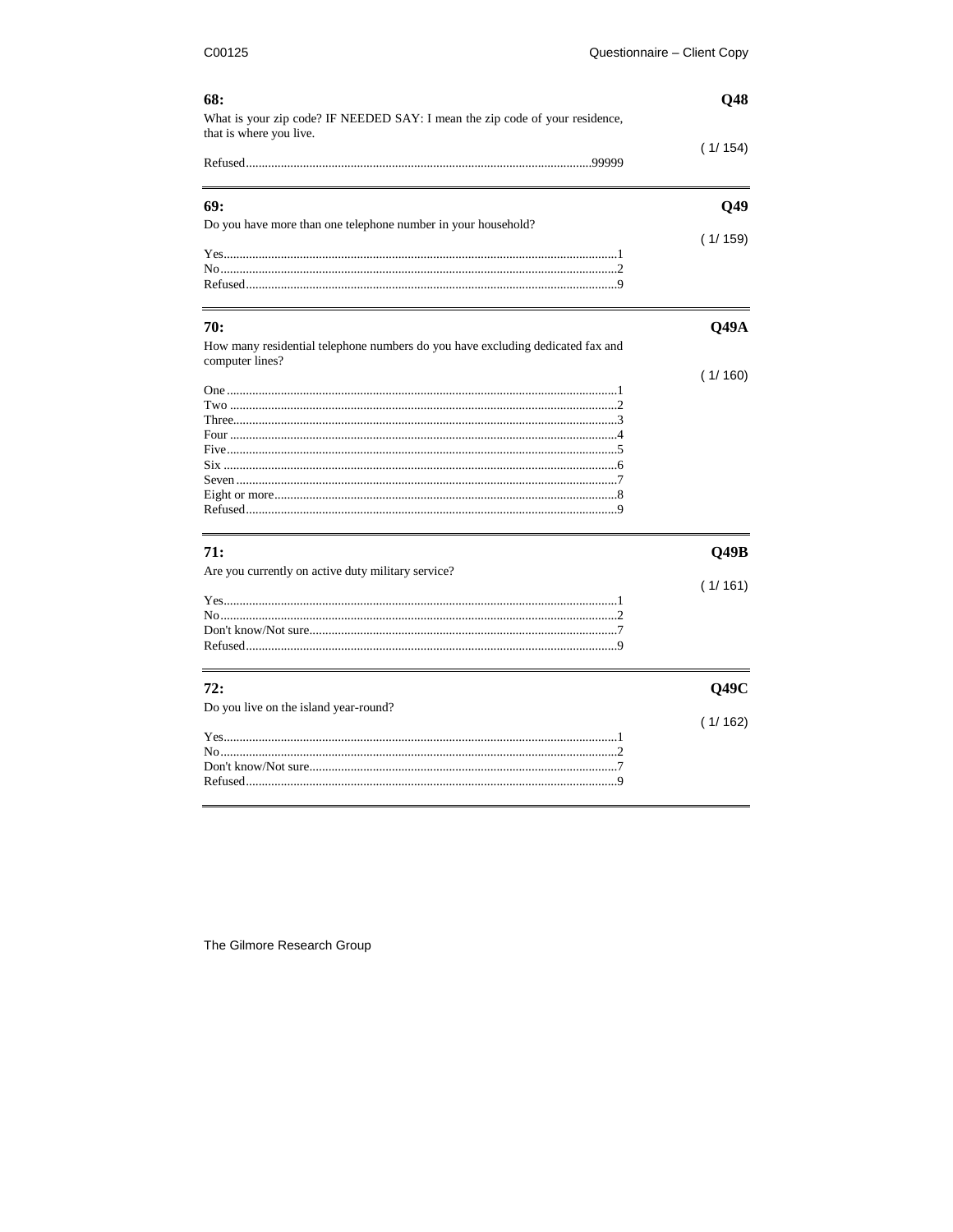| 73:                          | O50     |
|------------------------------|---------|
| <b>ASK ONLY IF NECESSARY</b> |         |
| <b>RECORD GENDER</b>         |         |
|                              | (1/163) |
|                              |         |
|                              |         |
|                              |         |
| 74:                          | 051     |

| Now I have some questions about other health services you may have received. A<br>mammogram is an x-ray of each breast to look for breast cancer. Have you ever<br>had a mammogram? |         |
|-------------------------------------------------------------------------------------------------------------------------------------------------------------------------------------|---------|
|                                                                                                                                                                                     | (1/164) |
|                                                                                                                                                                                     |         |
|                                                                                                                                                                                     |         |
|                                                                                                                                                                                     |         |
|                                                                                                                                                                                     |         |

| 75:                                                     |          |
|---------------------------------------------------------|----------|
| <b>READ 1-5 ONLY IF NECESSARY</b>                       |          |
| How long has it been since you had your last mammogram? |          |
|                                                         | (1/ 165) |
|                                                         |          |
|                                                         |          |
|                                                         |          |
|                                                         |          |
|                                                         |          |
|                                                         |          |
|                                                         |          |
|                                                         |          |

| 76:                                                                                                                                                       | 053   |
|-----------------------------------------------------------------------------------------------------------------------------------------------------------|-------|
| Was your last mammogram done as part of a routine checkup, because of a breast<br>problem other than cancer, or because you've already had breast cancer? |       |
|                                                                                                                                                           | 1/166 |
|                                                                                                                                                           |       |
|                                                                                                                                                           |       |
|                                                                                                                                                           |       |
|                                                                                                                                                           |       |
|                                                                                                                                                           |       |
|                                                                                                                                                           |       |
|                                                                                                                                                           |       |
| 77:                                                                                                                                                       | 054   |
|                                                                                                                                                           |       |
| A clinical breast exam is when a doctor, nurse, or other health professional feels<br>the breast for lumps. Have you ever had a clinical breast exam?     |       |
|                                                                                                                                                           | 1/167 |
|                                                                                                                                                           |       |
|                                                                                                                                                           |       |
|                                                                                                                                                           |       |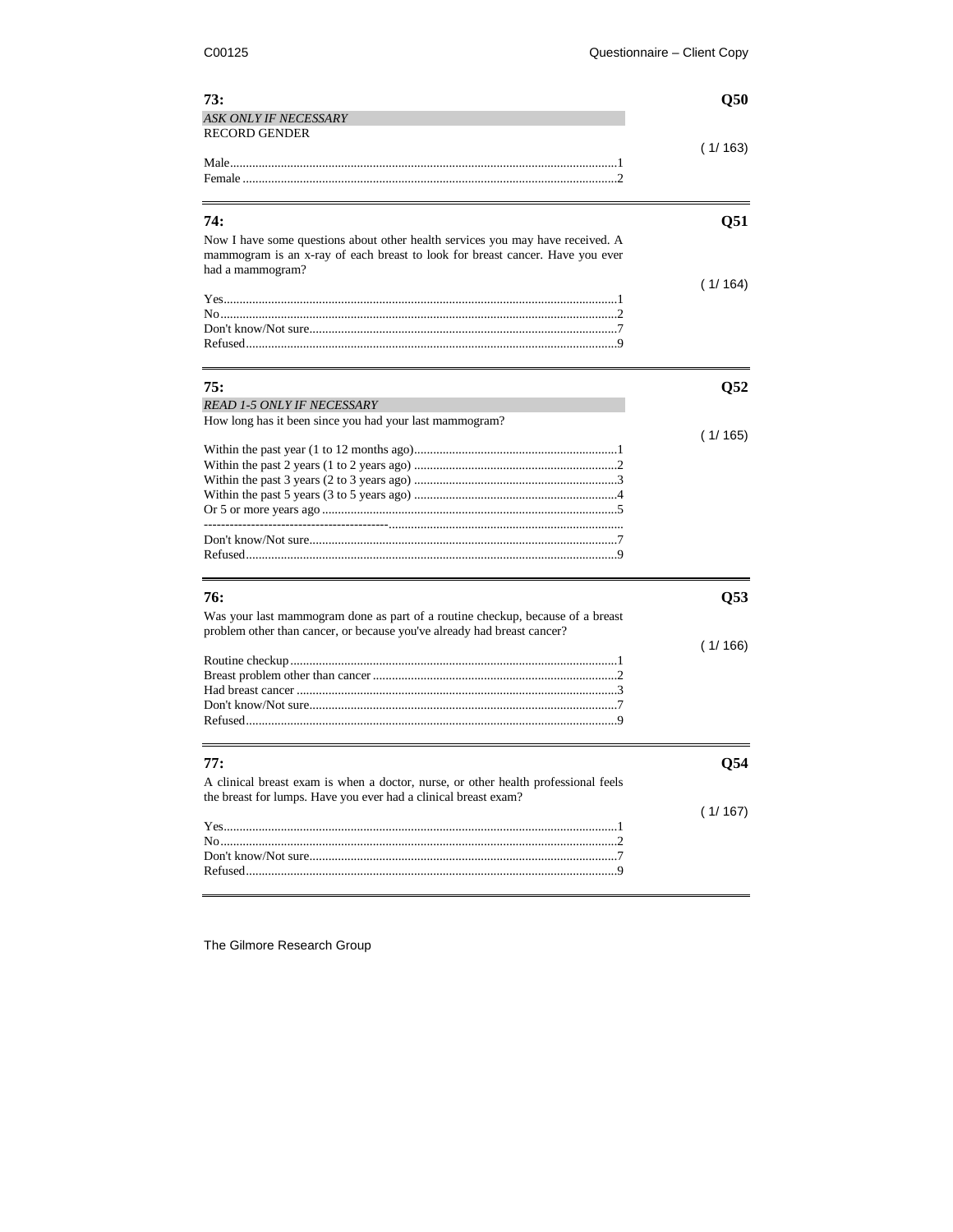| (1/168)<br>79:<br><b>O56</b><br>Was your last breast exam done as part of a routine checkup, because of a breast<br>problem other than cancer, or because you've already had breast cancer?<br>(1/169)<br>80:<br><b>O201</b><br>(1/170) | 78:                                                | <b>O55</b> |
|-----------------------------------------------------------------------------------------------------------------------------------------------------------------------------------------------------------------------------------------|----------------------------------------------------|------------|
|                                                                                                                                                                                                                                         | <b>READ 1-5 ONLY IF NECESSARY</b>                  |            |
|                                                                                                                                                                                                                                         | How long has it been since your last breast exam?  |            |
|                                                                                                                                                                                                                                         |                                                    |            |
|                                                                                                                                                                                                                                         |                                                    |            |
|                                                                                                                                                                                                                                         |                                                    |            |
|                                                                                                                                                                                                                                         |                                                    |            |
|                                                                                                                                                                                                                                         |                                                    |            |
|                                                                                                                                                                                                                                         |                                                    |            |
|                                                                                                                                                                                                                                         |                                                    |            |
|                                                                                                                                                                                                                                         |                                                    |            |
|                                                                                                                                                                                                                                         |                                                    |            |
|                                                                                                                                                                                                                                         |                                                    |            |
|                                                                                                                                                                                                                                         |                                                    |            |
|                                                                                                                                                                                                                                         |                                                    |            |
|                                                                                                                                                                                                                                         |                                                    |            |
|                                                                                                                                                                                                                                         |                                                    |            |
|                                                                                                                                                                                                                                         |                                                    |            |
|                                                                                                                                                                                                                                         |                                                    |            |
|                                                                                                                                                                                                                                         |                                                    |            |
|                                                                                                                                                                                                                                         |                                                    |            |
|                                                                                                                                                                                                                                         |                                                    |            |
|                                                                                                                                                                                                                                         |                                                    |            |
|                                                                                                                                                                                                                                         | Have you ever examined your own breasts for lumps? |            |
|                                                                                                                                                                                                                                         |                                                    |            |
|                                                                                                                                                                                                                                         |                                                    |            |
|                                                                                                                                                                                                                                         |                                                    |            |

About how often do you examine your breasts for lumps?

|                    | NUMBER: | TYPE NUMBER @q202<br>888 Less than once a year<br>777 Don't know/Not sure<br>999<br>Refused       |         |
|--------------------|---------|---------------------------------------------------------------------------------------------------|---------|
|                    |         | $CODE: 1$ Per day<br>PRESS CODE @q202a<br>2 Per week<br>3 Per month<br>$\overline{4}$<br>Per year |         |
| 81:                |         |                                                                                                   | O202    |
| screen<br>Refused. |         | .777<br>.999                                                                                      | (1/171) |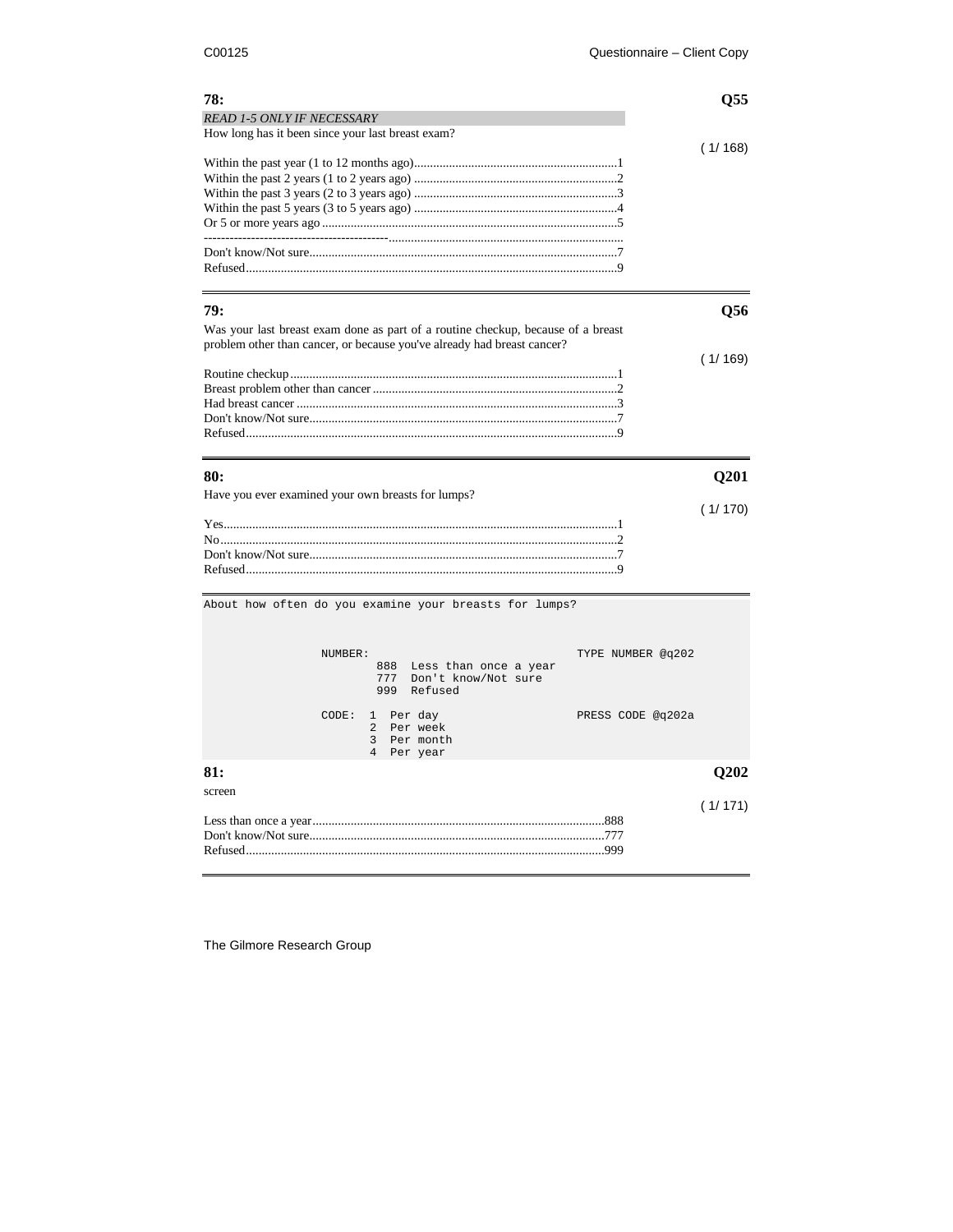| screen |  |
|--------|--|
|        |  |
|        |  |
|        |  |
|        |  |
|        |  |

| 83:                                                                  | Q203    |
|----------------------------------------------------------------------|---------|
| <b>READ 1-5 ONLY IF NECESSARY</b>                                    |         |
| When did you last do such a breast self-examination?                 |         |
|                                                                      | (1/175) |
|                                                                      |         |
|                                                                      |         |
|                                                                      |         |
|                                                                      |         |
|                                                                      |         |
|                                                                      |         |
|                                                                      |         |
|                                                                      |         |
| 84:                                                                  | Q204    |
| <b>DO NOT READ PROBE TO FIT</b>                                      |         |
| You said that you've not had a mammogram. What is the MOST IMPORTANT |         |
| reason that you never had a mammogram?                               |         |
|                                                                      | (1/176) |
|                                                                      |         |
|                                                                      |         |
|                                                                      |         |
|                                                                      |         |
|                                                                      |         |
|                                                                      |         |
|                                                                      |         |
|                                                                      |         |
|                                                                      |         |
|                                                                      |         |
|                                                                      |         |
|                                                                      |         |
|                                                                      |         |
|                                                                      |         |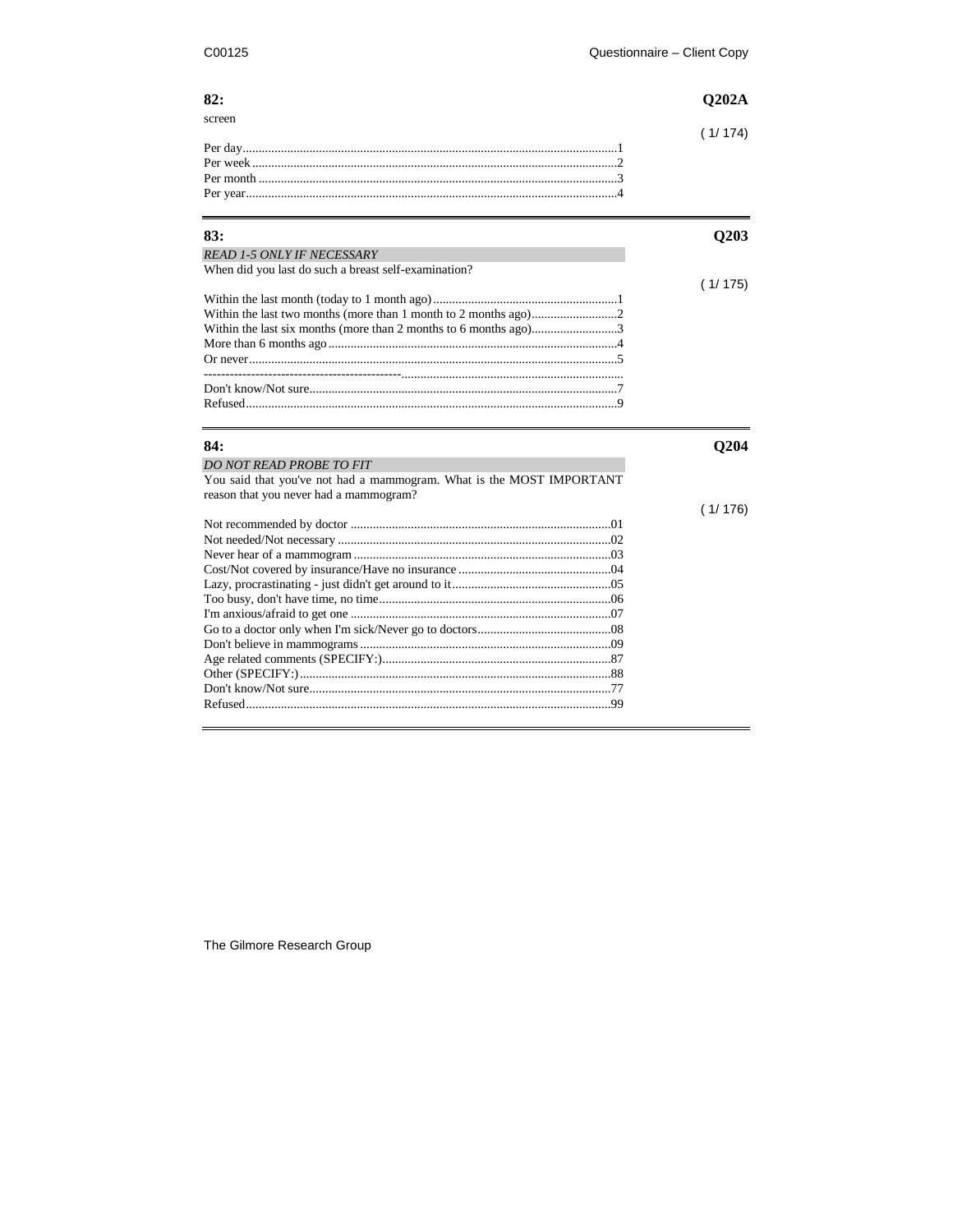| DO NOT READ PROBE TO FIT<br>You said you've not had a mammogram in the past year. What is the MOST<br>IMPORTANT REASON that you did not have a mammogram in the past year?<br>(1/178)<br>86:<br>Q206<br><b>DO NOT READ PROBE TO FIT</b><br>You said you've not had a mammogram in the past 2 years. What is the MOST<br>IMPORTANT REASON that you did not have a mammogram in the past 2 years?<br>(1/180)<br>87:<br>Q57<br>A Pap smear is a test for cancer of the cervix. Have you ever had a Pap smear?<br>(1/182) | 85: | Q205 |
|-----------------------------------------------------------------------------------------------------------------------------------------------------------------------------------------------------------------------------------------------------------------------------------------------------------------------------------------------------------------------------------------------------------------------------------------------------------------------------------------------------------------------|-----|------|
|                                                                                                                                                                                                                                                                                                                                                                                                                                                                                                                       |     |      |
|                                                                                                                                                                                                                                                                                                                                                                                                                                                                                                                       |     |      |
|                                                                                                                                                                                                                                                                                                                                                                                                                                                                                                                       |     |      |
|                                                                                                                                                                                                                                                                                                                                                                                                                                                                                                                       |     |      |
|                                                                                                                                                                                                                                                                                                                                                                                                                                                                                                                       |     |      |
|                                                                                                                                                                                                                                                                                                                                                                                                                                                                                                                       |     |      |
|                                                                                                                                                                                                                                                                                                                                                                                                                                                                                                                       |     |      |
|                                                                                                                                                                                                                                                                                                                                                                                                                                                                                                                       |     |      |
|                                                                                                                                                                                                                                                                                                                                                                                                                                                                                                                       |     |      |
|                                                                                                                                                                                                                                                                                                                                                                                                                                                                                                                       |     |      |
|                                                                                                                                                                                                                                                                                                                                                                                                                                                                                                                       |     |      |
|                                                                                                                                                                                                                                                                                                                                                                                                                                                                                                                       |     |      |
|                                                                                                                                                                                                                                                                                                                                                                                                                                                                                                                       |     |      |
|                                                                                                                                                                                                                                                                                                                                                                                                                                                                                                                       |     |      |
|                                                                                                                                                                                                                                                                                                                                                                                                                                                                                                                       |     |      |
|                                                                                                                                                                                                                                                                                                                                                                                                                                                                                                                       |     |      |
|                                                                                                                                                                                                                                                                                                                                                                                                                                                                                                                       |     |      |
|                                                                                                                                                                                                                                                                                                                                                                                                                                                                                                                       |     |      |
|                                                                                                                                                                                                                                                                                                                                                                                                                                                                                                                       |     |      |
|                                                                                                                                                                                                                                                                                                                                                                                                                                                                                                                       |     |      |
|                                                                                                                                                                                                                                                                                                                                                                                                                                                                                                                       |     |      |
|                                                                                                                                                                                                                                                                                                                                                                                                                                                                                                                       |     |      |
|                                                                                                                                                                                                                                                                                                                                                                                                                                                                                                                       |     |      |
|                                                                                                                                                                                                                                                                                                                                                                                                                                                                                                                       |     |      |
|                                                                                                                                                                                                                                                                                                                                                                                                                                                                                                                       |     |      |
|                                                                                                                                                                                                                                                                                                                                                                                                                                                                                                                       |     |      |
|                                                                                                                                                                                                                                                                                                                                                                                                                                                                                                                       |     |      |
|                                                                                                                                                                                                                                                                                                                                                                                                                                                                                                                       |     |      |
|                                                                                                                                                                                                                                                                                                                                                                                                                                                                                                                       |     |      |
|                                                                                                                                                                                                                                                                                                                                                                                                                                                                                                                       |     |      |
|                                                                                                                                                                                                                                                                                                                                                                                                                                                                                                                       |     |      |
|                                                                                                                                                                                                                                                                                                                                                                                                                                                                                                                       |     |      |
|                                                                                                                                                                                                                                                                                                                                                                                                                                                                                                                       |     |      |
|                                                                                                                                                                                                                                                                                                                                                                                                                                                                                                                       |     |      |
|                                                                                                                                                                                                                                                                                                                                                                                                                                                                                                                       |     |      |
|                                                                                                                                                                                                                                                                                                                                                                                                                                                                                                                       |     |      |
|                                                                                                                                                                                                                                                                                                                                                                                                                                                                                                                       |     |      |
|                                                                                                                                                                                                                                                                                                                                                                                                                                                                                                                       |     |      |
|                                                                                                                                                                                                                                                                                                                                                                                                                                                                                                                       |     |      |
|                                                                                                                                                                                                                                                                                                                                                                                                                                                                                                                       |     |      |
|                                                                                                                                                                                                                                                                                                                                                                                                                                                                                                                       |     |      |
|                                                                                                                                                                                                                                                                                                                                                                                                                                                                                                                       |     |      |
|                                                                                                                                                                                                                                                                                                                                                                                                                                                                                                                       |     |      |
|                                                                                                                                                                                                                                                                                                                                                                                                                                                                                                                       |     |      |
|                                                                                                                                                                                                                                                                                                                                                                                                                                                                                                                       |     |      |
|                                                                                                                                                                                                                                                                                                                                                                                                                                                                                                                       |     |      |
|                                                                                                                                                                                                                                                                                                                                                                                                                                                                                                                       |     |      |

Refused.....................................................................................................................9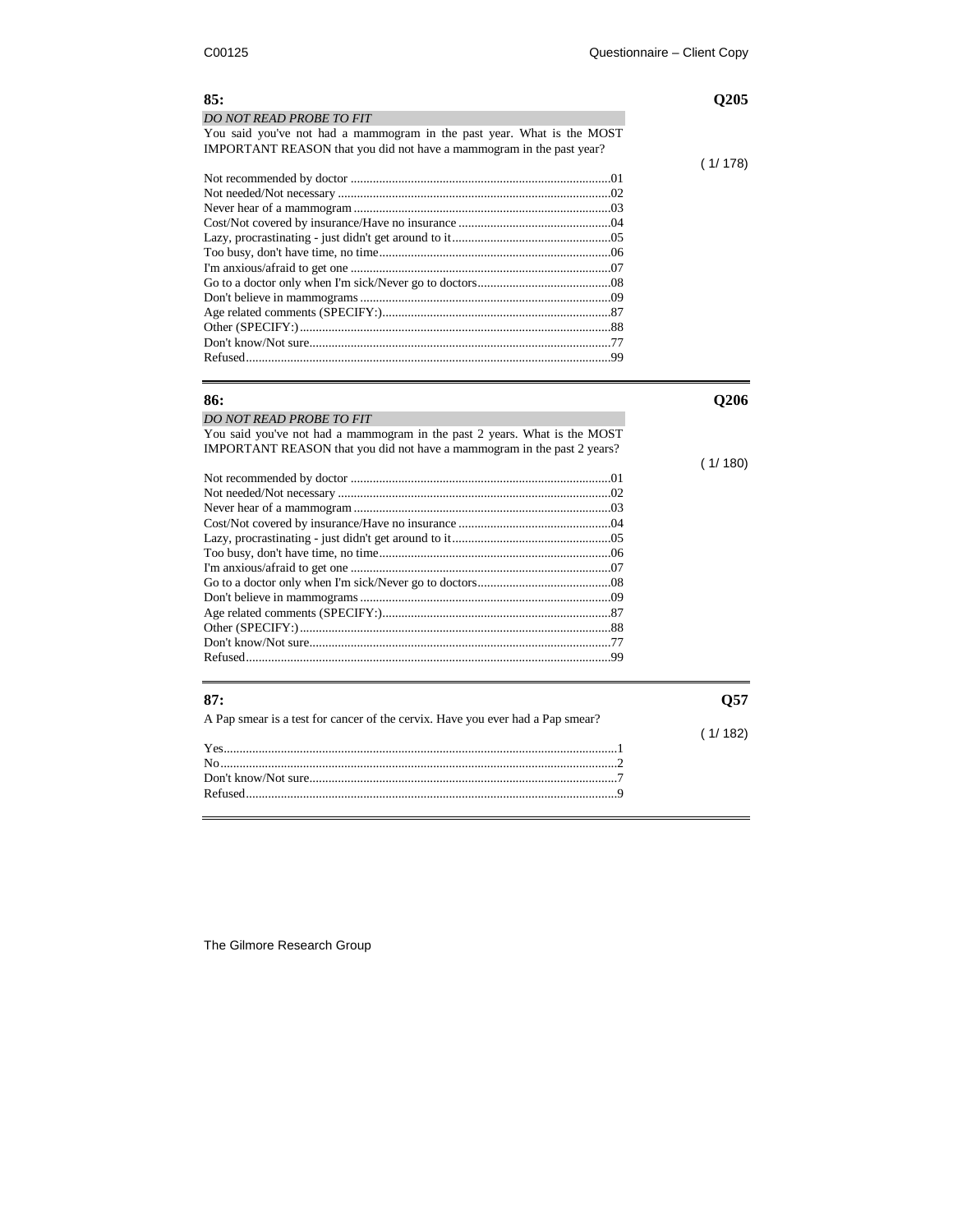| 88:                                                                              | O58     |
|----------------------------------------------------------------------------------|---------|
| <b>READ 1-5 ONLY IF NECESSARY</b>                                                |         |
| How long has it been since you had your last Pap smear?                          |         |
|                                                                                  | (1/183) |
|                                                                                  |         |
|                                                                                  |         |
|                                                                                  |         |
|                                                                                  |         |
|                                                                                  |         |
|                                                                                  |         |
|                                                                                  |         |
|                                                                                  |         |
|                                                                                  |         |
| 89:                                                                              | O59     |
| Was your last Pap smear done as part of a routine exam, or to check a current or |         |
| previous problem?                                                                |         |
|                                                                                  | (1/184) |
|                                                                                  |         |
|                                                                                  |         |
|                                                                                  |         |
|                                                                                  |         |
|                                                                                  |         |
|                                                                                  |         |
|                                                                                  |         |
| 90:                                                                              | Q60     |
| Have you had a hysterectomy? IF NEEDED: A hysterectomy is an operation to        |         |
| remove the uterus (womb).                                                        |         |
|                                                                                  | (1/185) |
|                                                                                  |         |
|                                                                                  |         |
|                                                                                  |         |
|                                                                                  |         |
|                                                                                  |         |
| 91:                                                                              | Q61     |
|                                                                                  |         |
| Now I have some questions about other health services you may have received,     |         |
| have you even been tested for prostate cancer?                                   |         |
|                                                                                  | (1/186) |
|                                                                                  |         |
|                                                                                  |         |
|                                                                                  |         |
|                                                                                  |         |
|                                                                                  |         |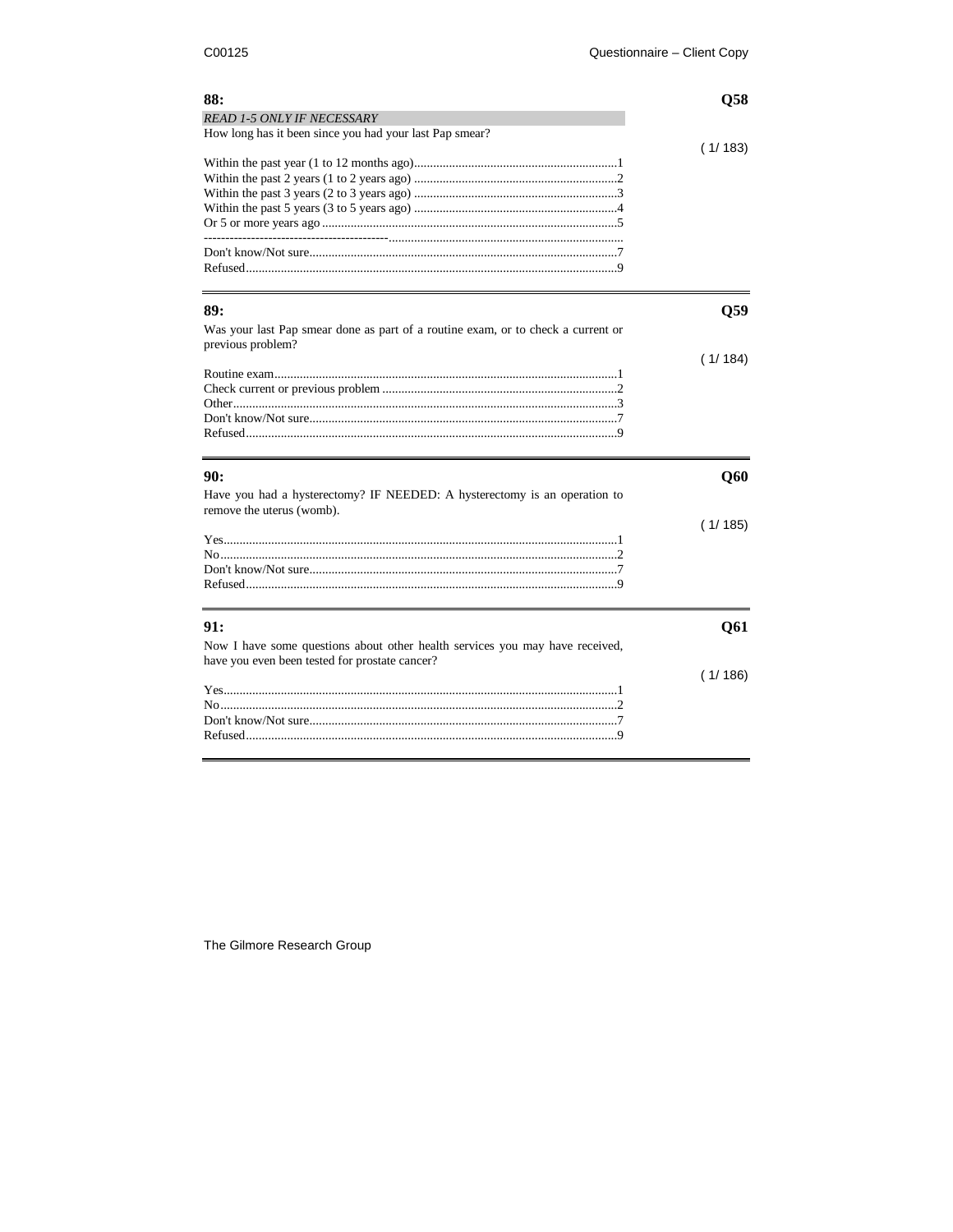| 92:<br>The next questions are about a blood test for prostate cancer. This test may be                        | Q62     |
|---------------------------------------------------------------------------------------------------------------|---------|
| called PSA or Prostate Specific Antigen. Have you ever HEARD of a blood test to<br>check for prostate cancer? |         |
|                                                                                                               | (1/187) |
|                                                                                                               |         |
|                                                                                                               |         |
|                                                                                                               |         |
|                                                                                                               |         |
| 93:                                                                                                           | Q63     |
| Have you ever HAD a blood test to check for prostate cancer?                                                  |         |
|                                                                                                               | (1/188) |
|                                                                                                               |         |
|                                                                                                               |         |
|                                                                                                               |         |
|                                                                                                               |         |
| 94:                                                                                                           | Q64     |
|                                                                                                               |         |
| <b>READ 1-5 ONLY IF NECESSARY</b><br>When did you have your last blood test for prostate cancer?              |         |
|                                                                                                               | (1/189) |
|                                                                                                               |         |
|                                                                                                               |         |
|                                                                                                               |         |
|                                                                                                               |         |
|                                                                                                               |         |
|                                                                                                               |         |
|                                                                                                               |         |
| 95:                                                                                                           |         |
|                                                                                                               | Q65     |
| Was your last blood test for prostate cancer done as part of a routine checkup,                               |         |
| because of a prostate problem, or because you've already had cancer?                                          | (1/190) |
|                                                                                                               |         |
|                                                                                                               |         |
|                                                                                                               |         |
|                                                                                                               |         |
|                                                                                                               |         |
|                                                                                                               |         |
| 96:                                                                                                           | Q69     |
| Next I have some questions about general smoking. On how many of the past 30                                  |         |
| days has someone, including yourself, smoked cigarettes, cigars, or pipes                                     |         |
| anywhere in your home?                                                                                        |         |
|                                                                                                               | (1/191) |
|                                                                                                               |         |
|                                                                                                               |         |
|                                                                                                               |         |

The Gilmore Research Group

 $\overline{a}$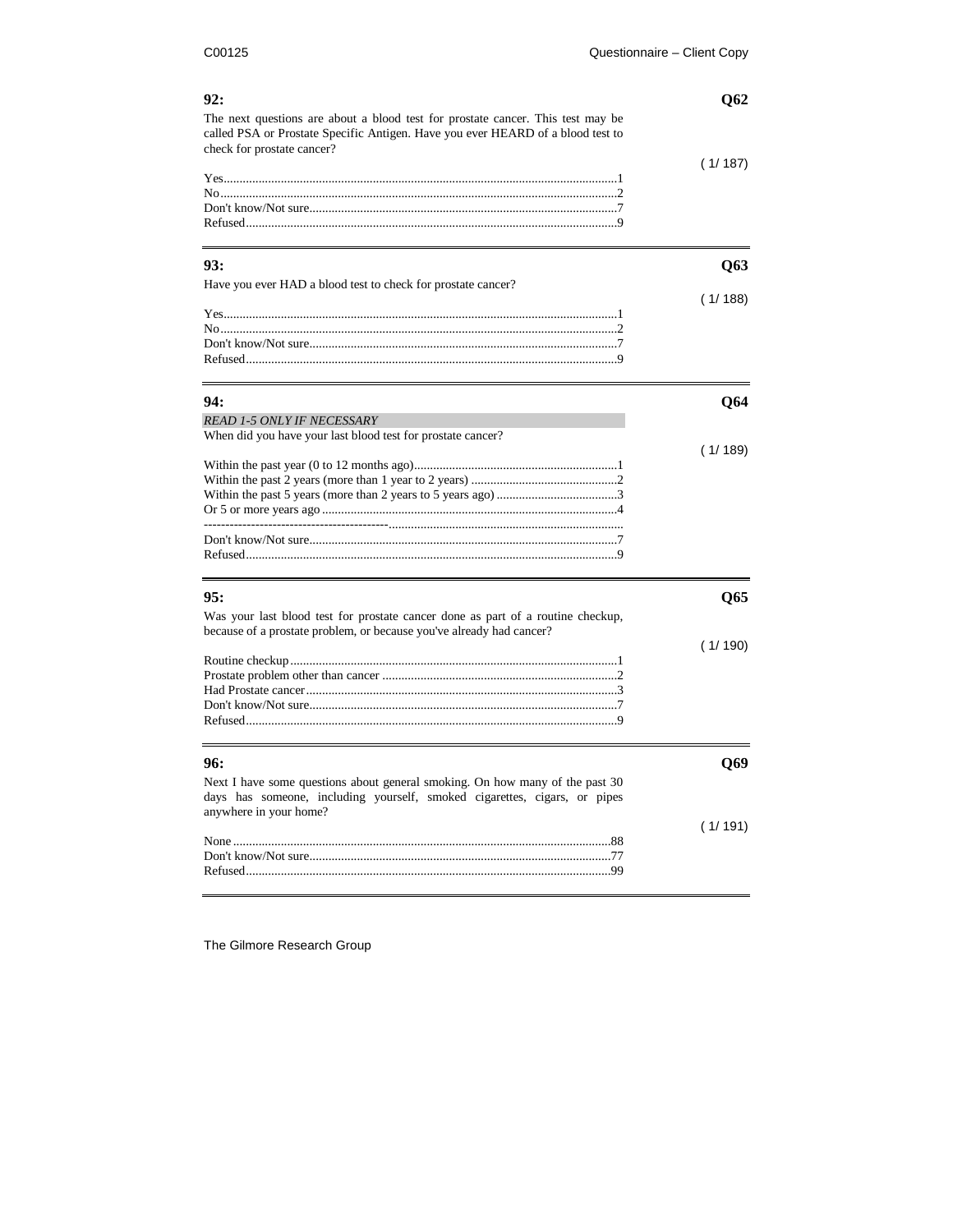| 97:                                                                                                                                                                                                                                                  | <b>O70</b> |
|------------------------------------------------------------------------------------------------------------------------------------------------------------------------------------------------------------------------------------------------------|------------|
| Concerning smoking in restaurants, do you think that smoking should be allowed<br>without restriction, permitted only in separately ventilated rooms, permitted only in<br>designated areas but with no separate ventilation, or not allowed at all? |            |
|                                                                                                                                                                                                                                                      | (1/193)    |
|                                                                                                                                                                                                                                                      |            |
|                                                                                                                                                                                                                                                      |            |
|                                                                                                                                                                                                                                                      |            |
|                                                                                                                                                                                                                                                      |            |
|                                                                                                                                                                                                                                                      |            |
| 98:                                                                                                                                                                                                                                                  | Q72        |
| <b>READ 1-7 ONLY IF NECESSARY</b>                                                                                                                                                                                                                    |            |
| These next questions are about cigar smoking. Cigars include large cigars,<br>cigarillos, and small cigars. When was the last time you smoked a cigar?                                                                                               |            |
|                                                                                                                                                                                                                                                      | (1/194)    |
|                                                                                                                                                                                                                                                      |            |
|                                                                                                                                                                                                                                                      |            |
|                                                                                                                                                                                                                                                      |            |
|                                                                                                                                                                                                                                                      |            |
|                                                                                                                                                                                                                                                      |            |
|                                                                                                                                                                                                                                                      |            |
|                                                                                                                                                                                                                                                      |            |
|                                                                                                                                                                                                                                                      |            |
|                                                                                                                                                                                                                                                      |            |
|                                                                                                                                                                                                                                                      |            |
| 99:                                                                                                                                                                                                                                                  | Q73        |
| $READ$ 1-4                                                                                                                                                                                                                                           |            |
| In the past month did you smoke cigars                                                                                                                                                                                                               |            |
|                                                                                                                                                                                                                                                      | (1/196)    |
|                                                                                                                                                                                                                                                      |            |
|                                                                                                                                                                                                                                                      |            |
|                                                                                                                                                                                                                                                      |            |
|                                                                                                                                                                                                                                                      |            |
|                                                                                                                                                                                                                                                      |            |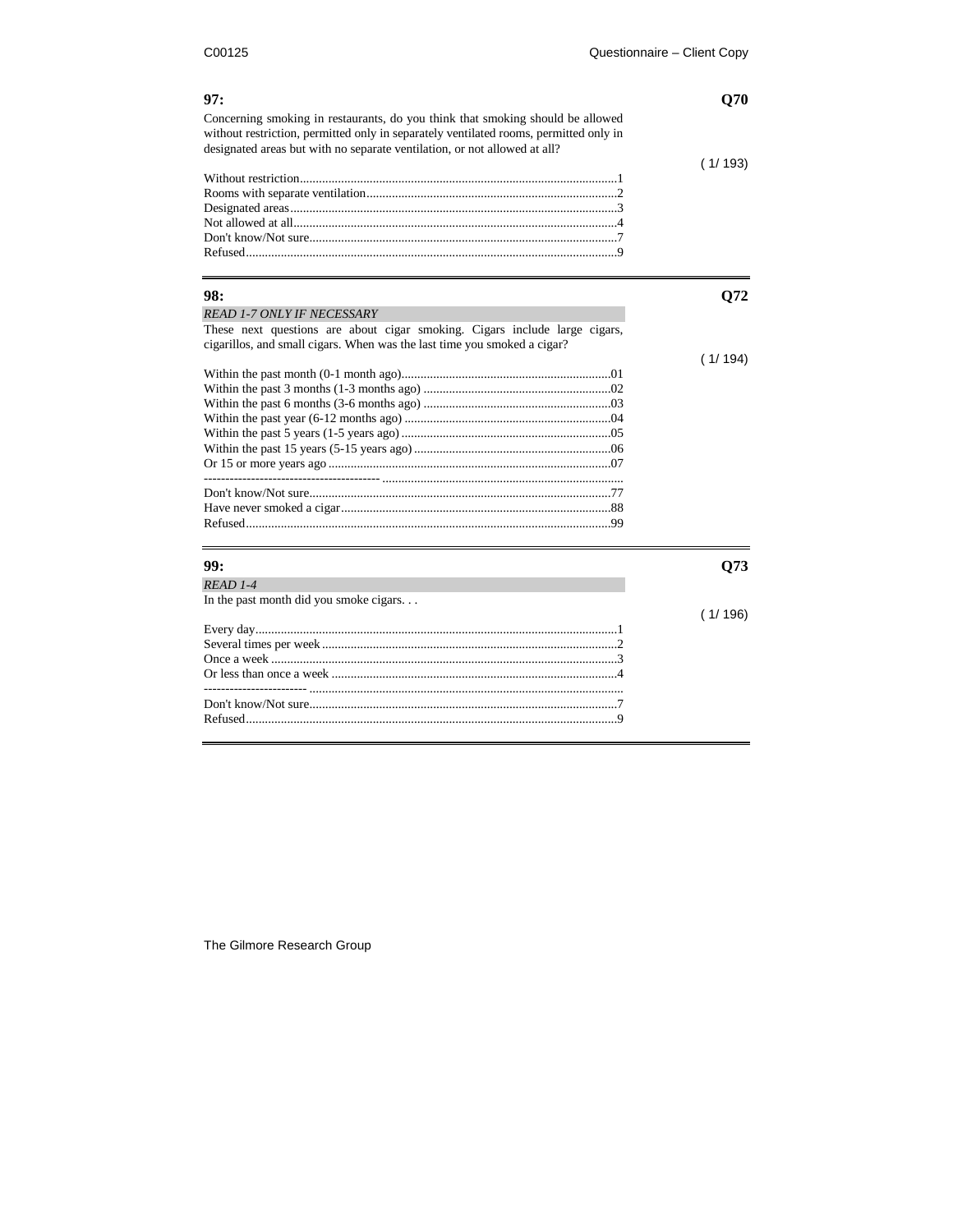| 100:                                                                                                                                                                                                                                                                                            | Q74     |
|-------------------------------------------------------------------------------------------------------------------------------------------------------------------------------------------------------------------------------------------------------------------------------------------------|---------|
| The next questions ask about your health insurance and programs to help people<br>quit using tobacco. Does your health insurance coverage pay for nicotine patches,<br>gum, or pills, or tobacco cessation support program to help people quit using<br>cigarettes or snuff or chewing tobacco? |         |
|                                                                                                                                                                                                                                                                                                 | (1/197) |
|                                                                                                                                                                                                                                                                                                 |         |
|                                                                                                                                                                                                                                                                                                 |         |
|                                                                                                                                                                                                                                                                                                 |         |
| 101:                                                                                                                                                                                                                                                                                            | Q75     |
| <b>PROBETO FIT</b>                                                                                                                                                                                                                                                                              |         |
| Has a doctor or other health professional ever advised you to quit using tobacco?                                                                                                                                                                                                               |         |
|                                                                                                                                                                                                                                                                                                 | (1/198) |
|                                                                                                                                                                                                                                                                                                 |         |
|                                                                                                                                                                                                                                                                                                 |         |
|                                                                                                                                                                                                                                                                                                 |         |
|                                                                                                                                                                                                                                                                                                 |         |
|                                                                                                                                                                                                                                                                                                 |         |
|                                                                                                                                                                                                                                                                                                 |         |
| 102:                                                                                                                                                                                                                                                                                            | Q76     |
| Are you planning to quit using tobacco in the next 6 months?                                                                                                                                                                                                                                    |         |
|                                                                                                                                                                                                                                                                                                 | (1/199) |
|                                                                                                                                                                                                                                                                                                 |         |
|                                                                                                                                                                                                                                                                                                 |         |
|                                                                                                                                                                                                                                                                                                 |         |
|                                                                                                                                                                                                                                                                                                 |         |
| 103:                                                                                                                                                                                                                                                                                            | Q77     |
| During the past month, have you had at least one drink of any alcoholic beverage                                                                                                                                                                                                                |         |
| such as beer, wine, wine coolers, or liquor?                                                                                                                                                                                                                                                    |         |
|                                                                                                                                                                                                                                                                                                 | (1/200) |
|                                                                                                                                                                                                                                                                                                 |         |
|                                                                                                                                                                                                                                                                                                 |         |
|                                                                                                                                                                                                                                                                                                 |         |
|                                                                                                                                                                                                                                                                                                 |         |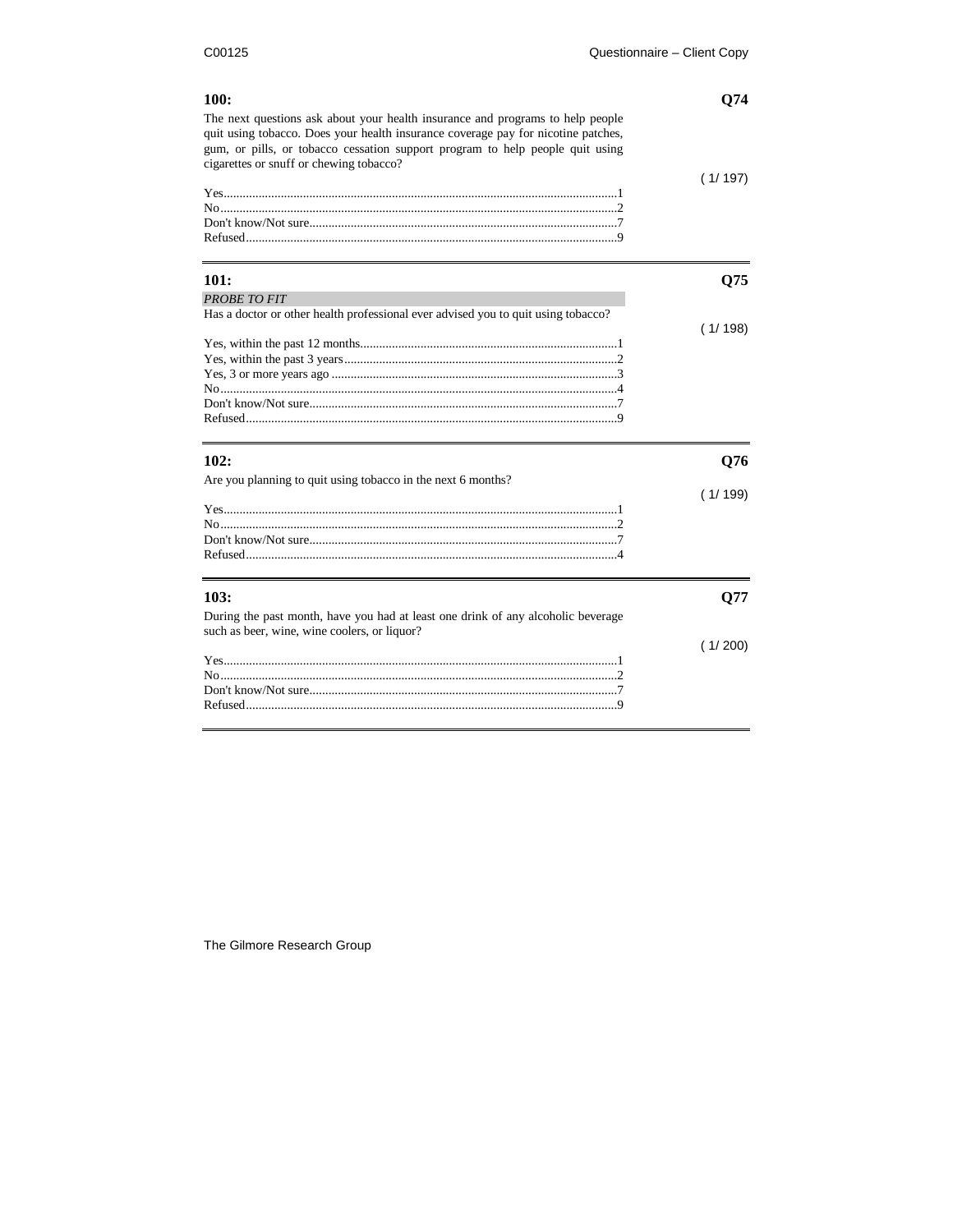During the past month, how many days per week or per month did you drink any alcoholic beverages, on the average?

(777 = DON'T KNOW/NOT SURE, 999 = REFUSED)

| (777 = DON'T KNOW/NOT SURE, 999 = REFUSED)                                                                                                                                                                          |                   |
|---------------------------------------------------------------------------------------------------------------------------------------------------------------------------------------------------------------------|-------------------|
| NUMBER:                                                                                                                                                                                                             | TYPE NUMBER @q78a |
| CODES:<br>Days per week<br>$\mathbf{1}$<br>$\overline{a}$<br>Days per month                                                                                                                                         | PRESS CODE @q78b  |
| 104:<br>screen                                                                                                                                                                                                      | <b>Q78A</b>       |
|                                                                                                                                                                                                                     | (1/201)           |
| 105:<br>times                                                                                                                                                                                                       | Q78B              |
|                                                                                                                                                                                                                     | (1/204)           |
| 106:<br>A drink is 1 can or bottle of beer, 1 glass of wine, 1 can or bottle of wine cooler, 1<br>cocktail, or 1 shot of liquor. On the days when you drank, about how many drinks<br>did you drink on the average? | Q79<br>(1/205)    |
|                                                                                                                                                                                                                     |                   |
| 107:<br>Considering all types of alcoholic beverages, how many times during the past<br>month did you have 5 or more drinks on an occasion?                                                                         | Q80               |
|                                                                                                                                                                                                                     | (1/207)           |
| 108:<br>During the past month, how many times have you driven when you've had perhaps<br>too much to drink?                                                                                                         | Q81               |
|                                                                                                                                                                                                                     | (1/209)           |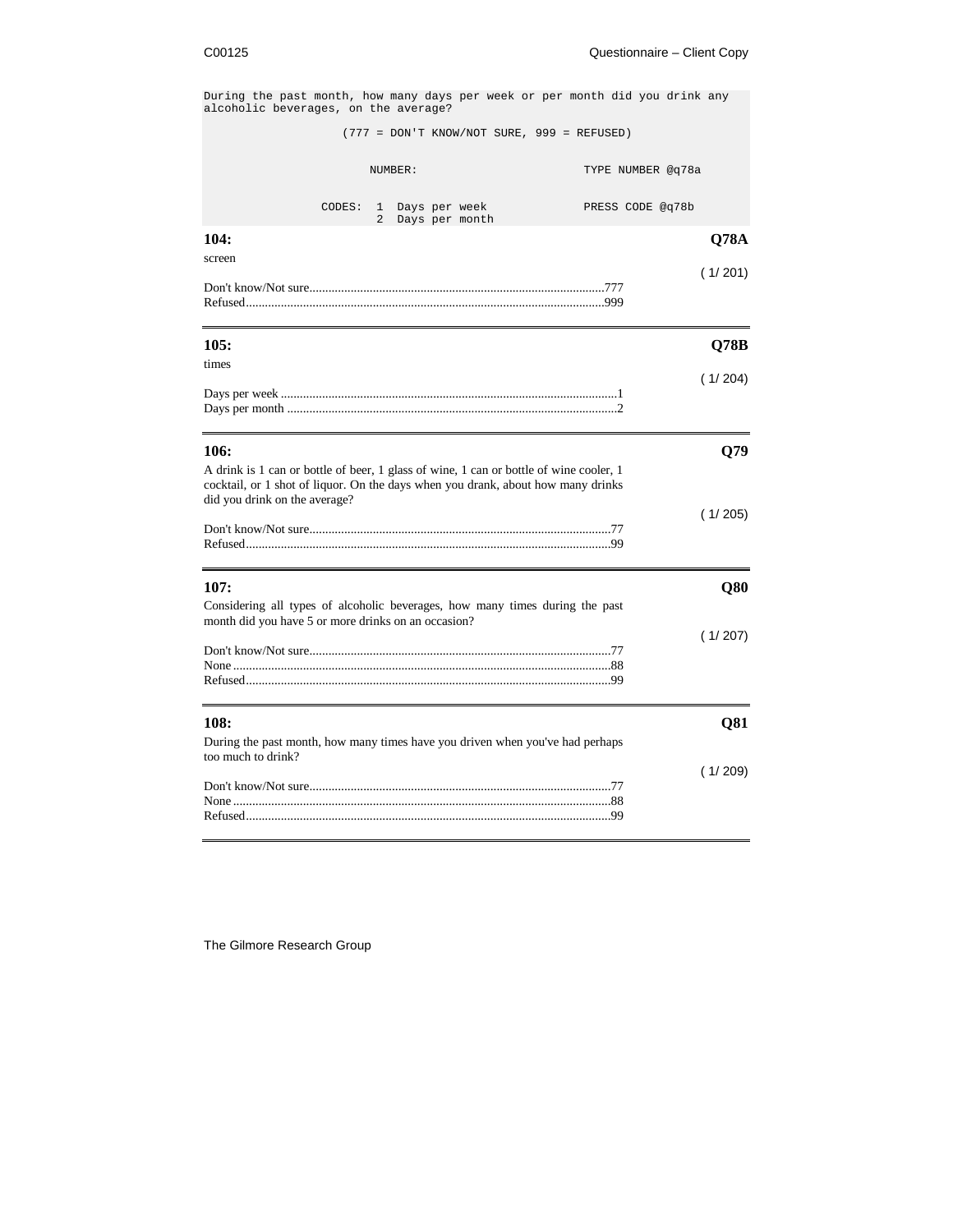| 109:                                                                                                                                                           | O82     |
|----------------------------------------------------------------------------------------------------------------------------------------------------------------|---------|
| $READ 1-5$                                                                                                                                                     |         |
| Next a question about exposure to the sun. When you go outside on a sunny day<br>for more than one hour, how often do you use sunscreen or sunblock? Would you |         |
| say. $\ldots$                                                                                                                                                  | (1/211) |
|                                                                                                                                                                |         |
|                                                                                                                                                                |         |
|                                                                                                                                                                |         |
|                                                                                                                                                                |         |
| 110:                                                                                                                                                           | Q83     |
| <b>READ 1-5 ONLY IF NECESSARY</b>                                                                                                                              |         |
| On a different topic, about how long has it been since you last had your blood<br>pressure taken by a doctor, nurse or other health professional?              |         |
|                                                                                                                                                                | (1/212) |
|                                                                                                                                                                |         |
|                                                                                                                                                                |         |
|                                                                                                                                                                |         |
|                                                                                                                                                                |         |
|                                                                                                                                                                |         |
|                                                                                                                                                                |         |
|                                                                                                                                                                |         |
| <b>111:</b>                                                                                                                                                    | Q84     |
| Have you ever been told by a doctor, nurse, or other health professional that you<br>have high blood pressure?                                                 |         |
|                                                                                                                                                                | (1/213) |
|                                                                                                                                                                |         |
|                                                                                                                                                                |         |
|                                                                                                                                                                |         |
| 112:                                                                                                                                                           | Q86     |
| Blood cholesterol is a fatty substance found in the blood. Have you ever had your<br>blood cholesterol checked?                                                |         |
|                                                                                                                                                                | (1/214) |
|                                                                                                                                                                |         |
|                                                                                                                                                                |         |
|                                                                                                                                                                |         |
|                                                                                                                                                                |         |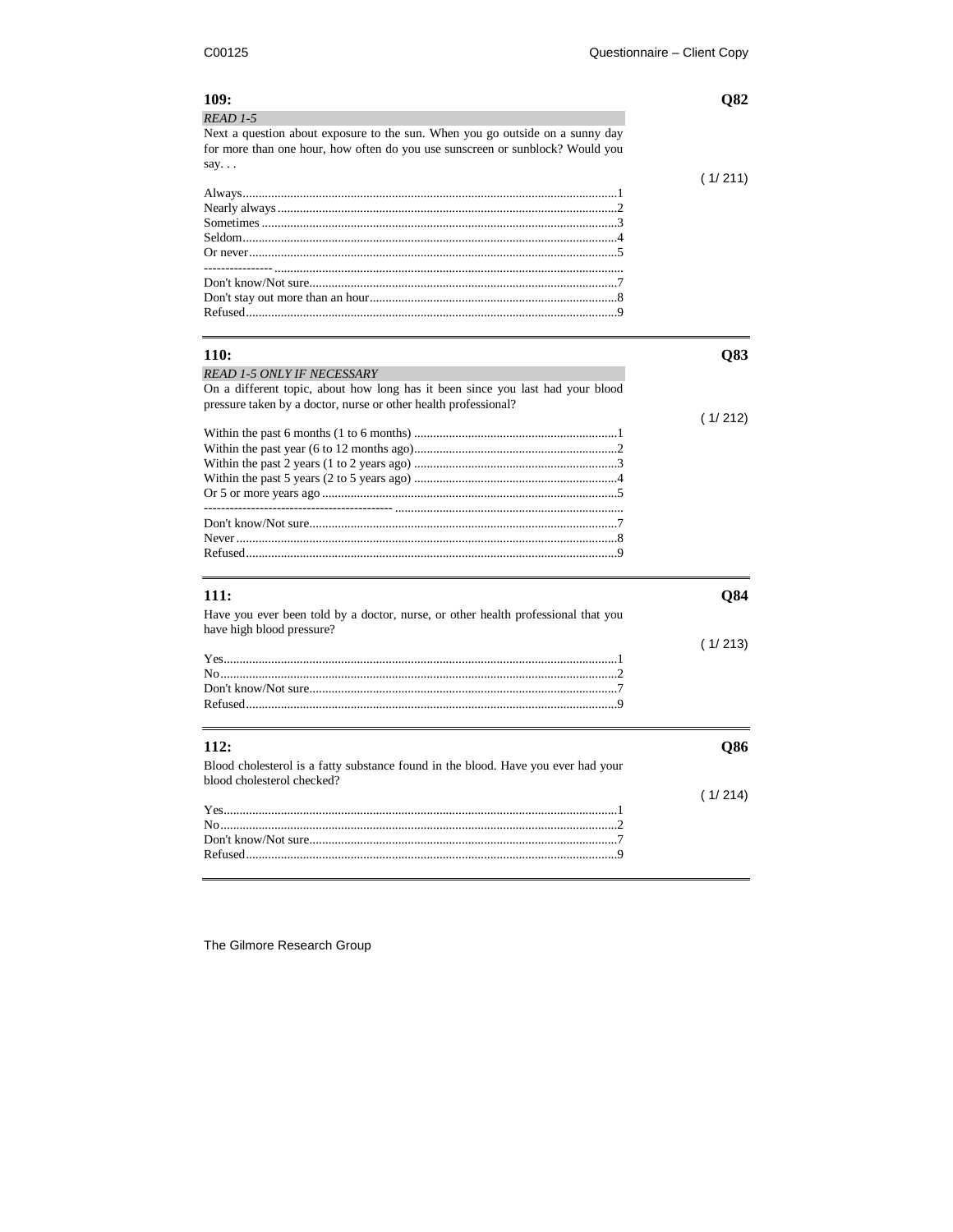| 113:                                                                                                               | Q87     |
|--------------------------------------------------------------------------------------------------------------------|---------|
| <b>READ 1-4 ONLY IF NECESSARY</b><br>About how long has it been since you last had your blood cholesterol checked? |         |
|                                                                                                                    |         |
|                                                                                                                    | (1/215) |
|                                                                                                                    |         |
|                                                                                                                    |         |
|                                                                                                                    |         |
|                                                                                                                    |         |
|                                                                                                                    |         |
|                                                                                                                    |         |
|                                                                                                                    |         |
| <b>114:</b>                                                                                                        | Q88     |
|                                                                                                                    |         |
| Have you ever been told by a doctor or other health professional that your blood<br>cholesterol is high?           |         |
|                                                                                                                    | (1/216) |
|                                                                                                                    |         |
|                                                                                                                    |         |
|                                                                                                                    |         |
|                                                                                                                    |         |
|                                                                                                                    |         |
| 115:                                                                                                               | Q89     |
| <b>READ 1-4 ONLY IF NECESSARY</b>                                                                                  |         |
| The next questions are about tests afro colon cancer. A blood stool test is a test that                            |         |
| may use a special kit at home to determine whether the stool contains blood. Have                                  |         |
| you ever had this test using a home kit?                                                                           |         |
|                                                                                                                    | (1/217) |
|                                                                                                                    |         |
|                                                                                                                    |         |
|                                                                                                                    |         |
|                                                                                                                    |         |
| 116:                                                                                                               | Q90     |
| <b>READ 1-5 ONLY IF NECESSARY</b>                                                                                  |         |
| When did you have your last blood stool test using a home kit?                                                     |         |
|                                                                                                                    | (1/218) |
|                                                                                                                    |         |
|                                                                                                                    |         |
|                                                                                                                    |         |
|                                                                                                                    |         |
|                                                                                                                    |         |
|                                                                                                                    |         |
|                                                                                                                    |         |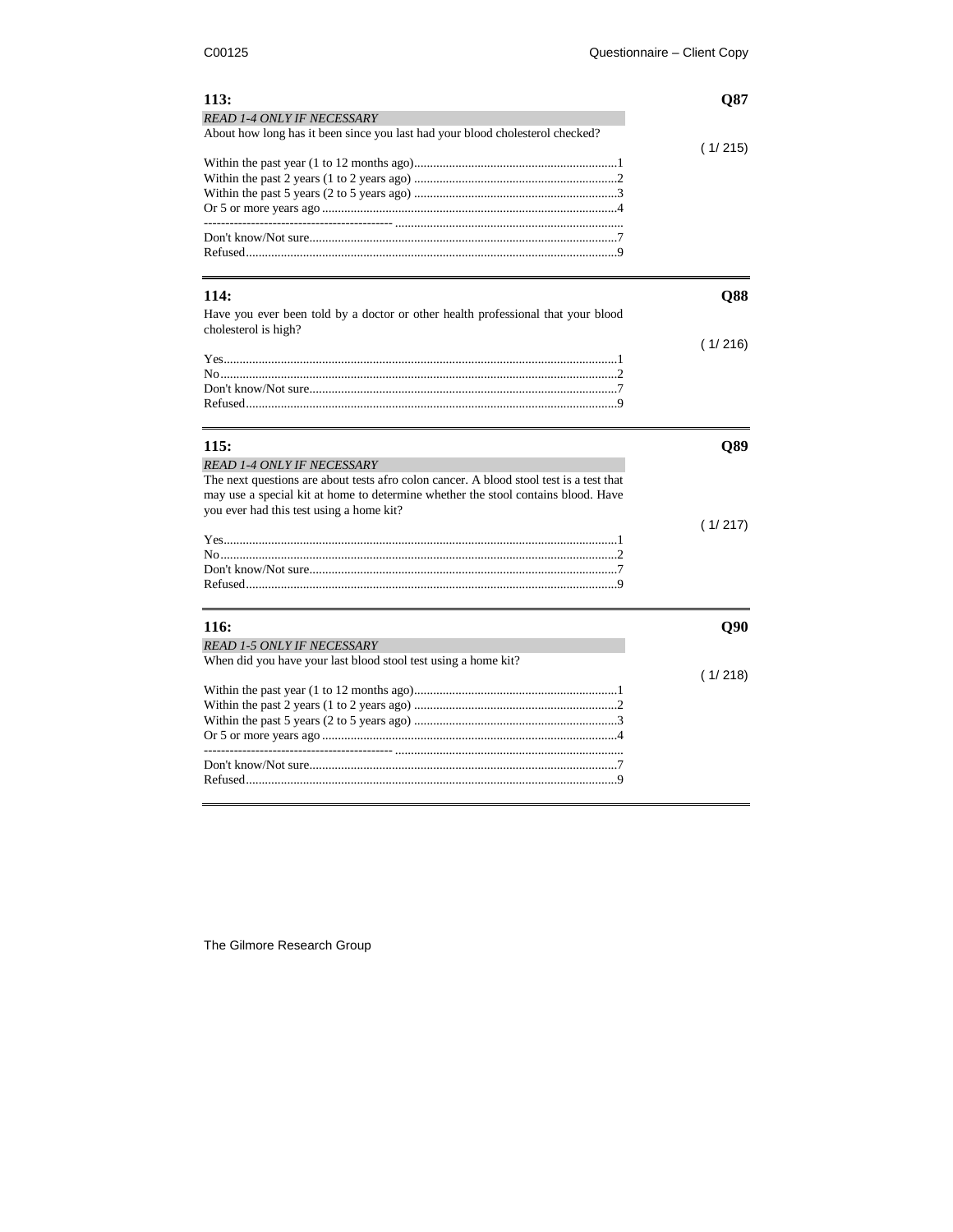| 117:<br>A sigmoidoscopy or colonoscopy is when a tube is inserted in the rectum to view<br>the bowel for signs of cancer and other health problems. Have you ever had this<br>exam? | Q91     |
|-------------------------------------------------------------------------------------------------------------------------------------------------------------------------------------|---------|
|                                                                                                                                                                                     |         |
|                                                                                                                                                                                     | (1/219) |
|                                                                                                                                                                                     |         |
|                                                                                                                                                                                     |         |
|                                                                                                                                                                                     |         |
| <b>118:</b>                                                                                                                                                                         | Q92     |
| <b>READ 1-4 ONLY IF NECESSARY</b>                                                                                                                                                   |         |
| When did you have your last sigmoidoscopy or colonoscopy?                                                                                                                           |         |
|                                                                                                                                                                                     | (1/220) |
|                                                                                                                                                                                     |         |
|                                                                                                                                                                                     |         |
|                                                                                                                                                                                     |         |
|                                                                                                                                                                                     |         |
|                                                                                                                                                                                     |         |
| <b>119:</b>                                                                                                                                                                         | Q93     |
| These next questions are about cardiovascular health. To lower your risk of                                                                                                         |         |
| developing heart disease or stroke, are you eating fewer high fat or high cholesterol<br>foods?                                                                                     |         |
|                                                                                                                                                                                     | (1/221) |
|                                                                                                                                                                                     |         |
|                                                                                                                                                                                     |         |
|                                                                                                                                                                                     |         |
| 120:                                                                                                                                                                                | Q94     |
| To lower your risk of developing heart disease or stroke, are you exercising more?                                                                                                  |         |
|                                                                                                                                                                                     | (1/222) |
|                                                                                                                                                                                     |         |
|                                                                                                                                                                                     |         |
|                                                                                                                                                                                     |         |
| 121:                                                                                                                                                                                | Q95     |
| Has a doctor ever told you that you had any of the following                                                                                                                        |         |
| Heart attack or myocardial infarction?                                                                                                                                              | (1/223) |
|                                                                                                                                                                                     |         |
|                                                                                                                                                                                     |         |
|                                                                                                                                                                                     |         |
|                                                                                                                                                                                     |         |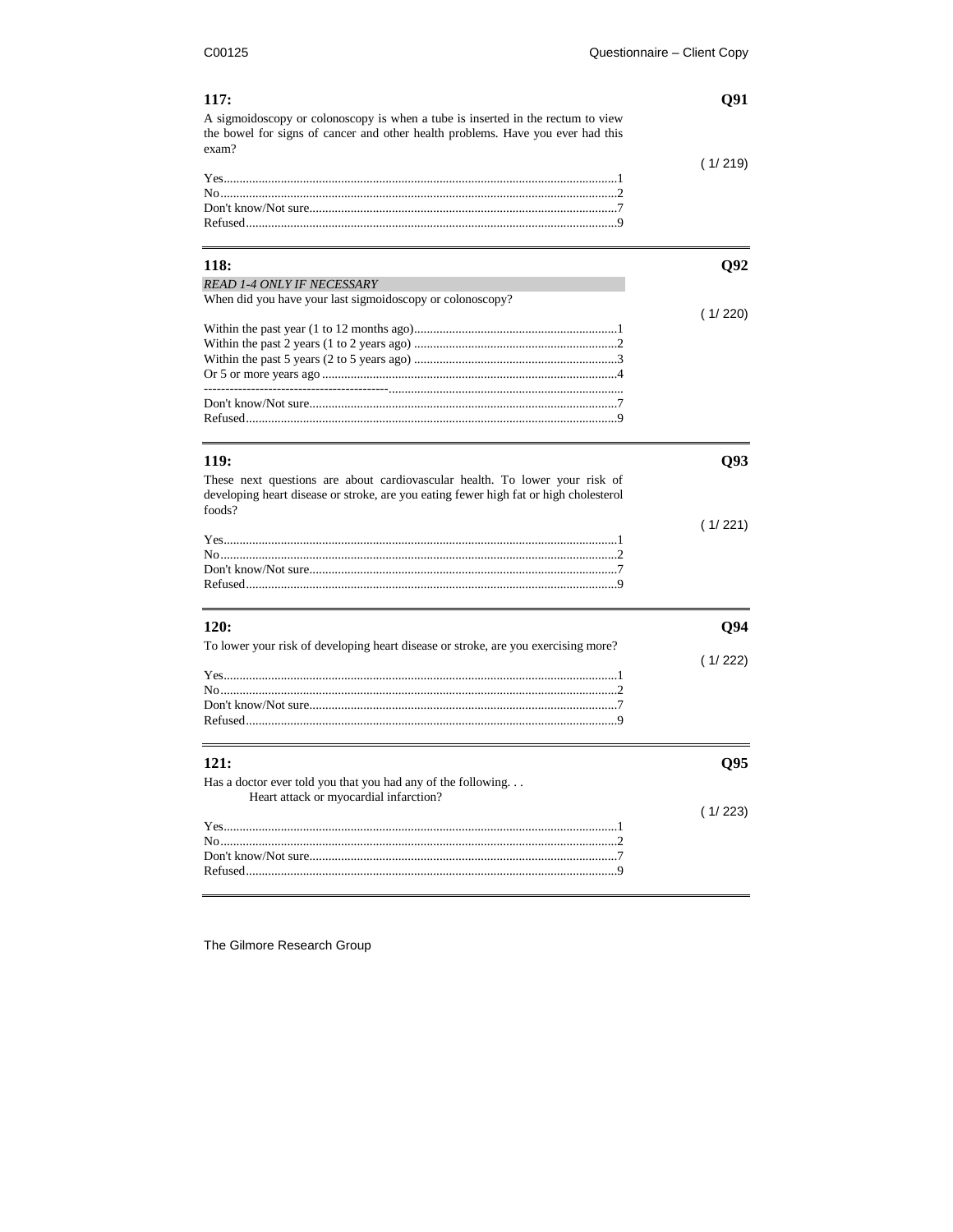| 122:                                                                               | Q96         |
|------------------------------------------------------------------------------------|-------------|
| (Has a doctor ever told you that you had any of the following)                     |             |
| Angina or coronary heart disease?                                                  |             |
|                                                                                    | (1/224)     |
|                                                                                    |             |
|                                                                                    |             |
|                                                                                    |             |
|                                                                                    |             |
| 123:                                                                               | O97         |
| Stroke?                                                                            |             |
|                                                                                    | (1/225)     |
|                                                                                    |             |
|                                                                                    |             |
|                                                                                    |             |
|                                                                                    |             |
|                                                                                    |             |
| 124:                                                                               | Q98XX       |
| Next I have some questions about children's asthma.                                |             |
|                                                                                    | (1/226)     |
|                                                                                    |             |
|                                                                                    |             |
| 125:                                                                               | Q98A        |
| Earlier you said there is a child under age 5 in your household. Has a doctor ever |             |
| said that the child under the age of 5 had asthma?                                 |             |
|                                                                                    | (1/227)     |
|                                                                                    |             |
|                                                                                    |             |
|                                                                                    |             |
|                                                                                    |             |
| 126:                                                                               | <b>Q98B</b> |
|                                                                                    |             |
|                                                                                    |             |
| Earlier you said there are children under age 5 in your household. Has a doctor    |             |
| ever said that any of the children under the age of 5 had asthma? IF YES, ASK:     |             |
| How many ever had asthma? TOTAL NUMBER OF CHILDREN: <q37a></q37a>                  |             |
|                                                                                    | (1/228)     |
|                                                                                    |             |
|                                                                                    |             |
|                                                                                    |             |

 $\overline{a}$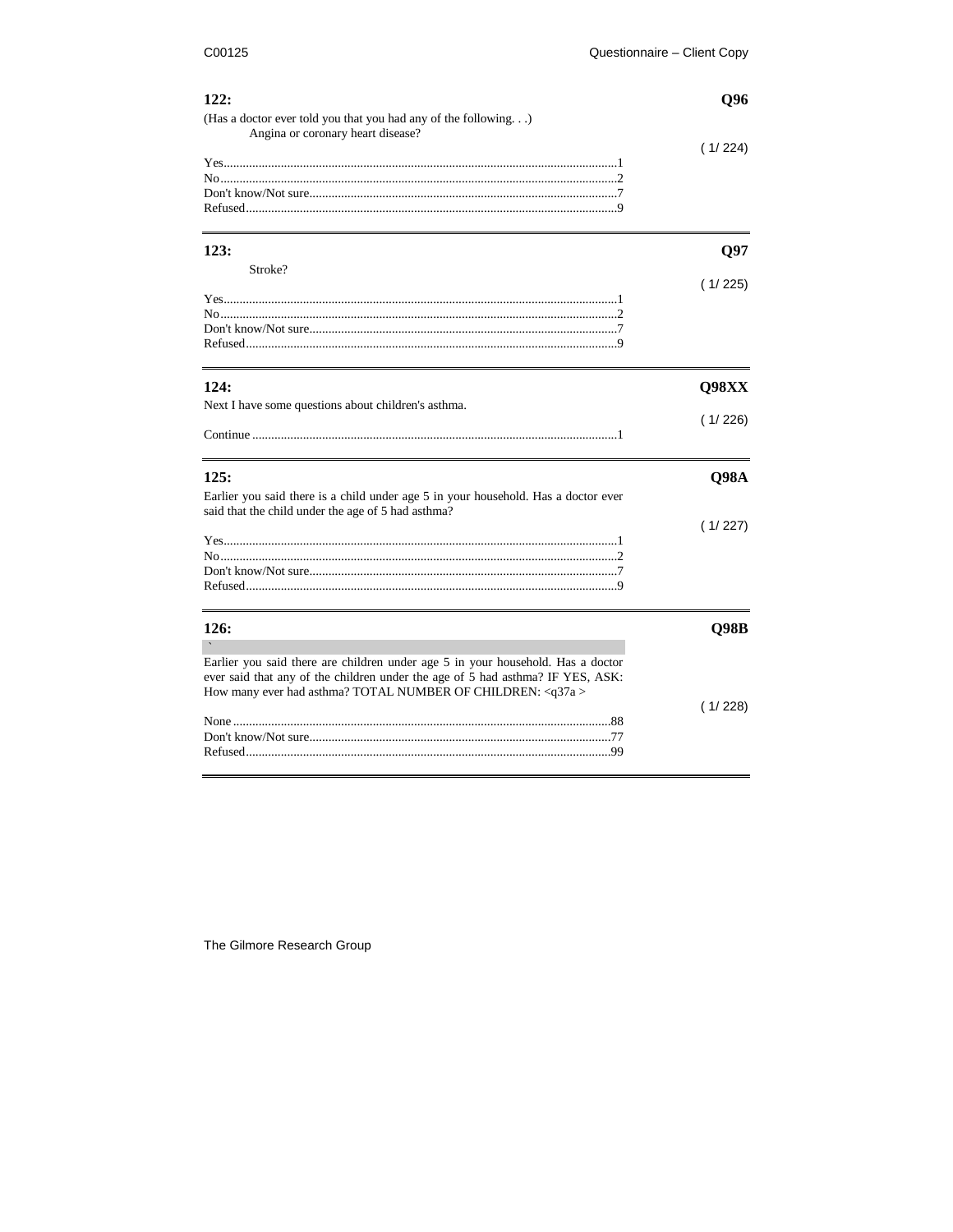### C00125

| 127:<br>setin values for both                                                                                                                                   | Q98X1        |
|-----------------------------------------------------------------------------------------------------------------------------------------------------------------|--------------|
|                                                                                                                                                                 | (1/230)      |
|                                                                                                                                                                 |              |
| 128:                                                                                                                                                            | <b>SKIPY</b> |
| skipout                                                                                                                                                         | (1/232)      |
| 129:                                                                                                                                                            | Q99          |
| (Thinking of the child under the age of 5 in your household) Does this child<br>still have asthma? <q98x1></q98x1>                                              |              |
|                                                                                                                                                                 | (1/233)      |
|                                                                                                                                                                 |              |
|                                                                                                                                                                 |              |
| 130:                                                                                                                                                            | Q100         |
| Of the $\langle q98x1 \rangle$ children under age five in your household who ever had asthma,<br>how many still have asthma? NOTE: NUMBER OF CHILDERN CANNOT BE |              |
| MORE THAN TOTAL NUMBER OF CHILDREN.                                                                                                                             | (1/234)      |
|                                                                                                                                                                 |              |
|                                                                                                                                                                 |              |
| 131:                                                                                                                                                            | Q98X2        |
| Set values for all childrens                                                                                                                                    | (1/236)      |
|                                                                                                                                                                 |              |
|                                                                                                                                                                 |              |
|                                                                                                                                                                 |              |
|                                                                                                                                                                 |              |
| 132:                                                                                                                                                            | Q101X        |
| Skip                                                                                                                                                            | (1/238)      |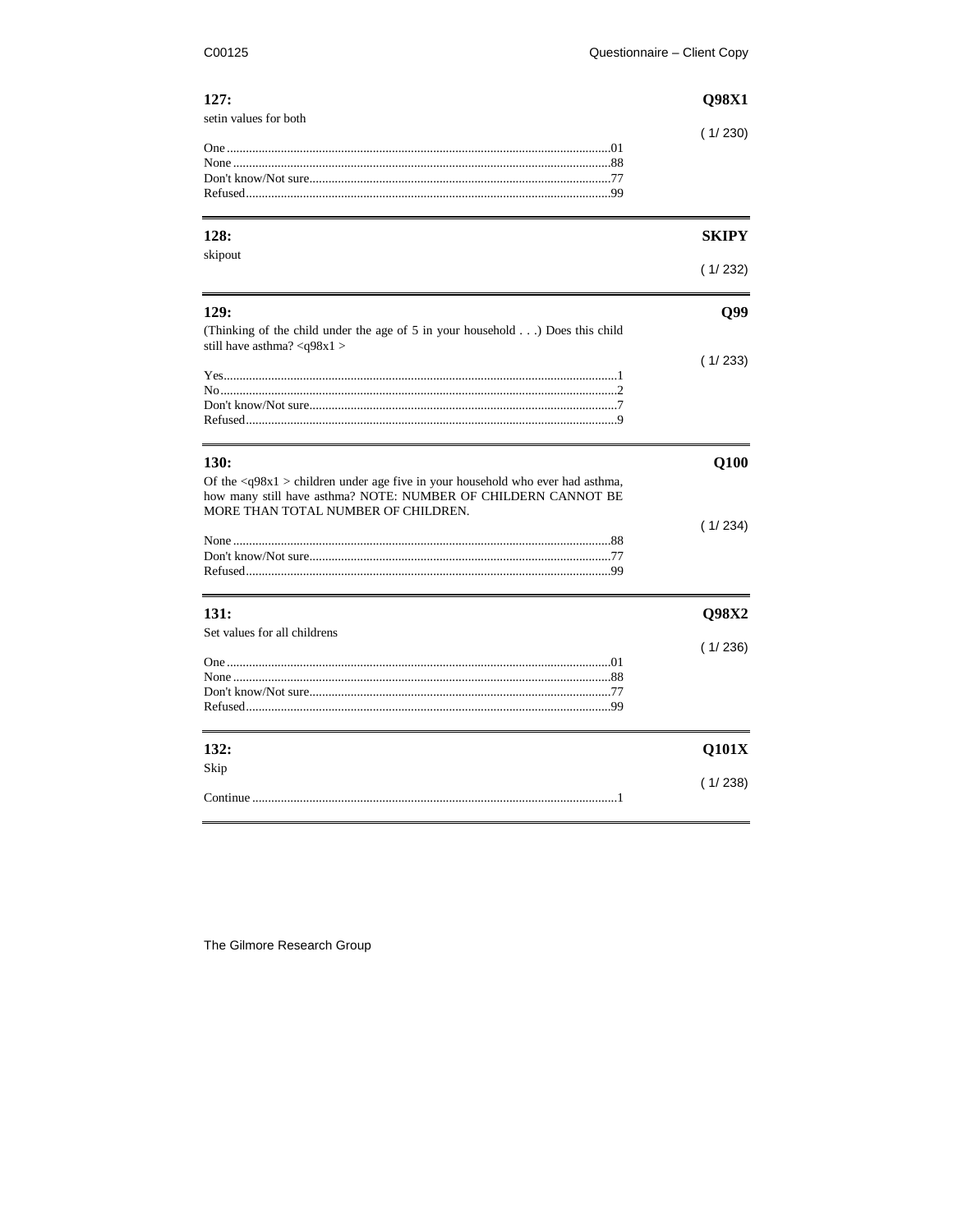| 133:<br>Earlier you said there is a child age 5-12 in your household. Has a doctor ever said<br>that the child 5 to 12 years old had asthma?                                                                                       | <b>Q101A</b><br>(1/239) |
|------------------------------------------------------------------------------------------------------------------------------------------------------------------------------------------------------------------------------------|-------------------------|
| 134:                                                                                                                                                                                                                               | Q101B                   |
| Earlier you said there are children age 5-12 in your household. Has a doctor ever<br>said that any of the children 5 to 12 years old had asthma? IF YES, ASK: How<br>many ever had asthma? TOTAL NUMBER OF CHILDREN: <q37b></q37b> | (1/240)                 |
| 135:                                                                                                                                                                                                                               | Q98X3                   |
| Set values for all children                                                                                                                                                                                                        | (1/242)                 |
| 136:                                                                                                                                                                                                                               | SO1                     |
| skipout                                                                                                                                                                                                                            | (1/244)                 |
| 137:<br>(Thinking of the child 5 to 12 years old ) Does this child still have asthma?                                                                                                                                              | Q102<br>(1/245)         |
|                                                                                                                                                                                                                                    |                         |
| 138:<br>Of the $\langle 98x3 \rangle$ children age 5 through 12 in your household who ever had<br>asthma, how many still have asthma? NOTE: NUMBER OF CHILDERN<br>CANNOT BE MORE THAN TOTAL NUMBER OF CHILDREN.                    | Q103                    |
|                                                                                                                                                                                                                                    | (1/246)                 |

|  | (1/2) |
|--|-------|
|  |       |
|  |       |
|  |       |
|  |       |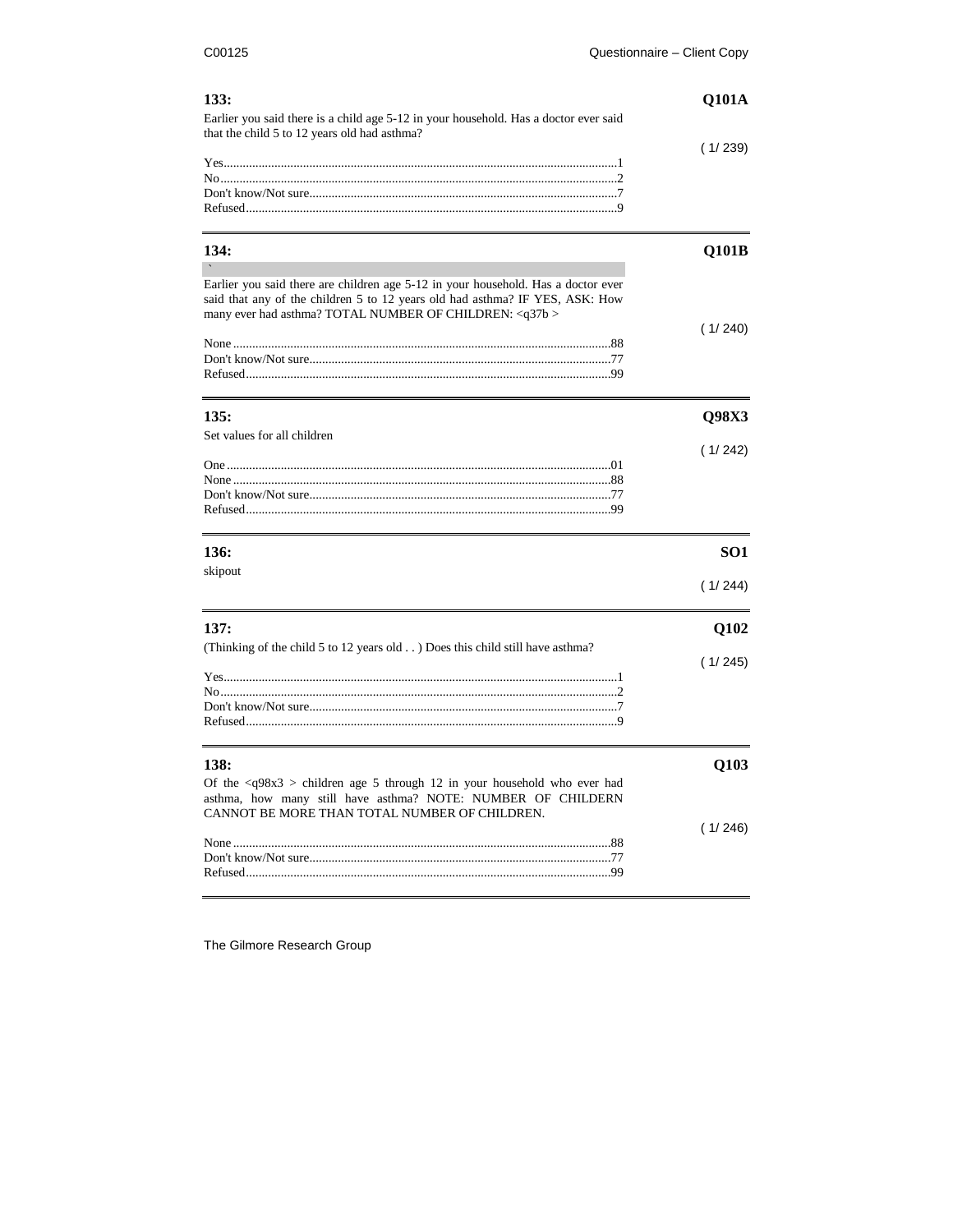## C00125

| 139:                                                                               | Q98X4           |
|------------------------------------------------------------------------------------|-----------------|
| Set values for all children                                                        | (1/248)         |
|                                                                                    |                 |
|                                                                                    |                 |
|                                                                                    |                 |
| <b>140:</b>                                                                        | Q104X           |
| Skip                                                                               | (1/250)         |
|                                                                                    |                 |
| 141:                                                                               | Q104A           |
| Earlier you said there is a child age 13-17 in your household. Has a doctor ever   |                 |
| said that the child 13 to 17 years old had asthma?                                 | (1/251)         |
|                                                                                    |                 |
|                                                                                    |                 |
|                                                                                    |                 |
| 142:                                                                               | Q104B           |
| Earlier you said there are children age 13-17 in your household. Has a doctor ever |                 |
| said that any of the children 13 to 17 years old had asthma? IF YES, ASK: How      |                 |
| many ever had asthma? TOTAL NUMBER OF CHILDREN: < q37c >                           | (1/252)         |
|                                                                                    |                 |
|                                                                                    |                 |
| 143:                                                                               |                 |
| Set values for all children                                                        | Q98X5           |
|                                                                                    | (1/254)         |
|                                                                                    |                 |
|                                                                                    |                 |
|                                                                                    |                 |
| 144:                                                                               | SO <sub>4</sub> |
| skipout                                                                            | (1/256)         |
|                                                                                    |                 |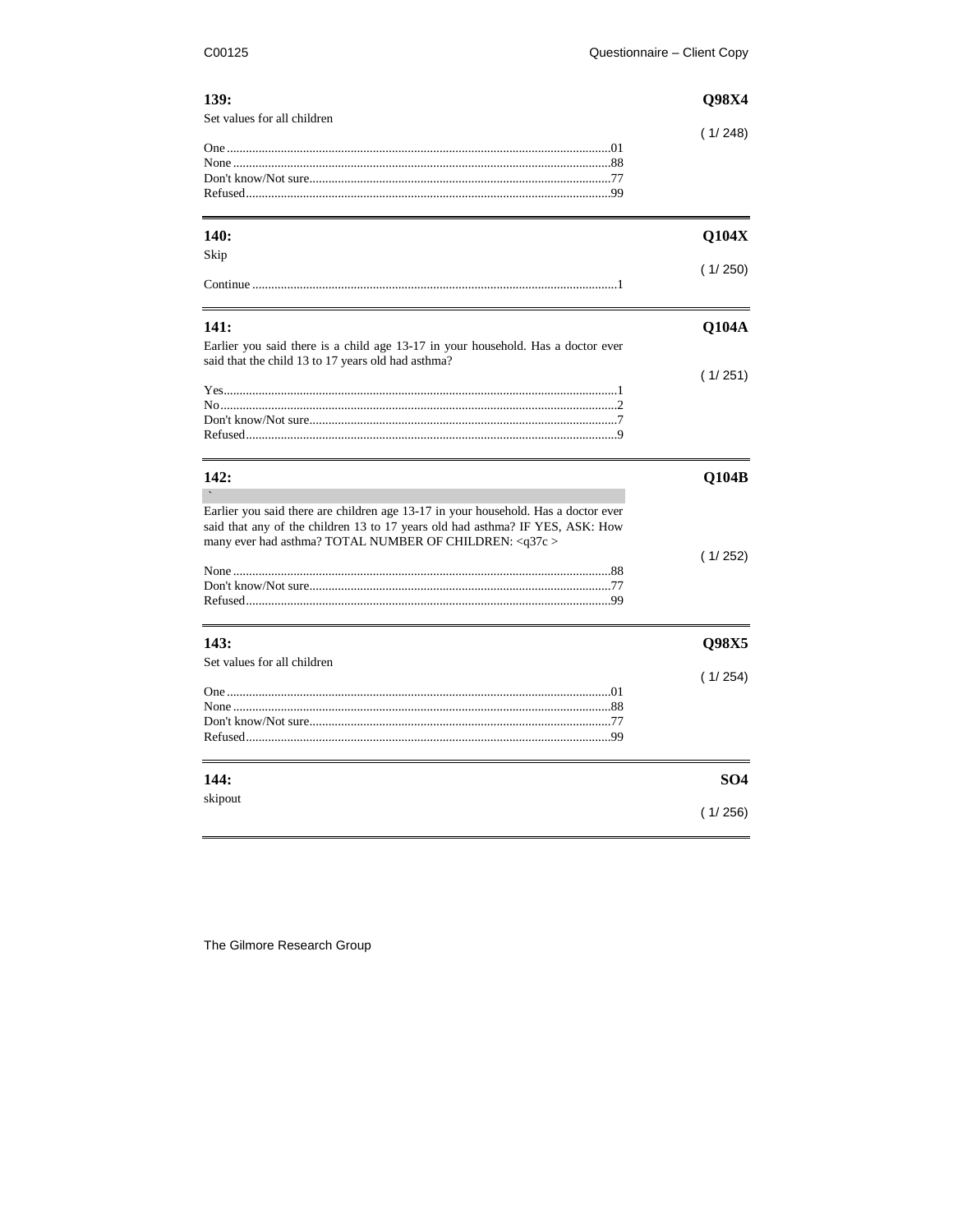| 145:                                                                                                                                                            | Q105    |
|-----------------------------------------------------------------------------------------------------------------------------------------------------------------|---------|
| Does this child still have asthma?                                                                                                                              |         |
|                                                                                                                                                                 | (1/257) |
|                                                                                                                                                                 |         |
|                                                                                                                                                                 |         |
|                                                                                                                                                                 |         |
| 146:                                                                                                                                                            | Q106    |
| Of the $\langle 98x5 \rangle$ children aged 13 through 17 in your household who ever had<br>asthma, how many still have asthma? NOTE: NUMBER OF CHILDERN        |         |
| CANNOT BE MORE THAN TOTAL NUMBER OF CHILDREN.                                                                                                                   |         |
|                                                                                                                                                                 | (1/258) |
|                                                                                                                                                                 |         |
|                                                                                                                                                                 |         |
|                                                                                                                                                                 |         |
| 147:                                                                                                                                                            | Q98X6   |
| Set values for all children                                                                                                                                     |         |
|                                                                                                                                                                 | (1/260) |
|                                                                                                                                                                 |         |
|                                                                                                                                                                 |         |
|                                                                                                                                                                 |         |
|                                                                                                                                                                 |         |
| 148:                                                                                                                                                            | Q107X   |
| The next few questions are about child care for young children. "Child care" is                                                                                 |         |
| care by someone other than a parent or guardian. Child care might include care by                                                                               |         |
| a relative, a child care center, a child care home, or a preschool.                                                                                             |         |
|                                                                                                                                                                 | (1/262) |
|                                                                                                                                                                 |         |
| 149:                                                                                                                                                            | Q107    |
|                                                                                                                                                                 |         |
| During the past year was your child under age 5 in child care for more than 10<br>hours a week? IF NEEDED: "Child care," is care by someone other than a parent |         |
| or guardian. Child care might include care by a relative, a child care center, a child                                                                          |         |
| care home, or a preschool.                                                                                                                                      |         |
|                                                                                                                                                                 | (1/263) |
|                                                                                                                                                                 |         |
|                                                                                                                                                                 |         |
|                                                                                                                                                                 |         |

Don't know/Not sure.................................................................................................7 Refused.....................................................................................................................9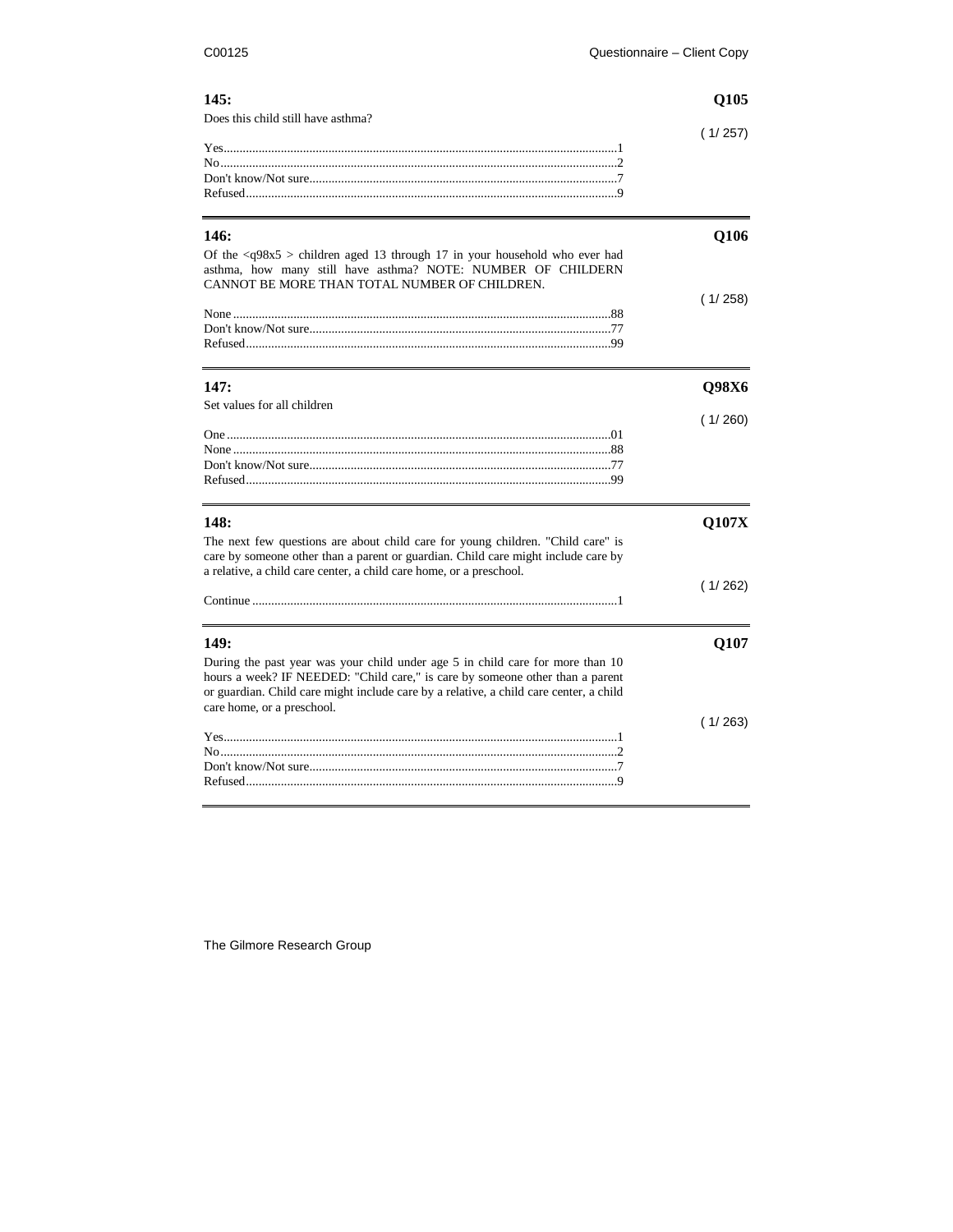During the past year, were any of your children under age 5 in child care for more than ten hours per week? IF YES, ASK: How many (of your children under age 5) were in child care for more than 10 horus a week during the past year? IF NEEDED: "Child care," is care by someone other than a parent or guardian. Child care might include care by a relative, a child care center, a child care home, or a preschool. NUMBER: TYPE NUMBER @q108 88 No/No in childcare more than 10 hours per week 77 Don't know/Refused 99 Refused **150: Q108** screen  $(1/ 264)$ None .......................................................................................................................88 Don't know/Not sure...............................................................................................77 Refused...................................................................................................................99 **151: Q25X1** combined question ( 1/ 266) None .......................................................................................................................88 Don't know/Not sure...............................................................................................77 Refused...................................................................................................................99 **152: Q109** *READ 1-5* Think about the last time you looked for child care for children under age 5 in Washington State. How much choice did you feel that you had in choosing a child care provider? Would you say you had. . . IF NEEDED: "Child care," is care by someone other than a parent or guardian. Child care might include care by a relative, a child care center, a child care home, or a preschool. ( 1/ 268) A wide range of choices...........................................................................................1 Quite a few choices ..................................................................................................2 Some choices............................................................................................................3 Few choices..............................................................................................................4 Only one choice........................................................................................................5 Or no child care was available..................................................................................6 ------------------------------ ........................................................................................... Don't know/Not sure.................................................................................................7 Refused.....................................................................................................................9 **153: WORDJ** wording only ( 1/ 269) child..........................................................................................................................1 children.....................................................................................................................2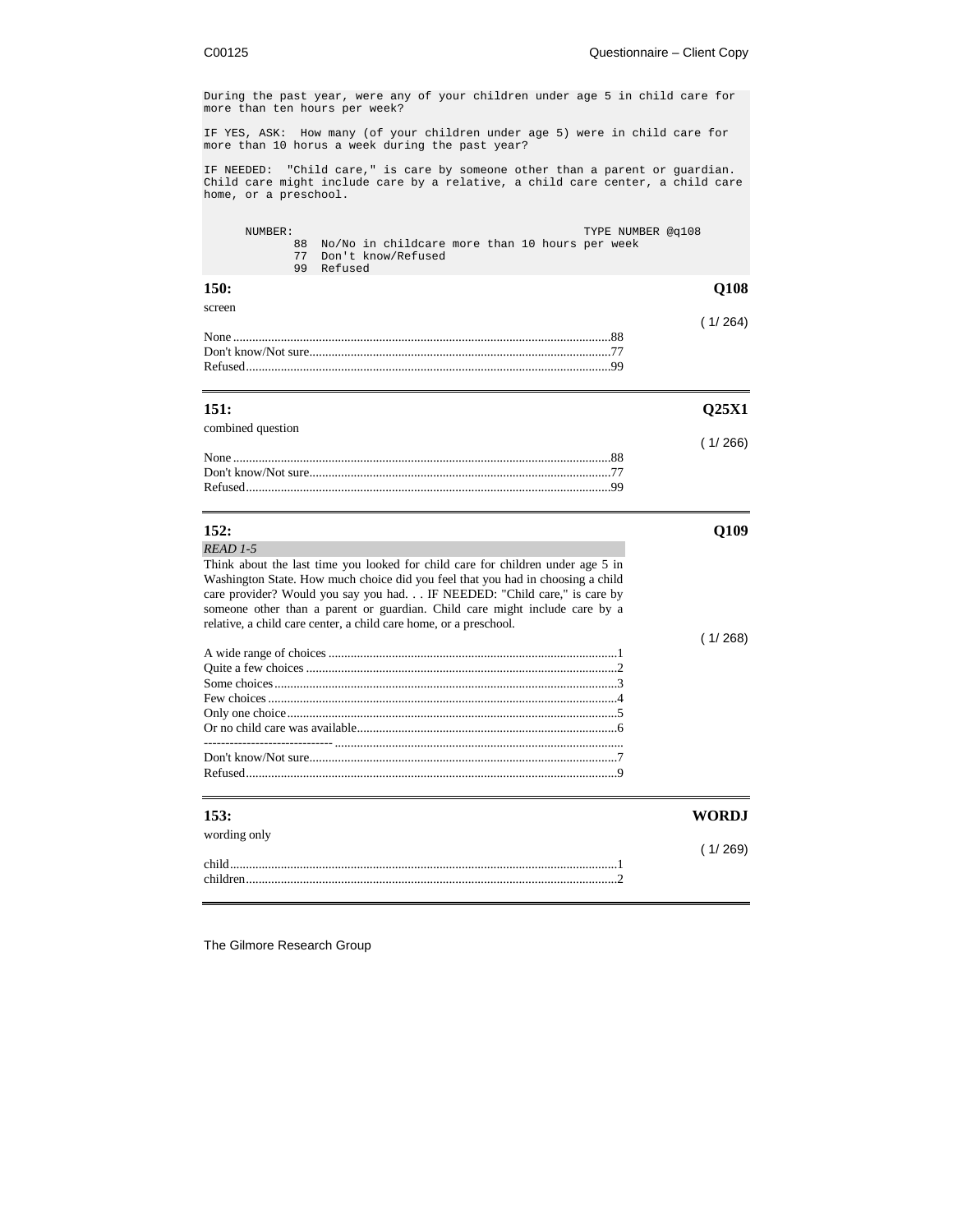÷.

| 154:<br>Now think about the place where your $\langle \text{wordj} \rangle$ under age 5 received the most<br>child care in the last 12 months. Would you say that this is a child care center, a<br>licensed child care home, an unlicensed child care home, a preschool or something<br>else? IF NEEDED: The main source of care is the one where they received the<br>most care in the past year. | Q110                                                                                                                                                                                                                                                     |
|-----------------------------------------------------------------------------------------------------------------------------------------------------------------------------------------------------------------------------------------------------------------------------------------------------------------------------------------------------------------------------------------------------|----------------------------------------------------------------------------------------------------------------------------------------------------------------------------------------------------------------------------------------------------------|
|                                                                                                                                                                                                                                                                                                                                                                                                     | (1/270)                                                                                                                                                                                                                                                  |
| 155:                                                                                                                                                                                                                                                                                                                                                                                                | <b>WORDK</b>                                                                                                                                                                                                                                             |
| wording only                                                                                                                                                                                                                                                                                                                                                                                        | (1/271)                                                                                                                                                                                                                                                  |
| Can you tell me the <wordk< td=""><td>&gt; in child care?</td></wordk<>                                                                                                                                                                                                                                                                                                                             | > in child care?                                                                                                                                                                                                                                         |
| Your child under age 5 who were in child care more than 10 hours<br>IF NEEDED:<br>a week during the past year.                                                                                                                                                                                                                                                                                      |                                                                                                                                                                                                                                                          |
| $(00 = LESS$ THAN ONE YEAR, 77 = DON'T KNOW/NOT SURE, 99 = REFUSED)                                                                                                                                                                                                                                                                                                                                 |                                                                                                                                                                                                                                                          |
| ASK FOR EACH:<br>Is that a boy or girl?<br>FIRST CHILD<br>TYPE AGE:<br>@q111a<br>SECOND CHILD<br>TYPE AGE:<br>@q111c<br>@q111e<br>THIRD CHILD<br>TYPE AGE:<br>FOURTH CHILD<br>TYPE AGE:<br>@q111g<br>FIFTH CHILD<br>TYPE AGE:<br>@q111i<br>SIXTH CHILD<br>TYPE AGE:<br>@q111k                                                                                                                       | 1 Boy<br>2 Girl<br>3 Refused<br>@q111b<br>1 Boy<br>2 Girl<br>3 Refused<br>@q111d<br>2 Girl<br>3 Refused<br>@q111f<br>1 Boy<br>2 Girl<br>3 Refused<br>@q111h<br>1 Boy<br>@q111j<br>1 Boy<br>2 Girl<br>3 Refused<br>2 Girl<br>3 Refused<br>@q1111<br>1 Boy |
| 156:                                                                                                                                                                                                                                                                                                                                                                                                | <b>Q111A</b>                                                                                                                                                                                                                                             |
| screen                                                                                                                                                                                                                                                                                                                                                                                              | (1/272)                                                                                                                                                                                                                                                  |
| 157:                                                                                                                                                                                                                                                                                                                                                                                                | Q111B<br>(1/273)                                                                                                                                                                                                                                         |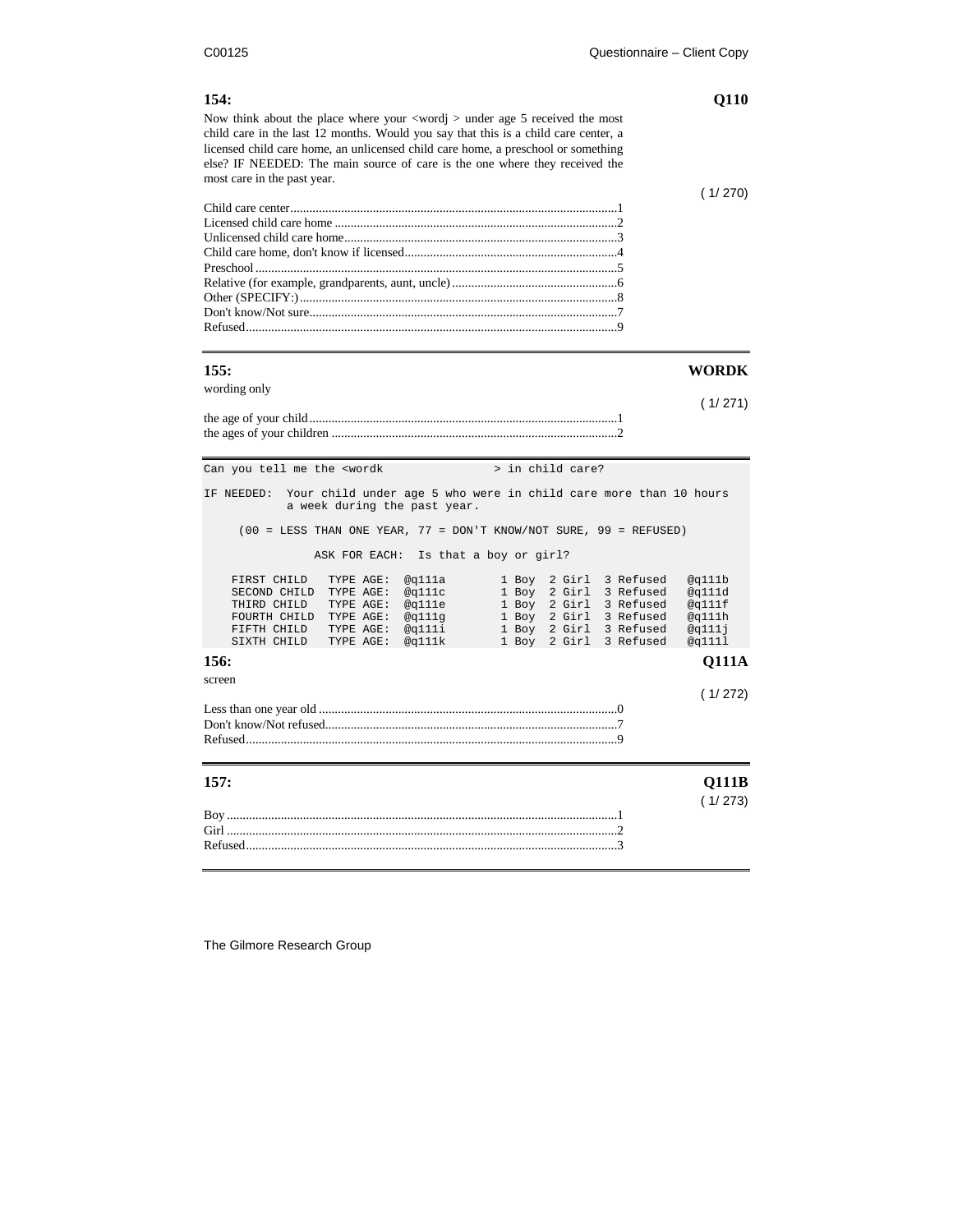| 158: | <b>Q111C</b> |
|------|--------------|
|      | (1/274)      |
| 159: | <b>Q111D</b> |
|      | (1/275)      |
| 160: | <b>Q111E</b> |
|      | (1/276)      |
| 161: | Q111F        |
|      | (1/277)      |
| 162: | <b>Q111G</b> |
|      | (1/278)      |
| 163: | Q111H        |
|      | (1/279)      |
| 164: | Q111I        |
|      | (1/280)      |
| 165: | Q111J        |
|      | (1/281)      |
| 166: | Q111K        |
|      | (1/282)      |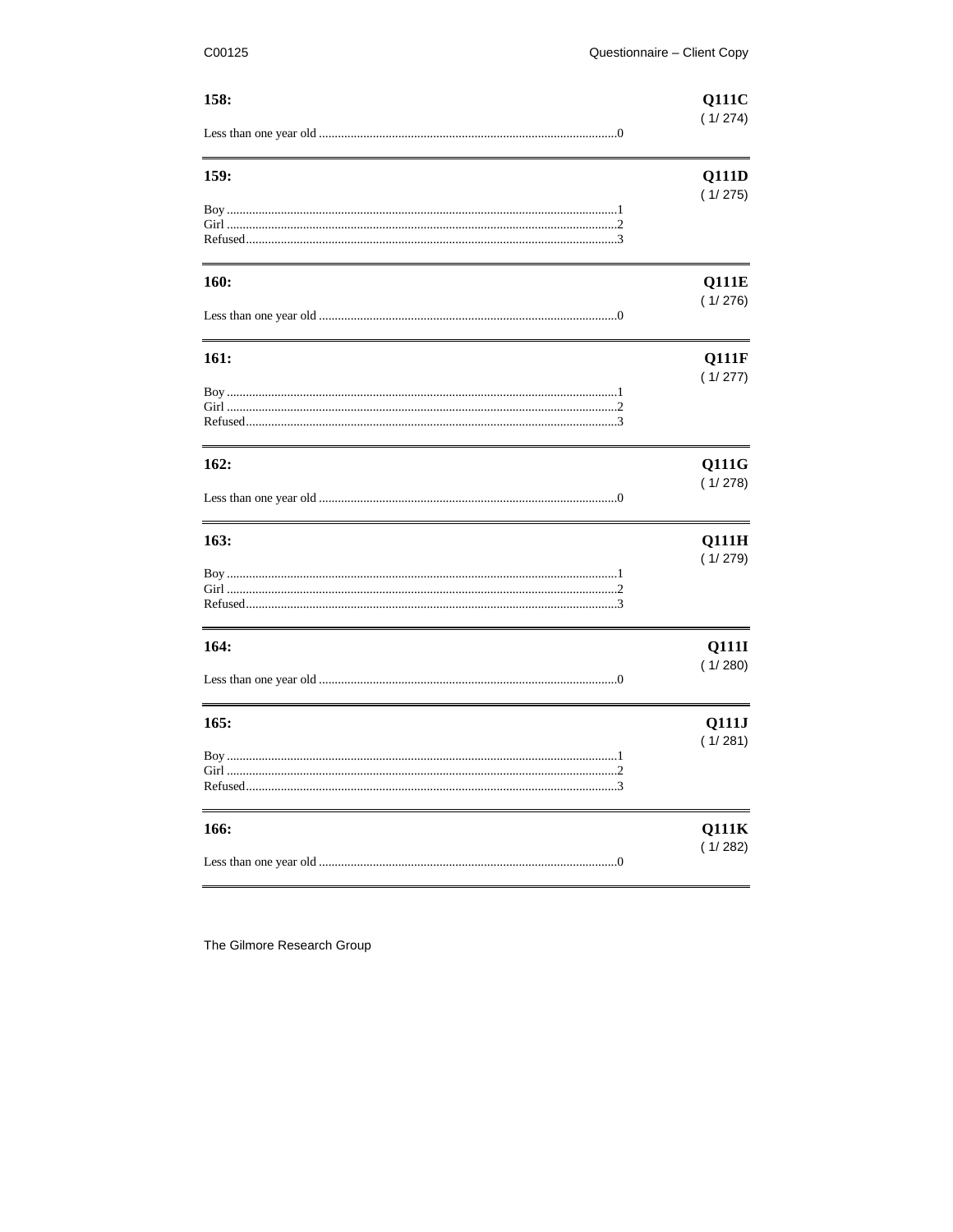| 167:                            | <b>Q111L</b><br>(1/283)   |
|---------------------------------|---------------------------|
|                                 |                           |
| 168:                            | A1<br>(1/284)             |
| 169:                            | A2<br>(1/286)             |
| 170:                            | A3<br>(1/288)             |
| 171:                            | $\mathbf{A4}$<br>(1/290)  |
| 172:                            | A <sub>5</sub><br>(1/292) |
| 173:                            | A6<br>(1/294)             |
| 174:<br>addition only           | <b>ADDAA</b><br>(1/296)   |
| 175:<br>skip out if no children | <b>SKIPX</b>              |
|                                 | (1/297)                   |
| 176:                            | W1<br>(1/298)             |
| 177:                            | W <sub>2</sub><br>(1/299) |
| 178:                            | W3<br>(1/300)             |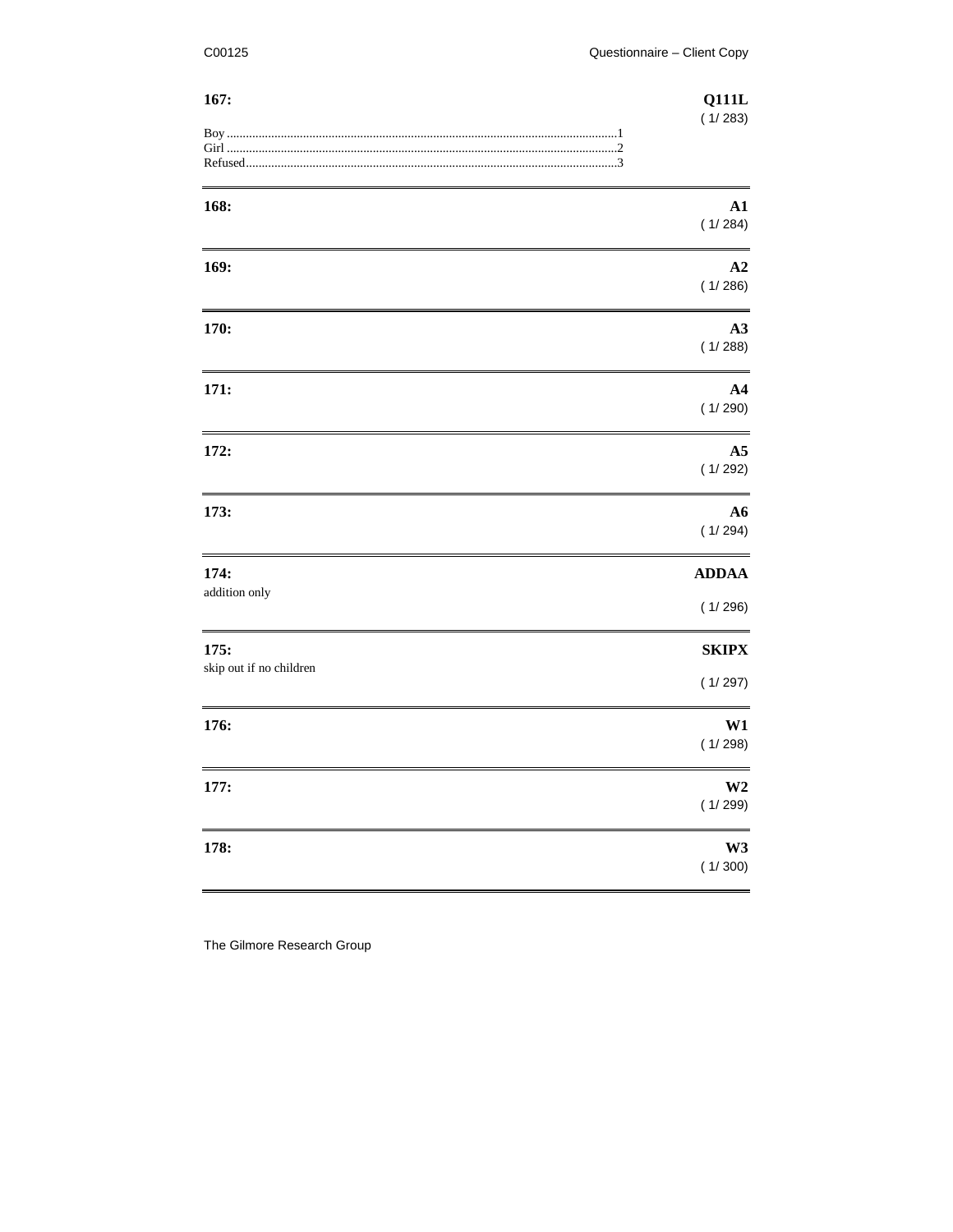| C00125             | Questionnaire - Client Copy |
|--------------------|-----------------------------|
| 179:               | W <sub>4</sub><br>(1/301)   |
| 180:               | W <sub>5</sub><br>(1/302)   |
| 181:               | W6<br>(1/303)               |
| 182:               | <b>SEL1</b>                 |
| selection of child | (1/304)                     |
|                    |                             |
|                    |                             |
|                    |                             |
|                    |                             |
|                    |                             |
| 183:               | PICK1                       |
| selection          |                             |
|                    | (1/305)                     |
|                    |                             |
|                    |                             |
|                    |                             |
|                    |                             |
| 184:               | PICK <sub>2</sub>           |
| gender of child    |                             |
|                    | (1/306)                     |
|                    |                             |
|                    |                             |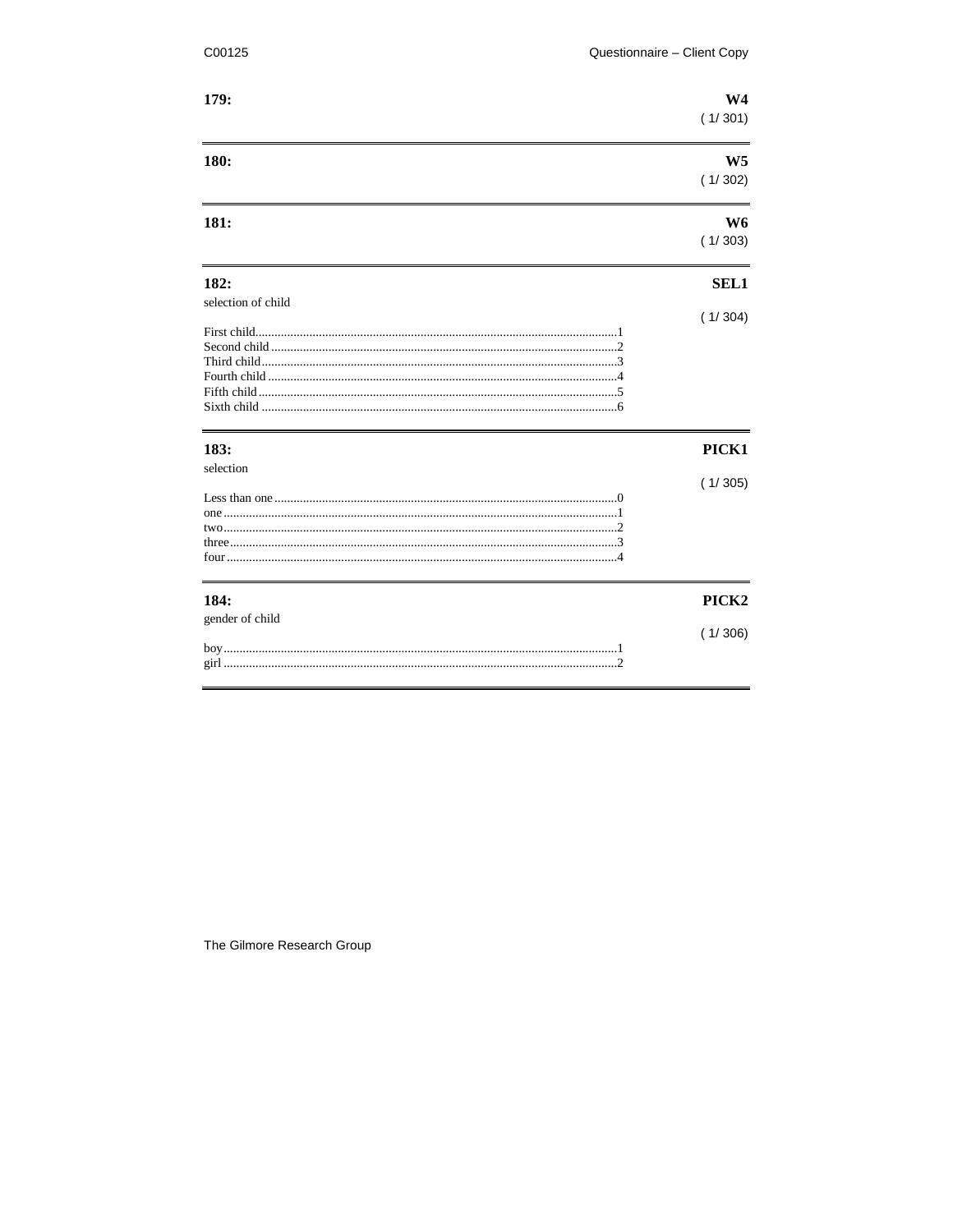| CHILD PICKED: <sel1< th=""><th><math>\geq</math></th><th></th></sel1<> | $\geq$                                                                                                                                                                                                                                                 |                  |
|------------------------------------------------------------------------|--------------------------------------------------------------------------------------------------------------------------------------------------------------------------------------------------------------------------------------------------------|------------------|
|                                                                        | Now I'd like to ask you about how you would rate the child care your <pickl><br/>year old <pick2> is receiving. Overall, how would you rate the way your<br/>child's caregiver responds to your child's emotional needs? Would you say</pick2></pickl> |                  |
| IF NEEDED:                                                             | The caregiver that spends the most time with your child.<br>"Emotional needs" are the child's feelings and needs for closeness<br>and security.                                                                                                        |                  |
|                                                                        | 1 Very poor<br>$\overline{a}$<br>Poor<br>3 Fair<br>4 Good<br>5 Or very good<br>Don't know/Not sure<br>7                                                                                                                                                | PRESS CODE @q114 |
|                                                                        | 9<br>Refused                                                                                                                                                                                                                                           |                  |
| 185:                                                                   |                                                                                                                                                                                                                                                        | <b>O114</b>      |
| READ 1-5                                                               |                                                                                                                                                                                                                                                        |                  |
| screen                                                                 |                                                                                                                                                                                                                                                        | (1/307)          |
|                                                                        |                                                                                                                                                                                                                                                        |                  |
| 186:                                                                   |                                                                                                                                                                                                                                                        | 0115             |
|                                                                        | How would you rate the safety of the physical environment at your <pick1> year<br/>old child's childcare? Consider both the indoor and outdoor areas. Would you say</pick1>                                                                            | (1/308)          |
|                                                                        |                                                                                                                                                                                                                                                        |                  |
|                                                                        |                                                                                                                                                                                                                                                        |                  |
|                                                                        |                                                                                                                                                                                                                                                        |                  |
|                                                                        |                                                                                                                                                                                                                                                        |                  |
|                                                                        |                                                                                                                                                                                                                                                        |                  |
|                                                                        |                                                                                                                                                                                                                                                        |                  |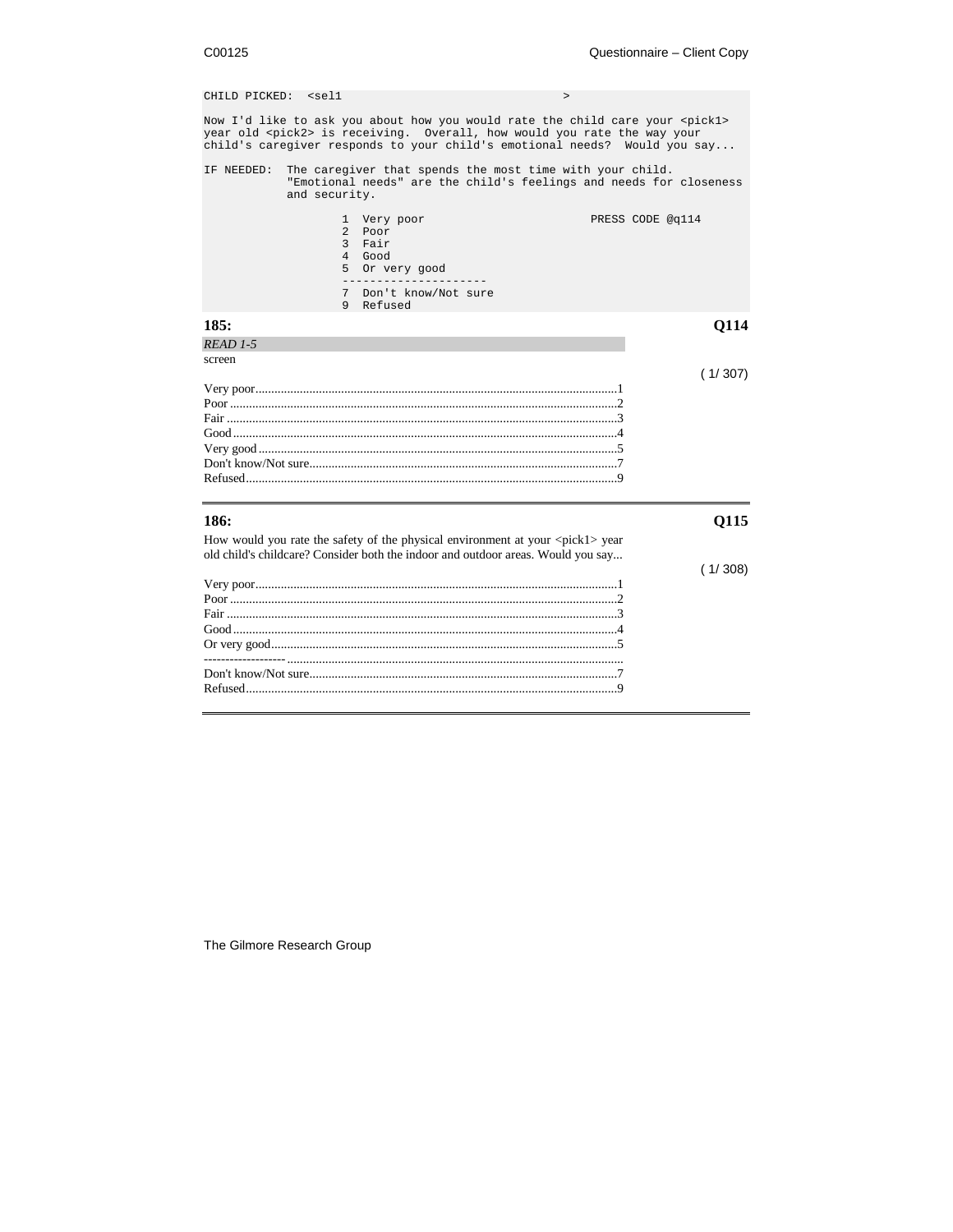| 187:                                                                                                                                                                                                                   | Q116    |
|------------------------------------------------------------------------------------------------------------------------------------------------------------------------------------------------------------------------|---------|
| How would you rate how clean it is at your <pick1> year old child's childcare? For<br/>example, consider the general cleanliness, handwashing, and food handling. Would<br/>you say</pick1>                            |         |
|                                                                                                                                                                                                                        | (1/309) |
|                                                                                                                                                                                                                        |         |
|                                                                                                                                                                                                                        |         |
|                                                                                                                                                                                                                        |         |
|                                                                                                                                                                                                                        |         |
|                                                                                                                                                                                                                        |         |
|                                                                                                                                                                                                                        |         |
|                                                                                                                                                                                                                        |         |
|                                                                                                                                                                                                                        |         |
|                                                                                                                                                                                                                        |         |
| 188:                                                                                                                                                                                                                   | Q143    |
| These next questions are about physical, mental, or emotional problems or<br>limitations you may have in your daily life. Are you LIMITED IN ANY WAY in<br>any activities because of any impairment or health problem? |         |
|                                                                                                                                                                                                                        | (1/310) |
|                                                                                                                                                                                                                        |         |
|                                                                                                                                                                                                                        |         |
|                                                                                                                                                                                                                        |         |
|                                                                                                                                                                                                                        |         |
|                                                                                                                                                                                                                        |         |
|                                                                                                                                                                                                                        |         |
| 189:                                                                                                                                                                                                                   | Q144    |
| <b>PROBETO FIT</b>                                                                                                                                                                                                     |         |
| What is the MAJOR impairment or health problem that limits your activities?                                                                                                                                            |         |
|                                                                                                                                                                                                                        | (1/311) |
|                                                                                                                                                                                                                        |         |
|                                                                                                                                                                                                                        |         |
|                                                                                                                                                                                                                        |         |
|                                                                                                                                                                                                                        |         |
|                                                                                                                                                                                                                        |         |
|                                                                                                                                                                                                                        |         |
|                                                                                                                                                                                                                        |         |
|                                                                                                                                                                                                                        |         |
|                                                                                                                                                                                                                        |         |
|                                                                                                                                                                                                                        |         |
|                                                                                                                                                                                                                        |         |
|                                                                                                                                                                                                                        |         |
|                                                                                                                                                                                                                        |         |
|                                                                                                                                                                                                                        |         |
|                                                                                                                                                                                                                        |         |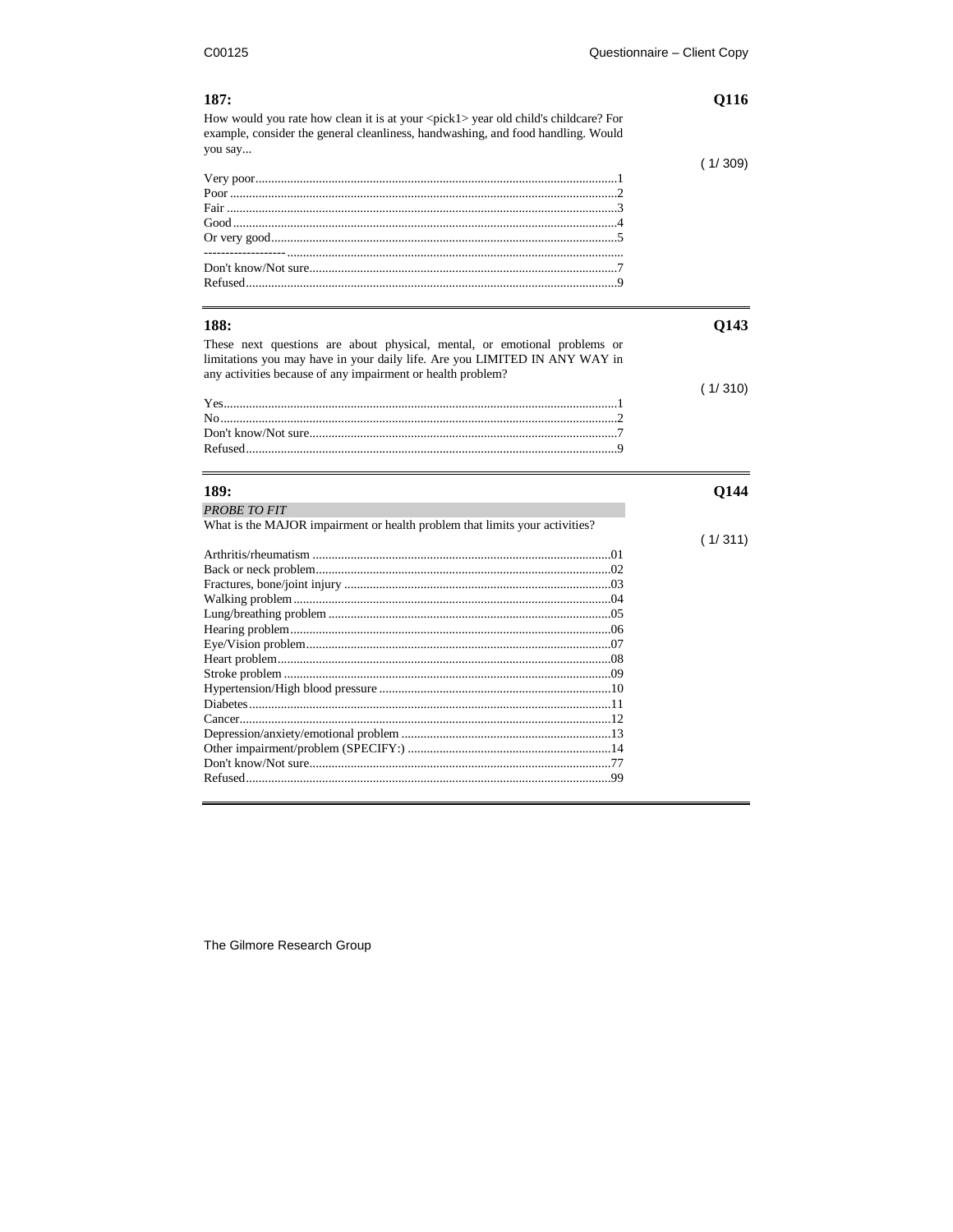For how long have your activities been limited because of your major impairment or health problem?

|                           | NUMBER: | 777 Don't Know/Not sure<br>999 Refused                                         |                                                                                                                                                            | TYPE NUMBER @0145A |              |
|---------------------------|---------|--------------------------------------------------------------------------------|------------------------------------------------------------------------------------------------------------------------------------------------------------|--------------------|--------------|
|                           | CODE:   | Days<br>1<br>Weeks<br>$\mathfrak{D}$<br>$\overline{3}$<br>Months<br>4<br>Years |                                                                                                                                                            | PRESS CODE @q145b  |              |
| 190:                      |         |                                                                                |                                                                                                                                                            |                    | <b>O145A</b> |
| screen                    |         |                                                                                |                                                                                                                                                            |                    | (1/313)      |
| 191:                      |         |                                                                                |                                                                                                                                                            |                    | <b>O145B</b> |
| screen                    |         |                                                                                |                                                                                                                                                            |                    | (1/316)      |
|                           |         |                                                                                |                                                                                                                                                            |                    |              |
| 192:                      |         |                                                                                |                                                                                                                                                            |                    | Q146         |
| getting around the house? |         |                                                                                | Because of any impairment or health problem, do you need the help of other<br>persons with your PERSONAL CARE needs, such as eating, bathing, dressing, or |                    |              |
|                           |         |                                                                                |                                                                                                                                                            |                    | (1/317)      |

| 193:                                                                                                                                                                                                                                | 0147    |
|-------------------------------------------------------------------------------------------------------------------------------------------------------------------------------------------------------------------------------------|---------|
| Because of any impairment or health problem, do you need the help of other<br>persons with your ROUTINE CARE needs, such as everyday household chores,<br>doing necessary business, shopping, or getting around for other purposes? |         |
|                                                                                                                                                                                                                                     | (1/318) |
|                                                                                                                                                                                                                                     |         |
|                                                                                                                                                                                                                                     |         |
|                                                                                                                                                                                                                                     |         |
|                                                                                                                                                                                                                                     |         |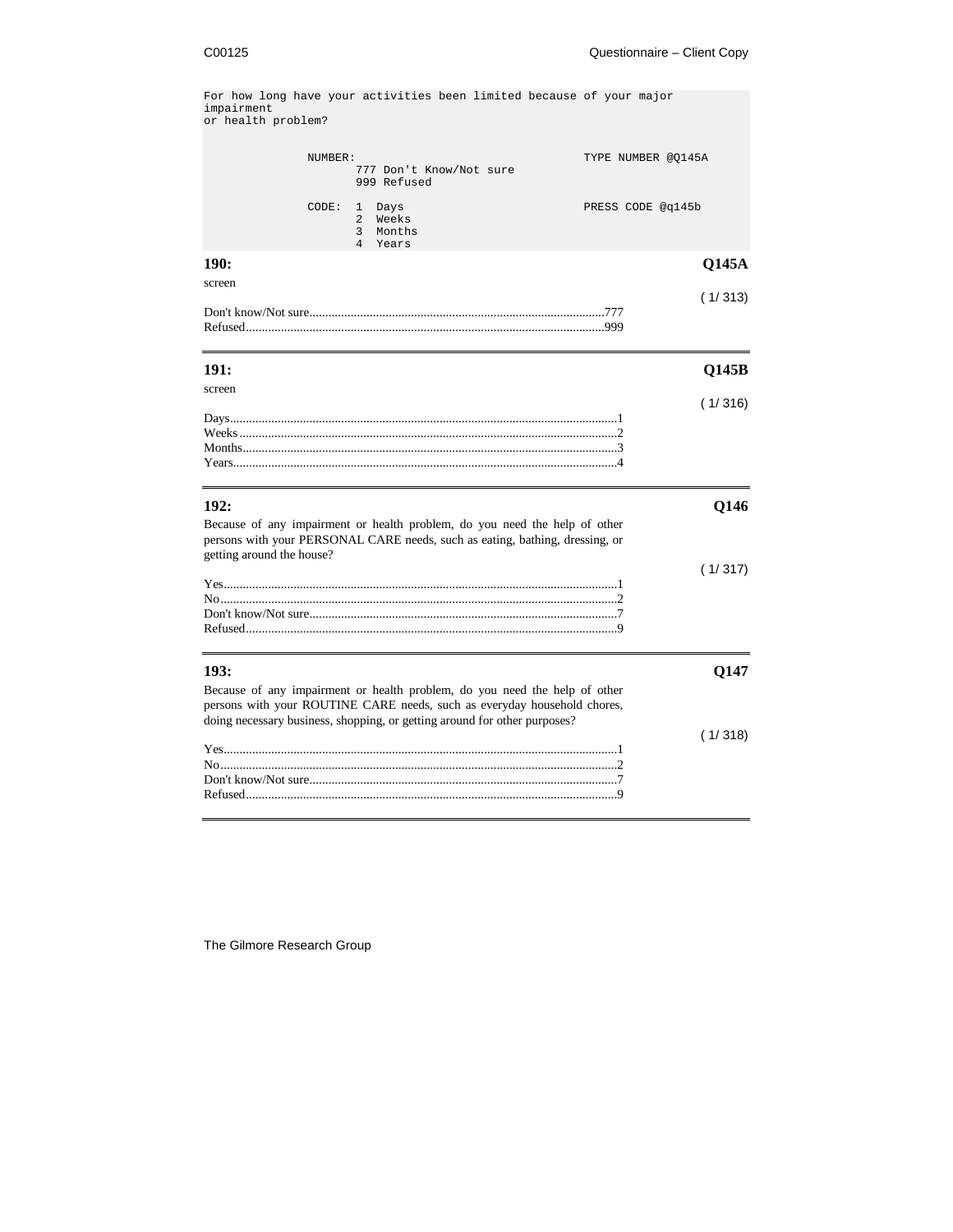| 194:                                                                                                                                                   | Q148    |
|--------------------------------------------------------------------------------------------------------------------------------------------------------|---------|
| During the past 30 days, for about how many days did pain make it hard for you to<br>do your usual activities, such as self-care, work, or recreation? | (1/319) |
|                                                                                                                                                        |         |
| 195:<br>During the past 30 days, for about how many days have you felt sad, blue, or                                                                   | Q149    |
| depressed?                                                                                                                                             | (1/321) |
| 196:<br>During the past 30 days, for about how many days have you felt worried, tense, or                                                              | Q150    |
| anxious?                                                                                                                                               | (1/323) |
| 197:<br>During the past 30 days, for about how many days have you felt you did not get<br>enough rest or sleep?                                        | Q151    |
|                                                                                                                                                        | (1/325) |
| 198:                                                                                                                                                   | Q152    |
| During the past 30 days, for about how many days have you felt very healthy and<br>full of energy?                                                     | (1/327) |
|                                                                                                                                                        |         |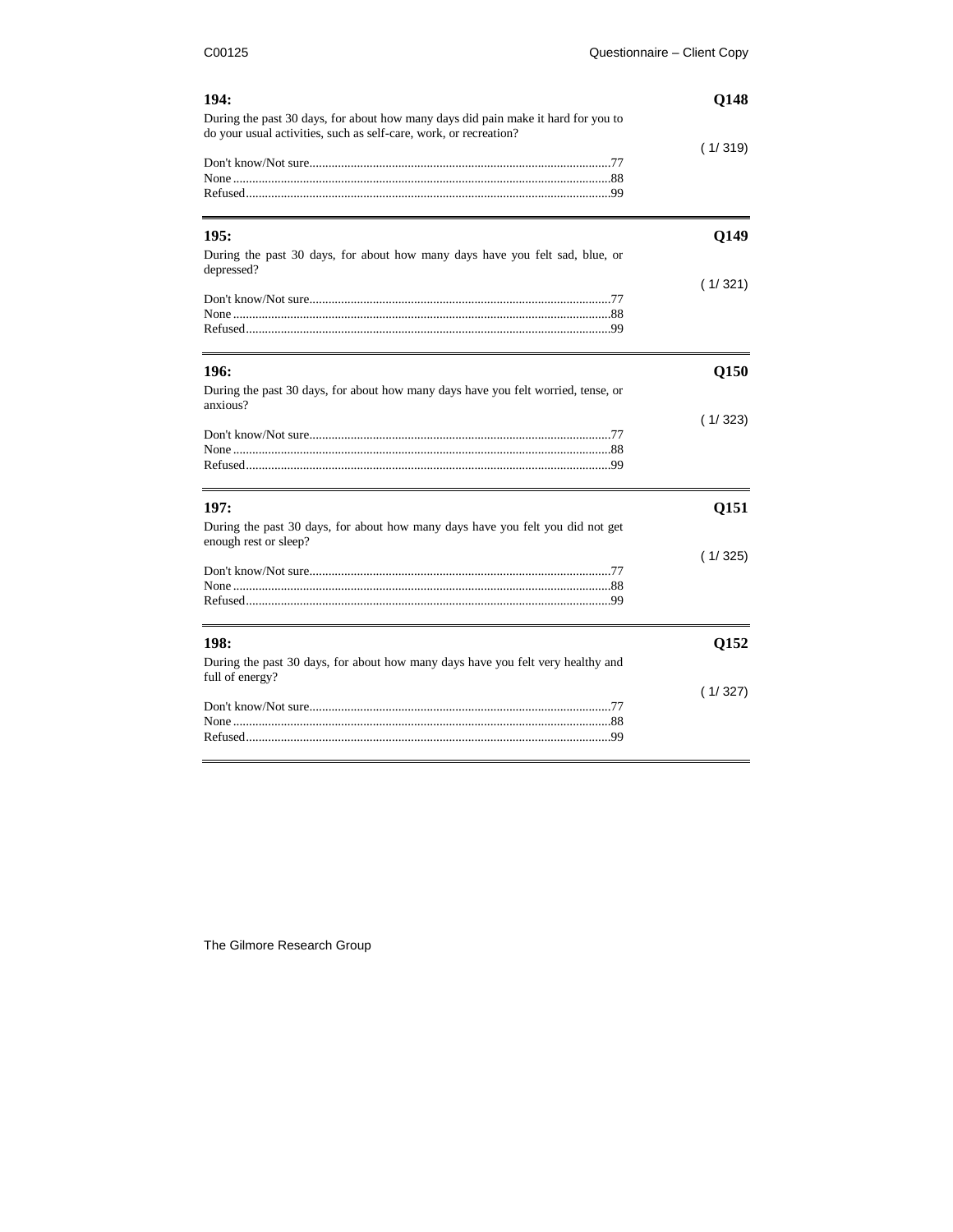| 199:                                                                               | Q153    |
|------------------------------------------------------------------------------------|---------|
| <b>PROBETO FIT</b>                                                                 |         |
| Earlier you reported that due to your impairment you need some assistance from     |         |
| another person with your PERSONAL CARE needs. Who usually helps you with           |         |
| your personal care needs, such as eating, bathing, dressing, or getting around the |         |
| house?                                                                             |         |
|                                                                                    | (1/329) |
|                                                                                    |         |
|                                                                                    |         |
|                                                                                    |         |
|                                                                                    |         |
|                                                                                    |         |
|                                                                                    |         |
|                                                                                    |         |
|                                                                                    |         |
|                                                                                    |         |
|                                                                                    |         |
|                                                                                    |         |
|                                                                                    |         |
| 200:                                                                               | Q154    |
| $READ$ 1-3                                                                         |         |
| Is the assistance you receive to meet your personal care needs                     |         |
|                                                                                    | (1/331) |
|                                                                                    |         |
|                                                                                    |         |
|                                                                                    |         |
|                                                                                    |         |
|                                                                                    |         |
|                                                                                    |         |
| 201:                                                                               | Q155    |
| Earlier you reported that due to your impairment you need some assistance from     |         |
| another person with your ROUTINE CARE needs. Who usually helps you with            |         |
| your routine care needs, such as eating, bathing, dressing, or getting around the  |         |
| house?                                                                             |         |
|                                                                                    | (1/332) |
|                                                                                    |         |
|                                                                                    |         |
|                                                                                    |         |
|                                                                                    |         |
|                                                                                    |         |
|                                                                                    |         |
|                                                                                    |         |
|                                                                                    |         |
|                                                                                    |         |
|                                                                                    |         |
|                                                                                    |         |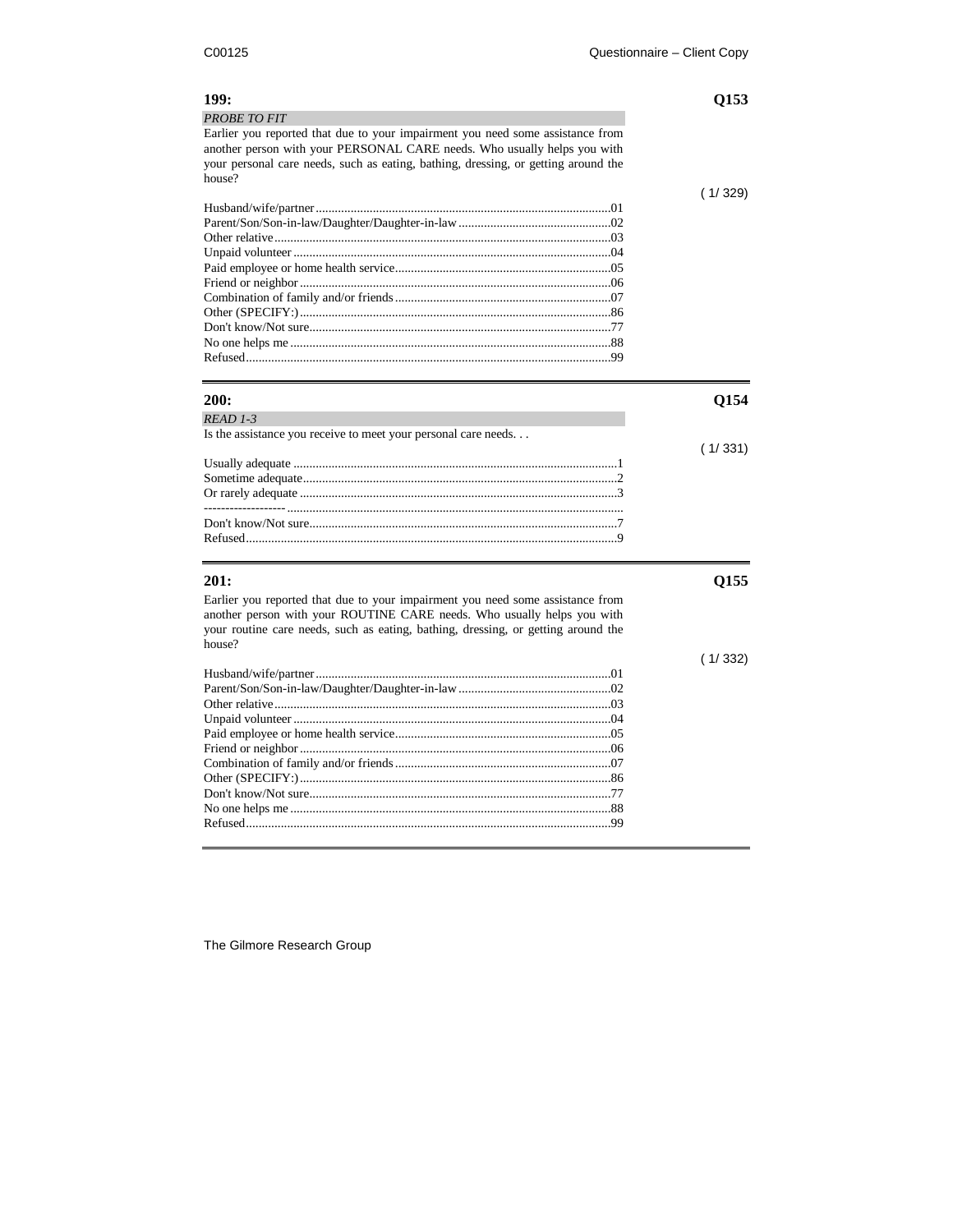| 202:                                                                                  | Q156         |
|---------------------------------------------------------------------------------------|--------------|
| READ 1-3                                                                              |              |
| Is the assistance you receive to meet your personal care needs                        |              |
|                                                                                       | (1/334)      |
|                                                                                       |              |
|                                                                                       |              |
|                                                                                       |              |
|                                                                                       |              |
|                                                                                       |              |
|                                                                                       |              |
| 203:                                                                                  | <b>Q157A</b> |
| Thinking now about things you do outside of your job, During the past month, did      |              |
| you participate in any physical activities or exercise such as running, calisthenics, |              |
| golf, gardening, or walking for exercise outside of your regular job duties?          |              |
|                                                                                       | (1/335)      |
|                                                                                       |              |
|                                                                                       |              |
|                                                                                       |              |
|                                                                                       |              |
| 204:                                                                                  | Q157B        |
| During the past seven days did you perform any moderate physical activity             |              |
| DURING YOUR REGULAR JOB? IF NEEDED: "Moderate activity is any                         |              |
| activity which makes your heart beat fast and makes you breathe harder or sweat.      |              |
| Some examples are brisk walking, moving heavy boxes or climbing stairs.               |              |
|                                                                                       | (1/336)      |
|                                                                                       |              |
|                                                                                       |              |
|                                                                                       |              |
|                                                                                       |              |
|                                                                                       |              |
|                                                                                       |              |
|                                                                                       |              |
|                                                                                       |              |
| 205:                                                                                  | Q158         |
| During the past seven days how many days did you take part in moderate physical       |              |
| activity during your job? IF NEEDED: IF EVERYDAY, PROBE: How many days                |              |
| would that be?                                                                        |              |
|                                                                                       | (1/337)      |
|                                                                                       |              |
|                                                                                       |              |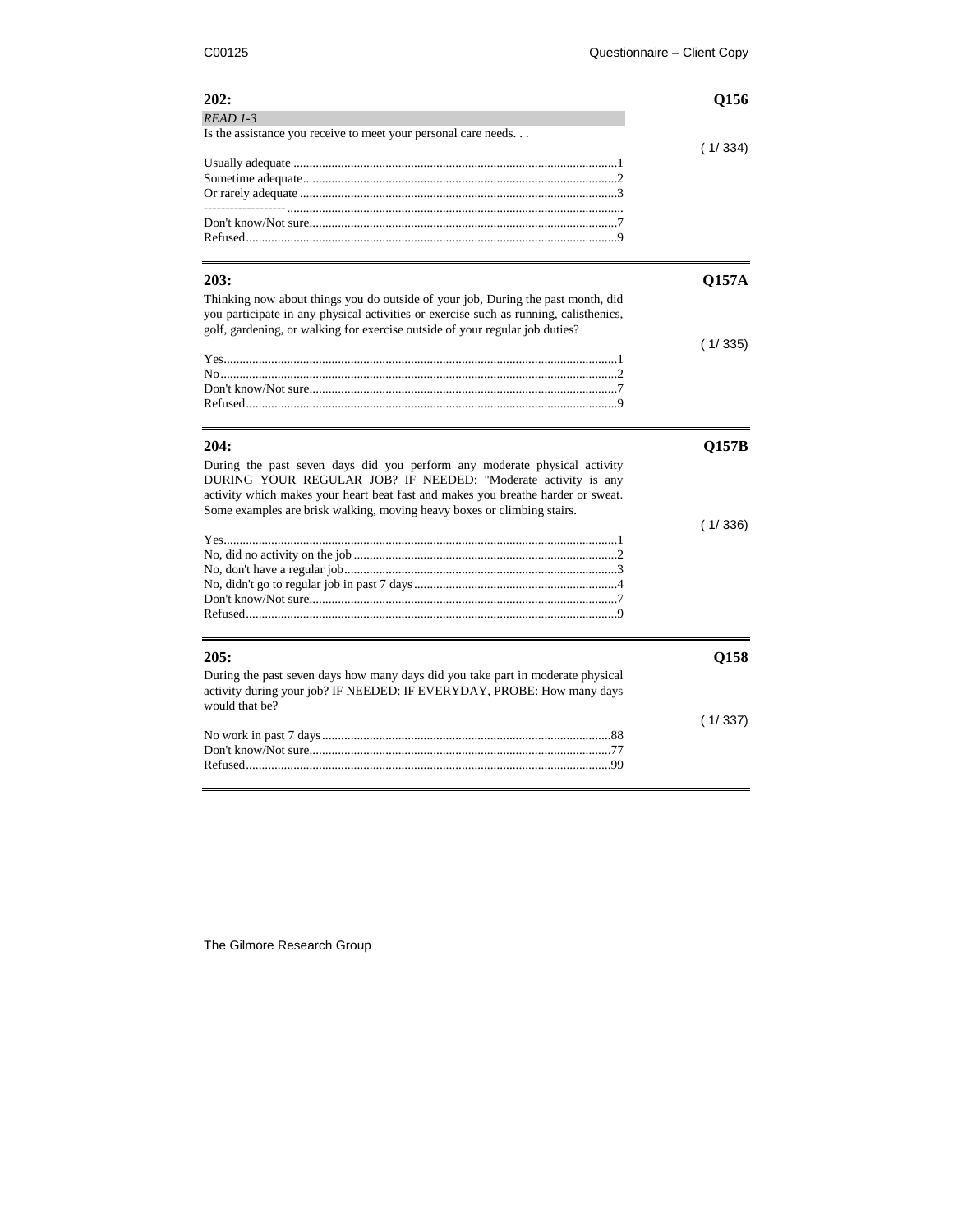During the past seven days, on an average day that you were active on your job, how much total time did you spend doing moderate physical activities? TIME: TIME: TIME: 777 Don't know/Not sure 999 Refused CODES: 1 Minutes PRESS CODE @q159b 2 Hours **206: Q159A** screen ( 1/ 339) Don't know/Not sure.............................................................................................777 Refused.................................................................................................................999 **207: Q159B** screen ( 1/ 342) Minutes.....................................................................................................................1 Hours........................................................................................................................2 **208: Q160** Thinking back over the past 7 days, whether on your job or in your spare time, on how many days did you do any activity to specifically increase muscle strength or muscle tone, such as weight lifting, squats, pull ups, or sit ups? ( 1/ 343) No work in past 7 days...........................................................................................87 None .......................................................................................................................88 Don't know/Not sure...............................................................................................77 Refused...................................................................................................................99 **209: Q183** The next questions are about safety and firearms. Firearms include weapons such as pistols, shotguns, and rifles. In answering the questions, do not include BB guns, starter pistols, or guns that cannot fire. Are any firearms now kept in or around your home? Include those kept in a garage, outdoor storage area, car, truck, or other motor vehicle. IF NEEDED:Sometimes the use of firearms can lead to injury. Gun shot injuries are a major health problem. ( 1/ 345) Yes............................................................................................................................1 No.............................................................................................................................2 Don't know/Not sure.................................................................................................7 Refused.....................................................................................................................9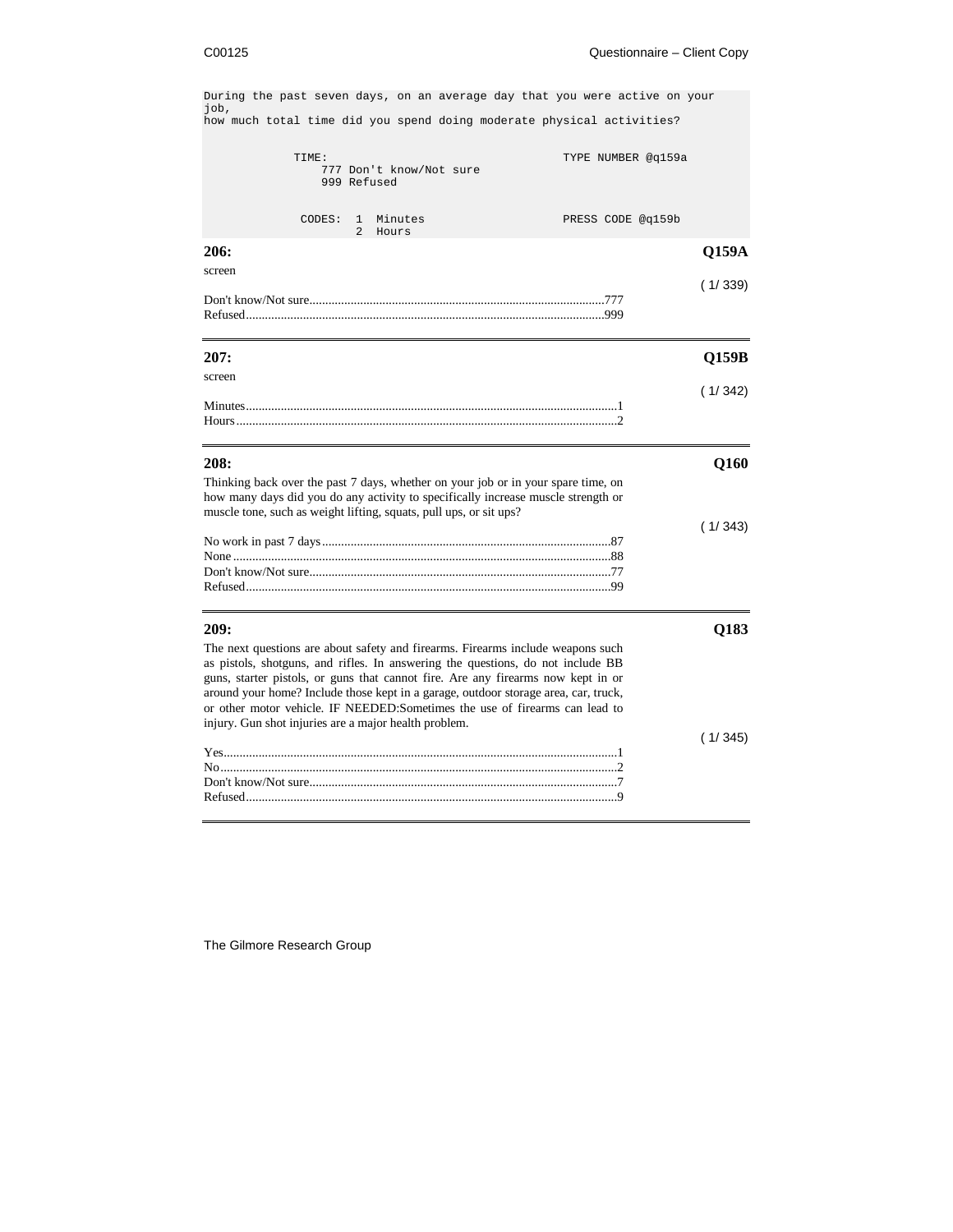| 210:                                                                                                                                                                                                                                                                                                                                                                                  | Q186    |
|---------------------------------------------------------------------------------------------------------------------------------------------------------------------------------------------------------------------------------------------------------------------------------------------------------------------------------------------------------------------------------------|---------|
| The next questions are about firearm storage. Is there a firearm in or around your<br>home that is now loaded?                                                                                                                                                                                                                                                                        |         |
|                                                                                                                                                                                                                                                                                                                                                                                       | (1/346) |
| 211:                                                                                                                                                                                                                                                                                                                                                                                  | Q187    |
| Is there a firearm in or around your home that is now unlocked? IF<br>RESPONDENT ASKS WHAT THE TERMS LOCKED OR UNLOCKED<br>MEANS, SAY: A "locked" firearm means a gun with a trigger lock kept in a<br>locked position or a gun kept in a box, cabinet or other area accessible only by a<br>key or combination.                                                                      |         |
|                                                                                                                                                                                                                                                                                                                                                                                       | (1/347) |
|                                                                                                                                                                                                                                                                                                                                                                                       |         |
|                                                                                                                                                                                                                                                                                                                                                                                       |         |
| 212:                                                                                                                                                                                                                                                                                                                                                                                  | Q23X6   |
| You've indicated that you have an unlocked gun and a loaded gun, my next<br>question is: Is there a firearm in or around your home that is now both loaded and<br>unlocked?                                                                                                                                                                                                           |         |
|                                                                                                                                                                                                                                                                                                                                                                                       | (1/348) |
|                                                                                                                                                                                                                                                                                                                                                                                       |         |
|                                                                                                                                                                                                                                                                                                                                                                                       |         |
| 213:                                                                                                                                                                                                                                                                                                                                                                                  | Q161    |
| Now a different topic, thinking back over the past 12 months, have you been on<br>any water in a small boat under 20 feet in length, such as a raft, canoe, kayak, or<br>small motor boat? IF NEEDED: Small motor boats less than 20 feet long can<br>usually hold 4 to 6 people in good weather. Use your best estimate; if you THINK<br>you've been in a 20-foot boat, that's fine. |         |
|                                                                                                                                                                                                                                                                                                                                                                                       | (1/349) |
|                                                                                                                                                                                                                                                                                                                                                                                       |         |
|                                                                                                                                                                                                                                                                                                                                                                                       |         |

Refused.....................................................................................................................9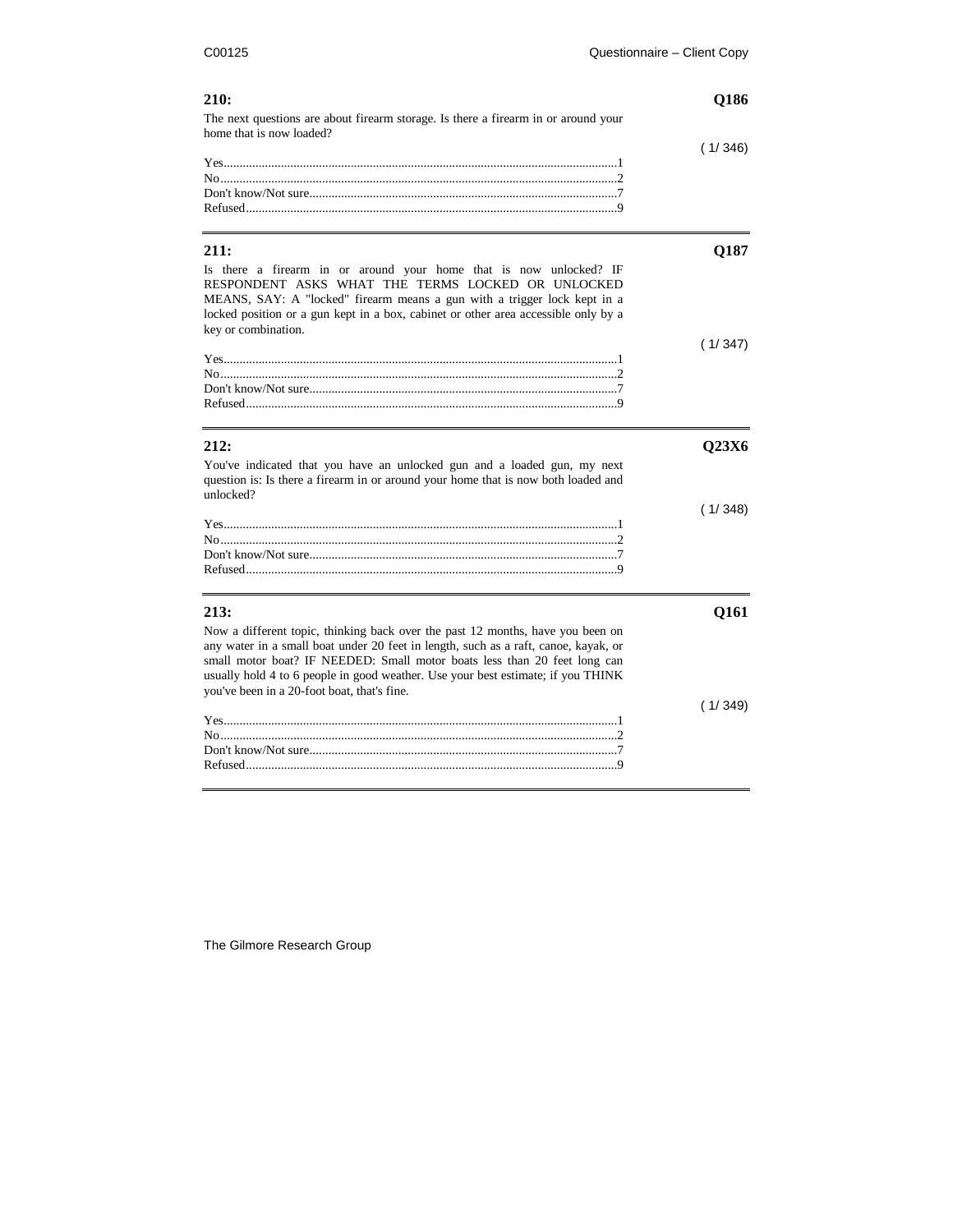| 214:<br>READ 1-5<br>When you're in a boat less than 20 feet long, how often do you wear a life vest?                               | Q162    |
|------------------------------------------------------------------------------------------------------------------------------------|---------|
| Would you say                                                                                                                      | (1/350) |
| 215:<br>During the last 12 months, have you ever gone out in a small boat when you have                                            | Q163    |
| had perhaps too much to drink?                                                                                                     | (1/351) |
| 216:                                                                                                                               | Q164    |
| How many times did this happen? IF NEEDED: In the last 12 months when you<br>went out in a boat and had perhaps too much to drink? | (1/352) |
| 217:<br>READ 1-5                                                                                                                   | Q165    |
| How often do you use seatbelts when you drive or ride in a car? Would you say                                                      | (1/354) |
|                                                                                                                                    |         |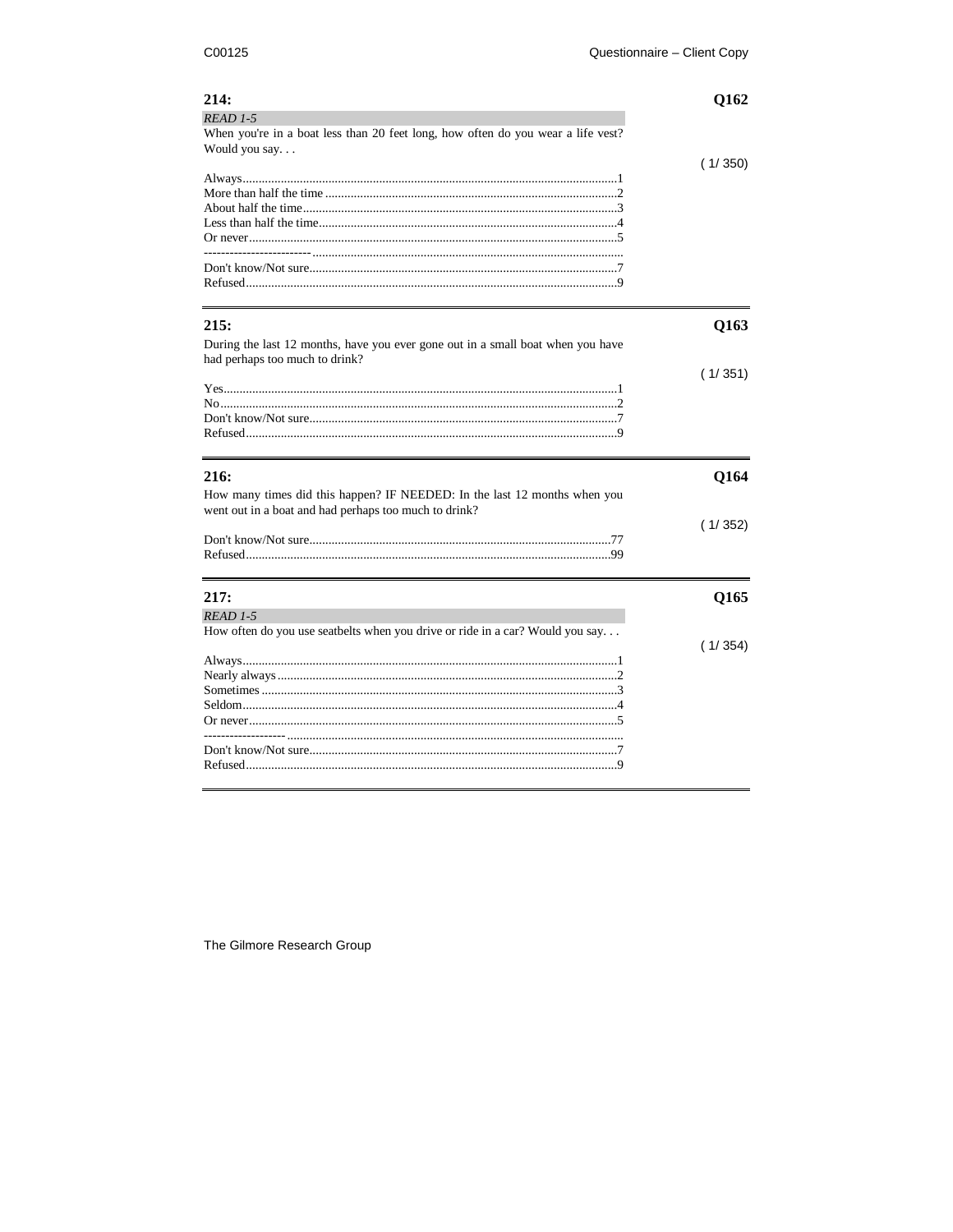| 218:                                                                                                                                | Q166    |  |
|-------------------------------------------------------------------------------------------------------------------------------------|---------|--|
| What is the age of the oldest child in your household under the age of 16?                                                          | (1/355) |  |
|                                                                                                                                     |         |  |
| 219:                                                                                                                                | WORD1   |  |
| wording only                                                                                                                        | (1/357) |  |
|                                                                                                                                     |         |  |
| 220:                                                                                                                                | Q167    |  |
| How often does <q166>-year-old child in your household use a <word1> when<br/>they ride in a car? Would you say</word1></q166>      |         |  |
|                                                                                                                                     | (1/358) |  |
|                                                                                                                                     |         |  |
|                                                                                                                                     |         |  |
|                                                                                                                                     |         |  |
|                                                                                                                                     |         |  |
|                                                                                                                                     |         |  |
|                                                                                                                                     |         |  |
| 221:                                                                                                                                | Q168    |  |
| READ 1-5                                                                                                                            |         |  |
| During the past year, how often has the <q166>-year-old child worn a bicycle<br/>helmet when riding a bicycle? Would you say</q166> |         |  |
|                                                                                                                                     | (1/359) |  |
|                                                                                                                                     |         |  |
|                                                                                                                                     |         |  |
|                                                                                                                                     |         |  |
|                                                                                                                                     |         |  |
|                                                                                                                                     |         |  |
|                                                                                                                                     |         |  |
|                                                                                                                                     |         |  |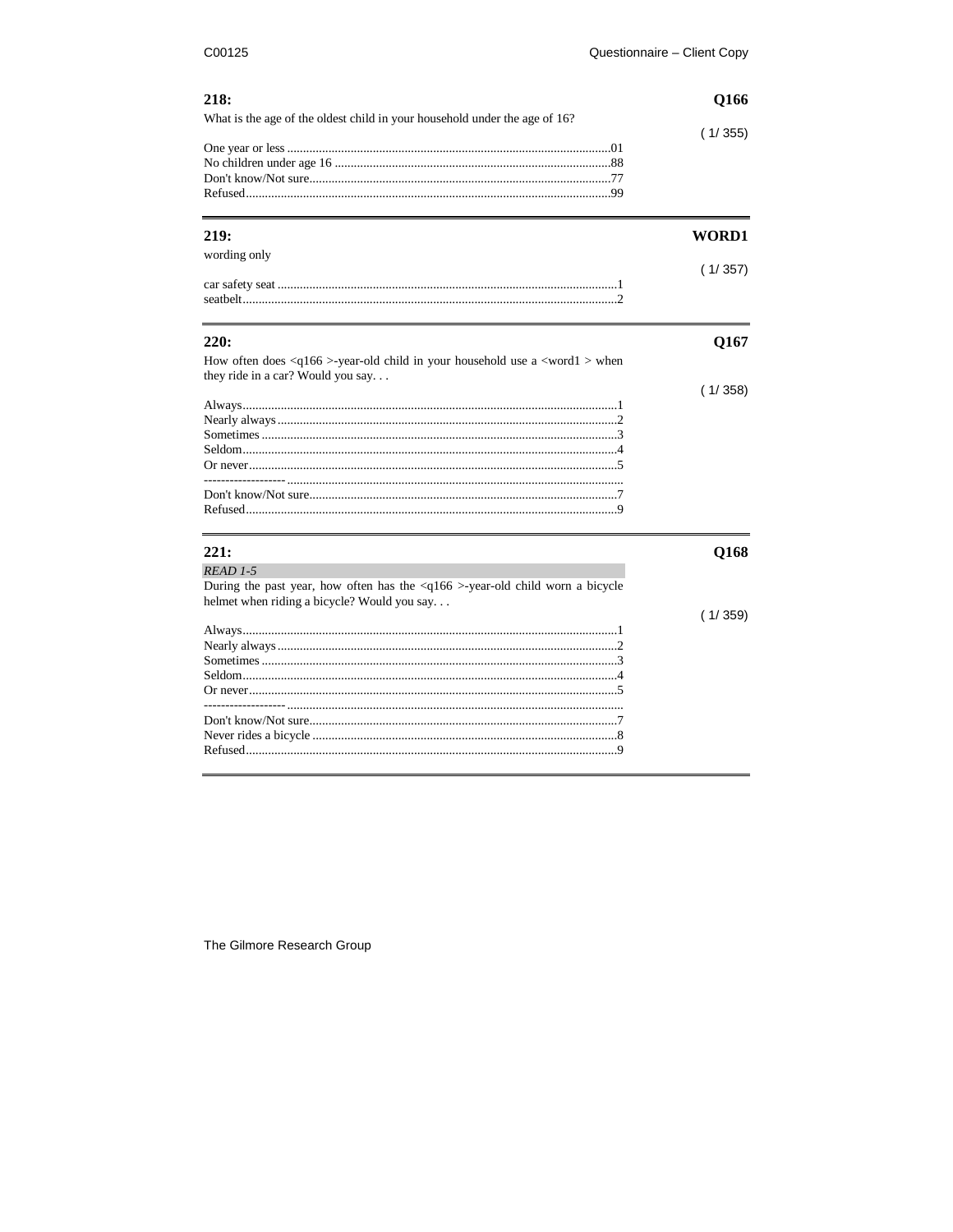| 222:                                                                                                                                                                               | Q169    |
|------------------------------------------------------------------------------------------------------------------------------------------------------------------------------------|---------|
| <b>READ 1-5 ONLY IF NECESSARY</b>                                                                                                                                                  |         |
| When was the last time you or someone else deliberately tested all of the smoke<br>detectors in your home?                                                                         |         |
|                                                                                                                                                                                    | (1/360) |
|                                                                                                                                                                                    |         |
|                                                                                                                                                                                    |         |
|                                                                                                                                                                                    |         |
|                                                                                                                                                                                    |         |
|                                                                                                                                                                                    |         |
|                                                                                                                                                                                    |         |
|                                                                                                                                                                                    |         |
| 223:                                                                                                                                                                               | Q191    |
| <b>READ 1-4 ONLY IF NECESSARY</b>                                                                                                                                                  |         |
| Now on a different topic, how long has it been since you last visited a dentist or<br>dental clinic for any reason? Include visits to dental specialists, such as<br>orthodonists. |         |
|                                                                                                                                                                                    | (1/361) |
|                                                                                                                                                                                    |         |
|                                                                                                                                                                                    |         |
|                                                                                                                                                                                    |         |
|                                                                                                                                                                                    |         |
|                                                                                                                                                                                    |         |
|                                                                                                                                                                                    |         |
|                                                                                                                                                                                    |         |
| 224:                                                                                                                                                                               | Q192    |
| <b>READ 1-88 ONLY IF NECESSARY</b>                                                                                                                                                 |         |
| What is the main reason you have not visited the dentist in the last year?                                                                                                         |         |
|                                                                                                                                                                                    | (1/362) |
|                                                                                                                                                                                    |         |
|                                                                                                                                                                                    |         |
|                                                                                                                                                                                    |         |
| Cannot get to the office/clinic (too far away, no transportation, no appointments available) 04                                                                                    |         |
|                                                                                                                                                                                    |         |
|                                                                                                                                                                                    |         |
|                                                                                                                                                                                    |         |
|                                                                                                                                                                                    |         |
|                                                                                                                                                                                    |         |
|                                                                                                                                                                                    |         |
|                                                                                                                                                                                    |         |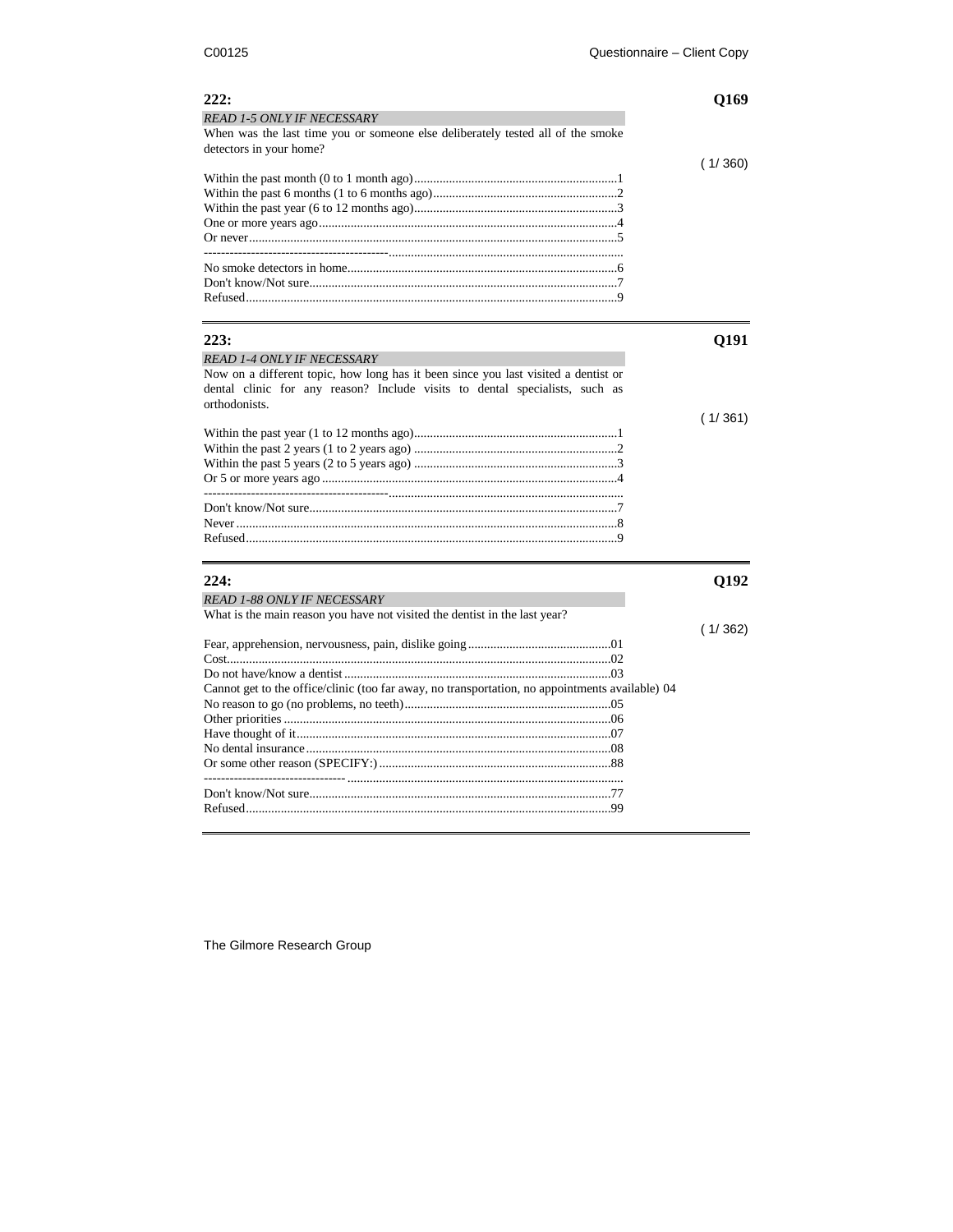| 225:                                                                                           | Q193    |
|------------------------------------------------------------------------------------------------|---------|
| READ 1-4                                                                                       |         |
| The last time you visited a health care provider for dental services, where did you<br>$q_0$ ? |         |
|                                                                                                | (1/364) |
|                                                                                                |         |
|                                                                                                |         |
|                                                                                                |         |
|                                                                                                |         |
|                                                                                                |         |
|                                                                                                |         |
|                                                                                                |         |
| 226:                                                                                           | Q194    |
| Do you have any kind of insurance coverage that pays for some or all of your                   |         |
| routine dental care, including dental insurance, prepaid plans such as HMOs or                 |         |
| government plans such as Medicaid?                                                             |         |
|                                                                                                | (1/365) |
|                                                                                                |         |
|                                                                                                |         |
|                                                                                                |         |
|                                                                                                |         |
| 227:                                                                                           | Q196    |
| <b>READ 1-4 ONLY IF NECESSARY</b>                                                              |         |
| How long has it been since you had your teeth CLEANED by a dentist or dental<br>hygienist?     |         |
|                                                                                                | (1/366) |
|                                                                                                |         |
|                                                                                                |         |
|                                                                                                |         |
|                                                                                                |         |
|                                                                                                |         |
|                                                                                                |         |
|                                                                                                |         |
|                                                                                                |         |
|                                                                                                |         |
| 228:                                                                                           | Q197    |
| During the past 12 months, have you had a flu shot?                                            |         |
|                                                                                                | (1/367) |
|                                                                                                |         |
|                                                                                                |         |
| Refused                                                                                        |         |
|                                                                                                |         |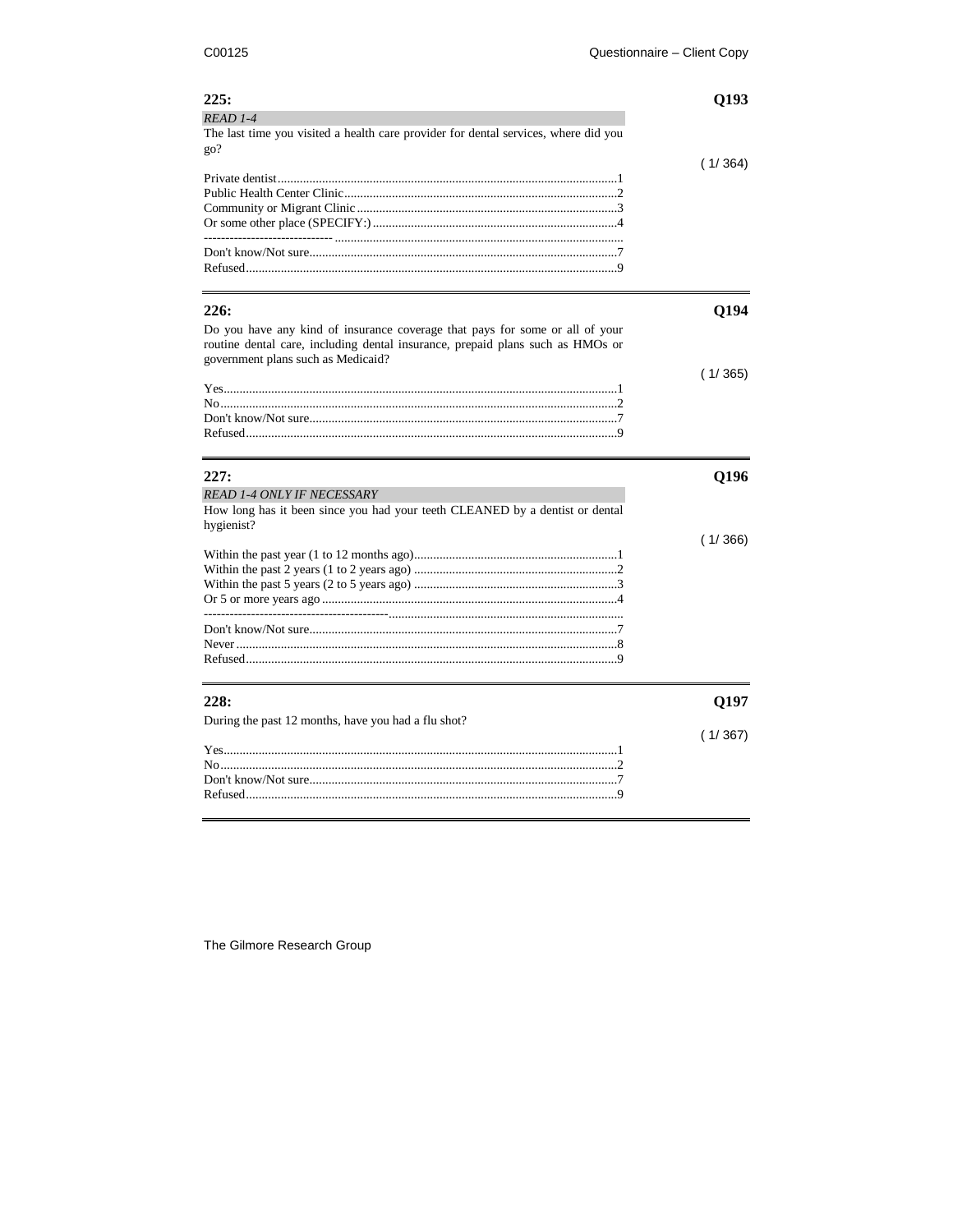| 229:                                                                              | 198     |
|-----------------------------------------------------------------------------------|---------|
| <b>READ 1-88 ONLY IF NECESSARY</b>                                                |         |
| At what kind of place did you get your last flu shot?                             |         |
|                                                                                   | (1/368) |
|                                                                                   |         |
|                                                                                   |         |
| Another type of clinic or health center IF NEEDED: A community health center 0.03 |         |
|                                                                                   |         |
|                                                                                   |         |
|                                                                                   |         |
|                                                                                   |         |
|                                                                                   |         |
|                                                                                   |         |
|                                                                                   |         |
|                                                                                   |         |

| 230:                                                                       | Q199    |
|----------------------------------------------------------------------------|---------|
| Have you ever had a pneumonia vaccination?                                 |         |
|                                                                            | (1/370) |
|                                                                            |         |
|                                                                            |         |
|                                                                            |         |
|                                                                            |         |
| 231:                                                                       | Q200    |
| <b>READ 1-3 ONLY IF NECESSARY</b>                                          |         |
| How long ago did you have your last tetanus shot?                          |         |
|                                                                            | (1/371) |
|                                                                            |         |
|                                                                            |         |
|                                                                            |         |
|                                                                            |         |
|                                                                            |         |
|                                                                            |         |
| 232:                                                                       | Q207    |
| $READ$ 1-4                                                                 |         |
| These next questions are about your daily life. How safe from crime do you |         |
| consider your neighborhood to be? Would you say                            |         |
|                                                                            | (1/372) |
|                                                                            |         |
|                                                                            |         |
|                                                                            |         |
|                                                                            |         |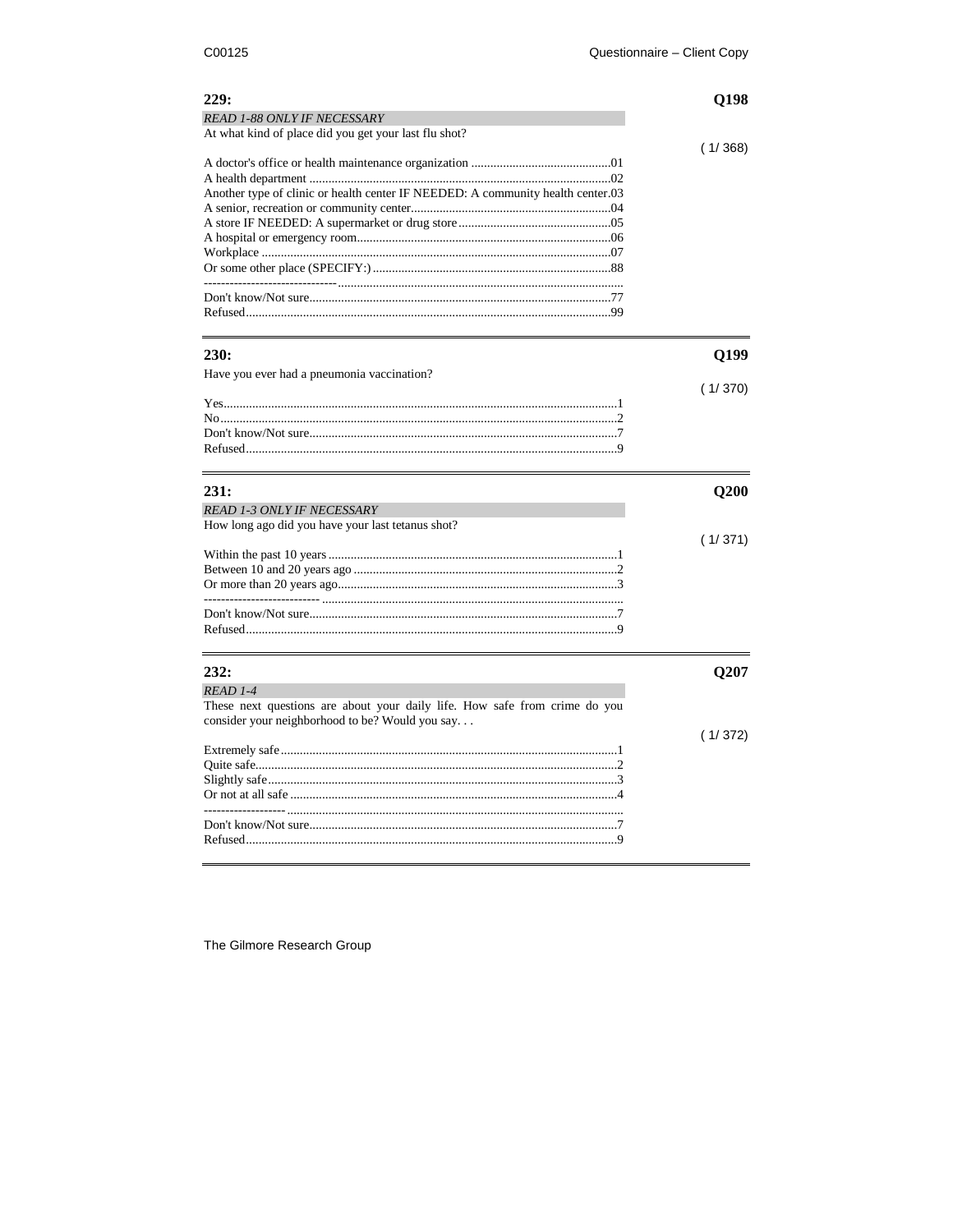# $233.$

| (1/373) |
|---------|
|         |
|         |
|         |
|         |

| 234:                                      |         |
|-------------------------------------------|---------|
| <b>READ 1-4 ONLY IF NECESSARY</b>         |         |
| How long have lived in your neighborhood? |         |
|                                           | (1/374) |
|                                           |         |
|                                           |         |
|                                           |         |
|                                           |         |
|                                           |         |
|                                           |         |
|                                           |         |
|                                           |         |

| 235:                                                                                                                                                                                                                                    | Q209A   |
|-----------------------------------------------------------------------------------------------------------------------------------------------------------------------------------------------------------------------------------------|---------|
| Thinking about your community, in your opinion is there enough safe and<br>affordable housing available in your area? By safe we mean structually sound such<br>as stable foundation, adequate plumbing, adequate heat and ventilation. |         |
|                                                                                                                                                                                                                                         | (1/375) |
| 236:                                                                                                                                                                                                                                    | Q209B   |
| Have you ever been unable to get safe and affordable housing in your area?                                                                                                                                                              | (1/376) |
| 237:                                                                                                                                                                                                                                    | Q210    |
| How many close friends or relatives would help you with your emotional problems<br>or feelings if you needed it?                                                                                                                        | (1/377) |
|                                                                                                                                                                                                                                         |         |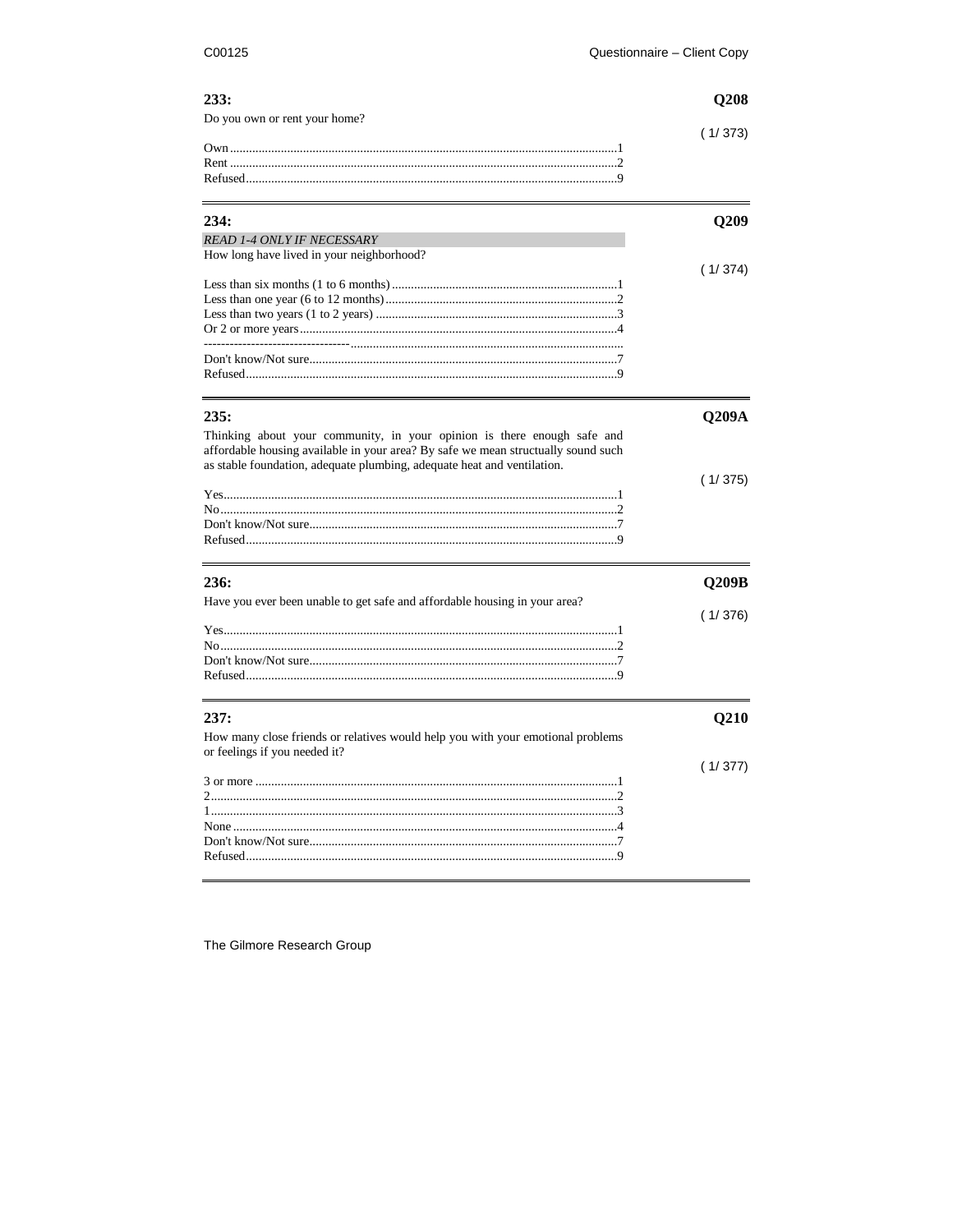### **238: Q211**

In the past 30 days, have you been concerned about having enough food for you or your family?

These next questions ask about the use of pesticides in your home and yard. I'm going to read a list of types of homes. Please tell me which one best describes your home. Would you say it is a one family house that stands alone; a multi-unit complex, such a duplex, apartment, or condominium; a mobile home trailer; or something else.

\*IF MOBILE HOME, ASK: Is it on private property or in a mobile home or trailer park? \*\*IF MULTI-UNIT COMPLEX, ASK: Does it have more than four units?

|  | 1 One-family house that stands alone<br>PRESS CODE@q117   |
|--|-----------------------------------------------------------|
|  | 2 Multi-unit - one to four units                          |
|  | 3 A multi-unit - five or more units                       |
|  | 4 Mobile home on private property                         |
|  | 5 Mobile home or trailer in a mobile home or trailer park |
|  | 6 Something else (SPECIFY:)                               |
|  | 7 Don't know/Not sure                                     |
|  | 9 Refused                                                 |
|  |                                                           |

### **239: Q117**

screen

# ( 1/ 379)

 $(1/380)$ 

### **240: Q118**

In the past year, has anyone used any chemicals to control fleas, roaches, ants or other insects INSIDE your house or apartment? This does not include insect traps, moth balls, or treatments used DIRECTLY on your pets. IF NEEDED: This does not include flea collars or carpet cleaners that kill dust mites. IF R HAS MOVED IN THE PAST 12 MONTHS: Think about all the places you have lived in the past year.

|  | 110001 |
|--|--------|
|  |        |
|  |        |
|  |        |
|  |        |
|  |        |

The Gilmore Research Group

( 1/ 378)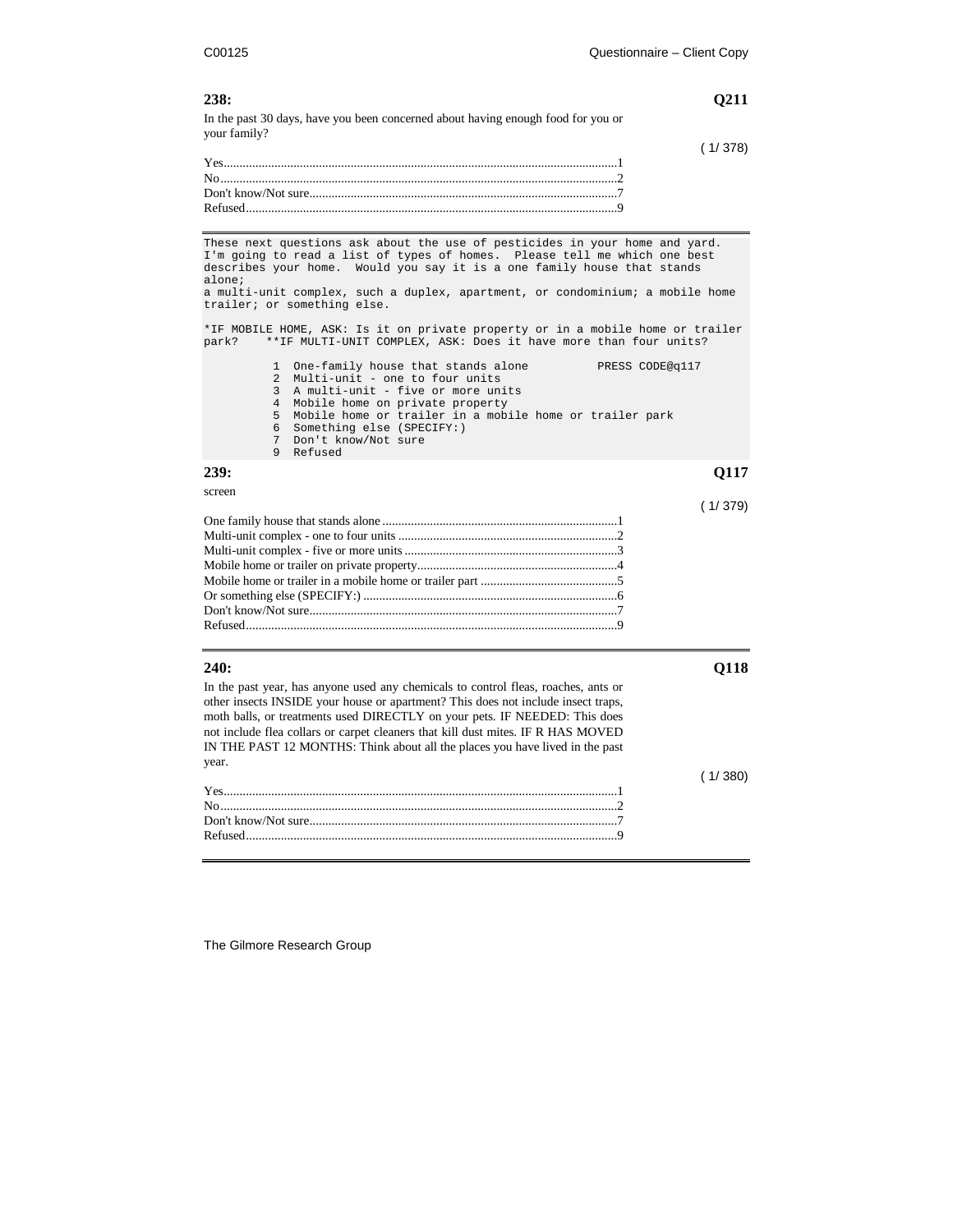In the past year, how many times were these chemicals used?

| CODE:                             | NUMBER:<br>888 Never<br>999 Refused<br>1 Per week<br>2 Per month<br>3 Per year | 777 Don't know/Not sure<br>998 RECORD RANGE GIVEN                                                                                     | TYPE NUMBER @q119<br>PRESS CODE @q119a                                                                                                                                                                                                                                                                                                                                                           |                         |
|-----------------------------------|--------------------------------------------------------------------------------|---------------------------------------------------------------------------------------------------------------------------------------|--------------------------------------------------------------------------------------------------------------------------------------------------------------------------------------------------------------------------------------------------------------------------------------------------------------------------------------------------------------------------------------------------|-------------------------|
| 241:                              |                                                                                |                                                                                                                                       |                                                                                                                                                                                                                                                                                                                                                                                                  | Q119                    |
| screen                            |                                                                                |                                                                                                                                       |                                                                                                                                                                                                                                                                                                                                                                                                  | (1/381)                 |
| 242:                              |                                                                                |                                                                                                                                       |                                                                                                                                                                                                                                                                                                                                                                                                  | <b>Q119A</b><br>(1/384) |
| IF NEEDED:<br>$\star$<br>$^\star$ |                                                                                | the lawn or yard, or on the EXTERIOR of your home?<br>holes drilled in the outside walls).<br>places you have lived in the past year. | In the past year, has anyone used any chemicals to control insects or weeds on<br>The exterior includes the crawl space under a home and anything applied to<br>the outside walls or through the outside walls of the home (i.e., through<br>IF RESPONDENT HAS MOVED IN LAST 12 MONTHS, SAY: Think about all of the<br>* "Chemicals" also includes treatments to control moss on roofs or lawns. |                         |
|                                   |                                                                                | 1 Yes<br>2N <sub>O</sub><br>7 Don't know/Not sure<br>9 Refused                                                                        | PRESS CODE @q120                                                                                                                                                                                                                                                                                                                                                                                 |                         |
| 243:                              |                                                                                |                                                                                                                                       |                                                                                                                                                                                                                                                                                                                                                                                                  | <b>O120</b>             |
| screen                            |                                                                                |                                                                                                                                       |                                                                                                                                                                                                                                                                                                                                                                                                  | (1/385)                 |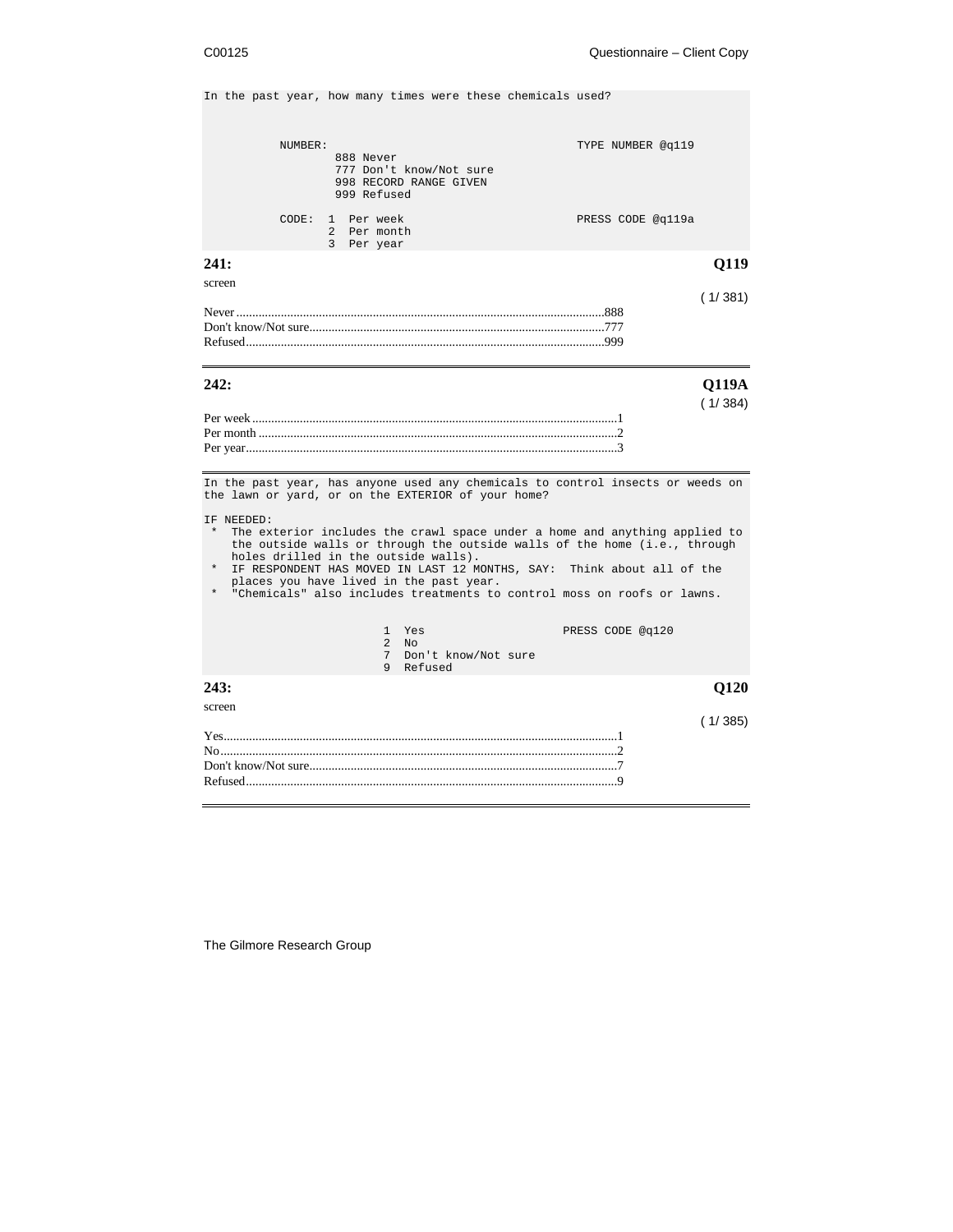In the past year, how many times were these chemicals used?

|                                                 | NUMBER:              | 888 Never              | 777 Don't know/Not sure                          |                                                                                                                                                                           | TYPE NUMBER @q121 |         |
|-------------------------------------------------|----------------------|------------------------|--------------------------------------------------|---------------------------------------------------------------------------------------------------------------------------------------------------------------------------|-------------------|---------|
|                                                 | CODE:                | $\mathbf{1}$<br>2<br>3 | 999 Refused<br>Per week<br>Per month<br>Per year |                                                                                                                                                                           | PRESS CODE @q121a |         |
| 244:                                            |                      |                        |                                                  |                                                                                                                                                                           |                   | Q121    |
| screen                                          |                      |                        |                                                  |                                                                                                                                                                           |                   | (1/386) |
| 245:                                            |                      |                        |                                                  |                                                                                                                                                                           |                   | Q121A   |
| screen                                          |                      |                        |                                                  |                                                                                                                                                                           |                   | (1/389) |
|                                                 |                      |                        |                                                  |                                                                                                                                                                           |                   |         |
| 246:<br>a problem for you where you live. First | Outdoor air quality? |                        |                                                  | I would like to ask you about various environmental factors that might influence<br>your health. For each item please tell me if, in your opinion, any of the factors are |                   | Q122    |
|                                                 |                      |                        |                                                  |                                                                                                                                                                           |                   | (1/390) |
| 247:                                            |                      |                        |                                                  |                                                                                                                                                                           |                   | Q124    |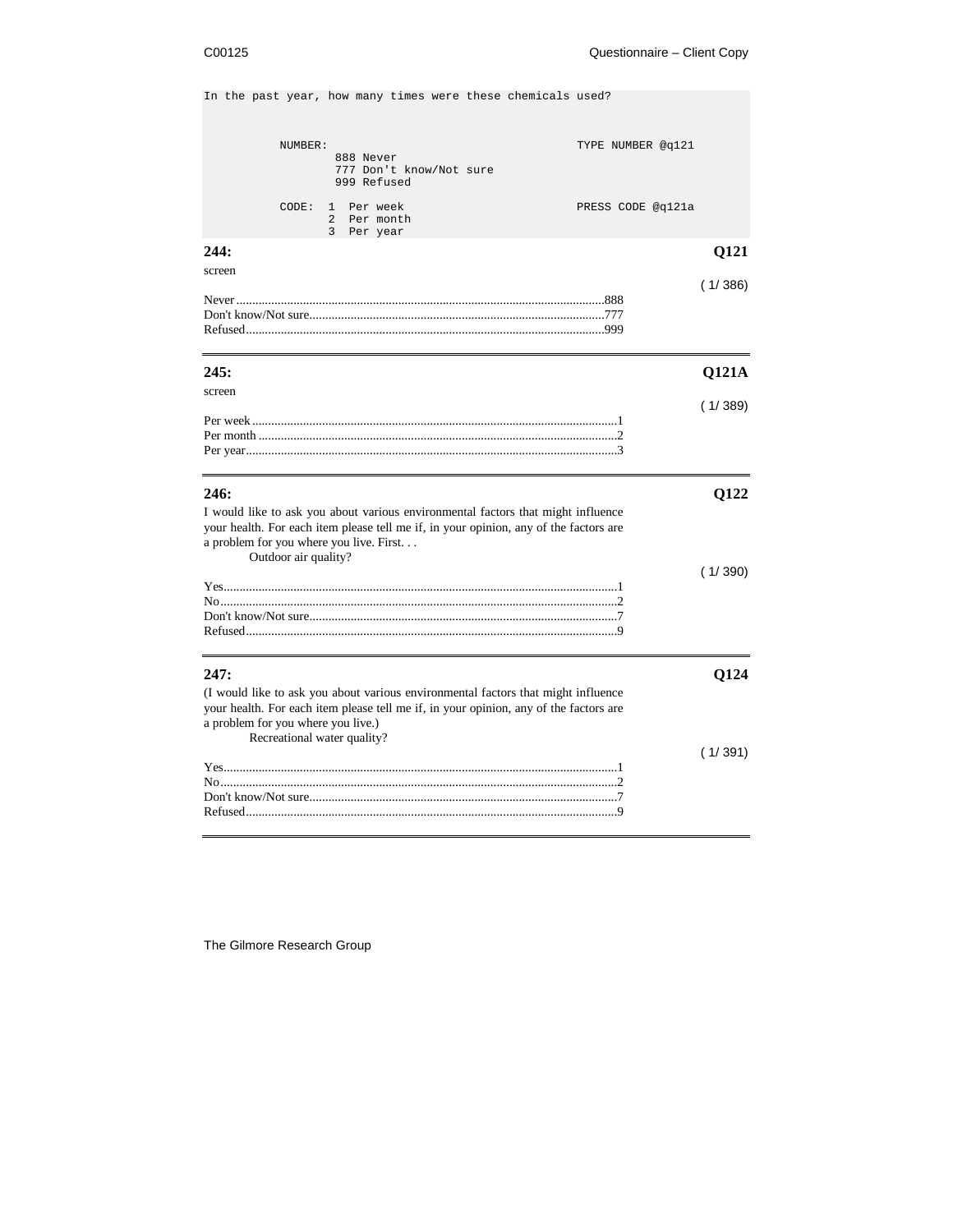# $248.$

| Drinking water quality? |  |
|-------------------------|--|
|                         |  |
|                         |  |
|                         |  |
|                         |  |
|                         |  |
|                         |  |
|                         |  |

| I<br>v | ۰. |
|--------|----|

| Sewage disposal?                                                                                                                                                                                                                                                                      |  |
|---------------------------------------------------------------------------------------------------------------------------------------------------------------------------------------------------------------------------------------------------------------------------------------|--|
|                                                                                                                                                                                                                                                                                       |  |
| $Yes$ and $Yes$ and $Yes$ and $Yes$ and $Yes$ and $Yes$ and $Yes$ and $Yes$ and $Yes$ and $Yes$ and $Yes$ and $Yes$ and $Yes$ and $Yes$ and $Yes$ and $Yes$ and $Yes$ and $Yes$ and $Yes$ and $Yes$ and $Yes$ and $Yes$ and $Yes$ and $Yes$ and $Yes$ and $Yes$ and $Yes$ and $Yes$ a |  |
|                                                                                                                                                                                                                                                                                       |  |
|                                                                                                                                                                                                                                                                                       |  |
|                                                                                                                                                                                                                                                                                       |  |
|                                                                                                                                                                                                                                                                                       |  |

| <b>250:</b>                                     |         |
|-------------------------------------------------|---------|
| Solid waste disposal, meaning garbage or trash? |         |
|                                                 | (1/394) |
|                                                 |         |
|                                                 |         |
|                                                 |         |
|                                                 |         |
|                                                 |         |
|                                                 |         |

| 251:                         | <b>O128</b> |
|------------------------------|-------------|
| Hazardous material handling? |             |
|                              | (1/395)     |
|                              |             |
|                              |             |
|                              |             |
|                              |             |
|                              |             |
| 252:                         | O129        |
| Food safety                  |             |
|                              | (1/396)     |
|                              |             |
|                              |             |
|                              |             |

| 253:                      | 0131    |
|---------------------------|---------|
| Worker safety and health? | (1/397) |
|                           |         |
|                           |         |
|                           |         |
|                           |         |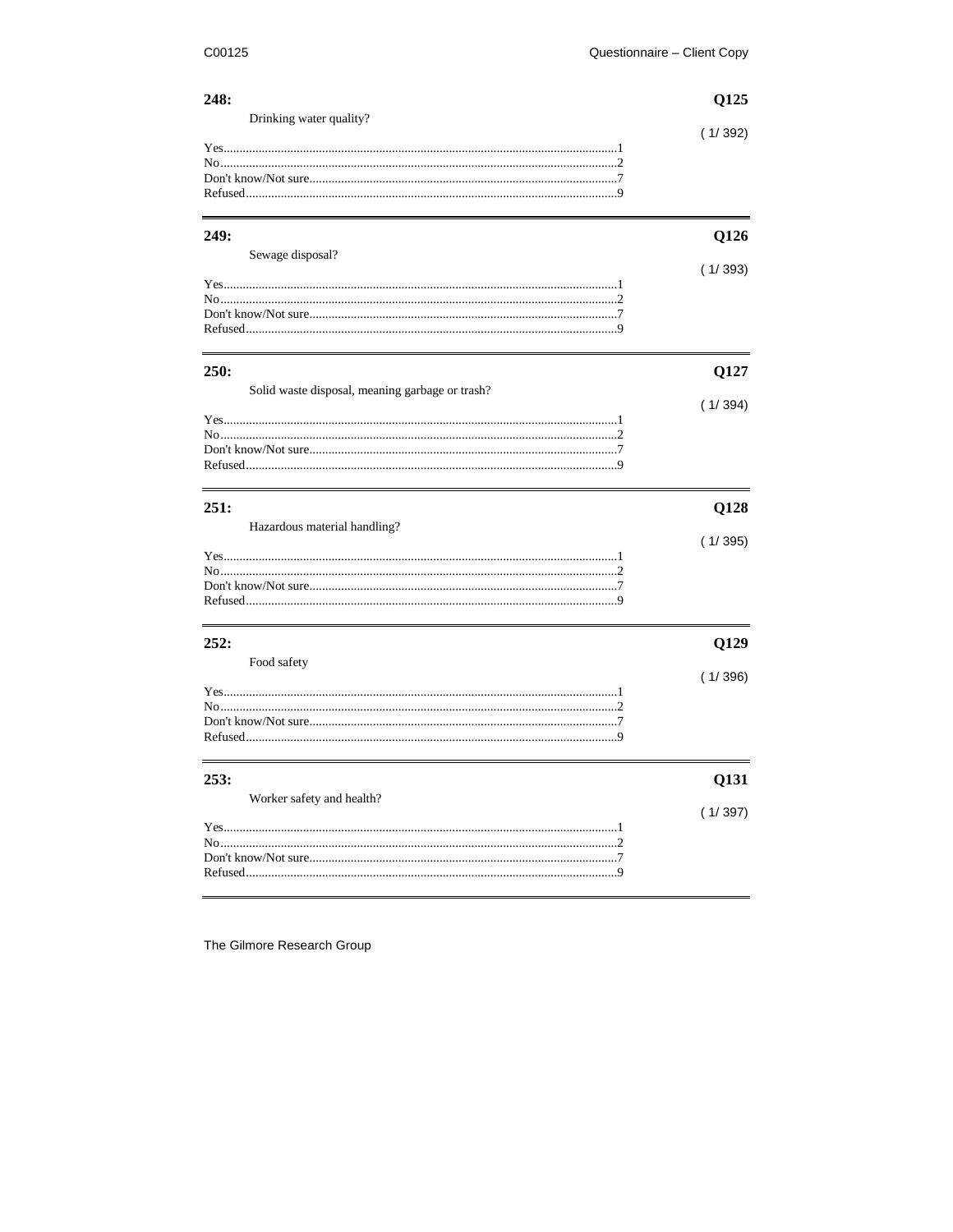# $254.$

| 254:          | 0132    |  |
|---------------|---------|--|
| Pest control? | (1/398) |  |
|               |         |  |
|               |         |  |
|               |         |  |
|               |         |  |
|               |         |  |
|               |         |  |

| 255:                                                                                                                                                                           | 0133    |  |
|--------------------------------------------------------------------------------------------------------------------------------------------------------------------------------|---------|--|
| Roadside spraying?                                                                                                                                                             | (1/399) |  |
|                                                                                                                                                                                |         |  |
|                                                                                                                                                                                |         |  |
|                                                                                                                                                                                |         |  |
|                                                                                                                                                                                |         |  |
| 256:                                                                                                                                                                           | O134    |  |
| Have you experienced physical discomfort from indoor air? IF NEEDED: Such as<br>at home or at your work place, discomforts such as headaches, breathing troubles,<br>or cough? |         |  |
|                                                                                                                                                                                | 1/400   |  |
|                                                                                                                                                                                |         |  |
|                                                                                                                                                                                |         |  |
|                                                                                                                                                                                |         |  |
|                                                                                                                                                                                |         |  |

| 257:                                                                         | 0135     |
|------------------------------------------------------------------------------|----------|
| DO NOT READ PROBE TO FIT UP TO 4 RESPONSES PRESS ENTER TO<br><b>CONTINUE</b> |          |
| Where did these symptoms occur?                                              |          |
|                                                                              | ( 1/ 401 |
| Home $\sim$ 01                                                               |          |
|                                                                              |          |
|                                                                              |          |
|                                                                              |          |
|                                                                              |          |
|                                                                              |          |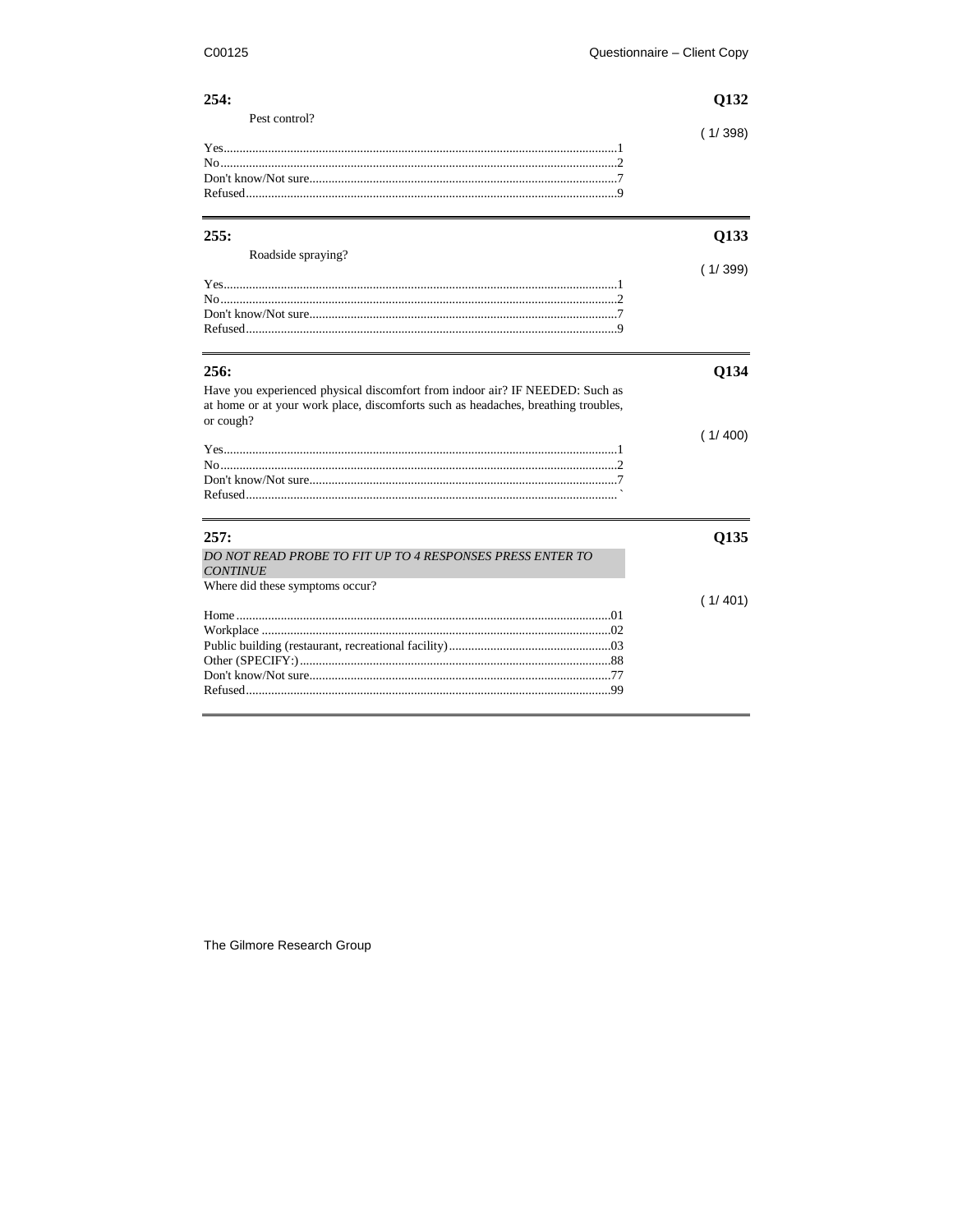| 258:                                                                            | Q136                                    |
|---------------------------------------------------------------------------------|-----------------------------------------|
| DO NOT READ PROBE TO FIT                                                        |                                         |
| What is the primary source of heat for your home, that is, the one you use most |                                         |
| often?                                                                          |                                         |
|                                                                                 | (1/403)                                 |
|                                                                                 |                                         |
|                                                                                 |                                         |
|                                                                                 |                                         |
|                                                                                 |                                         |
|                                                                                 |                                         |
|                                                                                 |                                         |
|                                                                                 |                                         |
|                                                                                 |                                         |
|                                                                                 |                                         |
|                                                                                 |                                         |
| 259:                                                                            | Q137                                    |
| DO NOT READ UP TO 6 RESPONSES PRESS ENTER TO CONTINUE                           |                                         |
| What other sources of heat do you use for your home?                            |                                         |
| Elimination $\Rightarrow$ 6 (Q136)                                              |                                         |
|                                                                                 | $(1/405 - 407 - 409 - 411 - 413 - 415)$ |
|                                                                                 |                                         |
|                                                                                 |                                         |
|                                                                                 |                                         |
|                                                                                 |                                         |
|                                                                                 |                                         |
|                                                                                 |                                         |
|                                                                                 |                                         |
|                                                                                 |                                         |
|                                                                                 |                                         |
|                                                                                 |                                         |
|                                                                                 |                                         |
| 260:                                                                            | Q138                                    |
| <b>DO NOT READ PROBE TO FIT</b>                                                 |                                         |
| How do you generally dispose of unused portions of pesticides, herbicides or    |                                         |
| fertilizers?                                                                    |                                         |
|                                                                                 | (1/417)                                 |
|                                                                                 |                                         |
|                                                                                 |                                         |
|                                                                                 |                                         |
|                                                                                 |                                         |
|                                                                                 |                                         |
|                                                                                 |                                         |
|                                                                                 |                                         |
|                                                                                 |                                         |
|                                                                                 |                                         |
|                                                                                 |                                         |
|                                                                                 |                                         |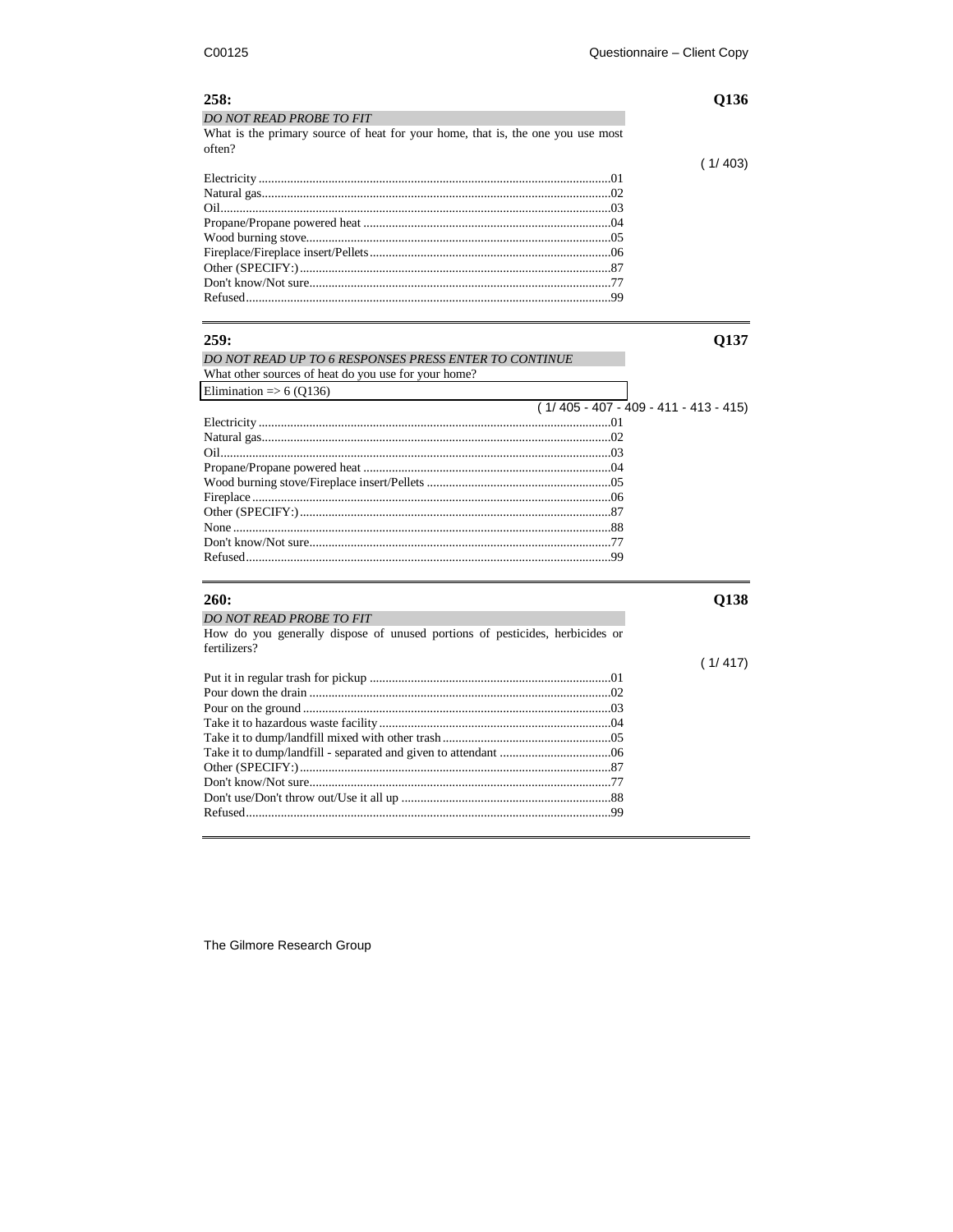| 261:                                                                                | Q139        |
|-------------------------------------------------------------------------------------|-------------|
| DO NOT READ PROBE TO FIT                                                            |             |
| How do you generally dispose of unused portions of automotive products such as      |             |
| oil, gasoline or antifreeze?                                                        |             |
|                                                                                     | (1/419)     |
|                                                                                     |             |
|                                                                                     |             |
|                                                                                     |             |
|                                                                                     |             |
|                                                                                     |             |
|                                                                                     |             |
|                                                                                     |             |
|                                                                                     |             |
|                                                                                     |             |
|                                                                                     |             |
|                                                                                     |             |
|                                                                                     |             |
|                                                                                     |             |
|                                                                                     |             |
| 262:                                                                                | Q140        |
| Is there a location for the disposal of hazardous or toxic waste in your area?      |             |
|                                                                                     | (1/421)     |
|                                                                                     |             |
|                                                                                     |             |
|                                                                                     |             |
|                                                                                     |             |
|                                                                                     |             |
|                                                                                     |             |
| 263:                                                                                | <b>Q141</b> |
| And finally, some people have allergies or unusual sensitivities to chemicals such  |             |
| as those in paints, perfumes, solvents and pesticides. Have you ever been told by a |             |
| doctor that you had environmental illness or multiple chemical sensitivity?         |             |
|                                                                                     | (1/422)     |
|                                                                                     |             |
|                                                                                     |             |
|                                                                                     |             |
|                                                                                     |             |
|                                                                                     |             |
|                                                                                     |             |
| 264:                                                                                | Q142        |
| Do you consider yourself allergic or unusually sensitive to everyday chemicals like |             |
| those in household cleaning supplies, paints, perfumes, soaps, garden sprays, weed  |             |
| killers or things like that?                                                        |             |
|                                                                                     | (1/423)     |
|                                                                                     |             |
|                                                                                     |             |
|                                                                                     |             |
|                                                                                     |             |
|                                                                                     |             |
|                                                                                     |             |
| 265:                                                                                | <b>S30</b>  |
|                                                                                     |             |
|                                                                                     | (1/424)     |